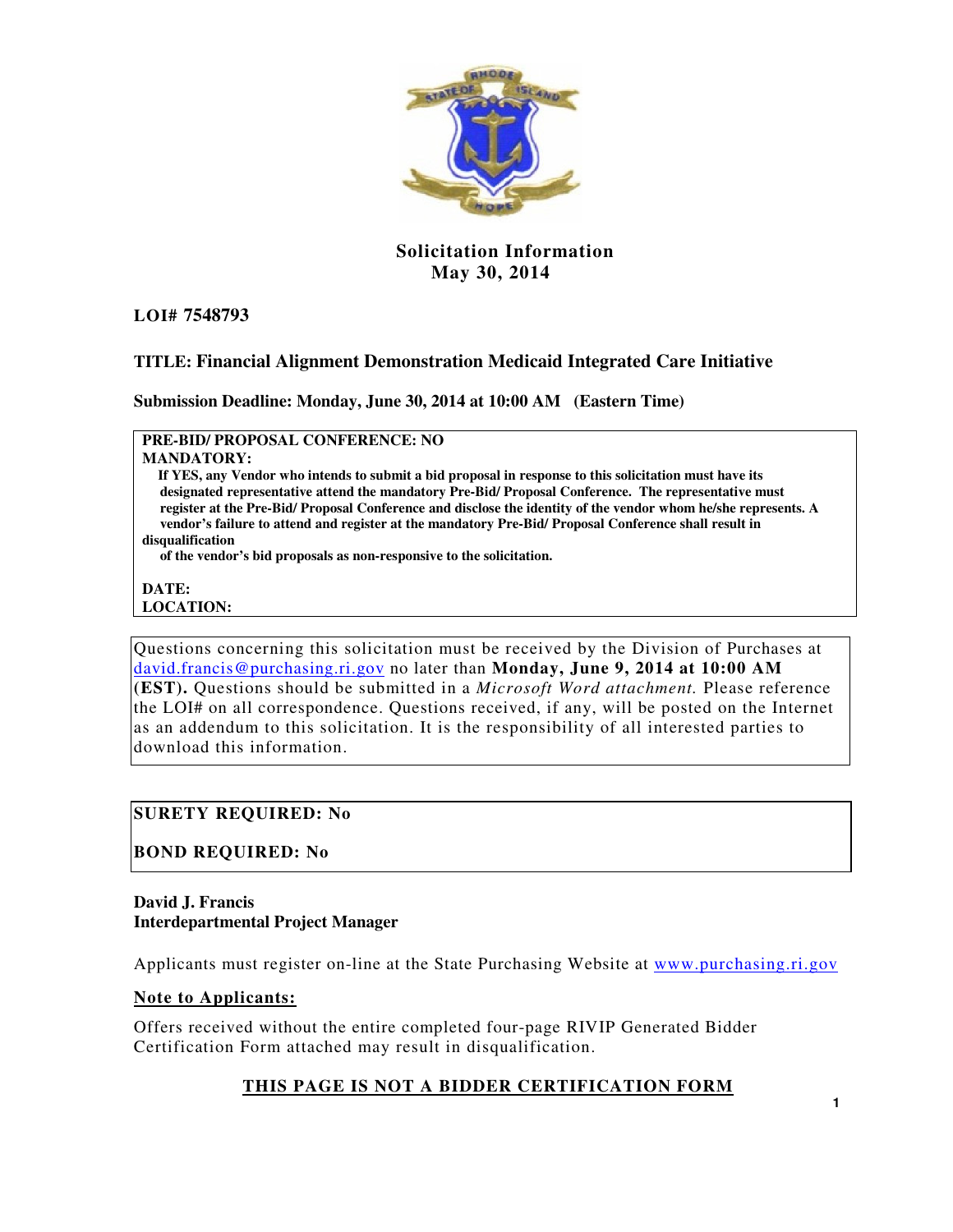### **Electronic Solicitation Bidding Information**

### **Downloading and Accessing Electronic Files**

Accessing electronic files on the purchasing website will require Adobe viewer. All bids denoted with a "D" in the "Info" column will require WinZip 8.1 software. The WinZip file may contain one or more files. These files may require additional software such as Microsoft Office.

Bids that have a file for download are marked with a "D" in the "Info" field of the bid search results page located on the Purchasing website. The "D" will indicate an active link to the WinZip file until the bid reaches its opening date. Clicking on the active "D" link will allow you to open or save the WinZip file associated with the bid. Opening the WinZip file will offer you the option of saving to your local computer.

Once saved, you can open the WinZip file and view the files. The individual files can be saved to your computer in a location such as "Desktop" or "My Documents".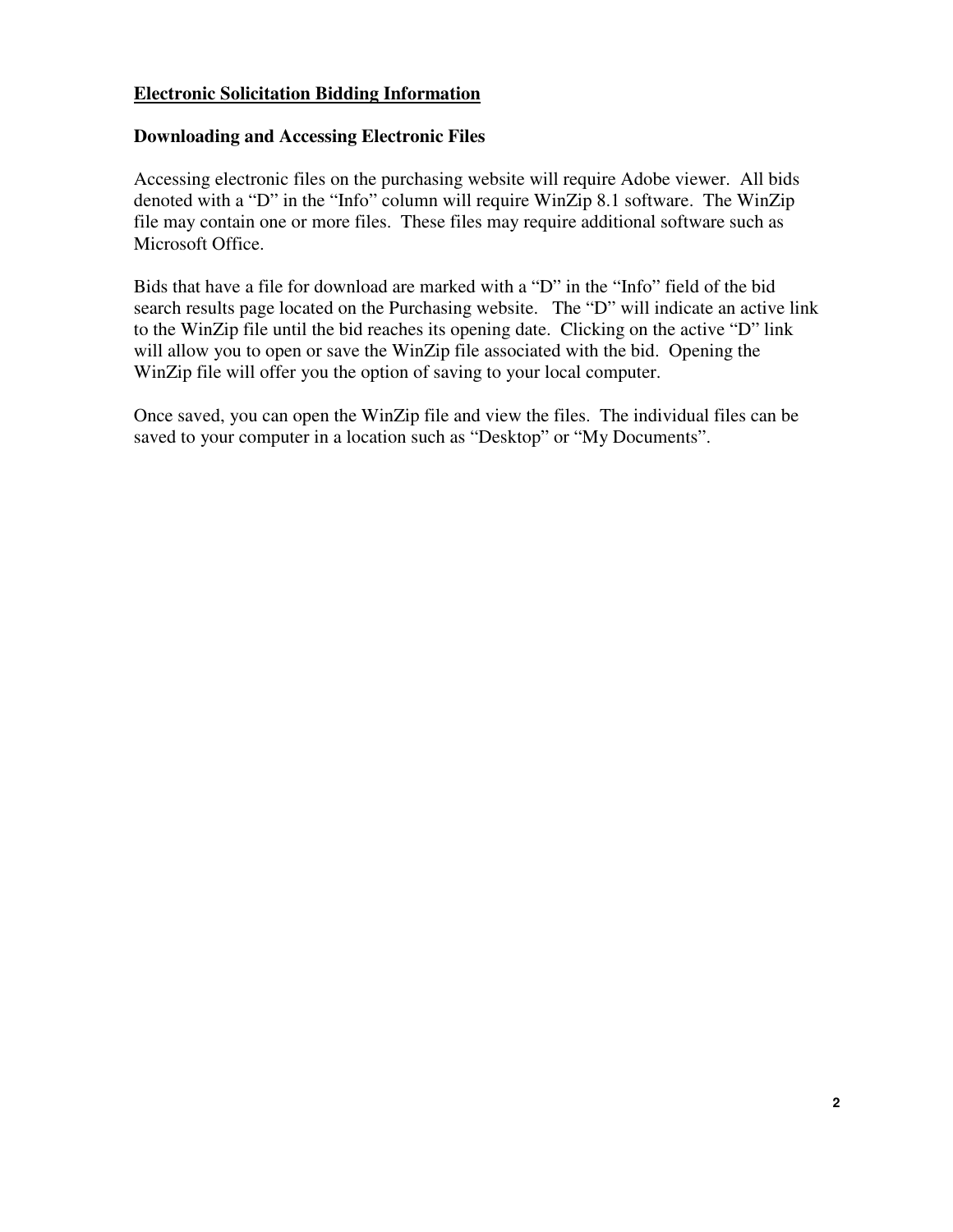# **Table of Contents**

|  |       | 2.2.4 The Existing Disconnect Between Medicare and Medicaid 14            |  |  |  |
|--|-------|---------------------------------------------------------------------------|--|--|--|
|  |       |                                                                           |  |  |  |
|  |       |                                                                           |  |  |  |
|  |       |                                                                           |  |  |  |
|  |       |                                                                           |  |  |  |
|  |       |                                                                           |  |  |  |
|  |       |                                                                           |  |  |  |
|  |       |                                                                           |  |  |  |
|  |       |                                                                           |  |  |  |
|  | 3.2.1 |                                                                           |  |  |  |
|  | 3.2.2 |                                                                           |  |  |  |
|  |       | 3.2.3 Member Enrollment and Disenrollment<br>30                           |  |  |  |
|  |       | 3.2.4 Requirements for Dissemination of Marketing, Outreach, and Enrollee |  |  |  |
|  |       |                                                                           |  |  |  |
|  |       |                                                                           |  |  |  |
|  |       |                                                                           |  |  |  |
|  |       |                                                                           |  |  |  |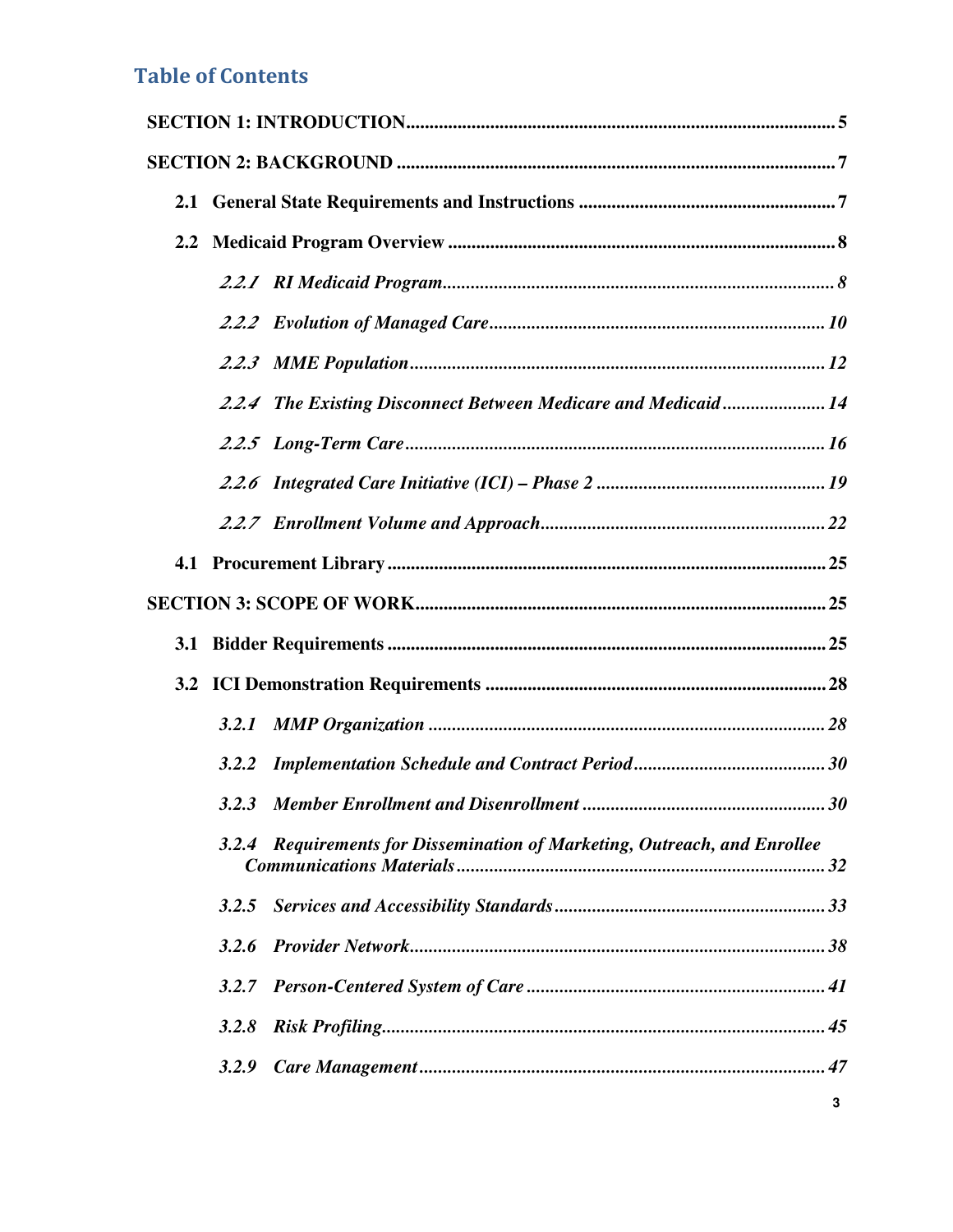| 3.2.10 Nursing Home Transition MMEs, including Nursing Home Transition |                       |
|------------------------------------------------------------------------|-----------------------|
|                                                                        |                       |
|                                                                        |                       |
|                                                                        |                       |
|                                                                        |                       |
|                                                                        |                       |
|                                                                        |                       |
| 3.3                                                                    |                       |
|                                                                        |                       |
|                                                                        |                       |
|                                                                        |                       |
|                                                                        |                       |
| 4.2.1                                                                  |                       |
| 4.2.2                                                                  |                       |
| 4.2.3                                                                  |                       |
| <b>SECTION 5:</b>                                                      |                       |
|                                                                        |                       |
|                                                                        |                       |
| <b>APPENDIX A: DATA BOOK</b>                                           | Electronic attachment |
| <b>APPENDIX B: PROVIDER LISTING</b>                                    | Electronic attachment |
| <b>APPENDIX C: ESSENTIAL COMMUNITY PROVIDERS</b>                       | Electronic attachment |
| <b>APPENDIX D: CORE METRICS</b>                                        | Electronic attachment |
| <b>APPENDIX E: DEFINITIONS</b>                                         | Electronic attachment |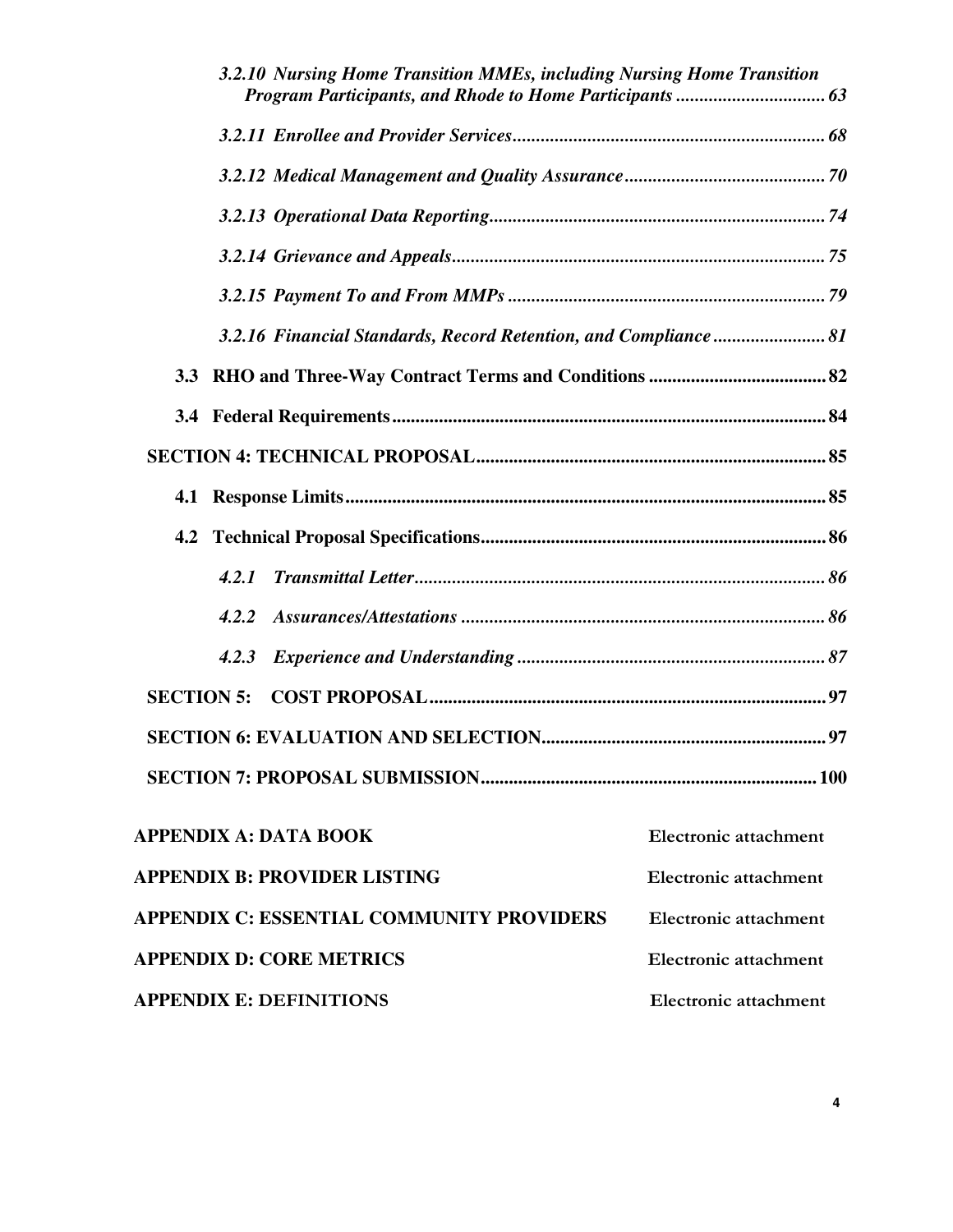### **SECTION 1: INTRODUCTION**

The Rhode Island Department of Administration/Division of Purchases, on behalf of the Rhode Island Executive Office of Health and Human Services (EOHHS), is soliciting proposals from qualified firms to provide Technical Proposals from qualified Bidders to provide medically or functionally necessary services to eligible Medicaid-only recipients with long-term services and supports, and Medicare-Medicaid Eligible recipients, through a managed care program under a capitation contract, in accordance with the terms of this Request for Proposals and the State's General Conditions of Purchase, which may be obtained at the Rhode Island Division of Purchases Home Page by Internet at **www.purchasing.ri.gov**.

The initial contract period will begin approximately April 1, 2015 through December 31, 2017.

This is a Letter of Intent, not an Invitation for Bid. Responses will be evaluated on the basis of the relative merits of the proposal, there will be no public opening and reading of responses received by the Division of Purchases pursuant to this Request, other than to name those offerors who have submitted proposals.

### **INSTRUCTIONS AND NOTIFICATIONS TO OFFERORS:**

- 1. Potential vendors are advised to review all sections of this LOI carefully and to follow instructions completely, as failure to make a complete submission as described elsewhere herein may result in rejection of the proposal.
- 2. Alternative approaches and/or methodologies to accomplish the desired or intended results of this procurement are solicited. However, proposals which depart from or materially alter the terms, requirements, or scope of work defined by this LOI will be rejected as being non-responsive.
- 3. All costs associated with developing or submitting a proposal in response to this LOI, or to provide oral or written clarification of its content shall be borne by the vendor. The State assumes no responsibility for these costs.
- 4. Proposals are considered to be irrevocable for a period of not less than 120 days following the opening date, and may not be withdrawn, except with the express written permission of the State Purchasing Agent.
- 5. All pricing submitted will be considered to be firm and fixed unless otherwise indicated herein.
- 6. Proposals misdirected to other state locations, or which are otherwise not present in the Division at the time of opening for any cause will be determined to be late and will not be considered. For the purposes of this requirement, the official time and date shall be that of the time clock in the reception area of the Division.
- 7. It is intended that an award pursuant to this LOI will be made to a prime vendor, or prime vendors in the various categories, who will assume responsibility for all aspects of the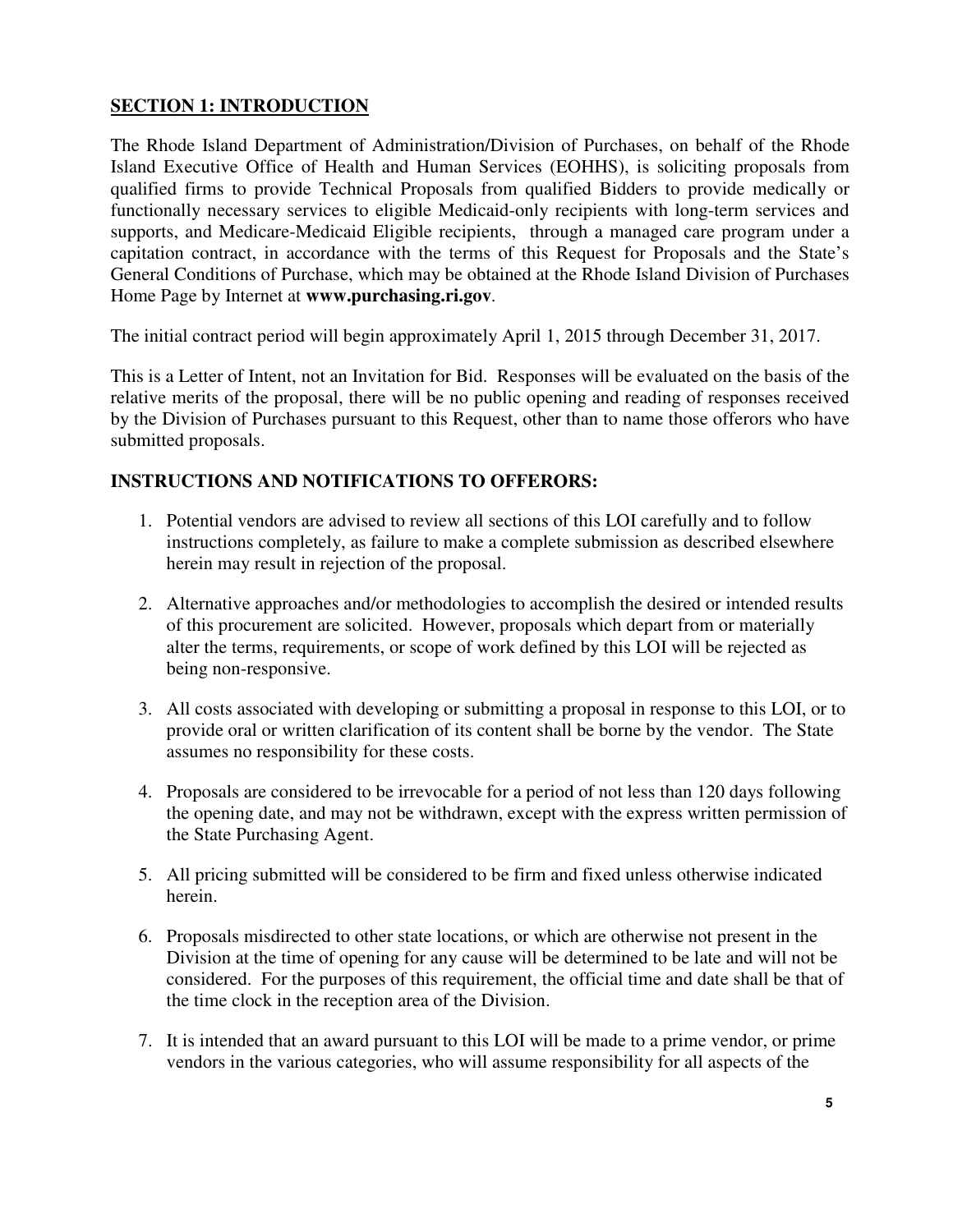work. Joint venture and cooperative proposals will not be considered. Subcontracts are permitted, provided that their use is clearly indicated in the vendor's proposal and the subcontractor(s) to be used is identified in the proposal.

- 8. All proposals should include the vendor's FEIN or Social Security number as evidenced by a W9, downloadable from the Division's website at www.purchasing.ri.gov.
- 9. The purchase of services under an award made pursuant to this LOI will be contingent on the availability of funds.
- 10. Vendors are advised that all materials submitted to the State for consideration in response to this LOI will be considered to be Public Records as defined in Title 38, Chapter 2 of the General Laws of Rhode Island, without exception, and will be released for inspection immediately upon request once an award has been made.
- 11. Interested parties are instructed to peruse the Division of Purchases website on a regular basis, as additional information relating to this solicitation may be released in the form of an addendum to this LOI.
- 12. Equal Employment Opportunity (G.L. 1956 § 28-5.1-1, et seq.) § 28-5.1-1 Declaration of  $policy – (a)$  Equal opportunity and affirmative action toward its achievement is the policy of all units of Rhode Island state government, including all public and quasi-public agencies, commissions, boards and authorities, and in the classified, unclassified, and nonclassified services of state employment. This policy applies to all areas where State dollars are spent, in employment, public services, grants and financial assistance, and in state licensing and regulation.
- 13. In accordance with Title 7, Chapter 1.2 of the General Laws of Rhode Island, no foreign corporation, a corporation without a Rhode Island business address, shall have the right to transact business in the State until it shall have procured a Certificate of Authority to do so from the Rhode Island Secretary of State (401-222-3040). This is a requirement only of the successful vendor(s).
- 14. The vendor should be aware of the State's Minority Business Enterprise (MBE) requirements, which address the State's goal of ten percent (10%) participation by MBE's in all State procurements. For further information visit the website www.mbe.ri.gov.
- 15. Under HIPAA, a "business associate" is a person or entity, other than a member of the workforce of a HIPAA covered entity, who performs functions or activities on behalf of, or provides certain services to, a HIPAA covered entity that involves access by the business associate to HIPAA protected health information. A "business associate" also is a subcontractor that creates, receives, maintains, or transmits HIPAA protected health information on behalf of another business associate. The HIPAA rules generally require that HIPAA covered entities and business associates enter into contracts with their business associates to ensure that the business associates will appropriately safeguard HIPAA protected health information. Therefore, if a Contractor qualifies as a business associate, it will be required to sign a HIPAA business associate agreement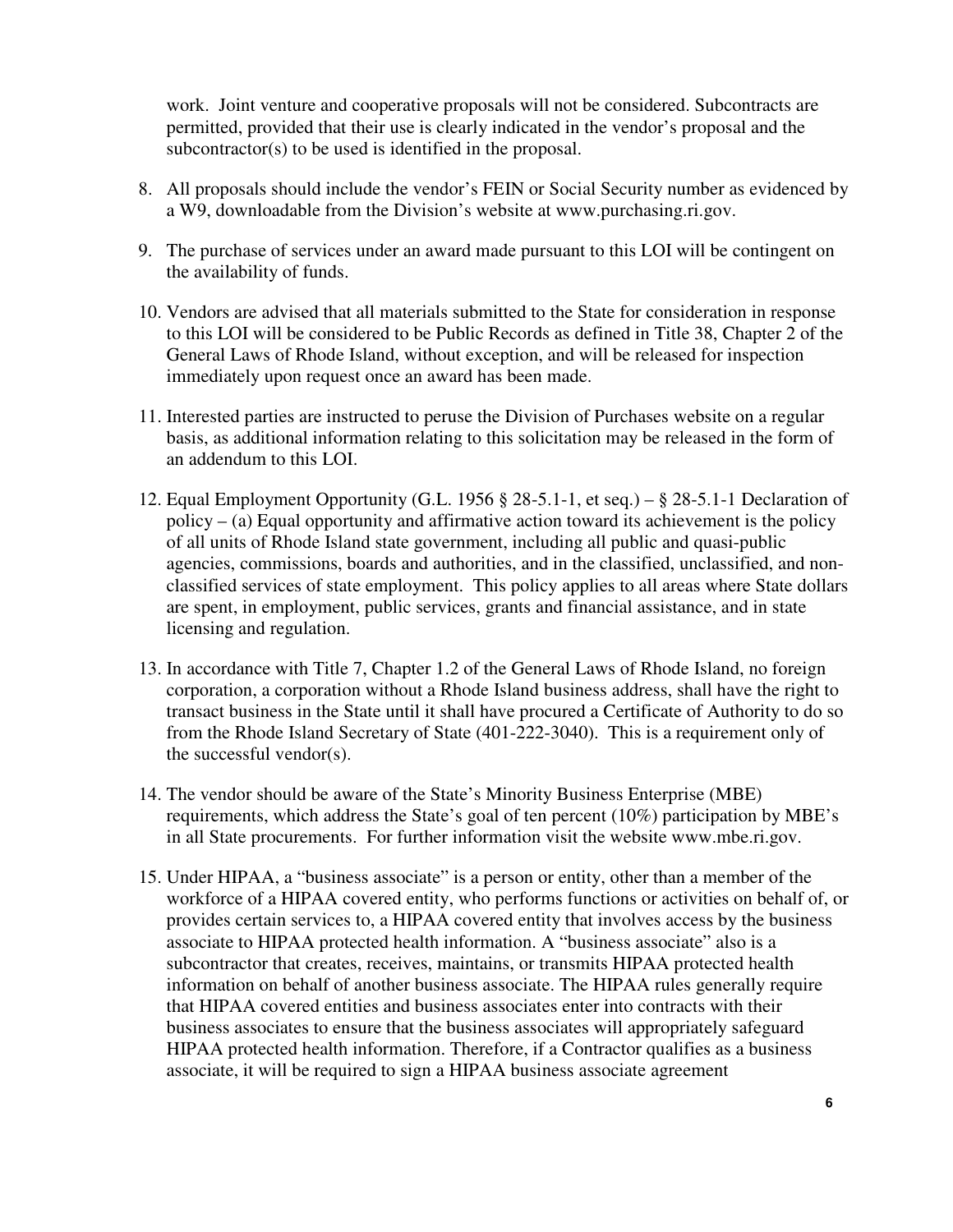16. In order to perform the contemplated services related to the Rhode Island Health Benefits Exchange (HealthSourceRI) , the vendor hereby certifies that it is an "eligible entity," as defined by 45 C.F.R. § 155.110, in order to carry out one or more of the responsibilities of a health insurance exchange. The vendor agrees to indemnify and hold the State of Rhode Island harmless for all expenses that are deemed to be unallowable by the Federal government because it is determined that the vendor is not an "eligible entity," as defined by 45 C.F.R. § 155.110.

### **SECTION 2: BACKGROUND**

### **2.1 General State Requirements and Instructions**

This Letter of Intent (LOI) chapter includes general State requirements and notifications for interested parties to follow in preparing proposal submissions to serve as a Medicare Medicaid Plan (MMP) under the Rhode Island (RI) Integrated Care Initiative (ICI) that the State intends to contract for in collaboration with the Center for Medicare and Medicaid Services (CMS). This initiative represents RI's capitated Financial Alignment Demonstration (FAD), created by CMS to address issues associated with serving dually eligible individuals. This collaborative EOHHS and CMS effort will be known as the ICI Demonstration.

Under the ICI Demonstration, successful Bidders will enroll adults (defined as age 21+) who are Medicaid and Medicare Eligible (MME) and further qualify for full Medicaid benefits which include, but are not limited to, Long Term Services and Supports (LTSS) which consist of institutional or Home and Community-based care (HCBS). The State will require, under this LOI and a subsequent contract with successful Bidders, MMPs to cover adults who are eligible for Medicaid-only as a requirement of participation in the ICI Demonstration.

This is a LOI and not a Request for Proposal or an Invitation to Bid. Responses to this LOI will be evaluated on the basis of the relative merits of the technical proposal and Bidder's acceptance of the terms in this LOI and the Medicaid capitation rates, to be issued by EOHHS. There shall be no public opening and reading of responses received by the State of RI, other than the names of Bidders who have submitted proposals.

The following indicates the conditions associated with the LOI.

### **Conflicts Between this LOI, RI MOU or a Three-way Contract**

To the extent that any content in a RI Memorandum of Understanding (MOU) or a three-way contract for the financial alignment model conflicts with the requirements in this LOI, the MOU and/or three-way contract content shall supersede the content of this LOI. MOUs and three-way contracts from other states are available in the procurement library at http://www.eohhs.ri.gov/IntegratedCare.aspx.

### **Issuing Agency and Officer**

The State, in consultation with CMS, issued a LOI that included the State requirements to become an MMP under this Demonstration. The State issued the LOI in February 2013 and selected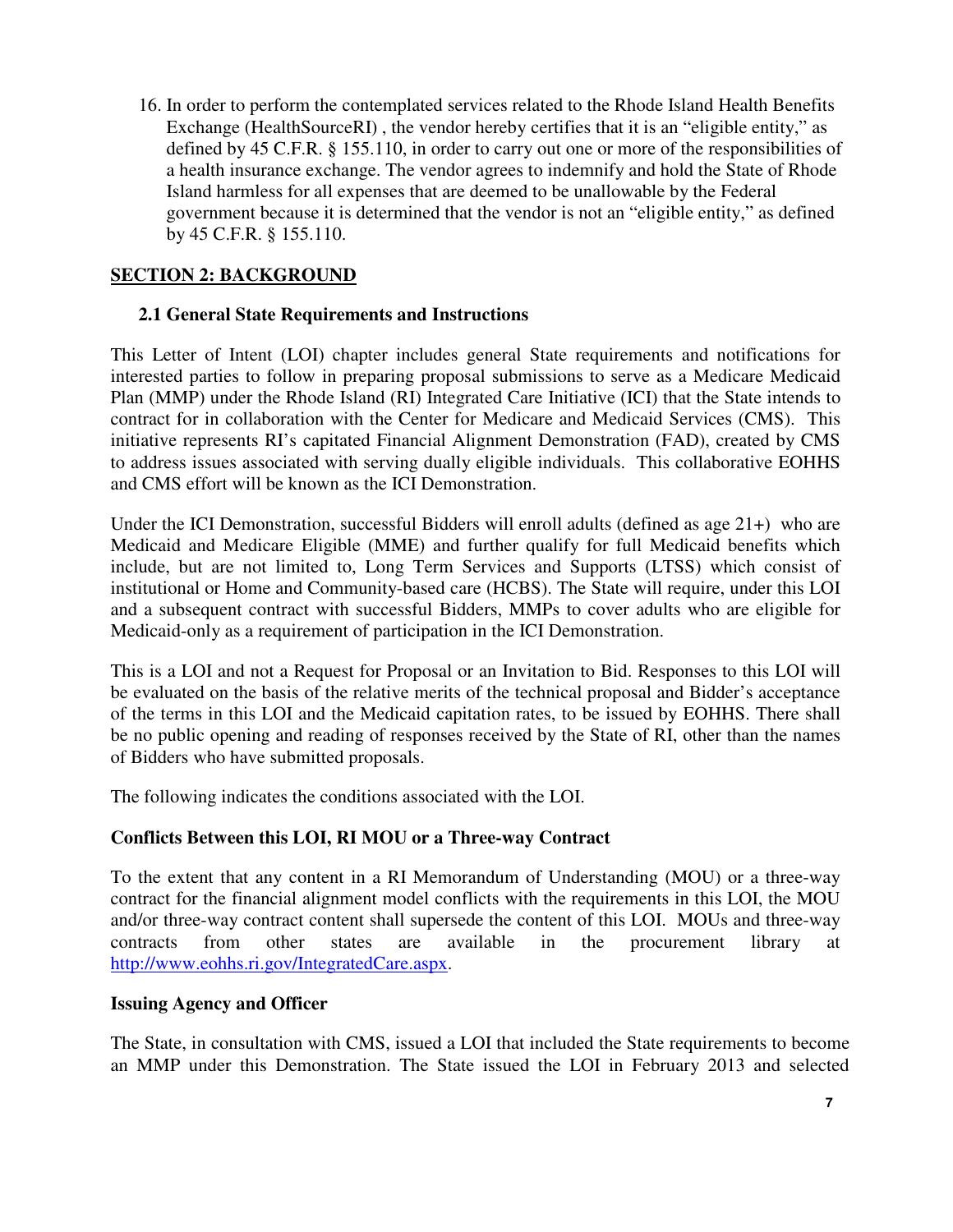Health Plans in June 2013. The State's LOI is available at the following website: http://www.eohhs.ri.gov/IntegratedCare/DocumentsandPresentations.aspx.

Any plan selected via the State's 2013 LOI for the Rhody Health Options (RHO) program does not need to reapply via this LOI.

All MMP applicants are also required to meet the Medicare components of the plan selection process, including submission of a successful Medicare Part C and Part D application to CMS. Successful applicants are required to adhere to any annual contract renewal requirements and guidance updates.

The State may limit the number of selected MMPs per service area to a certain number (no less than two, provided there are at least two qualified applicants) from the qualifying applicants.

MMP selections are contingent on the selected entities passing a CMS and State-sponsored readiness review. Upon final selection, the State and CMS will ultimately enter into a Three-way Contract with selected plans.

### **Additional Instructions and Requirements to Bidders**

Bidders will be required to provide the full spectrum of Medicaid services to Seniors and Adults with Disabilities who are not eligible for Medicare (Medicaid SPD Program) under a separate contract with EOHHS outside of the ICI Demonstration. The current Rhody Health Options contract can be found in the procurement library at http://www.eohhs.ri.gov/IntegratedCare.aspx. A health plan may not participate as a Medicaid Medicare Plan (MMP) without serving the Medicaid-only population under separate contract based on eligibility or, at the discretion of the individual. In no event shall a Contractor have the ability to provide fully integrated benefits to MMEs and exclude eligible individuals who wish to receive Medicaid-only benefits.

### **2.2 Medicaid Program Overview**

EOHHS is the designated single state agency for Medicaid in the State of RI. This LOI chapter provides potential Bidders background information about the RI Medicaid program and the reasons for issuance of this LOI.

#### **2.2.1 RI Medicaid Program**

The Medicaid Program is a principal source of health care coverage and services in RI. The RI Medical Assistance Program (Medicaid) has expanded over the years beyond the role of being a safety net to becoming a principal source of health care coverage and services for low-income individuals in the State, having served approximately one-third of the RI population within the last five years. It is now an integral part of the State's health care delivery system, having served over 224,000 Rhode Islanders in SFY 2011, at a cost of \$1.824 billion dollars. In 2014, Medicaid expenditures will make up approximately 24 percent of the State's budget or \$1,855,780,111 out of total appropriations from all funds of \$7,702,222,775.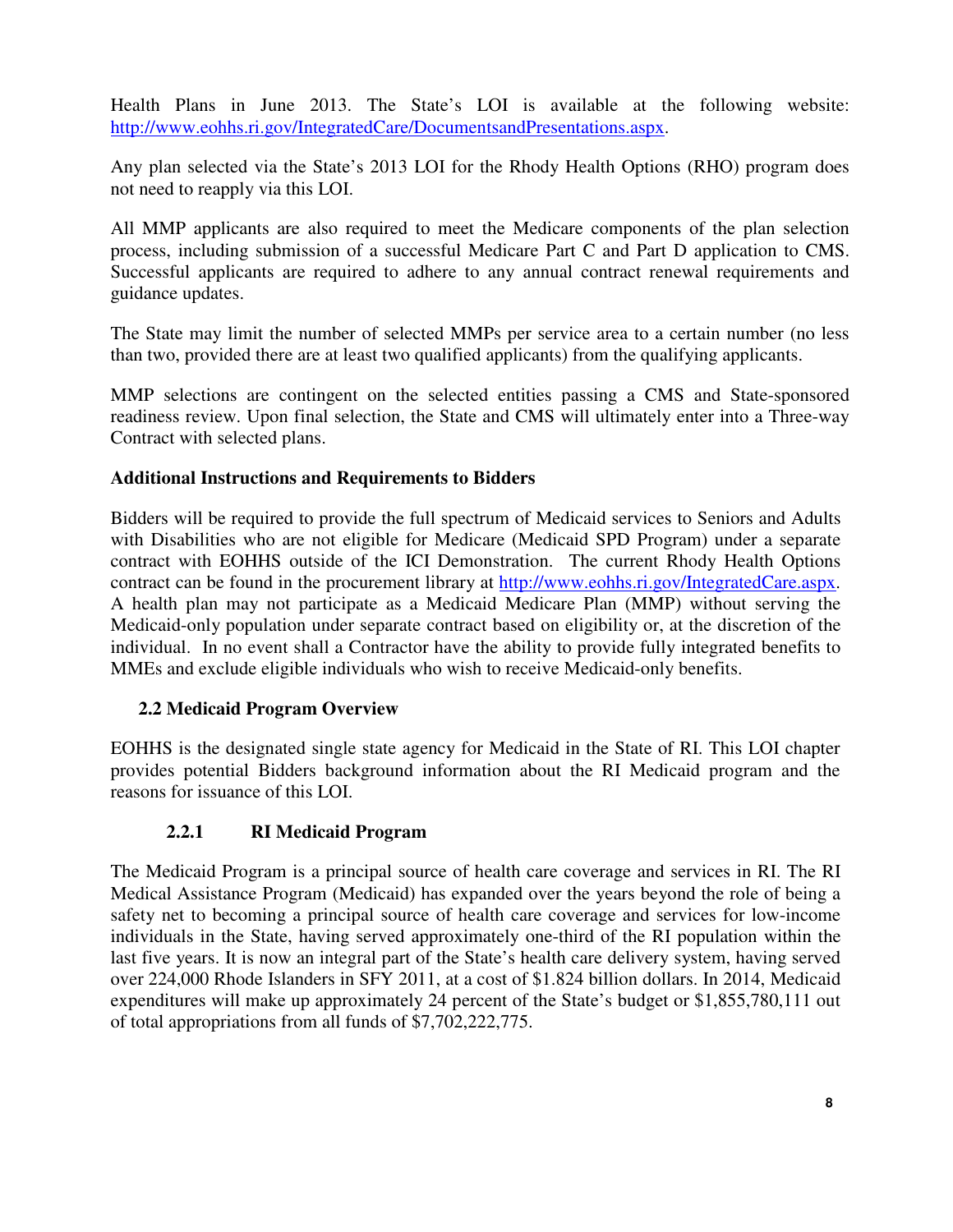Between SFY 2008 and 2012, total Rhode Island Medicaid medical expenditures based on date of service have increased an average of 1.3 percent per year. This overall expenditure increase is associated with a 2.2 percent average annual increase in enrollment combined with a 0.9 percent overall average decrease in per member per month (PMPM) costs. The increase in enrollment and the decrease in PMPM can be added together to determine average annual expenditure growth. These expenditure trends compare quite favorably to both national Medicaid expenditures and state commercial per member per month cost trends.

The expenditures for each major population group for SFY 2012 are noted below:

- **Adults with disabilities:** account for the largest share of expenditures (37 percent and \$662 million) at an average PMPM of \$1,808 expended on 16 percent of the Medicaid population. A major source of expenditures for this population is hospital care (25 percent).
- **Elders:** represent nine percent of the Medicaid population and account for 27 percent of Medicaid expenditures (\$476 million). Elders have the highest average PMPM cost of \$2,230. Nursing facilities account for 65 percent of the expenditures associated with care provided to elders.
- **Children and families:** represent 69 percent of the total enrollment and account for 27 percent of the total expenditures (\$474 million). Average PMPM for Children and families is \$ 298.
- **Children with special health care needs (CSHCN):** is a relatively small population (six percent of the recipients) and account for 10 percent of the expenditures (\$170 million). The average PMPM for this population is \$ 1,164.

Thus, elders and adults with disabilities represent 25 percent of the Medicaid recipients and account for 64 percent of the expenditures. Seventy-seven percent of RI's Medicaid population is enrolled in an MCO, which accounts for 49 percent of Medicaid spending. In part this is because the vast majority of managed care enrollees are enrolled in the RIte Care program, which has a lower PMPM cost than the elder or adult disabled populations**.** 

Expenditure on community care and long term care accounts for about 41% of total Medicaid expenditure (\$724 million) in SFY 2012. Community care programs are intended to allow states to provide home and community based services to at-risk populations as alternatives to more costly nursing home/institutional options.

For the LTC population enrolled in 2013, hospitals and nursing homes accounted for nearly 48 percent of total program expenditures, representing 29 percent and 19 percent of spending respectively. Payments to hospitals increased by an average of 8.2 percent per year between 2007 and 2011. Payment to nursing homes increased by 1.8 percent between 2007 and 2011.

Over the past five years, Medicaid has seen a decline in low cost users and an increase in high cost users of Medicaid services. If this trend continues, it will have a significant impact on future Medicaid expenditures unless appropriate intervention strategies are implemented.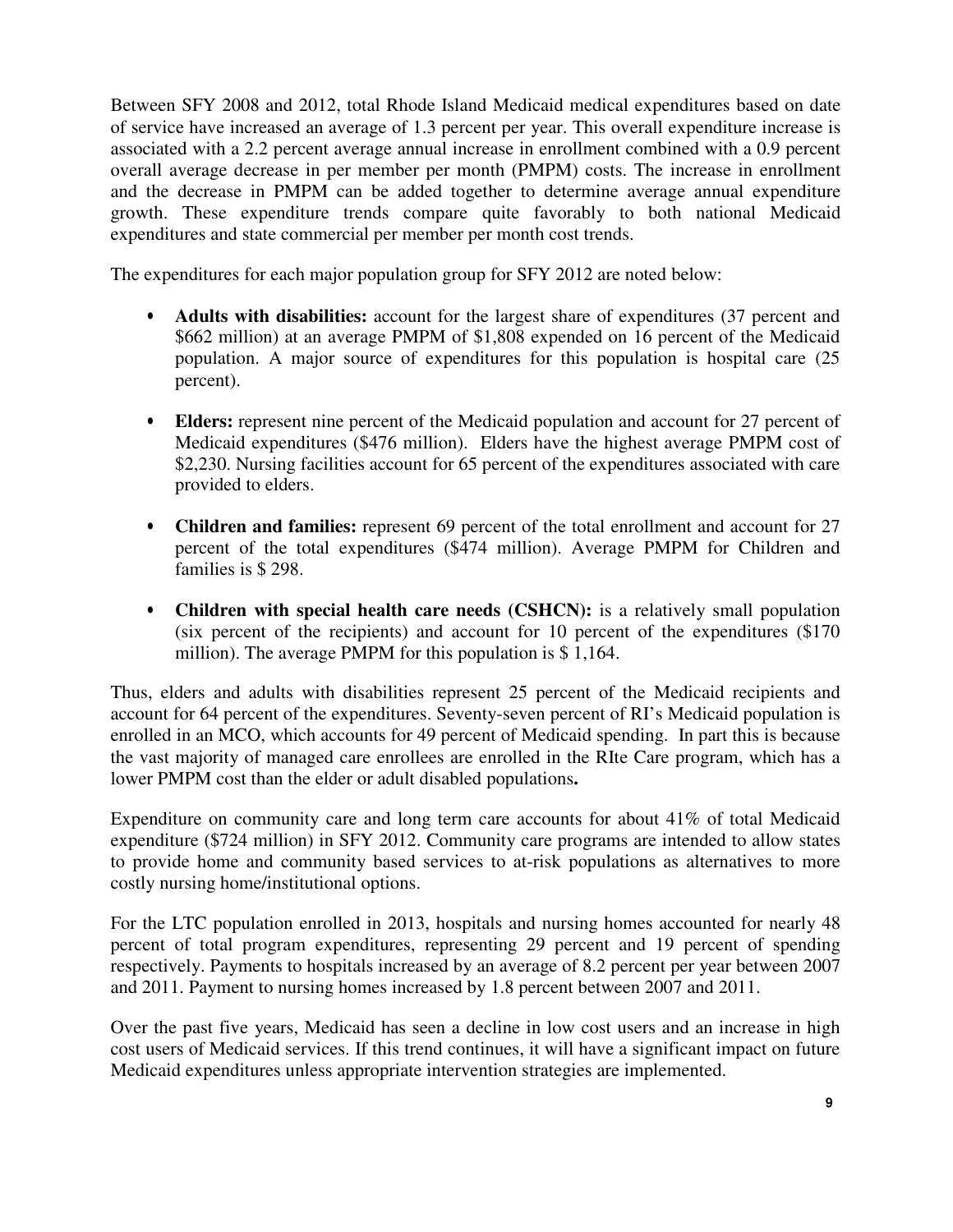### **2.2.2 Evolution of Managed Care**

When Medicaid began in the mid-1960s, the RI Medicaid program was modeled as a traditional indemnity fee-for-service (FFS) health insurance program. Throughout the years, the State has progressively transitioned from acting as a payer of services to an active purchaser of care. Central to this shift has been a focus on improved access and quality and cost management as a means to meet core program objectives.

The State's initial Medicaid managed care program, RIte Care, began in 1994 and enrolled over 70,000 low income children and families at the outset. A key contractual element was a "mainstreaming" provision, which required that MCOs must ensure that any provider which accepted enrollees from commercial lines of business must also accept RIte Care enrollees without discrimination.

The number of providers participating in RIte Care MCOs networks represented marked expansion over FFS and primary care provider participation more than doubled along with physician visits, which more than doubled by June 1998. In November 1998 RIte Care expanded to families with children under age 18 including parents and relative caretakers with incomes up to 185 percent of FPL; and, in 1999 the program further expanded to children up to age 19 in households with incomes up to 250 percent of the FPL with the passage of federal legislation establishing the State Child Health Insurance Program (SCHIP). Children in Substitute Care Arrangements were voluntarily enrolled in RIte Care in December 2000 and Children with Special Health Care Needs (CSHCN) were voluntarily enrolled in RIte Care in 2003. Enrollment for CSHCN became mandatory in 2009.

The Program for All-inclusive Care for the Elderly (PACE) was implemented in December 2005. On average today, 200 beneficiaries are enrolled in the State's fully integrated PACE program for frail elders who are Medicare and Medicaid Eligible (MME) beneficiaries. To be eligible for PACE, participants must be age 55 or older, meet a nursing facility level of care, and live in the service area where PACE is offered. The PACE program features a comprehensive medical and social service delivery system in an adult day health center that is supplemented by in-home and referral services in accordance with participants' need. By coordinating and delivering a full spectrum of services, PACE helps enrolled beneficiaries remain independent and in their homes for as long as possible. PACE is operated and funded through a three-way agreement between CMS/Medicare, RI Medicaid, and The PACE Organization of RI (PORI).

The Connect Care Choice (CCC) program was implemented in 2007 as the State's Primary Care Case Management model to serve the adult populations with complex medical and behavioral health conditions. The CCC program offers extensive care management services through 17 comprehensive medical home practice sites. In 2013, the State built upon the CCC foundation to create the Connect Care Choice Community Partners *(CCCCP)*, described below under longterm care options for MMEs and Medicaid-only consumers.

In 2008, the state launched a fully capitated managed care organization model for adults with disabilities and chronic illnesses. Rhody Health Partners (RHP) began with voluntary enrollment and in the fall of 2009, all Medicaid eligible "aged blind and disabled" (ABD) adults without third-party coverage who resided in the community were required to either enroll in a MCO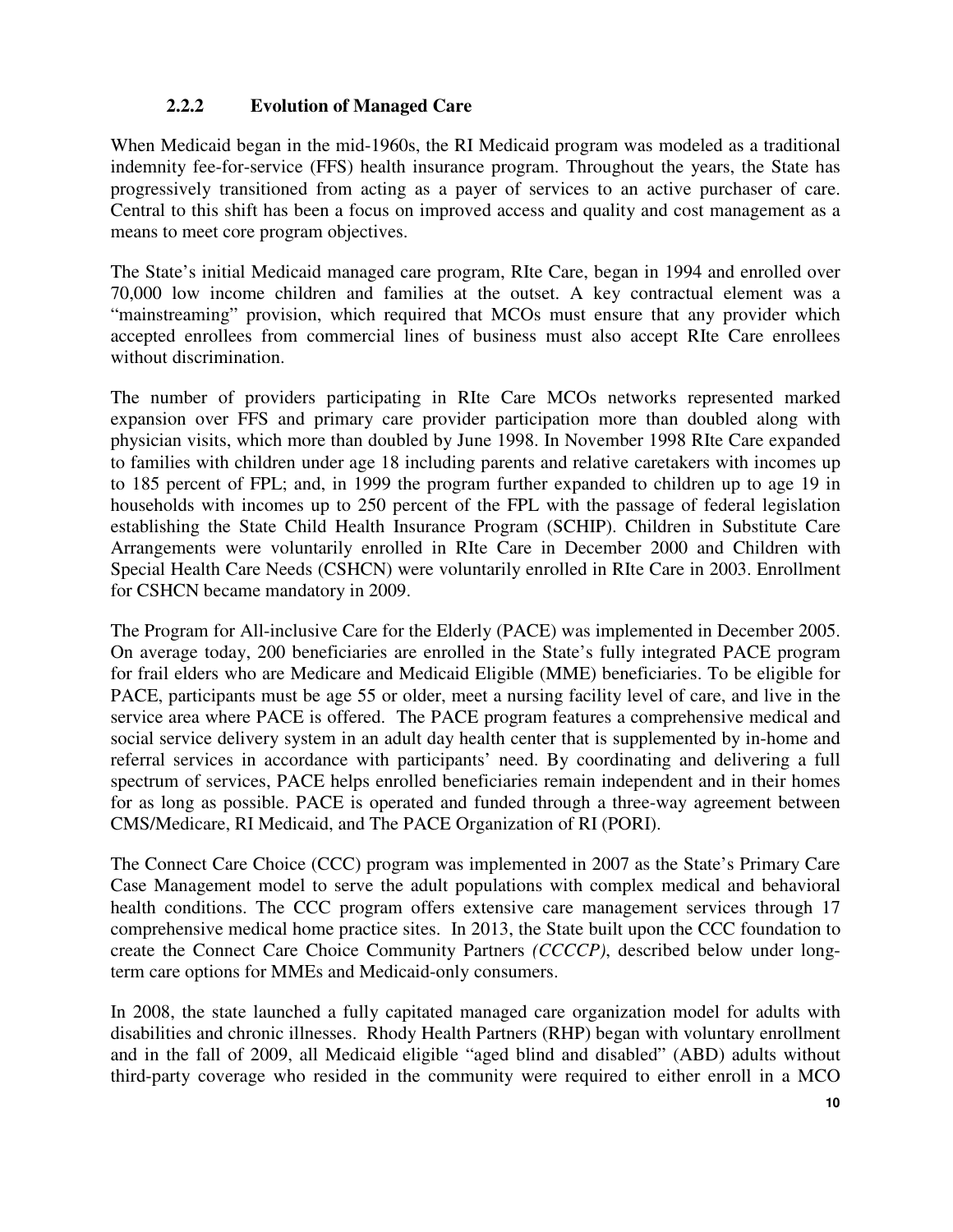through the RHP program, or in the State's FFS Primary Care Case Management (PCCM) program, CCC.

This progression of members since the program's inception can be characterized by enrollment of populations with increasingly complex health care requirements. Since the program began, contractual program requirements and covered benefits have expanded to meet the needs of these populations, given their greater needs.

Currently, there are two MCOs participating in the RI managed care programs: (1) Neighborhood MCO of RI (Neighborhood Health Plan), and (2) UnitedHealthcare Community Plan of New England (United). As of February 2014, the enrollment in both of these MCOs for the RIte Care and Rhody Health Partners (RHP) program was 143,702. Table 1 below indicates managed care enrollment in RIte Care and RHP for Medicaid recipients by MCO as of February 2014.

| <b>PROGRAM</b>                        | <b>NHPRI</b> | <b>UNITED</b> | <b>CCCCP</b> | <b>TOTAL</b> |
|---------------------------------------|--------------|---------------|--------------|--------------|
| <b>RIte Care*</b>                     | 89,412       | 42,348        |              | 131,760      |
| <b>RHP</b>                            | 6,524        | 7,477         |              | 14,001       |
| <b>Expansion</b>                      | 10,945       | 8,904         |              | 19,849       |
| <b>Rhody Health</b><br><b>Options</b> | 12,801       |               | 3,647        | 16,448       |

Table 1: Managed Care Program Enrollment (as of February  $2014$ )<sup>1</sup>

 $\overline{a}$ 

<sup>&</sup>lt;sup>1</sup> EOHHS RIte Care/RIte Share Recap as of February 2014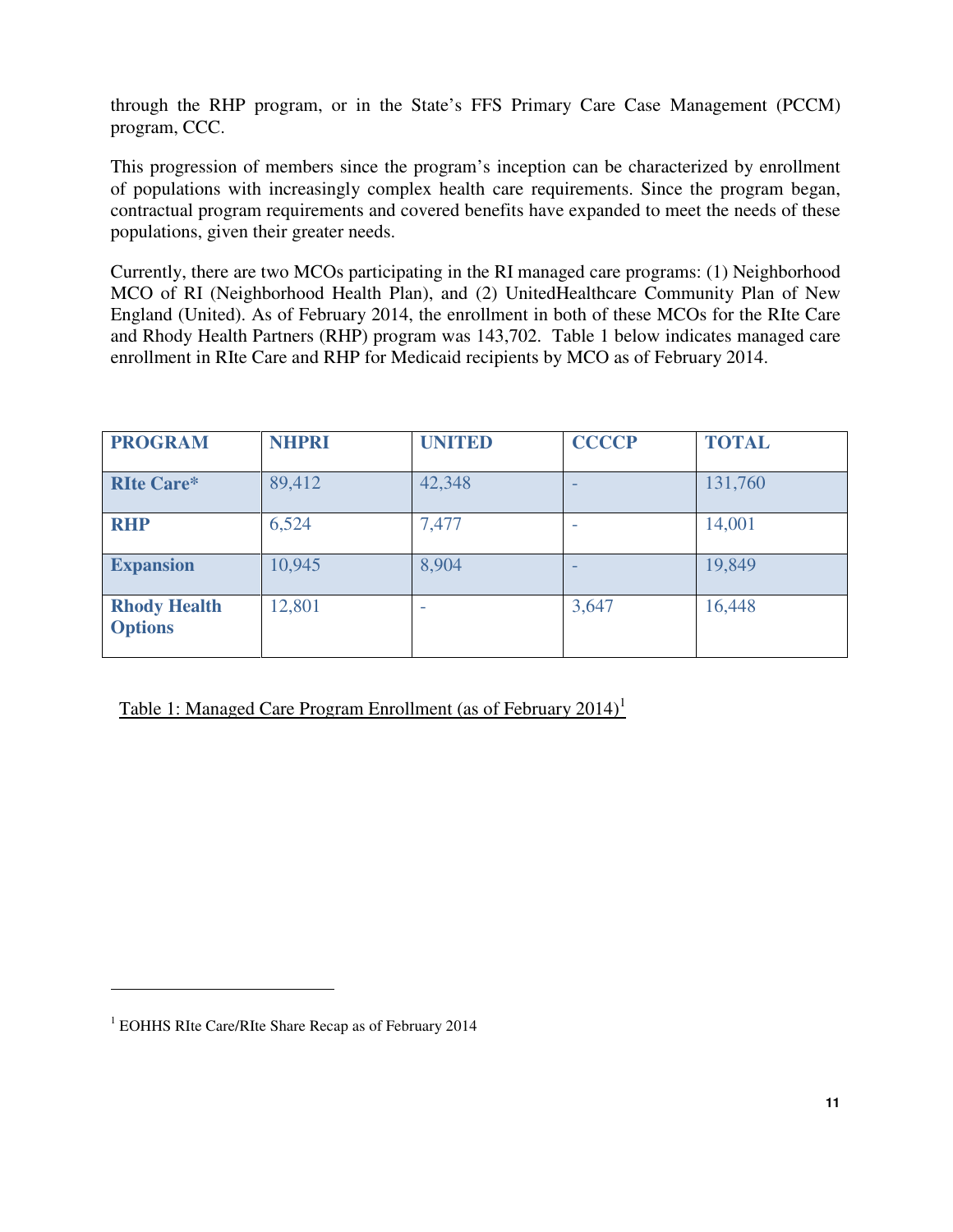| <b>TOTAL:</b> | 19,682 | 58,729 | 3,647 | 182,058 |
|---------------|--------|--------|-------|---------|
|               |        |        |       |         |

\*includes Children with Special Health Care Needs; Excludes Foster Children Enrolled in a Health Plan

The total managed care capitation expenditures for SYF 2011 were \$646.9 million. The expenditures for each managed care population group are indicated in Table 2 below.

| <b>PROGRAM</b>   | <b>EXPENDITURES</b> |
|------------------|---------------------|
| <b>RIte Care</b> | \$447.2 Million     |
| <b>RHP</b>       | \$199.7 Million     |
| <b>TOTAL</b>     | \$646.9 Million     |
|                  |                     |
|                  |                     |

### Table 2: Managed Care Program Expenditures (SFY 2012)

Currently there are seventeen CCC practice sites statewide. In a snapshot taken on February 1, 2014, the CCC and CCCCP programs had approximately 2500 enrollees, of which 1700 were dually eligible for Medicaid and Medicare.

### **2.2.3 MME Population**

The MME population presents many challenges. Individuals in this group often have complex co-morbid behavioral and medical conditions (including multiple co-morbid medical diagnoses) as well as functional impairments and social support needs. In general, this population is socially isolated and has less education than individuals who have Medicare-only. As a result, the MME population is more complex and costly to serve than the Medicaid-only population. This subpopulation of Medicaid consumers who also have Medicare coverage is commonly referred to as "Dual-Eligibles" or "Medicare and Medicaid Eligibles" (MMEs).

The Table below provides an additional perspective on the Medicare and Medicaid populations in the State as well as the populations receiving long-term services and supports (LTSS).

Figure 1: Medicare and Medicaid Eligible Populations (2012)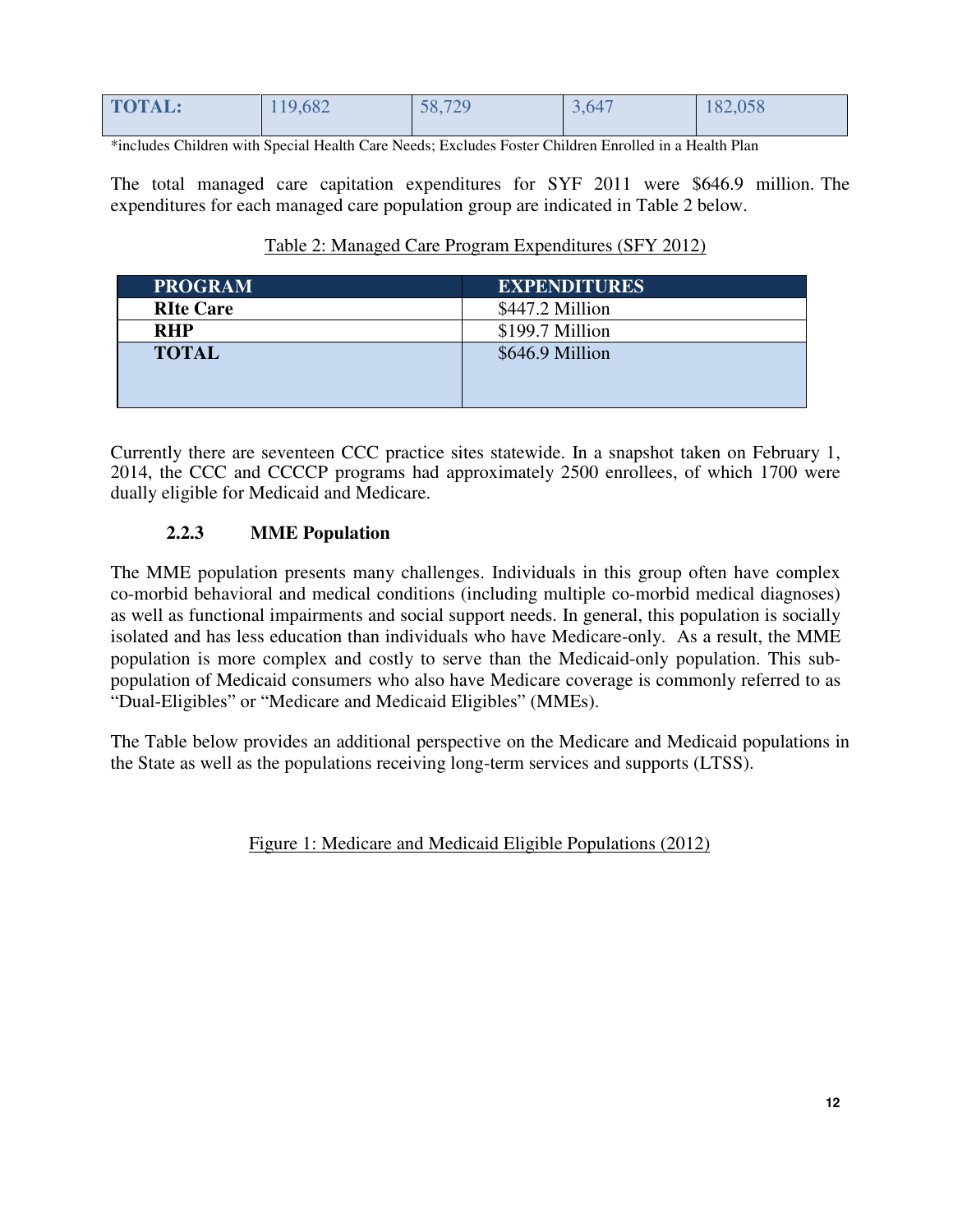

\* Includes non-dual beneficiaries who are either in institutions or have non-Medicare third party coverage. Sources: Rhode Island population is from the 2012 US Census. Medicare enrollment comes from the Kaiser State Health Facts, 2012 data. Medicaid data are based on SFY 2012.

The data in Figure 1 describes the overall population in RI and provides some detail on the subset of Rhode Islanders who are eligible for Medicare, eligible for Medicaid, and eligible for both programs. The shaded box Ia illustrates that the majority of dual eligibles in R I reside in the community, and are not yet connected with the long-term care system. Of these roughly 20,389 dual eligible individuals who presently reside in the community without HCBS, Fig 1, Box Ia), approximately 4,000 of them are persons with severe and persistent mental illness (SPMI). Also within this group of community-based dual eligibles, RI estimates that upward of ten percent (10%) are at increased risk for needing HCBS within two years. Effective identification and preventive services could help delay this and other costly acute episodes.

The MME population consists of individuals in the community who are receiving Long Term Care Home and Community-Based services (5,694), community-based residents who do not receive LTC services (20,389), residents who live in an institutional setting (5,377) and PACE enrollees (208). The 21 percent of the Medicaid population that lives in an institutional setting accounts for approximately 74 percent of total Medicaid expenditures for all MMEs. Approximately, 14 percent of the MME population is enrolled in a Medicare Advantage Plan (MAP).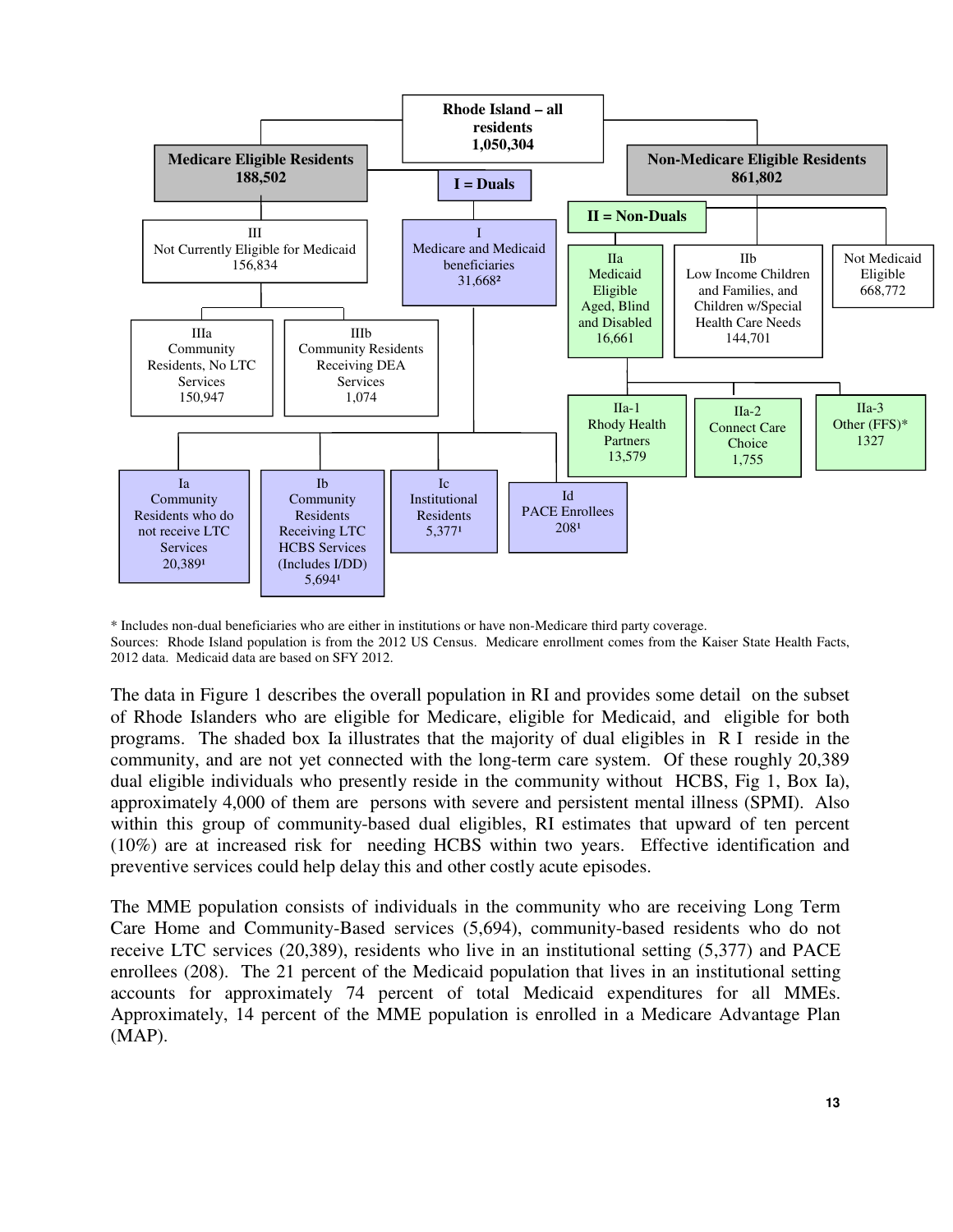The average number of RI residents who were eligible for both Medicare and Medicaid in 2013 was 32,866, the vast majority of which are eligible for full Medicaid benefits. Total Medicaid expenditures for this population in SFY 2013 was \$714 Million. That same population had another \$941.4 million in Medicare expenditures.

Residential and long-term care expenditures for institutional and waiver services constitute over 94 percent of the Medicaid costs for MMEs. By contrast, 63 percent of the expenditures for the Medicaid-only Enrollees lie in acute care services. For this group, the costs for hospital services represent 62 percent of the total acute care cost. The hospital setting of care is the most utilized and leading cost of care for the Medicaid-only beneficiaries.

### **2.2.4 The Existing Disconnect Between Medicare and Medicaid**

The Medicare and Medicaid programs were created separately in 1964 and 1965 respectively and were not designed to complement one another. The two programs operate independently with different requirements, leading to confusion for consumers and providers. The incongruences between the two programs, including the benefits covered and the way in which services are delivered for MMEs, makes it difficult for MMEs to access benefits in both programs. In particular, the programs do not recognize consumers' person-centered needs and the disconnect between the two programs creates challenges to delivering coordinated care.

Medicare benefits emphasize medically-oriented interventions or acute care needs. For the majority of Medicare beneficiaries, the coverage is adequate. However, as health status deteriorates and becomes more complex, especially when psychosocial issues are involved, Medicare's coverage frequently becomes too limited and insufficient. For individuals who are dually eligible for Medicare and Medicaid, Medicare alone is typically insufficient.

By design, Medicaid funds predominately long-term services and supports, including nursing home care and HCBS for frail individuals. Without supportive HCBS, the consumer is at risk for poor outcomes and the potential to return to a hospital or nursing facility.

For MMEs including elders and other adults with disabilities, many consumers are likely to need Medicaid covered services as a result of an adverse health event. For example, an individual may break a hip and require hospitalization and rehabilitation in a nursing facility, particularly when there is no caregiver at home to support the Enrollee during the recovery period. As a result, that individual may require admission to a long term care facility. The Medicare nursing home benefit is limited to 100 skilled nursing days per year. If an MME needs longer-stay nursing home coverage, they need to apply for LTSS. Many clients also need to 'spend down' their assets to meet the financial eligibility requirements.

The fragmentation between the two programs is most evident at critical transitions from one setting of care to another. For example, when an MME is ready for discharge from an acute care hospital (which is covered by Medicare) home, the hospital-based discharge planning process is typically not well coordinated with long-term care support services providers who generally support the consumer upon discharge home. These providers – and the services they offer – also help the MME remain in the community and avoid nursing home placement. Few incentives,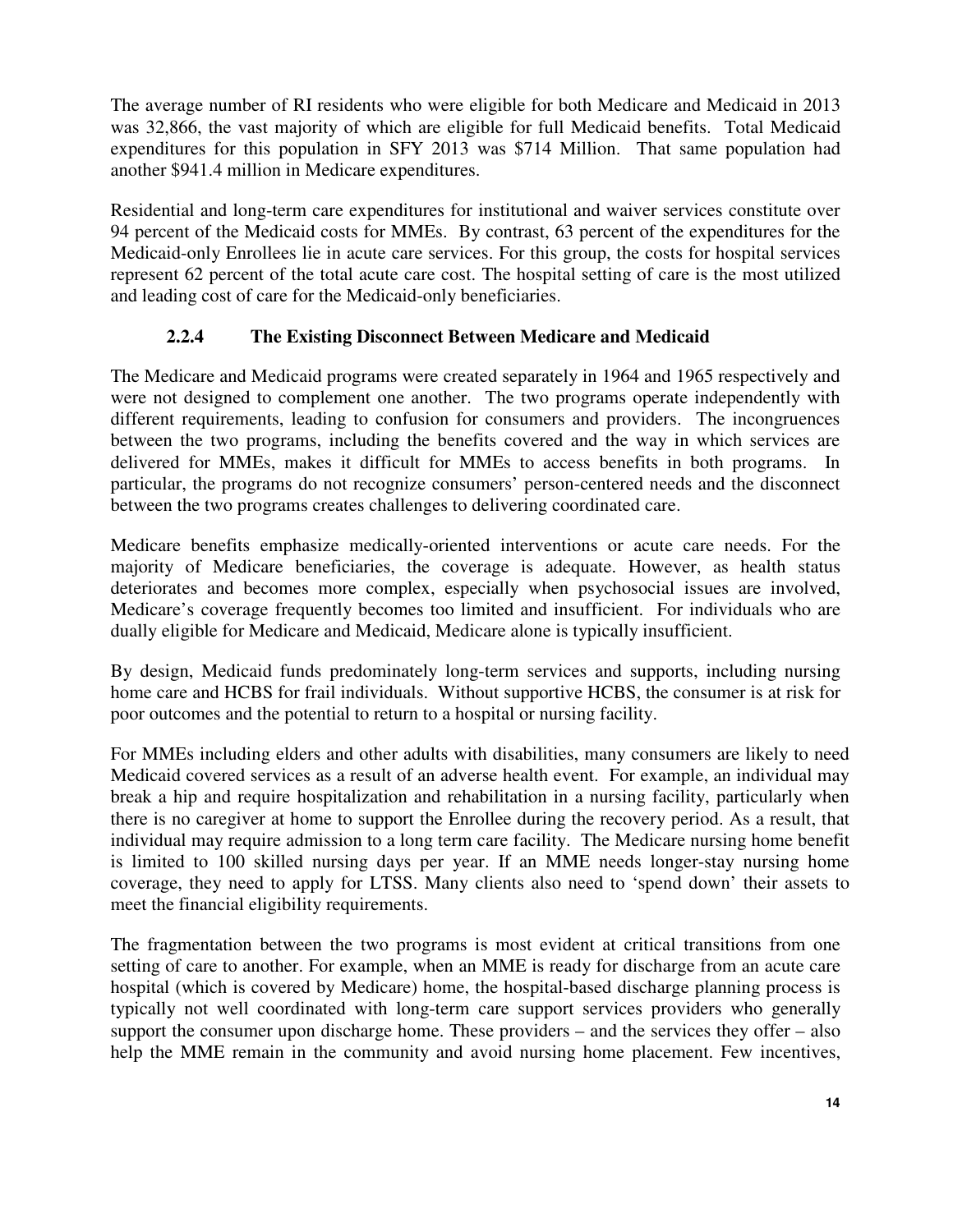resources, or mechanisms to coordinate care have been available between the two systems until the Affordable Care Act (ACA).

There are at least three critical issues that must be addressed to improve cost-effectiveness and coordination of care for the MME population which will be addressed under the ICI Demonstration. Specifically, the ICI Demonstration seeks to:

- **Align Financial and Quality Incentives.** A longstanding barrier to care coordination for MMEs is the financial misalignment between the Medicare and Medicaid programs resulting in inefficiencies in the way in which consumers access care, the way in which providers deliver care and the way in which managed care organizations and states coordinate care. The current payment systems for Medicare and Medicaid do not support MME's person-centered needs nor do they provide access to the "right services, at the right time, in the right location" which are cost-effective.
- **Improve Care Coordination.** Without coordination of care across the full continuum (e.g. across hospital, nursing home and home and between physical health care, behavioral health care and social supports) and, without appropriate transition planning for MMEs who must move between one site of care and another (e.g. hospital to nursing home or nursing home back to the community), MMEs are vulnerable to potentially avoidable poor outcomes such as re-admissions to the hospital or to nursing home stays that are either avoidable or longer than necessary. MMEs with multiple co-morbid conditions require coordination of care across the full continuum of Medicaid- and Medicare-covered services, often including social supports. The absence of coordinated care can result in the systems' inability to meet consumer strength-based preferences and needs. At the same time, the system likely promotes unnecessary or inappropriate health care utilization and expenditures.
- **Improve System Navigation.** The Medicare and Medicaid programs not only cover different benefits, but also have different administrative procedures and rules. These differences require MMEs to navigate a bifurcated set of benefits and rules. In addition, there is no single source of information for MMEs and their caregivers to direct questions regarding benefits, provider networks, appeals, information regarding enrollment, or other critical issues. If a provider does not agree with a benefit determination, the MME is often forced to spend an inordinate amount of time determining which program to seek prior approval from in order to deliver services, which program to submit claims to, and which program to appeal to. Among other advantages, a more integrated system would allow Enrollees and providers to have a single source of information on benefits, billing, grievances and appeals, and general information.

These factors have created the impetus for RI to pursue CMS's Financial Alignment Demonstration (FAD) with the goal of improving care integration, access, quality and costeffectiveness of care relative to the current system.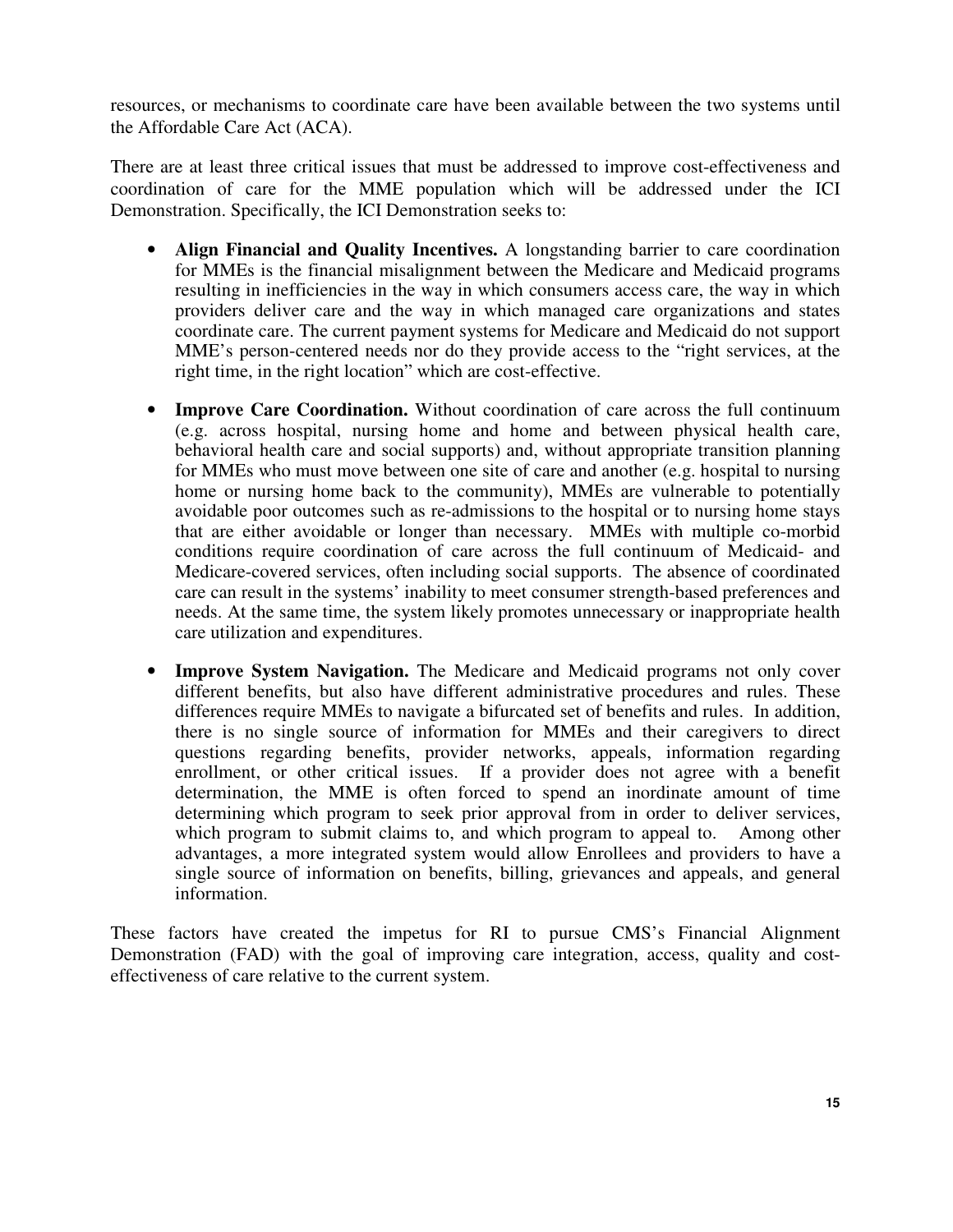## **2.2.5 Long-Term Care**

In State Fiscal Year (SFY) 2011, Medicaid EOHHS expenditures for long-term services and supports for full-duals were \$ 342 million. Institutional care expenditures were \$288 million or 84 percent and HCBS were \$53 million or 16 percent.

Long-term care services are particularly critical for the frail elderly, as well as adults with disabilities. All too often, these individuals are served in an institutional rather than in a community-based setting.

Access to and the availability of long-term care services and supports is a critical issue in RI as evidenced by RI's long-term commitment to improving the availability of long-term care options. Some of the most salient initiatives to improve long-term care options include the following:

- The Governor's Cabinet on Chronic and Long Term Care. In 2004, the Acting Director of the Center for Gerontology and Health Research at Brown University conducted a special study entitled *A Vision for the Present and Future: Rethinking Chronic and Long Term Care in RI.*
- In 2006, the RI Department of Human Services, pursuant to a joint resolution of the RI General Assembly commissioned the University of Maryland, Baltimore County, conducted a study about existing efforts and recommendations to improve the delivery of communitybased LTSS in the State.
- The Long-Term Care Service and Finance Reform Act (Perry/Sullivan) legislation, created in 2006 which included: provisions for nursing home savings reinvested in HCBS, uniform long term care provider cost reports, improved information and referral, streamlined identification and assessments, and increases for specific HCBS providers.
- The Real Choice System Transformation Grant to improve Information and Referral, Long-Term Care Services and Supports, Quality Management, and Finance and Payment reforms, awarded to RI in 2006.
- The Rhode Island Comprehensive Section 1115(a) Demonstration Waiver (1115 Waiver) was approved by CMS in 2009. The overriding purpose of the 1115 Waiver is to provide the State with the flexibility to get the right services, to the right people, at the right time and in the right setting. The 1115 Waiver is built upon three fundamental goals:
	- To rebalance the State's long-term care system,
	- To integrate care management across all Medicaid populations, and
	- To complete the transition from a payer to a purchaser of care.

RI's 1115 Waiver establishes a new State-Federal compact that provides the State with substantially greater flexibility than was available in previous guidelines. RI uses the additional flexibility to redesign the Medicaid program to provide more cost-effective services and care in the least restrictive and most appropriate setting. Today, the State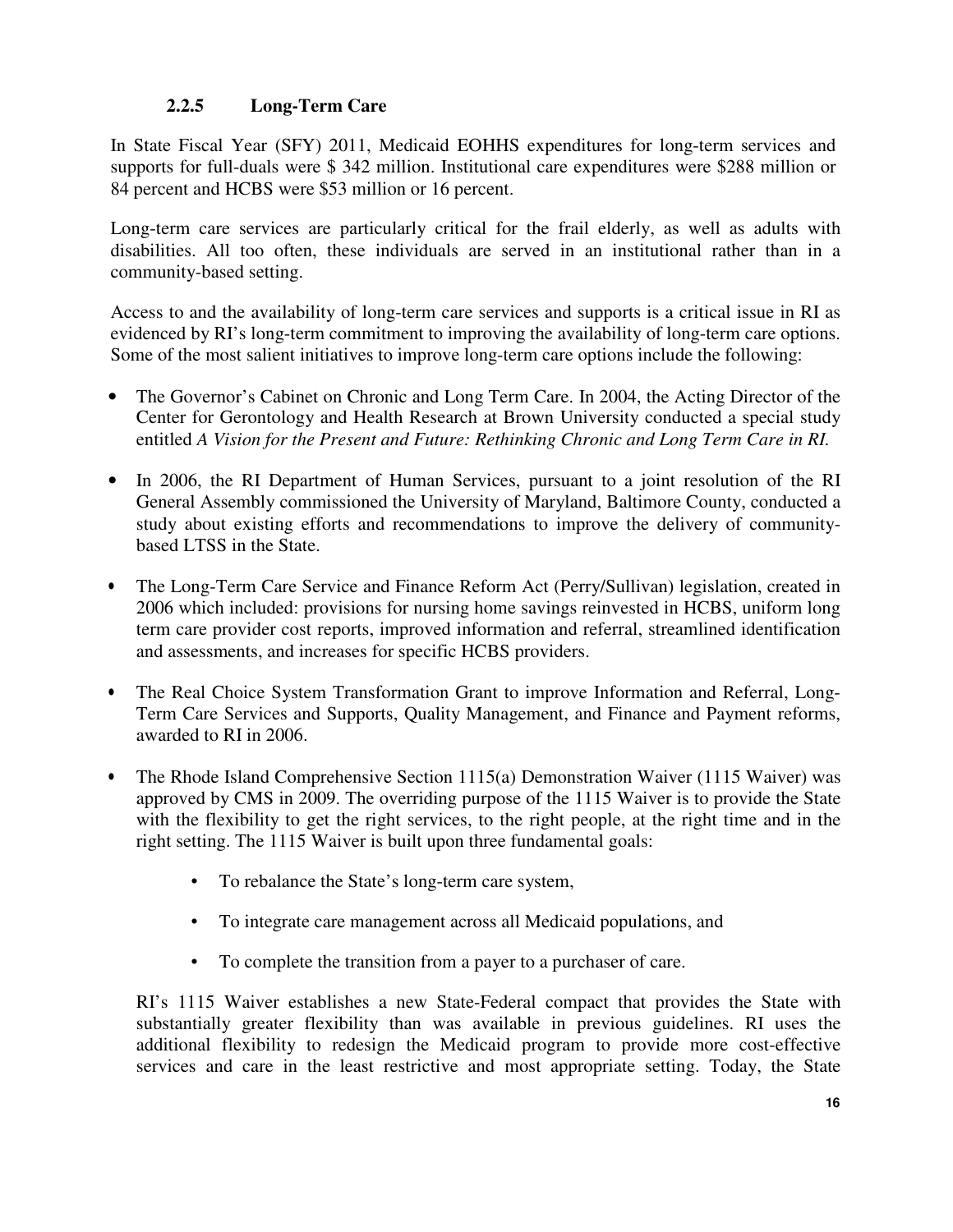operates its entire Medicaid program under the 1115 Waiver. The 1115 Waiver also establishes an aggregate budget ceiling for Federal reimbursement, with the exception of disproportionate share hospital payments, administrative expenses, phased Medicare Part D contributions and payments to local education agencies.

- The Medical Assistance Reform Act passed by the General Assembly in June 2009, provided the Legislative authority to implement the 1115 Waiver, and provided for a cross-section of stakeholders to be convened on a monthly basis to provide input on the implementation of the provisions of the 1115 Waiver changes.
- Affordable Care Act (ACA) of 2010 provides additional opportunities to rebalance the Long-Term Care delivery system in RI and to implement systems that provide for a continuum of coordinated care for individuals with complex medical conditions.
- A Long-Term Care Coordinating Council that meets regularly has the Healthy RI Task Force bring together stakeholders to improve the long- term care delivery system in the State and to identify opportunities created under the ACA, respectively.

Over the past several years, the State has convened on-going workgroups with diligent stakeholders who have worked hard to develop consensus recommendations to reform the Medicaid program in RI, including LTSS.

RI recently made a number of systems reform improvements to rebalance the delivery of long term care services from the institutional setting to a home and community-based setting. RI developed and implemented a standardized long-term care assessment tool and created level of care criteria for long-term care services. In addition, the State implemented a Nursing Home Transition Program to help an individual transition from a nursing facility to the community. A State staffed Assessment Team (composed of a registered nurse and a licensed clinical social worker) in collaboration with all nursing homes statewide created a process to: (1) identify potential Medicaid beneficiaries that may be transitioned to a home or community based setting, (2) conduct an assessment to determine whether the beneficiary is appropriate for a home/community setting, (3) provide information about options so beneficiaries and their families can make an informed decision, (4) ensure that needed supports and services are in place prior to the nursing home discharge, and (5) work with the beneficiaries with medically complex conditions throughout the transition period. During the YTD SFY 2014 the State transitioned 102 individuals back into the community from a nursing home. Table 3 below provides the transition placements by month from July 2013 to February 2014.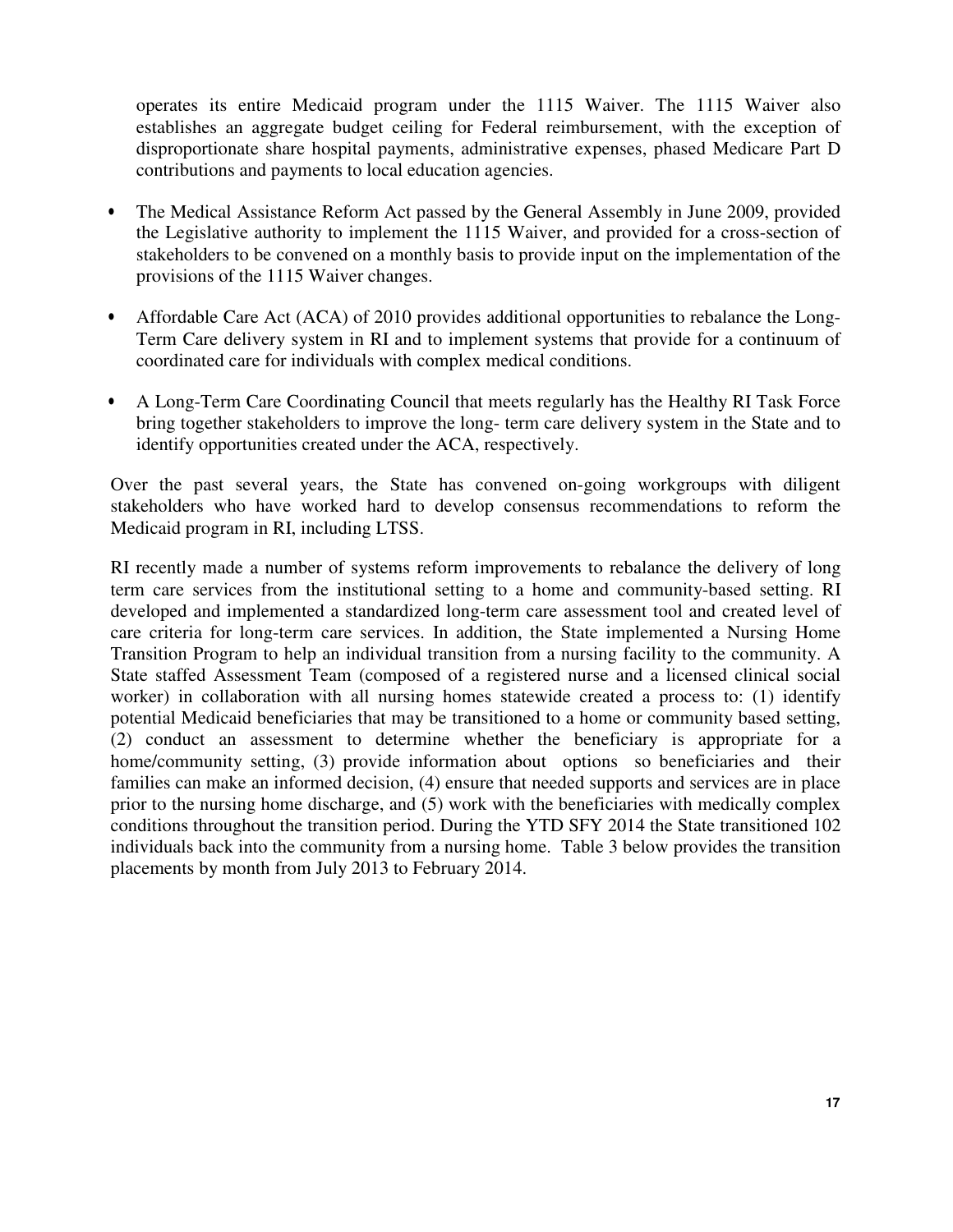| Transition Placement by Month of Transition – Data as of 03/13/2014 |                  |         |         |                  |                           |        |         |         |       |
|---------------------------------------------------------------------|------------------|---------|---------|------------------|---------------------------|--------|---------|---------|-------|
| <b>Transitioned to:</b>                                             | $\mathrm{July-}$ | $Aug -$ | $Sept-$ | $Oct -$          | $\overline{\text{Nov}}$ – | $Dec-$ | $ an -$ | $Feb -$ | Total |
|                                                                     | 13               | 13      | 13      | 13               | 13                        | 13     | 14      | 14      |       |
| Home With LTSS                                                      | 11               | 14      | 8       | 13               |                           |        |         |         | 72.   |
| <b>Self-Directed</b>                                                |                  |         |         |                  |                           |        |         |         |       |
| <b>Assisted Living</b>                                              |                  |         |         |                  |                           |        | ⌒       |         | 29    |
| <b>Shared Living</b>                                                |                  |         |         |                  |                           |        |         |         |       |
| DD Group Home                                                       |                  |         |         | $\left( \right)$ |                           |        |         |         |       |
| Data Unavailable                                                    |                  |         |         |                  |                           |        |         |         |       |
| YTD                                                                 | 15               |         | 15      | 16               | 10                        | 14     |         | 8       | 102   |

Table 3: Transition Placement by Month (July 2013-Feb. 2014)

In April 2011, RI received a Money Follows the Person (MFP) demonstration grant from CMS to transition eligible RI residents that are in an institutional setting for 90 days or more to "MFP qualified" community-based settings. The MFP program in RI is known as the *Rhode to Home (RTH)* program*.* The RTH program introduced the use of Transition Coordinators who provide intensive case management services to elders and adults with physical disabilities during the MFP demonstration period. This program is design to address MFP-eligible individual's needs for a comprehensive array of HCBS and supports. In doing so, MFP seeks to ensure, to the greatest extent possible, that these individuals can remain in the community.

RTH also provides Peer Mentoring services which are an important support for people with disabilities. Peer Mentors are individuals with disabilities who are successfully living in the community and are able to help consumers who receive services under MFP to also remain in the community. First and foremost, Peer Mentoring services are provided during the transition period from the nursing home to the community and thereafter, as needed.

In June 2011, legislation was passed to change the payment methodology for Nursing Facilities. The legislation eliminated the cost basis principles of reimbursement and replaced it with a base payment structure that reimbursed Nursing Facilities appropriately based on the needs of the Medicaid beneficiary. Individual-level acuity payment adjustments were implemented in July of 2013.

In 2013 the State issued procurements for two delivery system models to better serve individuals with Medicare and Medicaid as well as Medicaid members who receive LTSS. With these two procurements, the state officially launched the first phase of Integrated Care Initiative (ICI Phase I). In this first phase, the state contracts for both a fully capitated Medicaid health plan (Rhody Health Options), and enhancements to the state's current Primary Care Case Management Program (Connect Care Choice Community Partners).

In the Rhody Health Options program, EOHHS contracts with Neighborhood Health Plan of Rhode Island to deliver all Medicaid-covered services, including LTSS. In the Connect Care Choice Community Partners (4CP) program, EOHHS contracts with Carelink, a Coordinating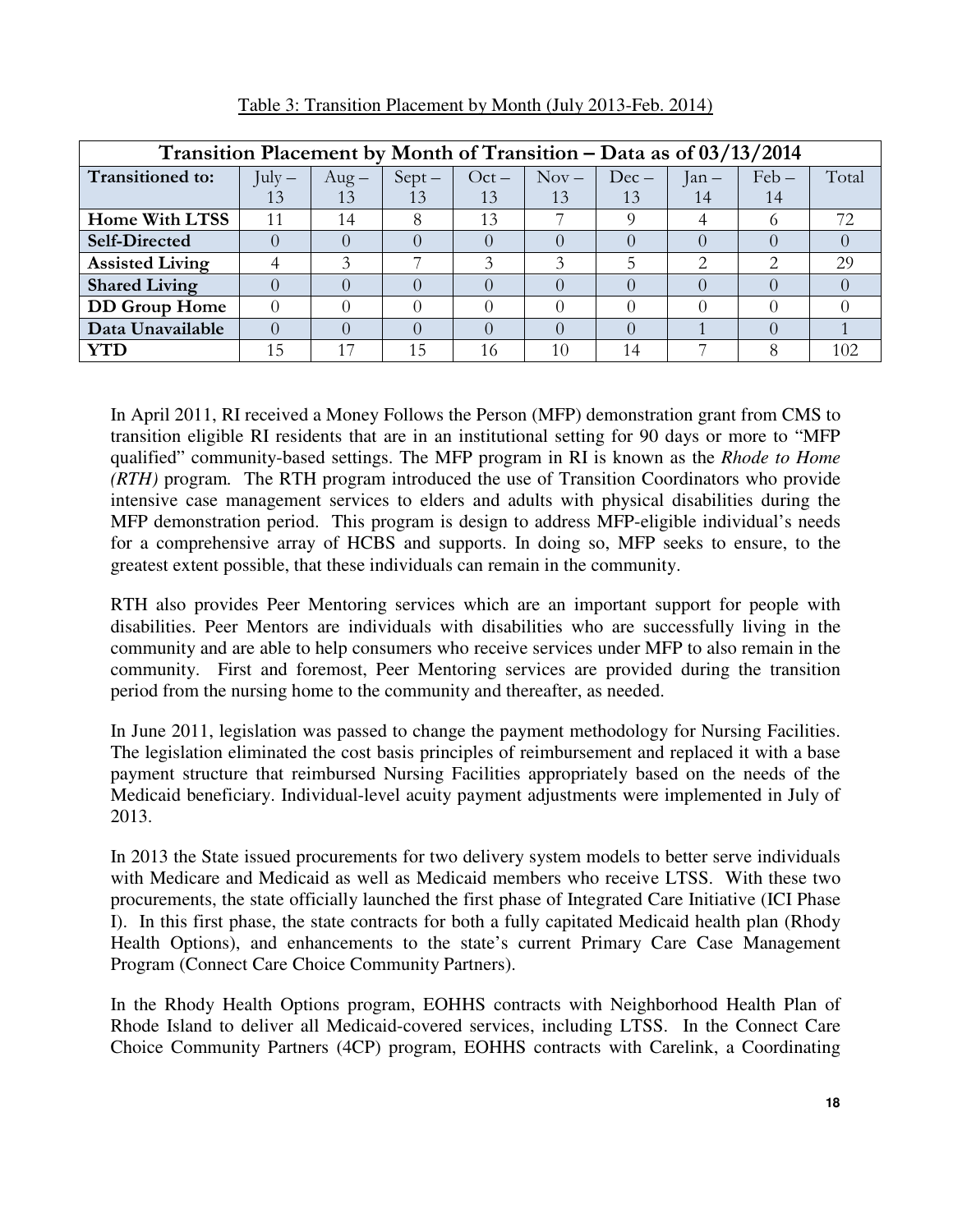Care Entity (CCE) to provide a Community Health Team (CHT) that coordinates the social supports and services for the Medicaid-only and MME Enrollees.

The RI Medicaid program offers a comprehensive array of community-based and institutional LTSS, listed in Attachment A of the RHO Contract. As of April 1, 2014, the long-term care providers in the State include: 83 nursing homes; approximately 29 home health providers; 53 home care providers; 18 adult day care centers; and, 34 assisted living facilities operating in different locations throughout the State. A list of the State's long-term care providers is contained in Appendix B Provider Listing of this LOI. These initiatives and others will continue to position RI to achieve the goal of rebalancing the LTSS system.

RI licenses Home Nursing Care Providers and Home Care Providers. Home Nursing Care Providers deliver skilled nursing services and can also provide more general home care services i.e. assistance with daily living and care, housekeeping, companion shopping). Home Care Providers do not provide "skilled" services, but deliver assistance with daily living and personal care. Network providers are subject to the rules and regulations of the Department of Health. Home Nursing Care Providers can also be certified to meet Federal Medicare services authorized under the Federal CFR Title 18 regulations and are "certified for Medicare." Businesses that provide homemaker and companion assistance only do not require a license.

### **2.2.6 Integrated Care Initiative (ICI) – Phase 2**

This LOI serves to allow Bidders to apply to participate in the ICI Demonstration and, to serve certain eligible Medicaid-only beneficiaries. The ICI Demonstration will require any RHO plan that qualifies to serve as an MMP to provide both Medicare and Medicaid covered services to ICI Demonstration Enrollees and to further provide Medicaid-only benefits to individuals who qualify for such services and do *not* qualify for Medicare benefits.

The ICI Demonstration will seek to: test an innovative payment and service delivery model to meet Enrollees' person-centered health and functional needs; decrease fragmentation and improve coordination and integration of acute, preventive, behavioral, social support and other long-term care services for MMEs; improve transitions among care settings through enhanced care integration; enhance quality of care; reduce costs for both the State and the Federal governments; and, decrease health disparities among ethnic and racial minority populations. CMS and the State expect MMPs and providers to arrange and coordinate care based on philosophies of independent living and recovery, wellness principles, and cultural competence to contribute to achieving these goals.

CMS and the State of RI EOHHS will establish a federal-state partnership to implement the ICI Demonstration to better serve MMEs. The Federal-State partnership will be governed by a Three-way Contract between CMS, the State, and successful Bidders or MMPs. The ICI Demonstration will begin on April 1, 2015 and continue until December 31, 2018, unless terminated pursuant to terms between the State and CMS. Such terms will be documented in a MOU between the State of RI and Providence Plantations and CMS.

The target populations under the ICI Demonstration and this LOI fall into the following categories: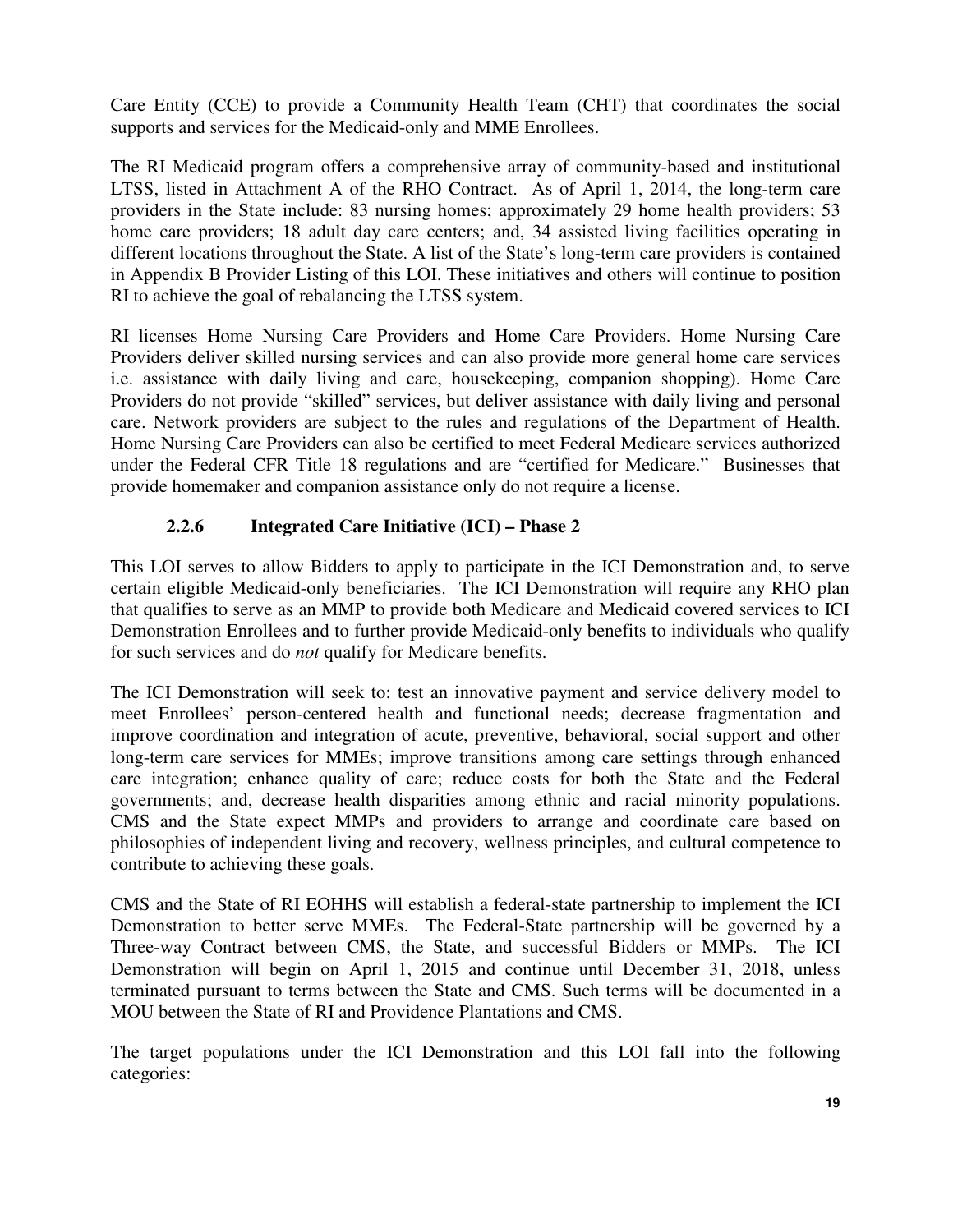- MMEs living in the community receiving no long-term care services or supports;
- MMEs living in the community receiving long term care services and supports;
- MMEs living in an institutional care setting; and
- Medicaid-only adults who receive LTSS in a nursing home or in the community.

Under the Demonstration EOHHS will carve-out certain services for individuals with Intellectual or Developmental Disabilities (ID/DD) and individuals with Serious and Persistent Mental Illness (SPMI). EOHHS reserves the option to include such services in the Demonstration at a later date. A list of services that are carved out, and provided on a wrap-around basis to individuals with SPMI and I/DD, can be found in section 3.3.5 of this document.

Under this initiative, MMPs will be required to provide for, either directly or through subcontracts, Medicare and Medicaid-covered services, as well as additional items and services, under a capitated financing model. MMPs will be required to coordinate all LTSS and Medicaid Covered Services for individuals who are eligible for Medicaid only. CMS, the State, and the MMPs will ensure that Enrollees have access to an adequate network of medical, behavioral and supportive services.

MMEs will have the ability to choose among multiple enrollment options and can either opt-out of the ICI Demonstration or change MMPs as they desire. MMEs will have choice of:

- 1) a RHO plan that offers both Medicare and Medicaid benefits on a capitated basis;
- 2) a different MMP (if available);
- 3) a RHO plan for Medicaid benefits only, plus FFS Medicare or Medicare Advantage and a PDP;
- 4) the CCCCP plus FFS Medicare or Medicare Advantage and a PDP;
- 5) the PACE program; or,
- 6) FFS Medicaid plus FFS Medicare or Medicare Advantage and a PDP.

EOHHS will provide timely outreach and enrollment notices under the Demonstration. Such notices will, among other information, inform MMEs of all enrollment options. Enrollment counselors will also be available to inform MMEs of their delivery system options.

Except as otherwise specified in this LOI and/or applicable Medicaid Waiver or Section 1115(a) demonstration standards and conditions or State Plan Amendments, MMPs will be required to comply with all applicable existing Medicare and Medicaid laws, rules, and regulations as well as ICI Demonstration-specific and evaluation requirements, as will be further specified in a Three-Way Contract to be executed among the MMPs, the State, and CMS. CMS and the State will implement the ICI Demonstration under Medicare Parts C and D and demonstration authority for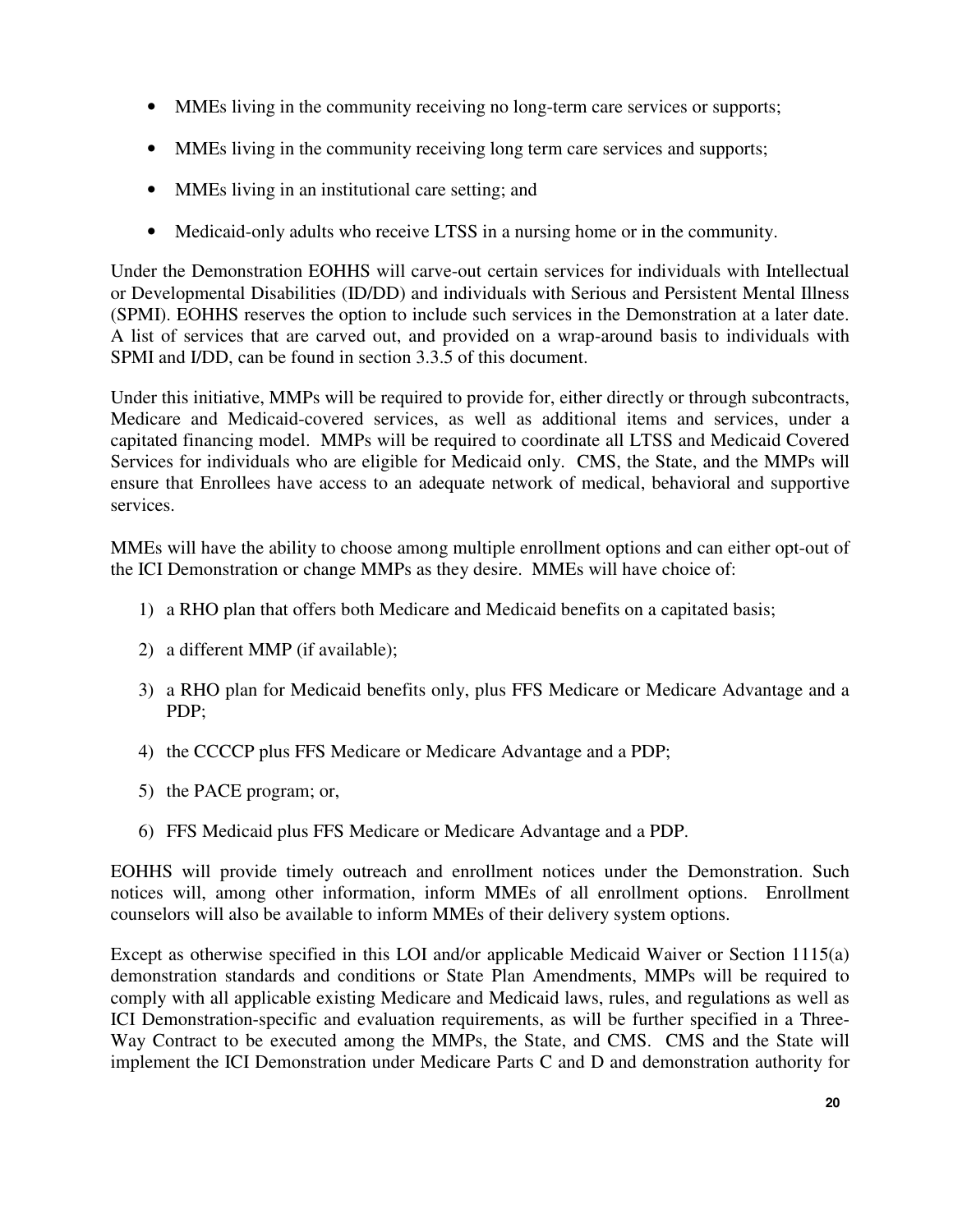Medicare, and State Plan and RI 1115 Waiver authority for Medicaid, as described in the Memorandum of Understanding between EOHHS and CMS.

Consistent with the goals of the State's 1115 Waiver and the ICI, key goals of the ICI Demonstration are to:

- Enhance person-centered care;
- Improve and maintain Enrollee quality of life and quality of care;
- Develop an integrated system of care and coordination of services;
- Increase the proportion of individuals successfully residing in a community setting;
- Reduce long-term care costs by providing person-centered care in the most appropriate and cost-effective setting;
- Decrease avoidable hospitalizations, emergency room utilization and reduce nursing facility admissions and length of stay; and,
- Evaluate the effect of an integrated care and the payment model on MMEs who receive care and supports in the community and in institutions.

In order to accomplish these objectives, under a three-way contract between successful Bidders or MMPs, EOHHS and CMS will specify access, quality, network, financial solvency, and oversight requirements and standards. Contract management, which will be jointly accomplished by the State and CMS, will focus on performance measurement and continuous quality improvement.

As part of the ICI Demonstration, CMS and the State will implement a new Medicare and Medicaid capitated payment methodology designed to support the stated Demonstration goals and objectives. This approach to payment and financing will seek to align incentives between Medicare and Medicaid and support an integrated, person-centered approach that produces the best possible outcomes for Enrollees. MMPs will be fully accountable for managing capitated payments to best meet the needs of MMEs and Medicaid-only consumers.

Under the new capitated payment system, CMS and the State expect MMPs to achieve savings through better integration and coordination of care. Subject to CMS and State oversight, MMPs will have flexibility to deliver innovative Intensive Case Management (ICM) and Care Coordination services and, to provide a range of community-based services as alternatives to, or means to avoid, high-cost services if appropriate.

The Bidder should demonstrate use of Alternative Payment Methodologies that will advance the delivery system innovations inherent in this model, incentivize quality care, and improve health outcomes for Enrollees. The Bidder must comply with the requirements of M.G.L. Chapter 224, Section 261 of the Acts of the 2012. Notwithstanding the foregoing, nothing herein shall be construed to conflict with the requirements of 42 U.S.C. 1395w-111, Sec. 1860D-11(i). Alternative Payment Methodologies or methods are defined as, methods of payment that are not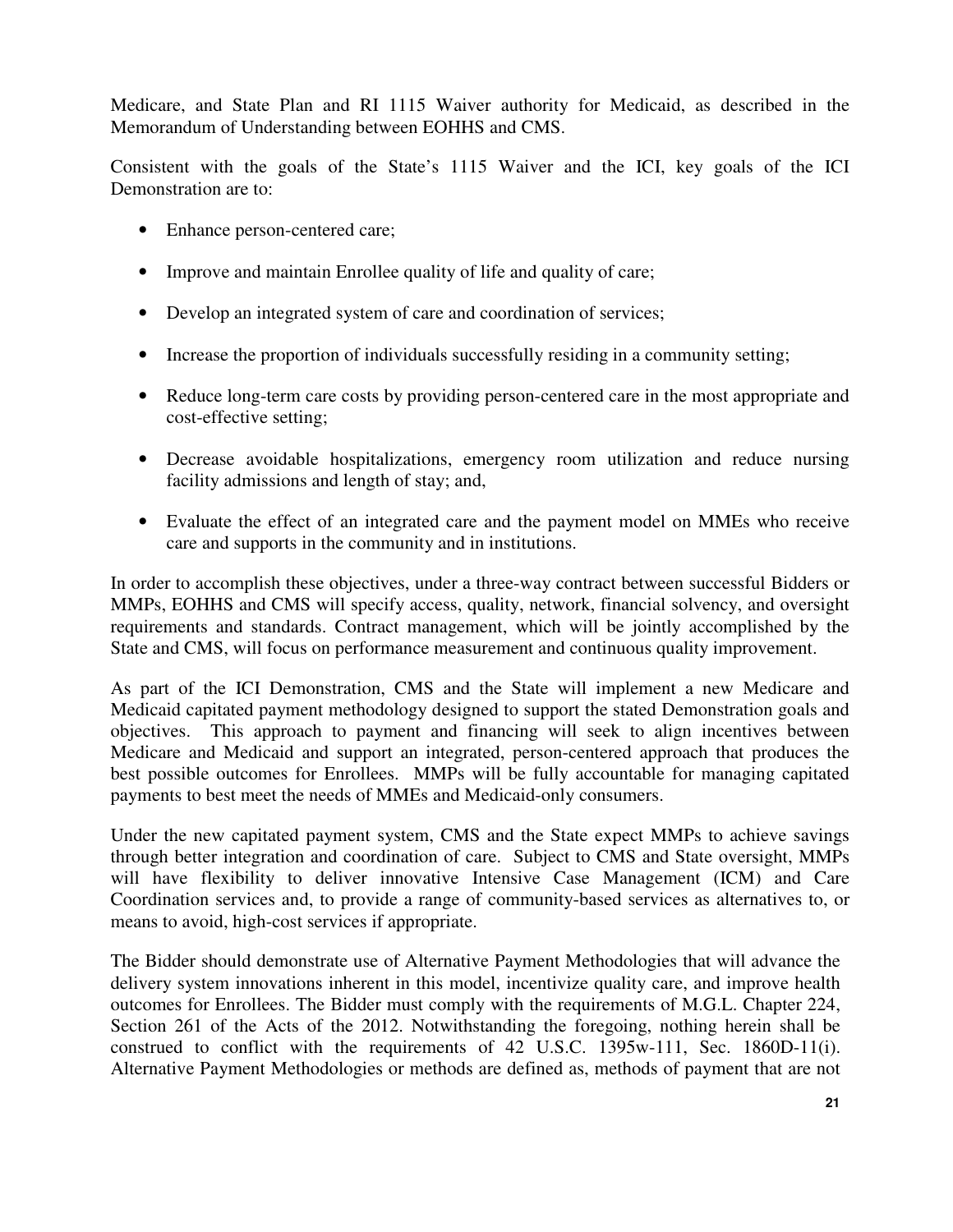solely based on fee-for-service reimbursements; provided that, "alternative payment methodologies" may include, but shall not be limited to, bundled payments, global payments, and shared savings arrangements; provided further, that "alternative payment methodologies" may include fee-for-service payments, which are settled or reconciled with a bundled or global payment.

Pursuant to provisions of the ACA, CMS established the FAD seeking to better align Medicare and Medicaid financing and integrate primary, acute, behavioral health and long term services and supports for MMEs. This LOI is the result of EOHHS's efforts to pursue a three year capitated ICI Demonstration. Any three-way contracts issued pursuant to this LOI will exist to carry out the ICI Demonstration.

As part of the Demonstration, CMS and EOHHS, along with other participating states, want to ensure that every selected MMP is ready to accept enrollments, protect and provide the necessary continuity of care, ensure access to the spectrum of Medicare, Medicaid, and pharmacy providers, and fully meet the diverse needs of the MME population. As such, every selected MMP in RI must pass a comprehensive joint CMS/State readiness review which will include a desk review and potentially, an on-site review by CMS and the State.

To participate in the ICI Demonstration, Bidders must meet all Medicare requirements established by CMS for the Capitated Financial Alignment Demonstration, including but not limited to Medicare Part D requirements and the requirements associated with a readiness review process.

During the Demonstration, individuals with SPMI and with I/DD can enroll in a MMP; however, certain services for these individuals will continue to be funded and managed through the Department of Behavioral Health Developmental Disabilities and Hospitals (BHDDH) as an ICI service carve-out. Section 3.3.5 of this LOI identifies those services that will remain "out-of-plan" during the first year of the Demonstration. EOHHS will collaborate with BHDDH to develop an approach to carve-in these services for individuals with I/DD or SPMI during the second or third year of the Demonstration. EOHHS is committed to reviewing the experiences and best practices of other states in this area in partnership with BHDDH to ensure that the needs of adults with intellectual or developmental disabilities and with SPMI will be well served within the ICI Demonstration.

In the event that EOHHS and BHDDH jointly agree to include these services in the capitation payment, EOHHS and BHDDH will establish program performance requirements and capabilities that will serve as the basis for managing these programs.

EOHHS/CMS reserve the right to include other carved-out benefits in the demonstration in year two or three.

### **2.2.7 Enrollment Volume and Approach**

This section highlights the number of individuals who are eligible for the Demonstration as well as enrollment options and processes.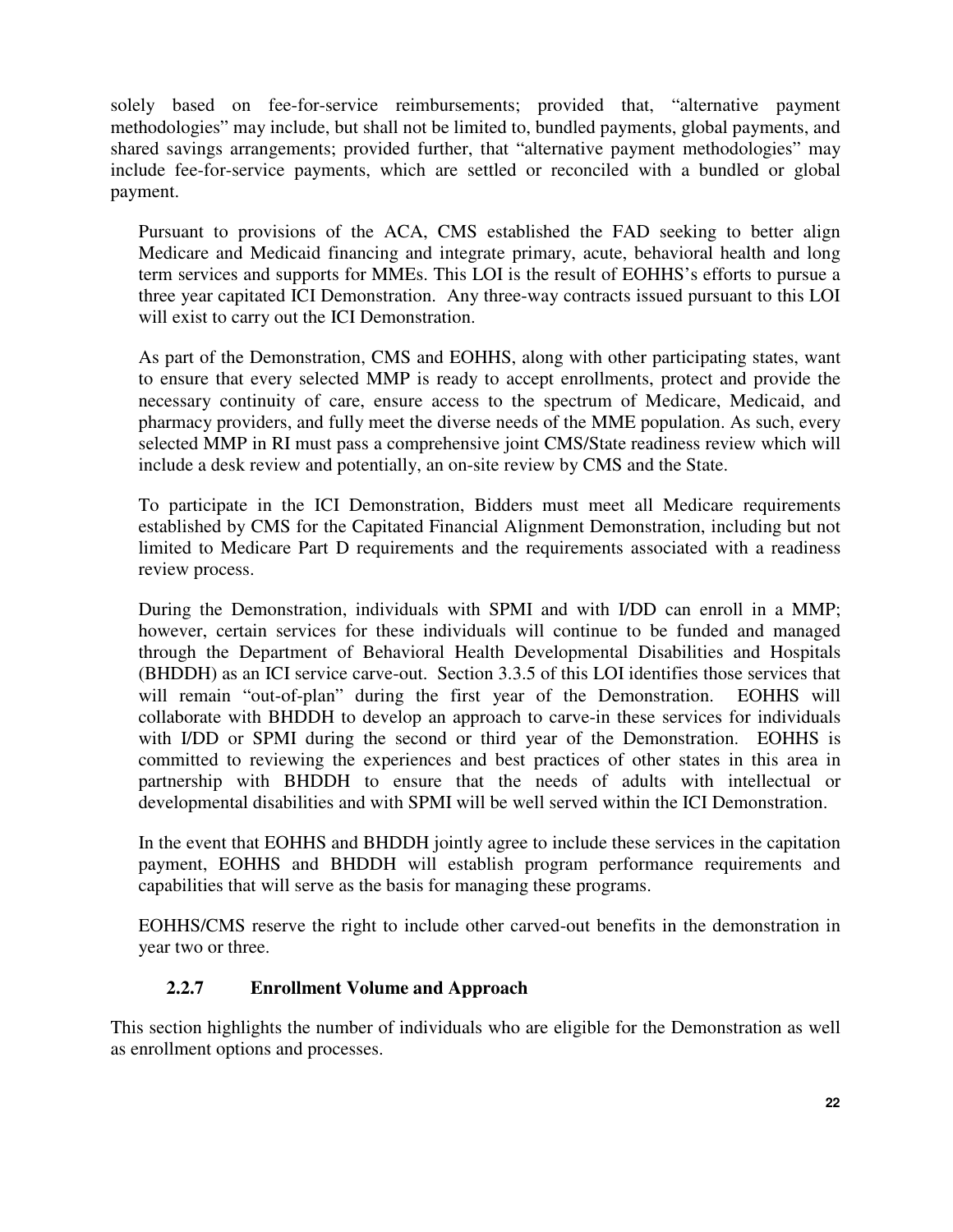EOHHS conducted enrollment into ICI Phase 1 in several phases over six (6) months. ICI Phase I included MMEs and Medicaid only clients with LTSS. Eligible members, including MMEs, were given the option to opt-out of either RHO or CCCCP. As of April 2014, there are approximately 16,000 members enrolled in RHO and 5,900 members enrolled in CCCCP. An additional 5,700 individuals opted out of Phase 1. The tables below describe the enrollment by category into RHO and CCCP.

| <b>Total RHO</b><br><b>Enrollment</b> | <b>Nursing</b><br>Home ><br>90 Days | <b>Community</b><br>with LTSS | <b>People with</b><br>intellectual and<br>developmental<br>disabilities | <b>People</b><br>with<br><b>Severe</b><br>and<br><b>Persistent</b><br><b>Mental</b><br><b>Illness</b> | <b>Community</b><br>no LTSS | <b>RHO</b><br><b>MA</b><br>Only* |
|---------------------------------------|-------------------------------------|-------------------------------|-------------------------------------------------------------------------|-------------------------------------------------------------------------------------------------------|-----------------------------|----------------------------------|
| 16,155                                | 2,952                               | 1,092                         | 1,474                                                                   | 1,051                                                                                                 | 9,169                       | 417                              |

| <b>Total</b><br><b>CCCCP</b><br><b>Enrollment</b> | <b>Nursing</b><br>Home ><br>90 Days | <b>People with</b><br>intellectual and<br>developmental<br>disabilities | <b>People</b><br>with<br><b>Severe and</b><br><b>Persistent</b><br><b>Mental</b><br><b>Illness</b> | <b>Community</b><br>with LTSS | <b>Community</b><br>no LTSS | <b>MA</b><br>Only* |
|---------------------------------------------------|-------------------------------------|-------------------------------------------------------------------------|----------------------------------------------------------------------------------------------------|-------------------------------|-----------------------------|--------------------|
| 5,285                                             | 351                                 | 481                                                                     | 739                                                                                                | 518                           | 2,427                       | 769                |

| <b>Total</b><br>ICI<br><b>Mailing</b> | <b>Nursing</b><br>Home<br>90 Days | <b>Community</b><br>with LTSS | <b>People with</b><br>intellectual and<br>developmental<br>disabilities | <b>People with</b><br><b>Severe and</b><br><b>Persistent</b><br><b>Mental</b><br><b>Illness</b> | <b>Community</b><br>no LTSS | <b>RHO</b><br>MA Only* |
|---------------------------------------|-----------------------------------|-------------------------------|-------------------------------------------------------------------------|-------------------------------------------------------------------------------------------------|-----------------------------|------------------------|
| 29,755                                | 4,897                             | 2,823                         | 1,479                                                                   | 4,063                                                                                           | 15,896                      | 597                    |
| <b>Number of Opt Outs</b>             |                                   |                               |                                                                         |                                                                                                 |                             |                        |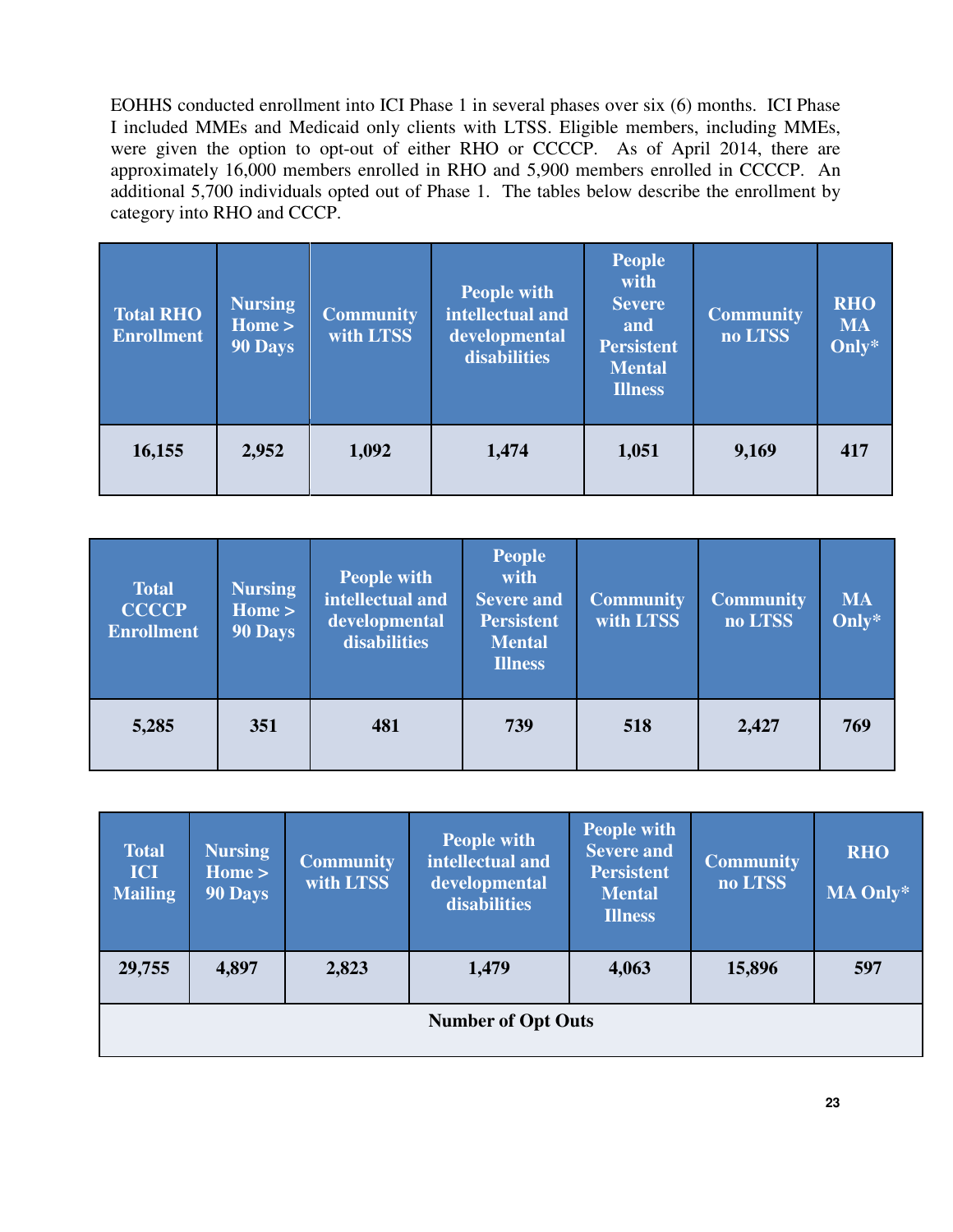| 5,784               | 1,120 | 1,090 | 282    | 714 | 2,497  | 81  |
|---------------------|-------|-------|--------|-----|--------|-----|
| <b>Opt Out Rate</b> |       |       |        |     |        |     |
| $19\%$              | 23%   | 39%   | $19\%$ | 18% | $16\%$ | 14% |

The State's enrollment strategy will begin with an opt-in only enrollment period for the first three months of the Demonstration, beginning April 1, 2015 and ending June 30, 2015.

Following the opt-in only period, the State will conduct passive/opt-out enrollment, focused on two groups, beginning July 1, 2015. EOHHS reserves the right to auto-assign these members solely to a new successful bidder.

- Group 1: Current RHO members enrolled in NHPRI, who are not also Medicare Advantage members. These members will be assigned to NHPRI as their MMP. These members can opt-out or switch to another participating MMP, either during open enrollment, or at any time during the demonstration, on a monthly basis.
- Group 2: Clients who opted out of Phase 1, who are not also Medicare Advantage members. These members will be assigned to another participating MMP, subject to readiness.

The passive enrollment of Group 2 will be conducted in three separate waves, subject to MMP readiness, as follows:

- $\circ$  Wave 1: The tentative effective enrollment date for the first wave of passive enrollment is July 1, 2015, or three months after the first opt-in effective enrollment date, and will include individuals who are eligible to receive LTSS benefits in the community.
- o Wave 2: The tentative effective enrollment date for the second wave of passive enrollment is August 1, 2015, or at least four months after the first opt-in effective enrollment date, and will include individuals who are using nursing facility-based LTSS.
- o Wave 3: The tentative effective enrollment date for the third wave of passive enrollment is September 1, 2015, or at least five months after the first opt-in effective enrollment date, and will include individuals not eligible for LTSS.

EOHHS reserves the right to auto-enroll Medicare Advantage clients into the demonstration, if a successful bidder also operates a Medicare Advantage plan in the demonstration area. EOHHS would auto-assign the MME to the same MMP that they are currently enrolled in for Medicare Advantage, with the understanding that the MME could opt-out or change to another participating MMP.

Two months prior to enrollment effective date, MMEs will be sent a communication via US Mail that informs them of their auto-enrollment into the demonstration. Members will be provided a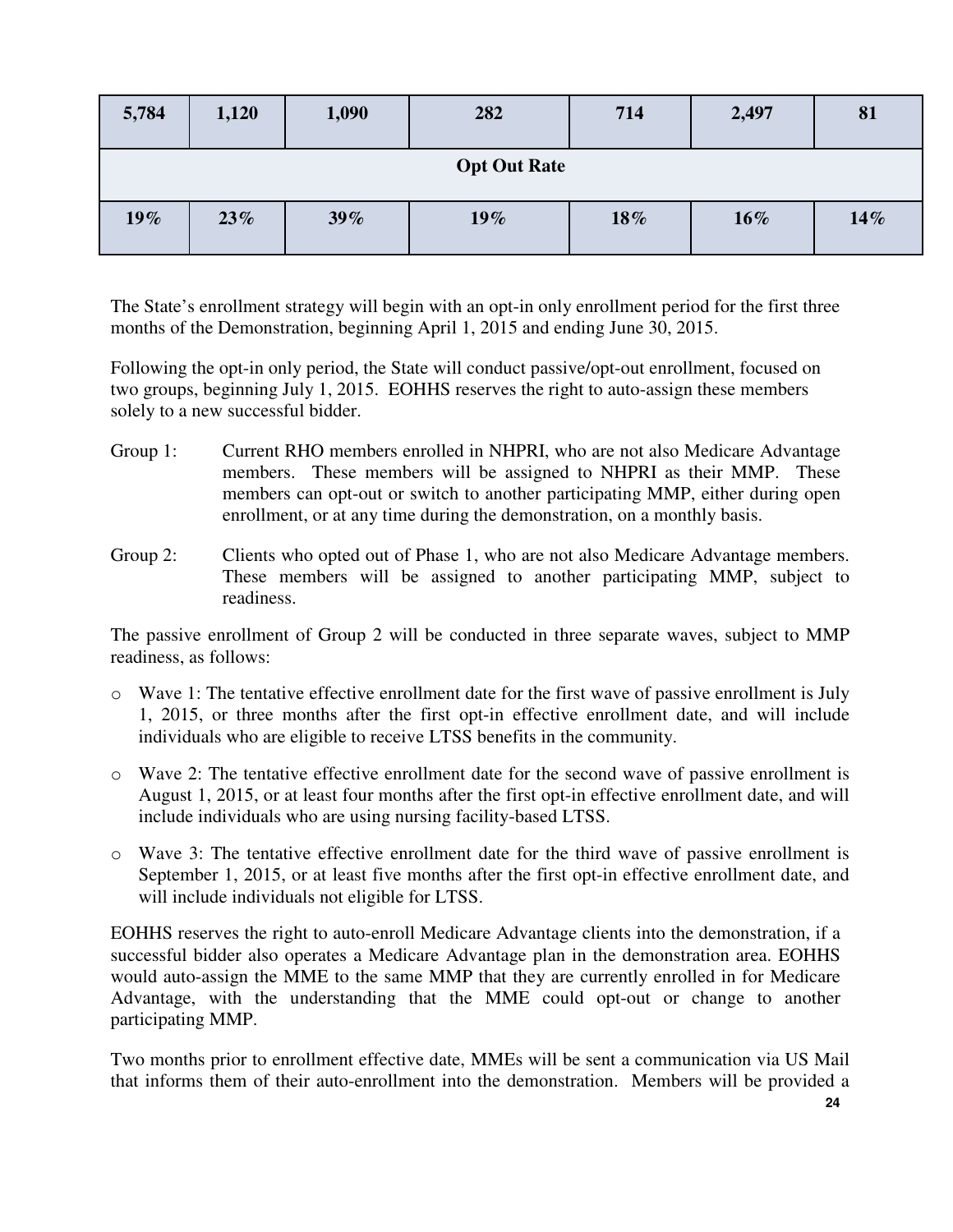deadline to indicate their choice of MMPs or to opt-out, and a phone number to call to exercise their preference. Staffing for this hotline will be from trained customer service professionals who are experienced with non-biased enrollment counseling.

If members do not call with their preference by the deadline indicated in the letter, the member will be auto-assigned to the MMP mentioned in the letter. Members may switch between participating MMPs or opt-out to fee-for-service on a monthly basis.

EOHHS' approach to MMP auto-assignment will emphasize preserving existing provider-patient relationships. The first step in auto-assignment is using the Medicare primary care attribution method, to determine where an MME receives primary care, and match those PCPs to the MMP's network of participating providers. EOHHS will also attempt to employ this methodology with other specialties, including LTSS providers.

After the program start date, to enroll newly eligible members, the State will make a "sweep" of new eligible recipients, monthly. They will be auto-assigned to an MMP based on the criteria cited above and a letter will be sent to them two months prior to their enrollment date. For MMEs whose primary provider is in more than one MMP network, then auto-assignment will be equal and random.

MMEs that opt-out of the demonstration can choose which model they wish to enroll in and will have the ability to select among the following options:

- 1. a RHO plan for Medicaid benefits only, plus FFS Medicare or Medicare Advantage and a PDP;
- 2. the CCCCP plus FFS Medicare or Medicare Advantage and a PDP;
- 3. the PACE program; or,
- 4. FFS Medicaid plus FFS Medicare or Medicare Advantage and a PDP.

A consolidated Member Services call center team will be created to answer incoming calls and to implement or make changes in the MMP assignments and to provide information about the other delivery system options.

#### **4.1 Procurement Library**

For more detailed information regarding the RI Medicaid Program, see the following Procurement Library at the following web-site: http://www.ohhs.ri.gov/integratedcare/newsandupdates/.

### **SECTION 3: SCOPE OF WORK**

For the definitions of terms used throughout this LOI, please reference Appendix E Definitions.

#### **3.1 Bidder Requirements**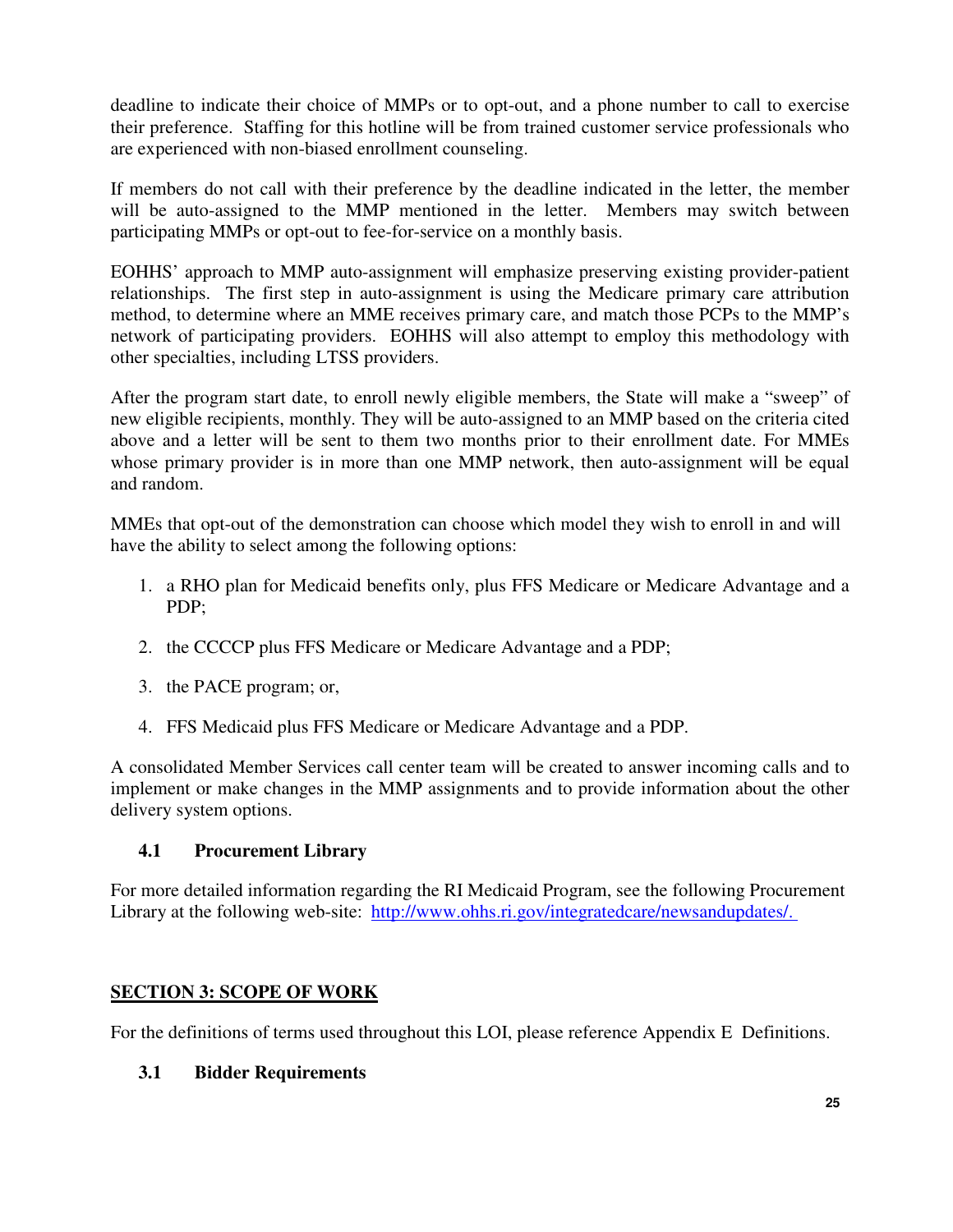The successful Bidder must demonstrate the capacity to provide high quality services in a costeffective manner to eligible Medicaid populations which are qualified to participate in the ICI including Medicaid-only consumers and MMEs. The selected Bidder must have the capability to meet a defined set of program and technical standards related to their licensure and accreditation status, and ability to:

- enroll the covered population and provide a comprehensive array of medical, behavioral health, and long-term care services and support that represent a continuum of care;
- maintain a robust multi- disciplinary provider network that meets Federal and State accessibility standards;
- demonstrate capacity to see that effective care management is provided to a diverse population with complex needs;
- coordinate both in-plan and out-of-plan services to meet individual Enrollee needs;
- demonstrate capacity to provide responsive Enrollee and provider services;
- provide effective medical management and meet quality standards;
- demonstrate the financial capacity to operate under a risk bearing contract and to meet fiscal standards;
- maintain a viable Information Technology capacity to serve as a MCO and report information to the State; and,
- maintain a grievance and appeals process to meet Federal and State requirements.

The successful Bidder will also be required to meet specific terms and conditions related to:

- contract amendments and potential contract disputes;
- personnel and performance standards; confidentiality of information; and,
- other terms and conditions related to administering its contract with EOHHS.

The following are the guiding principles and core philosophies that Bidders are expected to embrace when serving RHO MMEs including but not limited to MMEs under this procurement.

- Establish and maintain a person-centered system of care;
- Facilitate access to coordinated, timely, appropriate, accessible and quality primary care, acute care, specialty care, behavioral health care, long-term services and supports;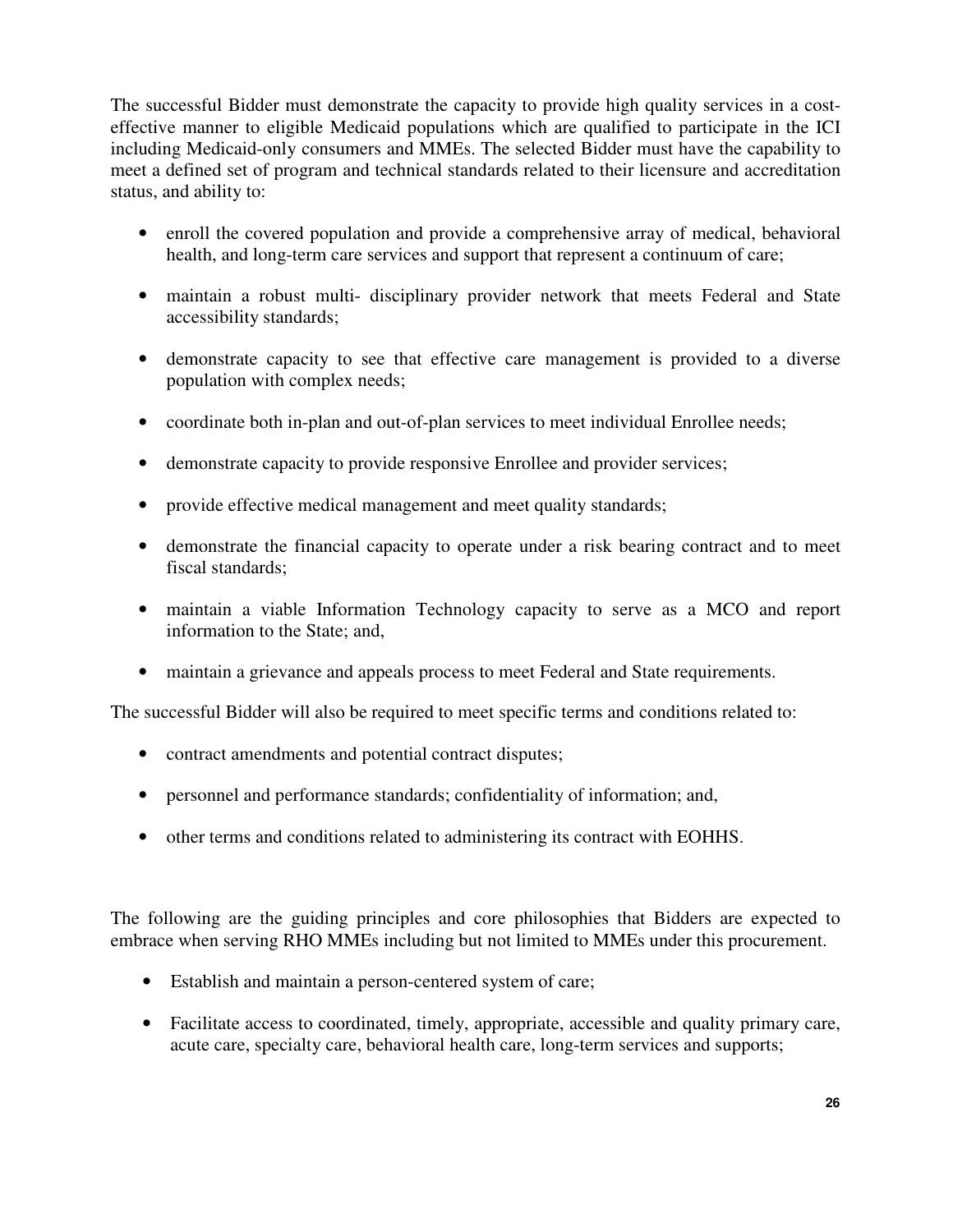- Include in the network Patient-Centered Medical Homes (PCMHs) as designated by NCQA. All NCQA recognized practices should be included in the MMP network;
- Provide Enrollees with the full continuum of Demonstration covered services through a multi-disciplinary network of providers;
- Promote an integrated and coordinated system of care that meets Enrollee needs;
- Ensure that the primary care settings serve as an effective medical home;
- Conduct a comprehensive needs assessment or coordinate with community providers, to assess the Enrollee's medical status, functional status, behavioral health, risk factors and social service needs;
- Develop or coordinate with community providers to develop an integrated ICP tailored to Enrollee's medical, behavioral health, LTSS, social services, and special needs;
- Implement payment, measurement and incentive strategies that ensure that services are delivered in the most appropriate care setting for each Enrollee based on their medical, functional, behavioral health, and social service needs;
- Increase the proportion of individuals successfully residing in a community setting;
- Implement payment, measurement and incentive strategies that decrease avoidable hospitalizations, emergency room utilization and reduce nursing home admissions and lengths of stay;
- Build on and link with existing community resources to meet Enrollee needs;
- Tailor "successful evidenced-based practices" from other environments to meet the needs of Rhode Islanders;
- Maximize the use of technology that improves access and the provision of care while reducing costs and integrating or coordinating with the state;
- Empower Enrollees to self-direct their care, when appropriate;
- Build on existing Medicaid long-term care rebalancing initiatives including the Money Follows the Person/Rhode to Home grant to leverage existing resources and to improve quality and health care outcomes in community based settings.

The following highlights the key programmatic and technical requirements that successful Bidders are expected to meet for this procurement.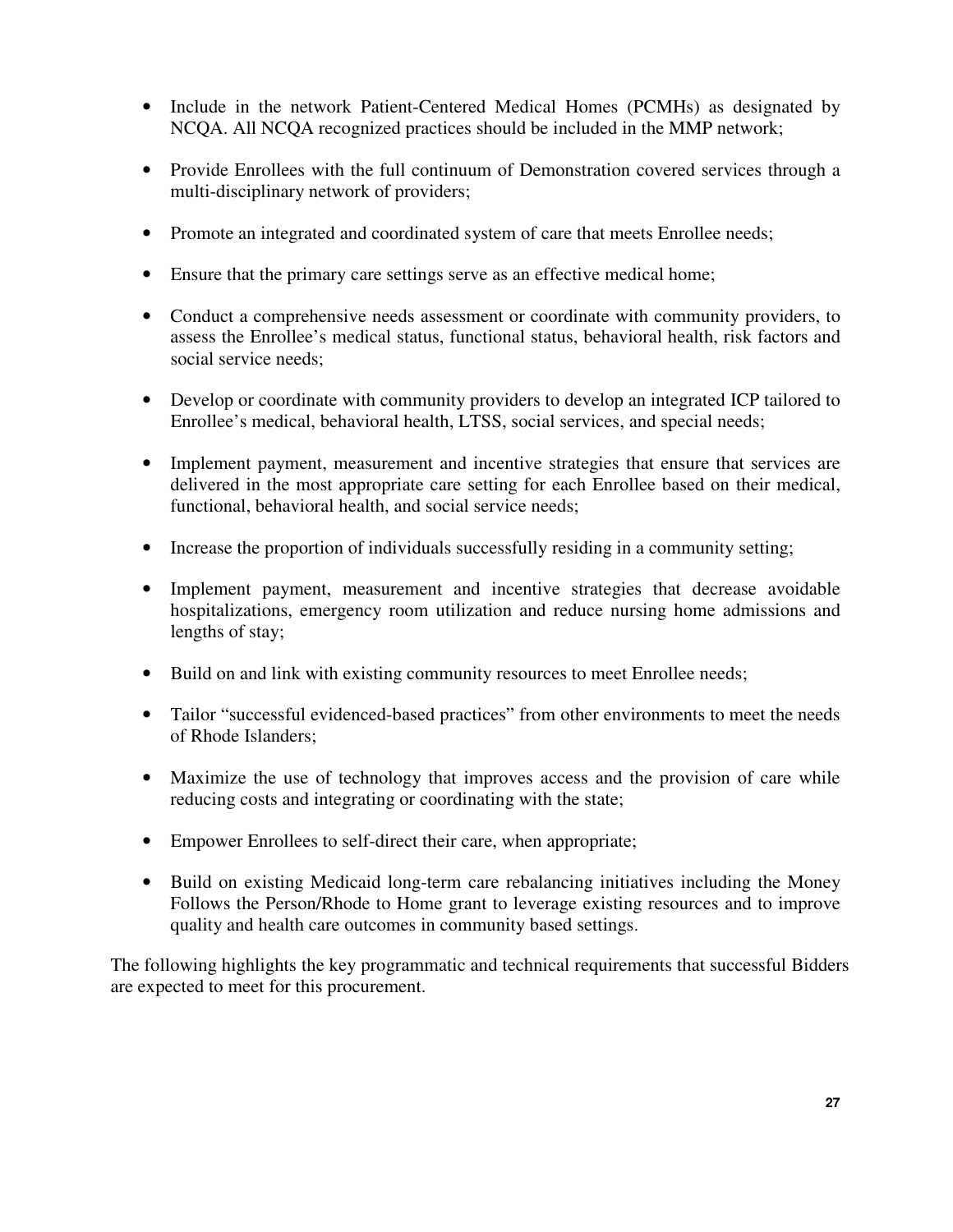## **3.2 ICI Demonstration Requirements**

The three-way contract will set forth the terms of agreement with CMS and with EOHHS for an award pursuant to this LOI. In the absence of a complete model three-way contract, on a preliminary basis, the RHO Contract (in combination with all Medicare requirements described in this LOI) offer guidelines to respond to this LOI and, to establish a significant portion of Medicaid-related requirements under the ICI Demonstration.

Bidders are urged to read the RHO Contract carefully and thoroughly. Contractors are expected to have policies, procedures and practices that demonstrate compliance with the requirements contained in this RHO Contract and to address all Medicare requirements described in this LOI. The RHO contract is available in the procurement library found at http://www.eohhs.ri.gov/IntegratedCare.aspx.

The following sections highlight the major elements and key requisites for being a successful Bidder and a compliant Contractor. Medicare guidance which states the conditions under which MMPs will provide services to MMEs are available in the procurement library, found at http://www.eohhs.ri.gov/IntegratedCare.aspx.

# **3.2.1 MMP Organization**

## **State Requirements**

The Bidder must meet all State requirements as described in Chapter One of this LOI. The bidder must agree to accept all Medicaid products.

To serve as an MMP, the Bidder must be licensed as a Health Maintenance Organization (HMO) or as a MCO (HP) in the State of RI by the RI Department of Health and the RI Department of Business Regulation prior to signing an Agreement with the State.

The Bidder must also be accredited by the National Committee for Quality Assurance ("NCQA") as a Medicaid managed care organization or otherwise for a newly entering plan. In the latter case, the Contractor must submit:

- 1) a PDF copy of its current NCQA accreditation certificate for a Medicaid managed care organization in another State,
- 2) a specific time line outlining the Contractor's plan to achieve full accreditation within twelve months of the execution of the contract.

Failure to obtain accreditation by the date specified will result in the suspension of enrollment into the MMP. Achievement of provisional accreditation status shall require a corrective action plan within thirty (30) days of receipt of the Final Report from the NCQA and may result in termination of the State's Agreement with the Contractor. In the event that NCQA denies accreditation to the Contractor, the State shall consider this to be cause for termination of the Agreement.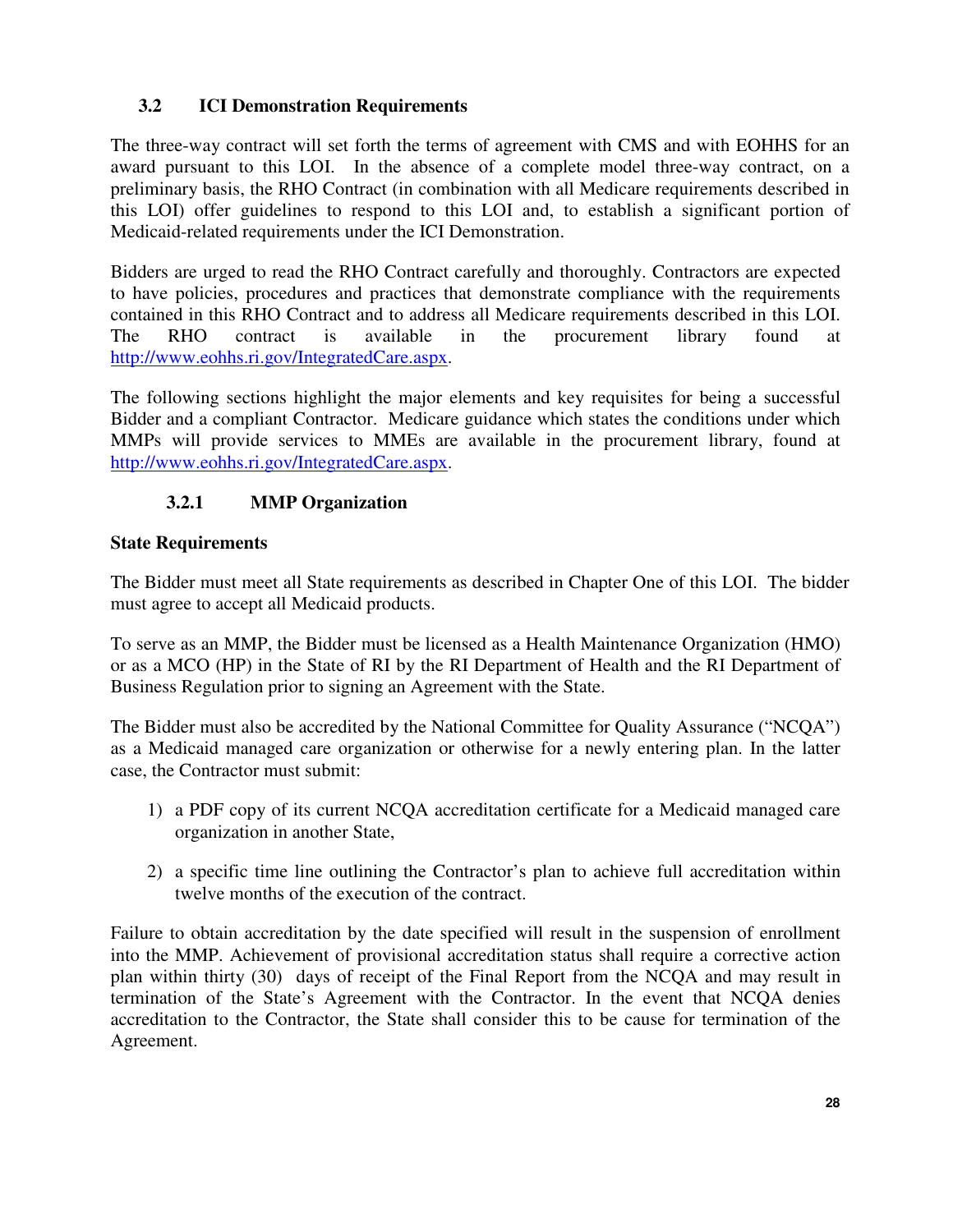The Bidder agrees to forward to EOHHS any complaints received from the RI Department of Business Regulation, the RI DOH, or NCQA concerning its licensure, certification, and/or accreditation within thirty (30) days of Contractor's receipt of a complaint.

The Bidder must be in good standing with the Medicare and Medicaid programs and NCQA. The licensure, accreditation and certification requirements are more fully discussed in the RHO Contract in Section 2.02.

The Bidder must demonstrate compliance with the EOHHS Affordability Standards. The Affordability Standards aim to improve the affordability of health care in the State by requiring companies issuing health insurance to:

- (1) expand and improve primary care infrastructure
- (2) adopt patient centered medical homes,
- (3) support CurrentCare, the State's information exchange, and
- (4) work toward comprehensive payment reform across the delivery system.

Details regarding the affordability standards can be found in the Procurement Library at http://www.eohhs.ri.gov/IntegratedCare.aspx.

The success of the RI Medicaid managed care program is contingent on the financial stability of participating MMPs. The Bidder must be financially solvent, have the capital, and have the financial resources and management capability to operate under this procurement's risk-based contract that reimburses the MMP with capitation payments.

The Bidder is required to have the staffing capacity with the appropriate expertise and administrative procedures, organizational structure and management information system to perform all the functions required under the three-way contract (e.g. program and service development, enrollment, Enrollee services, claims processing, accounting and finance, quality assurance, medical management, and utilization review, provider network development and continuing relations, care management etc.).

The Bidder is required to have an office in or near Providence, RI. The Bidder may perform some administrative functions out-of-state, with the approval of EOHHS, as long as it does not affect the quality, effectiveness, and efficiency of the services or functions performed by the Bidder in the judgment of EOHHS. Care management staff should be locally based in Rhode Island.

#### **Federal Requirements**

As noted, the Bidder will not be able to participate as an MMP unless it has met all Medicare requirements established by CMS for the capitated financial alignment model, including all Medicare Part D requirements. For additional information, see the Procurement Library.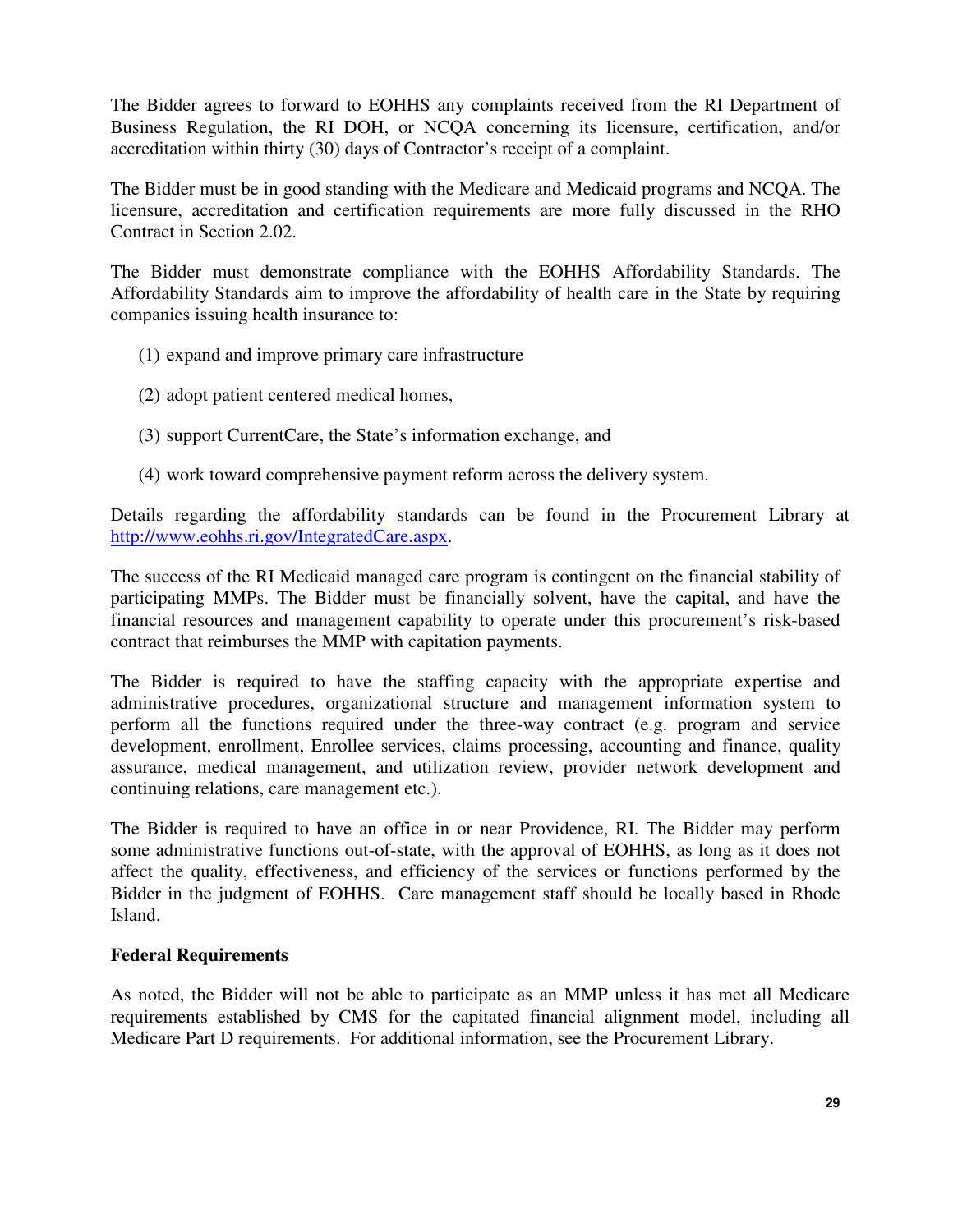### **3.2.2 Implementation Schedule and Contract Period**

The three-way contract between a successful Bidder, CMS and EOHHS will become effective on April 1, 2015.

### **3.2.3 Member Enrollment and Disenrollment**

The bidder must have policies and procedures to enroll and disenroll MMEs from the demonstration MMP. Successful bidders must demonstrate the ability to accept enrollment transactions from CMS' and the state's systems. Contractor shall process enrollment and disenrollment transactions according to the Medicare-Medicaid Plan Enrollment and Disenrollment Guidance, posted at http://cms.gov/Medicare-Medicaid-Coordination/Medicare-and-Medicaid-Coordination/Medicare-Medicaid-CoordinationOffice/FinancialModelstoSupportStatesEffortsinCareCoordination.html.

Successful bidders will begin to accept opt-in enrollments from the population eligible for the ICI Demonstration no sooner than January 1, 2015 for coverage starting no sooner than April 1, 2015. Enrollment requests received through the 19th day of the month will take effect on the first day of the following month. Enrollment requests received on the 20th day of the month or later will take effect on the first day of the second month after the request was submitted.

When no active choice has been made, enrollment for eligible beneficiaries (as described above in Section 2.2.7) may be conducted using a seamless passive enrollment process that provides the opportunity for Enrollees to make a voluntary choice to enroll or disenroll from the MMP on a monthly basis. Individuals who are eligible for the Demonstration and who are enrolled in an RHO plan for Medicaid benefits may be passively enrolled into that same plan under the ICI Demonstration, with the opportunity to opt-out. Passive enrollments will commence no sooner than three months after the Demonstration begins.

Under passive enrollment, eligible individuals will be notified of plan selection and of their right to select among other contracted MMPs (if available) no fewer than sixty (60) calendar days prior to the effective date of enrollment and will further have the opportunity to opt out prior to effective enrollment. MMP enrollments, including changing enrollment from one MMP to a different MMP, and opt outs, shall become effective on the same day for both Medicare and Medicaid.

Disenrollment from MMPs and transfers between MMPs shall be allowed on a month-to-month basis any time during the year; however, coverage for these individuals will continue through the end of the month. All disenrollments will be effective the first day of the month after the choice is made. A disenrollment request is any action that terminates the Enrollee's enrollment in the ICI Demonstration, and includes, for example, the right to choose a Medicare Advantage Plan, to receive care through Medicare Fee-For-Service (FFS) and a Prescription Drug Plan (PDP), and to receive Medicaid services in accordance with the State's approved State Plan, Section 1115(a) demonstration, and any approved waiver programs.

CMS and the State will utilize an independent third party entity (Enrollment Counselor) to facilitate all enrollments into the MMPs and to provide unbiased enrollment counseling. This will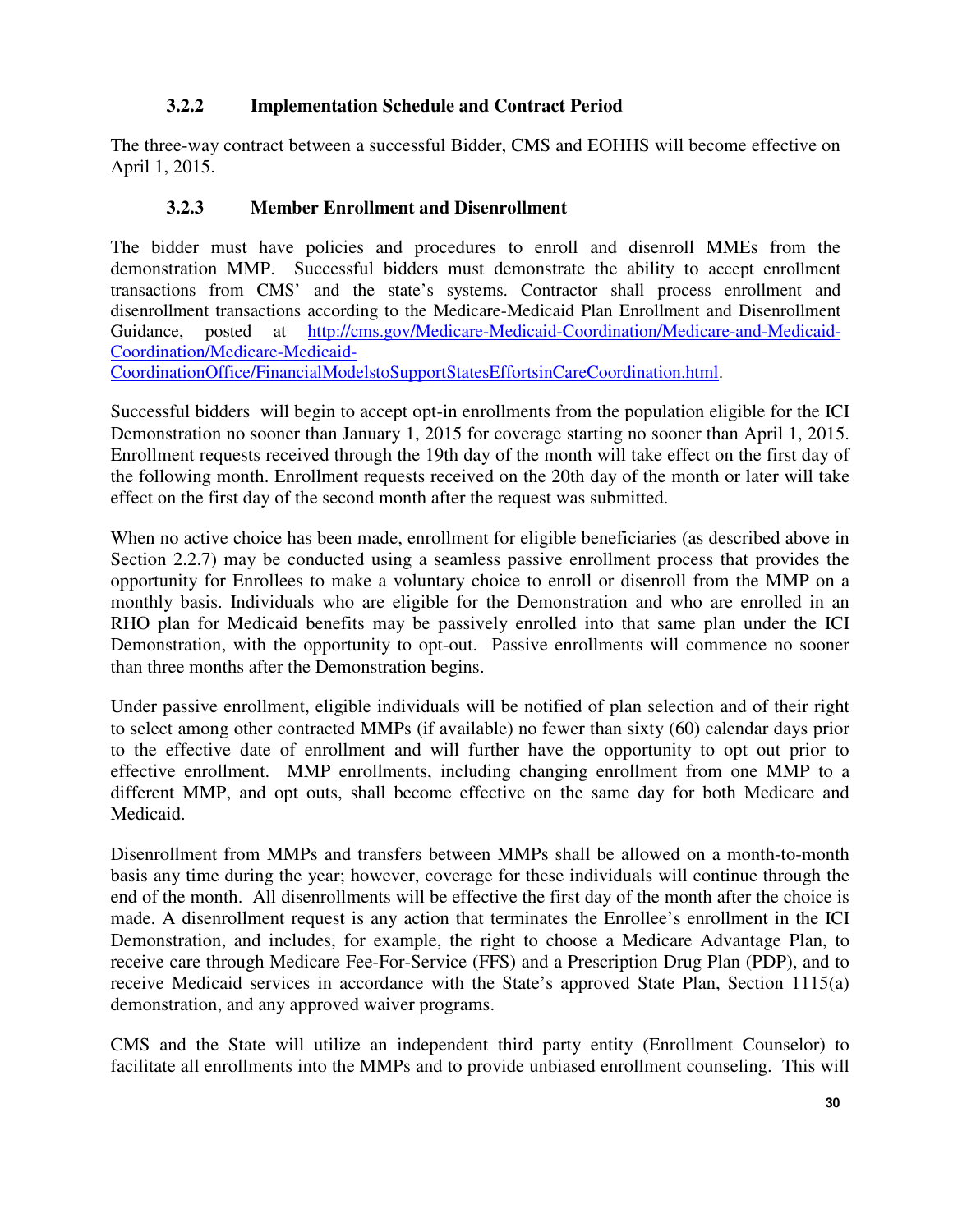be discussed in more detail in the three-way contract. For those who lose Medicaid eligibility during the month, coverage and enrollment in the MMP will continue through the end of that month.

CMS and the State will monitor enrollments and disenrollment for both evaluation purposes and for compliance with applicable marketing and enrollment laws, regulations, and CMS policies, for the purpose of identifying any inappropriate or illegal marketing practices. As part of this analysis, CMS and the State will monitor any unusual shifts in enrollment by individuals identified for passive enrollment into a particular MMP to a Medicare Advantage plan operated by the same parent organization. If those shifts appear to be due to inappropriate or illegal marketing practices, CMS and the State may discontinue further passive enrollment into an MMP. Any illegal marketing practices will be referred to appropriate agencies for investigation.

CMS and the State will also monitor any enrollments or disenrollment based on beneficiary health needs. Any MMPs under the same parent company as any Medicaid managed care plan for which the State has terminated or suspended enrollment and marketing activities related to the Medicaid managed care plan are not permitted to conduct enrollment or marketing activities related to the MMP until the Medicaid managed care plan deficiencies are resolved or may be disqualified from the Demonstration. Per January 13, 2014 guidance from CMS, any MMP under Medicare enrollment and/or marketing sanction will be ineligible to participate if it is under sanction as described in 42 CFR Part 422.750 and 42 CFR Part 423.750 at the time CMS and the State seek to execute the Three-way Contract. Also as articulated in the January 13, 2014 guidance from CMS, any MMP that is an outlier in the CMS past performance analysis for Contract Year (CY) 2014 and/or has a Consistently Low Performing Icon on the Medicare Plan Finder will be ineligible to receive passive enrollment until it is no longer considered by CMS to be a past performance outlier and/or no longer has a Consistently Low Performing Icon on Medicare Plan Finder.

The Bidder is required to enroll an Enrollee no more than seven (7) days after receiving notification from the State. MMEs are mailed notification of MMP enrollment including effective date and how to access care within ten (10) days after receiving notification from the State of their enrollment. The Bidder agrees to report any changes in the status of individual Enrollees within five (5) days of their becoming known, including but not limited to changes in address or telephone number, out-of-State residence, deaths, household composition (e.g. birth of a child or change in legal guardianship of a minor) and sources of third-party liability.

Bidders must demonstrate a mechanism for receiving timely information about all disenrollments from the Contractor's plan, including the effective date of disenrollment, from CMS and EOHHS systems.

CMS and the State shall develop uniform enrollment and disenrollment forms and other documents.

The Bidder is required to provide orientation to new Enrollees about their benefits, the role of the PCP, what to do in an emergency or urgent medical situation, how to utilize services in other circumstances, how to register a complaint or file a grievance and how to implement advance directives in accordance with Federal and State legal requirements. Instructional materials relating to Enrollees are written at no higher than a sixth-grade level, presented in a manner and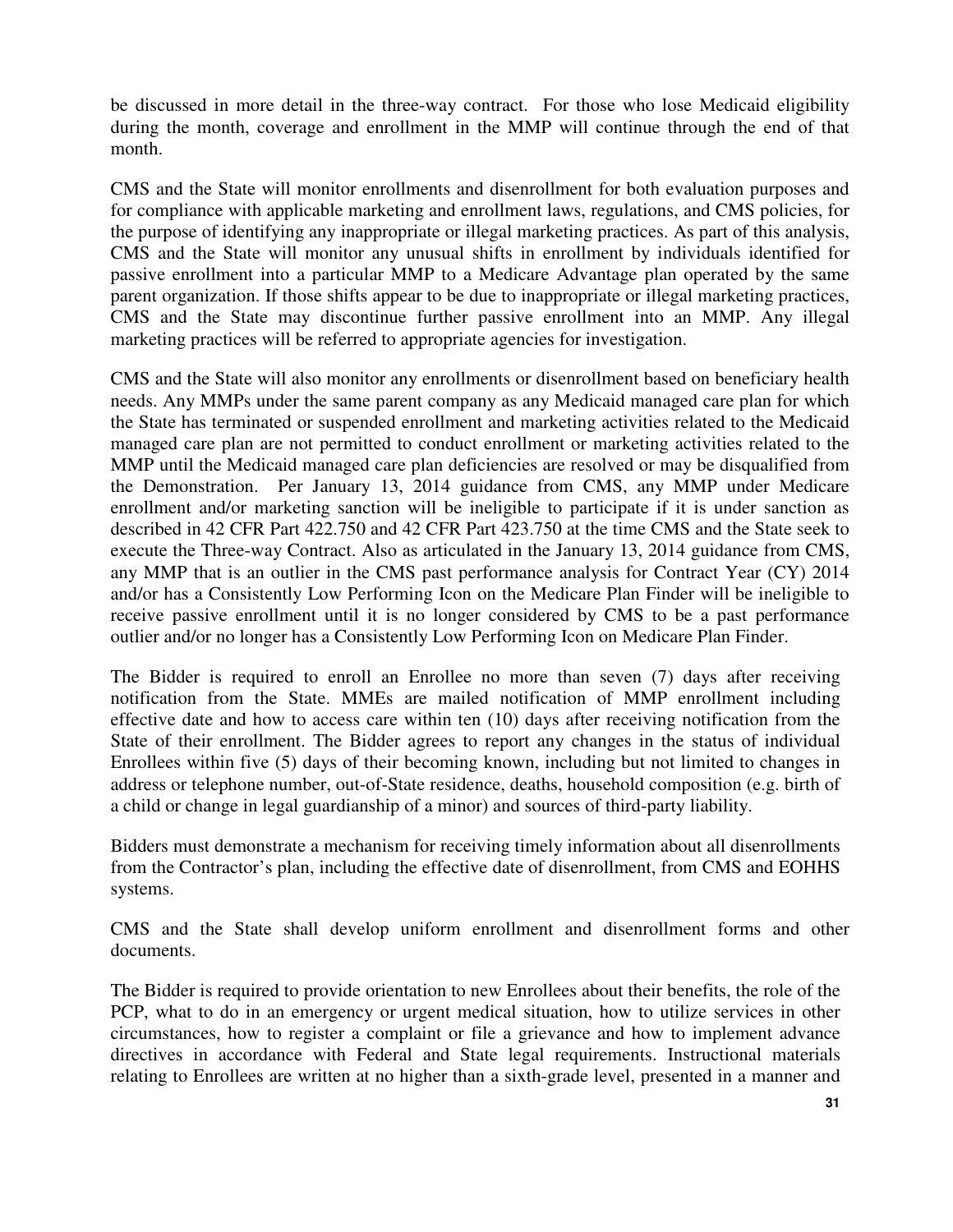format that may be easily understood. All written materials are available in alternative formats and in an appropriate manner that takes into consideration the special needs of those who are visually limited or have limited reading proficiency. All Enrollees are informed that information is available in alternative formats and how to access those formats.

The Bidder is required to make at least four attempted welcome calls, on different days, to all new community-based Enrollees within thirty (30) days of enrollment effective date to provide the same information as in the paragraph above. Welcome call scripts also solicit whether Enrollees have new or existing health care needs, including pregnancy or any chronic disease, such as asthma, diabetes, or a behavioral health need. In the event that a welcome call identifies any new Enrollees who have existing health care needs immediate steps will be taken (e.g. referral to an appropriate provider, or to Care Management) to ensure the Enrollee's needs are met. Any scripts developed or used by the Bidder are subject to review by EOHHS and CMS. The Bidder is required to make at least four attempts, not counting two on the same day**,** to contact the Enrollee within ten (10) days of notification of enrollment to provide information on options for selecting a PCP.

The Bidder offers freedom of choice within the PCP network of participating providers to MMEs in making a PCP selection. If an Enrollee does not select a PCP during the enrollment process, the Bidder will make an automatic assignment, taking into consideration such factors as current provider relationships, language needs (to the extent they are known), the MMEs place of residence and the relative proximity of the PCP to the MMEs residence. Whenever feasible, autoassignment of a PCP will be to an NCQA-recognized PCMH. The Bidder notifies the MME in a timely manner by telephone or in writing of his/her PCP's name, location, and office telephone number, and how to change PCPs if desired.

### **3.2.4 Requirements for Dissemination of Marketing, Outreach, and Enrollee Communications Materials**

Successful bidders are subject to rules governing marketing and Enrollee Communications as specified under Section 1851(h) of the Social Security Act; 42 C.F.R. §§ 422.111, 422.2260 et. seq., 423.120(b) and (c), 423.128, and 423.2260, 438.104(a) et. seq.; and the Medicare Marketing Guidelines (Chapter 3 of the Medicare Managed Care Manual and Chapter 2 of the Prescription Drug Benefit Manual). Bidders may not display or distribute marketing materials, nor solicit Enrollees in any other manner, within fifty feet of Medicaid eligibility and enrollment offices, unless it has received permission to do so from the State.

MMP outreach and marketing materials will be subject to a single set of marketing rules defined by CMS and the State, and further detailed in the three-way contract.

CMS and the State shall work with MMPs to develop a single identification card that can be used to access all care needs**.** The Bidder issues this identification card within ten (10) days after receiving notification from the State/CMS of an MME's enrollment. The card includes at least the following information: (1) MMP name, (2) twenty-four hour MMP telephone number for use in urgent or emergent medical situations, (3) telephone number for Enrollee Services function (if different), and (4) PCP, or PCP practice, name and office telephone number (can be affixed by sticker to card).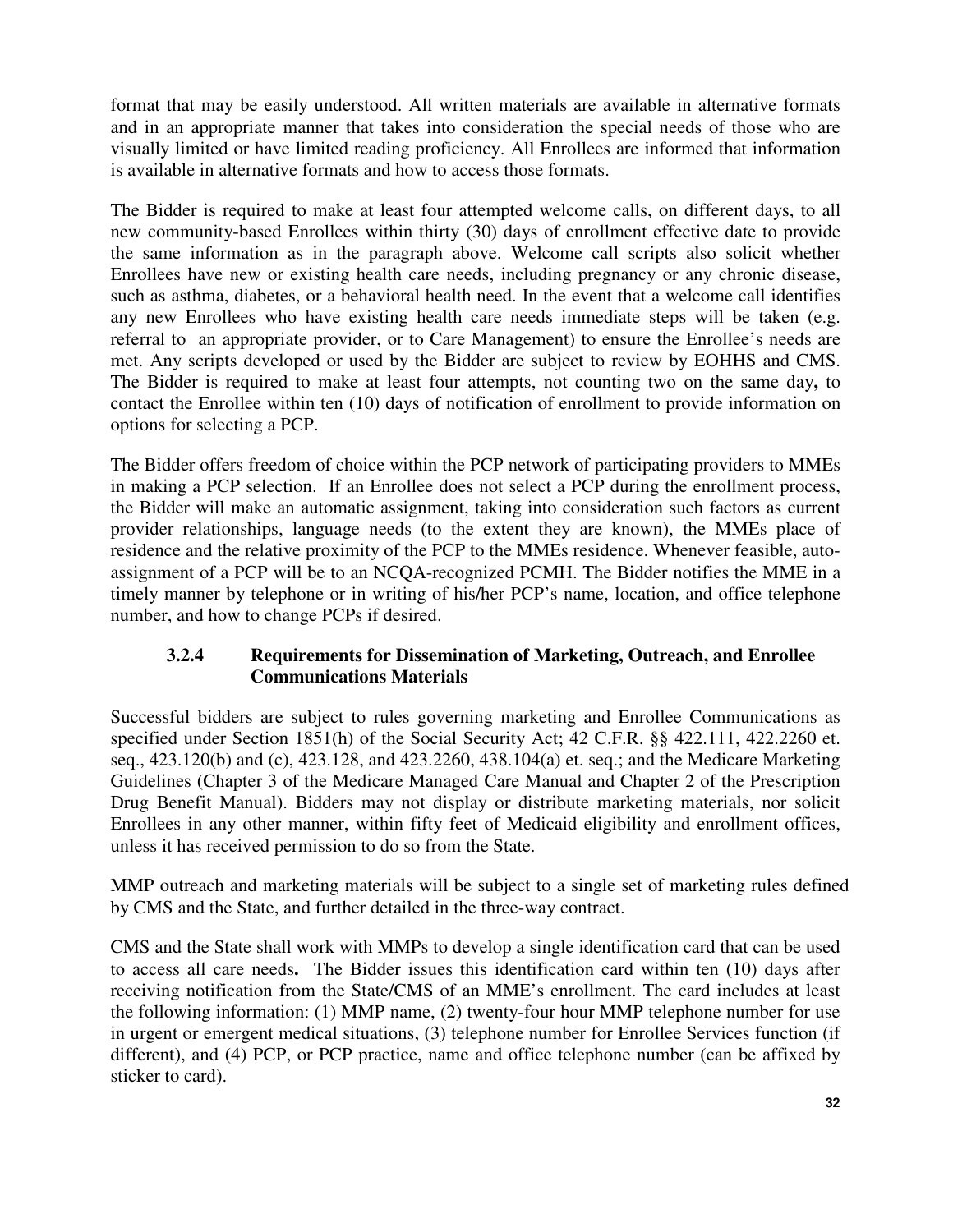The Bidder is required to publish a member handbook prior to any enrollment into the ICI Demonstration. The Bidder mails this Handbook to all Enrollees within ten (10) days of being notified of their enrollment. The Bidder publishes a revised and updated Enrollee Handbook annually , or when there are material changes needed as determined by EOHHS/CMS. The Bidder includes all required information in the Enrollee Handbook based on specifications issued by the State.

### **3.2.5 Services and Accessibility Standards**

The Bidder will provide the full range of primary care, acute care, specialty care, behavioral health care and long-term services and supports (institutional care and HCBS and supports) as described below, and will further meet the service accessibility standards as specified by the State.

The following table contains the demonstration services the MMPs must provide. Specific service definitions will be included in the three-way contract.

| Abdominal Aortic Aneurism Screening          | <b>Adult Day Health Care</b>                                        |
|----------------------------------------------|---------------------------------------------------------------------|
| AIDS Adult Day Health Care                   | Alcohol Screening and Counseling                                    |
| Ambulance                                    | <b>Ambulatory Surgical Centers</b>                                  |
| <b>Assisted Living Program</b>               | Assistive Technology (State Plan and Supplemental to State<br>Plan) |
| <b>Bone Mass Measurement</b>                 | <b>Cardiac Rehabilitation Services</b>                              |
| Cardiovascular disease Screening             | Cervical and Vaginal Cancer Screening                               |
| Chemotherapy                                 | Chiropractic                                                        |
| <b>Clinical Research Studies</b>             | <b>Colorectal Screening</b>                                         |
| <b>Community Integration Counseling</b>      | <b>Community Transitional Services</b>                              |
| <b>Comprehensive Medical Case Management</b> | <b>Consumer Directed Personal Assistance Services</b>               |
| <b>Continuing Day Treatment</b>              | <b>Cost-Effective Alternative Services</b>                          |
| Day Treatment                                | Defibrillator (implantable automatic)                               |
| <b>Depression Screening</b>                  | Diabetes Monitoring (Self-Management Training)                      |
| <b>Diabetes Screening</b>                    | <b>Diabetes Supplies</b>                                            |
| <b>Diagnostic Testing</b>                    | Durable Medical Equipment (DME)                                     |
| <b>Emergency Care</b>                        | <b>Environmental Modifications</b>                                  |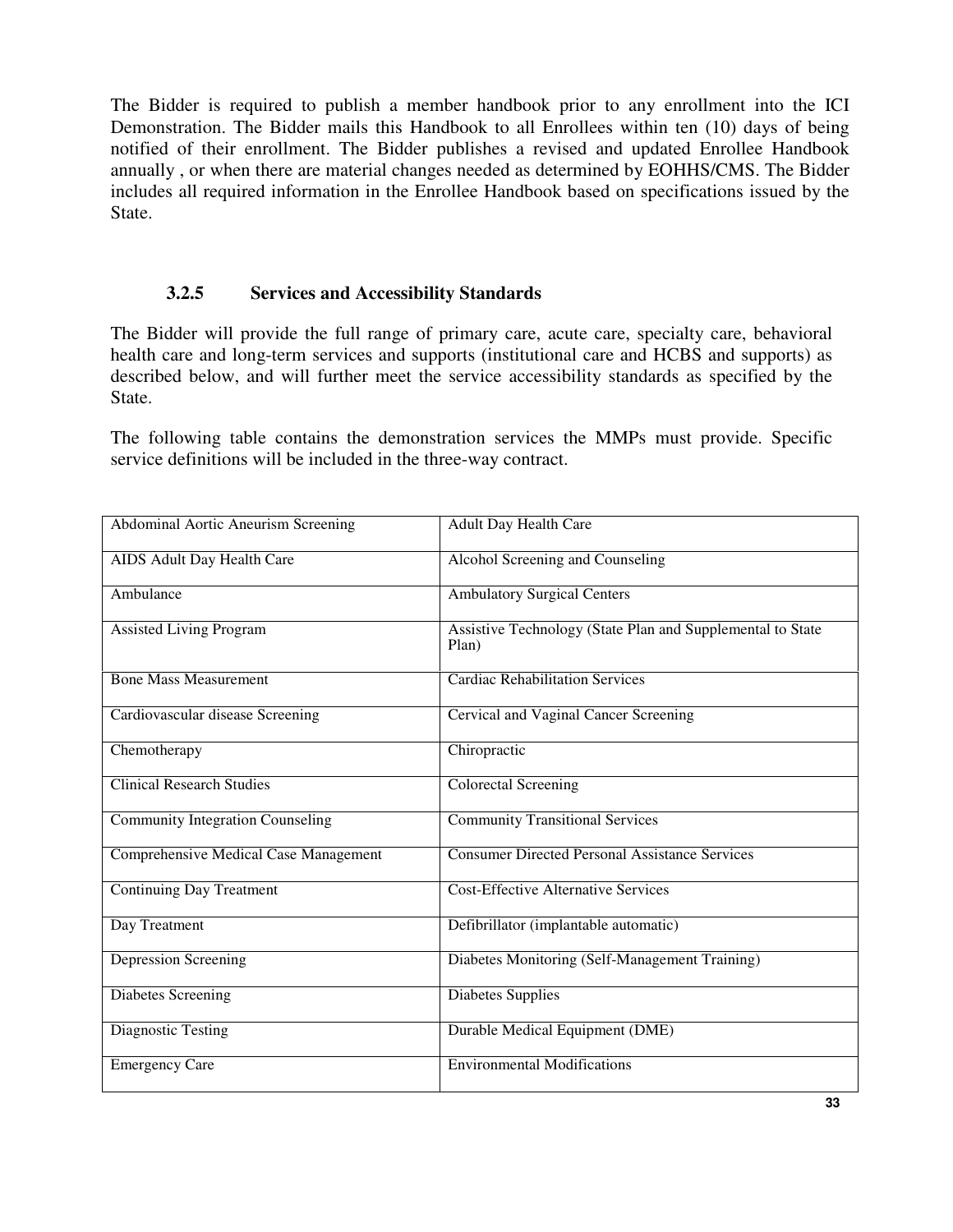| <b>Family Planning</b>                                                           | <b>Family-Based Treatment</b>                                                             |
|----------------------------------------------------------------------------------|-------------------------------------------------------------------------------------------|
| <b>Health/Wellness Education</b>                                                 | <b>Hearing Services</b>                                                                   |
| <b>HIV</b> Screening                                                             | Home and Community Support Services                                                       |
| Home Delivered and Congregate Meals                                              | Home Health                                                                               |
| <b>Home Maintenance Services</b>                                                 | Home Visits by Medical Personnel                                                          |
| Hospice                                                                          | Immunizations                                                                             |
| <b>Independent Living Skills and Training</b>                                    | Inpatient Hospital Care (Including Substance Abuse and<br>Rehabilitation Services)        |
| <b>Inpatient Mental Healthcare</b>                                               | Inpatient Services during a Non-Covered Inpatient Stay                                    |
| <b>Interpreter Services</b>                                                      | <b>Kidney Disease Services</b>                                                            |
| <b>Laboratory Services</b>                                                       | Long Term Care/Rehab                                                                      |
| Mammograms                                                                       | Medicaid Pharmacy Benefits as Allowed by State Law<br>(Prescription and Non-Prescription) |
| <b>Medical Nutrition Therapy</b>                                                 | <b>Medical Social Services</b>                                                            |
| Medicare Part D Prescription Drug benefit as<br>Approved by CMS                  | <b>Medication Therapy Management</b>                                                      |
| Non-Emergency Medical Transportation                                             | <b>Nursing Facility (Medicaid)</b>                                                        |
| Nutrition (Including Nutritional Counseling and<br><b>Educational Services</b> ) | <b>Obesity Screening and Counseling</b>                                                   |
| <b>Oral Surgery</b>                                                              | <b>Outpatient Drugs</b>                                                                   |
| <b>Outpatient Hospital Services</b>                                              | <b>Outpatient Mental Health</b>                                                           |
| Outpatient Rehabilitation (OT, PT, Speech)                                       | <b>Outpatient Substance Abuse</b>                                                         |
| <b>Outpatient Surgery</b>                                                        | <b>Palliative Care</b>                                                                    |
| Pap Smear and Pelvic Exams                                                       | Partial Hospitalization (Medicaid)                                                        |
| Partial Hospitalization (Medicare)                                               | Peer Mentoring                                                                            |
| <b>Peer-Delivered Services</b>                                                   | <b>PCP Office Visits</b>                                                                  |
| <b>Personal Care Services</b>                                                    | Personal Emergency Response Services (PERS)                                               |
| Personalized Recovery Oriented Services (PROS)<br>Podiatry                       | Positive Behavioral Interventions and Support                                             |
| <b>Prostate Cancer Screening</b>                                                 | <b>Private Duty Nursing</b>                                                               |
| <b>Pulmonary Rehabilitation Services</b>                                         | Prosthetics and Orthotics                                                                 |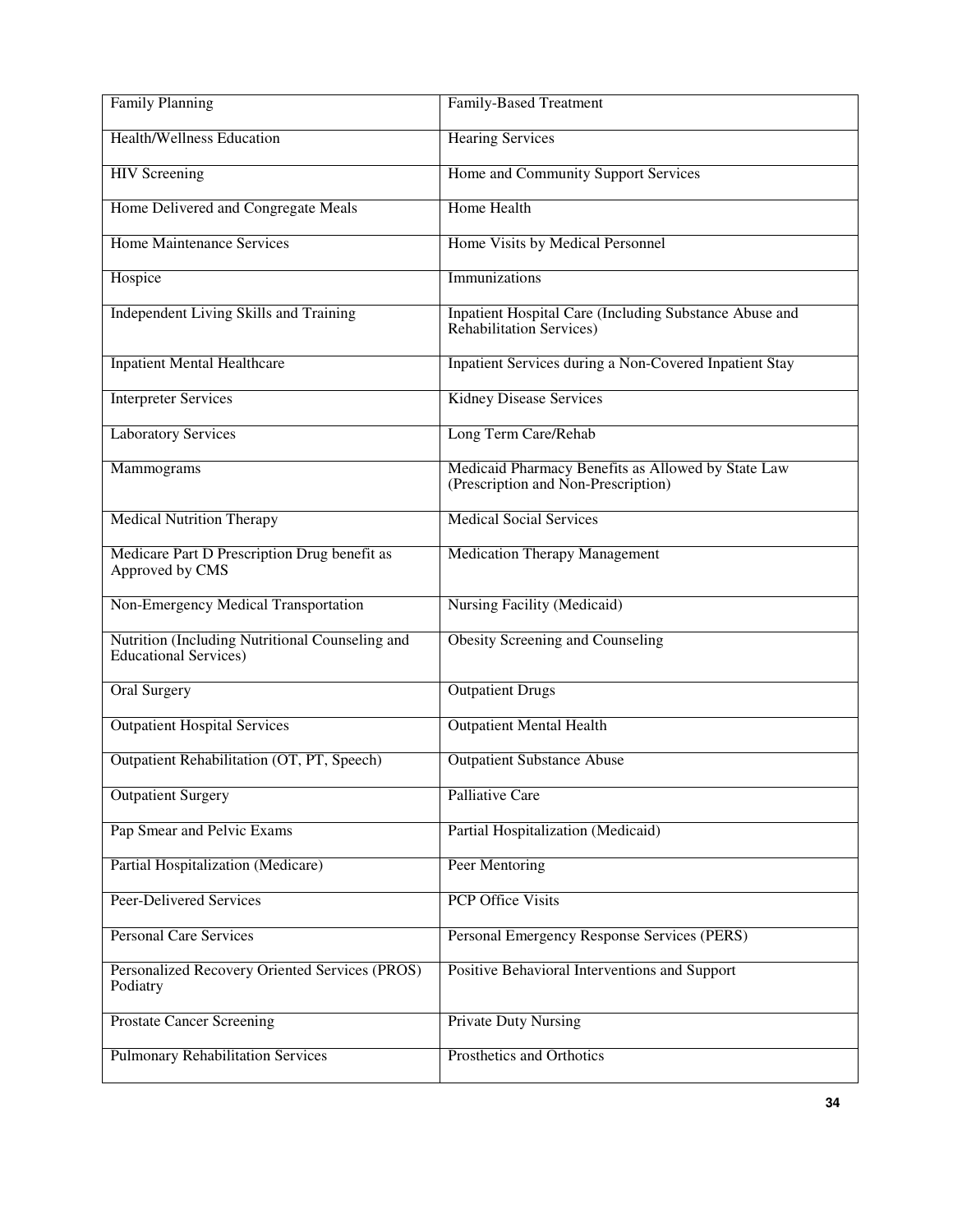| Respite                                 | Routine Physical Exam 1/Year      |
|-----------------------------------------|-----------------------------------|
| <b>Second Opinions</b>                  | Service Coordination              |
| <b>Skilled Nursing Facility</b>         | Smoking and Tobacco Cessation     |
| <b>Specialist Office Visits</b>         | Social and Environmental Supports |
| <b>STI</b> Screening                    | <b>Substance Abuse Services</b>   |
| Telehealth                              | Transplants                       |
| <b>Urgent Care Vision Care Services</b> | <b>Vision Care Services</b>       |
| <b>Wellness Counseling</b>              |                                   |

Supplemental Benefits – The State and CMS may consider adding certain supplemental benefits to the required ICI Demonstration benefit package in Demonstration years 2 and 3. These services may include but are not limited to the following:

- Integrated Pain management program;
- Screening, Brief Intervention and Referral to Treatment (SBIRT); and
- Non-medical transportation.

Flexible Benefits – MMPs will have discretion to use the capitated payment to offer flexible benefits, as specified in the Enrollee's ICP, as appropriate to address the Enrollee's needs. The MMPs will have the flexibility to cover items or services that are not traditionally included as Medicare or Medicaid covered services, but that are necessary and appropriate for the Enrollee and are covered as cost-effective alternative services.

Out-of-plan Benefits – The following benefits will be available to Enrollees through the fee-for-service delivery system and not through the MMP benefit package. These services are currently out-of-plan benefits in RHO. MMPs will be required to refer to and coordinate these services as appropriate. CMS and EOHHS may seek to include these services in the ICI Demonstration at a later point in time.

• Clinician's services delivered at a Community Mental Health Organization (CMHO) for individuals with SPMI enrolled in the Community Support Program (CSP)

- CMHO Health Home
- Community-based detoxification
- Community-based narcotic treatment
- Community Psychiatric Supportive Treatment (CPST)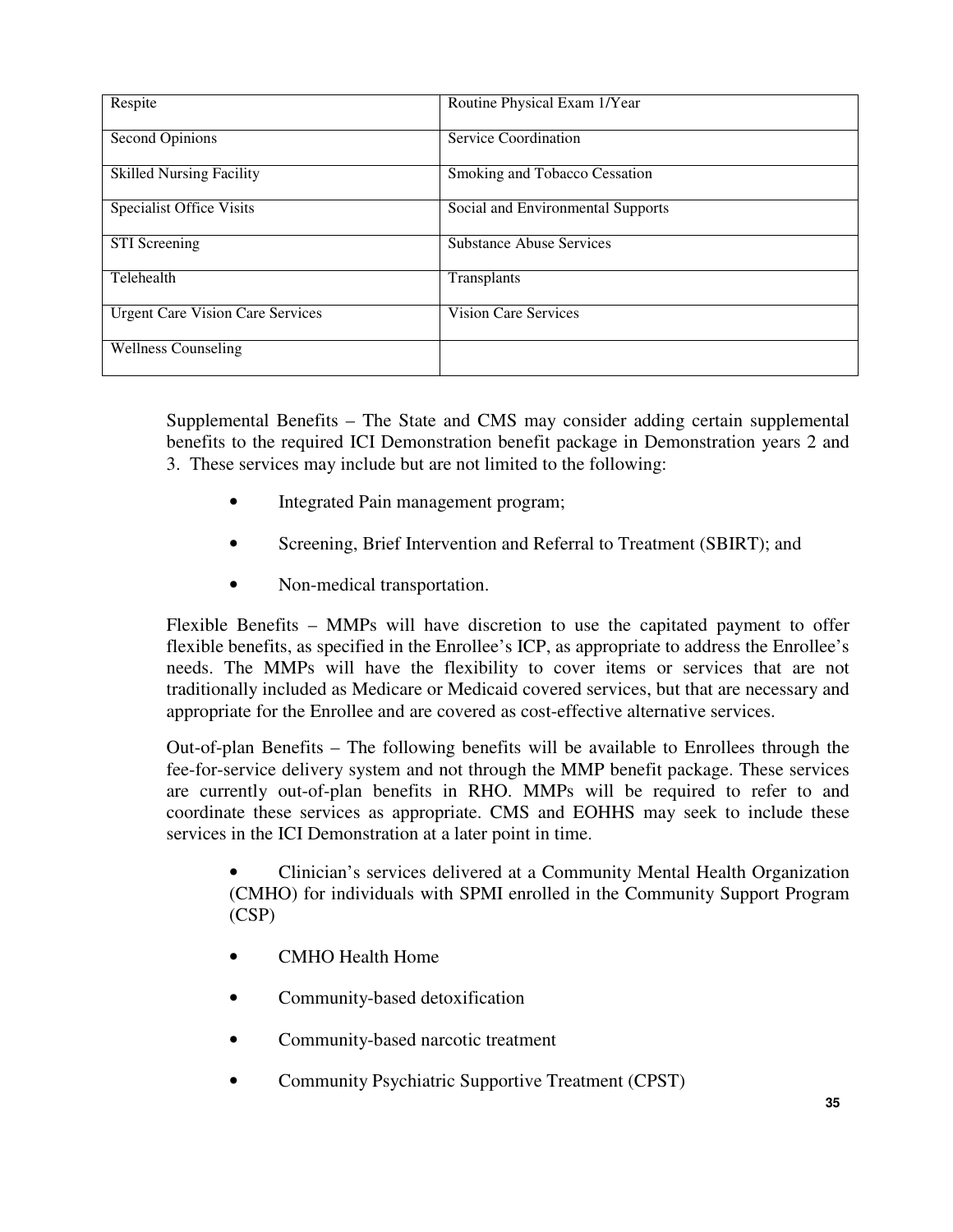• Consumer Oriented System of Care (CSOC)

• Crisis Intervention for individuals with severe and persistent mental illness (SPMI) enrolled in the Community Support Program (CSP)

- Court-ordered mental health and substance abuse services
- Dental services
- Mental Health Psychiatric Rehabilitation Residence (MHPRR)

• Non-emergency transportation services (non-emergency transportation is coordinated by the contracted MMPs);

- Opioid Treatment Provider Health Home
- Psychiatric Rehabilitation Day Programs
- Residential services for Enrollees with intellectual and developmental disabilities
- Residential treatment.

Election of Medicare Hospice Benefit – As in Medicare Advantage, if, after enrollment, an Enrollee elects to receive the Medicare hospice benefit, the Enrollee will remain in the MMP, but will obtain the hospice service through the Medicare FFS benefit and the MMP would no longer receive Medicare Part C payment for that Enrollee. Medicare hospice services and all other Original Medicare services would be paid for under Medicare feefor-service. MMPs and providers of hospice services would be required to coordinate these services with the rest of the Enrollee's care, including with Medicaid and Part D benefits, and any additional benefits offered under the MMPs. MMPs would continue to receive Medicare Part D payment, for which no changes would occur. Medicaid services and payments for hospice Enrollees must comply with the ICI Demonstration 1115(a) demonstration requirements.

The Bidder provides 365 days of nursing home care as medically and/or functionally necessary for MMEs inclusive of skilled care, custodial care or any other level of nursing home care including but not limited to emergency placement, hospice and respite care.

The bidder will make available to every Enrollee a PCP whose office is located within the maximum timeframes outlined in the Medicare Advantage standards, currently: in Providence County, ten (10) minutes or less driving time from the Enrollee's home; and in all other counties, fifteen (15) minutes or less. Enrollees may, at their discretion, select PCPs located farther from their homes.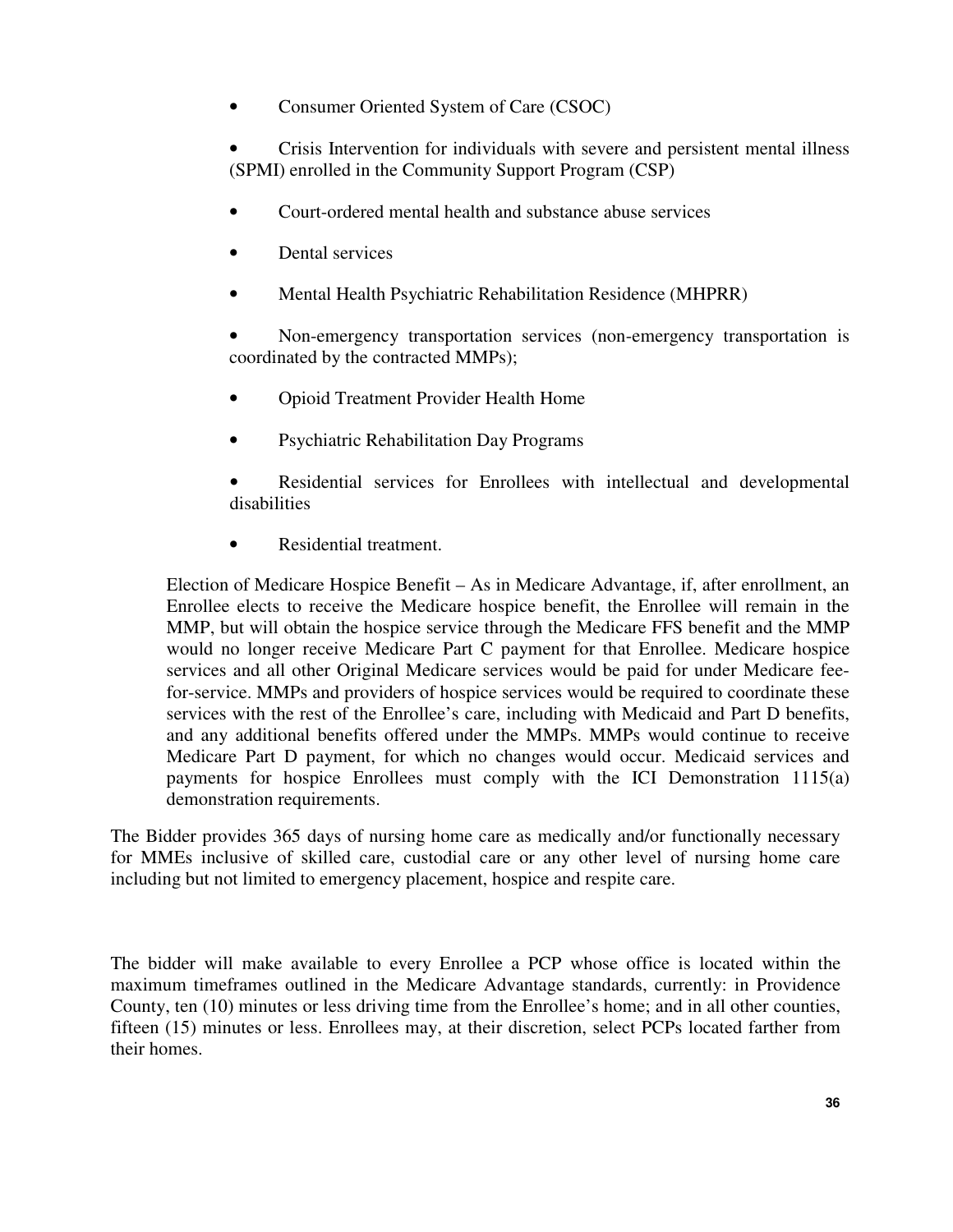The Bidder provides coverage, either directly or through its PCPs, to Enrollees on a twenty-four (24) hours per day, seven (7) days per week basis. If PCPs are to provide such coverage, Bidders must ensure that there is a back-up plan for instances where the PCP is not available. Pursuant to 42 CFR 438.114, the Bidder will ensure access to Emergency Services which are available twenty-four (24) hours a day and seven (7) days a week, through arrangement with other providers.

The Bidder must develop a comprehensive provider network that will make services available within twenty-four (24) hours for treatment of an Urgent Medical Condition including a mental health or substance abuse condition. Bidder will make services available within thirty (30) days for treatment of a non-emergent, non-urgent medical problem. This thirty (30) day standard does not apply to appointments for routine physical examinations, nor for regularly scheduled visits to monitor a chronic medical condition if the schedule calls for visits less frequently than once every thirty (30) days. Bidder will make services available within five (5) days for diagnosis or treatment of a non-emergent, non-urgent mental health or substance abuse condition.

The Bidder allows women direct access to a women's health care specialist within the Bidder's network or outside the network for women's routine and preventive services. The Bidder must meet the Access Standards described in Section 3.3.6 of this LOI.

The Bidder demonstrates that sufficient capacity exists to provide timely access to quality institutional care and HCBS and supports. The Bidder is required to provide coverage, either directly or through contracted home care agencies, to Enrollees with LTSS needs twenty four (24) hours per day, seven (7) days per week. The coverage must include the necessary LTSS for Enrollees residing in the community who have an immediate need for a service that was scheduled and did not occur. These immediate needs include, but are not limited to: failure of a personal care attendant (PCA) to arrive at the scheduled time; failure of home delivered meals to arrive at scheduled times; or, failure of an assistive device to be delivered at a scheduled time.

The Bidder provides a consultation/assessment for LTSS within fifteen (15) days of a Enrollee's or caregiver's request. Other specific assessment standards are described in Section 3.3.9 Care Management of this LOI. The required LTSS for Enrollees must be in place within five (5) days of an Enrollee's determined need.

The Bidder contracts with a nursing home network that is located within ten (10) miles of the Enrollee's address of record, unless a nursing home is selected by the MME that is more than ten (10) miles. Assisted Living residences, Adult Day Service Centers and other community-based LTSS agencies must be located within twenty (20) minutes driving time of the Enrollee's address of record, unless an Enrollee selects a provider that is more than twenty (20) minutes driving time of an Enrollee's address of record.

The Bidder provides all necessary HCBS, as defined above. In addition, the Bidder will honor all existing CMS and EOHHS approved service authorizations for the period of time authorized by CMS or EOHHS, and with the provider that received the authorization. CMS or EOHHS will provide all necessary information to the Bidder to comply with this requirement. The Bidder will allow the use of cost effective alternative services, whether listed as a covered or non-covered service or omitted from this LOI. This may include, for example, use of nursing facilities as a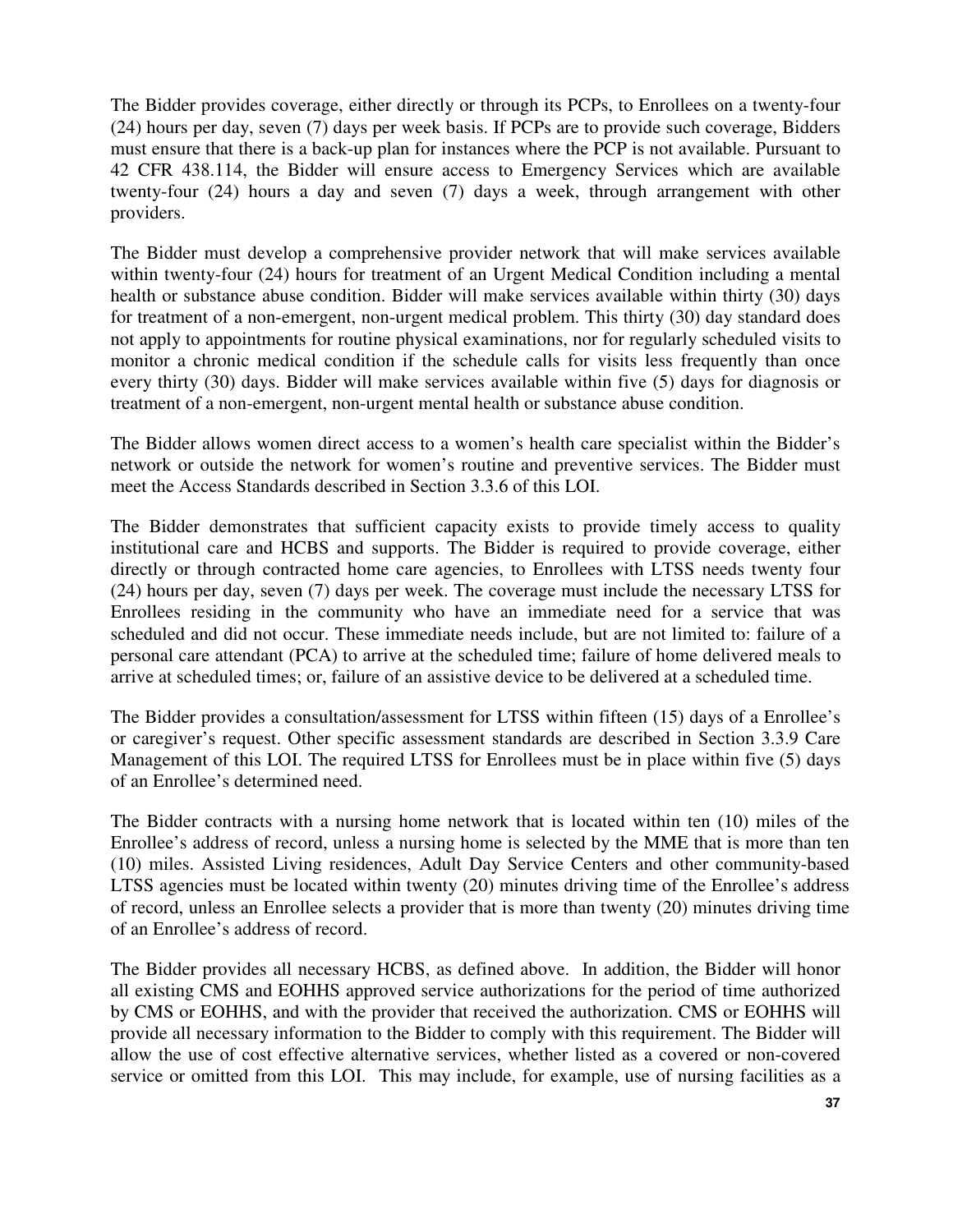step down alternative to acute care hospitalization or hotel accommodations for persons on outpatient radiation therapy to avoid the rigors of daily transportation.

The Bidder assures that Enrollees receive an in-person visit to their residence within twenty-four (24) hours of being discharged from a hospital or nursing facility.

The Bidder must coordinate with providers for the provision of all out-of-plan services. The Bidder is expected to coordinate behavioral health services with providers who are funded by BHDDH for Enrollees with SPMI and Enrollees with developmental disabilities. The three-way contract will describe the Bidder's coordination responsibilities.

# **3.2.6 Provider Network**

The Bidder ensures that network providers meet the Provider Network requirements below and in the three-way contract.

The Bidder maintains a robust multi-disciplinary provider network: (1) to provide Enrollees with the full range of covered services inclusive of primary care, acute care, specialty care, behavioral health care and LTSS for the anticipated Enrollees in the service area, (2) that maintains providers in sufficient number, mix and geographic area, and (3) makes available all services in a timely manner.

In establishing and maintaining the network, the Bidder considers the following:

- o Anticipated MME and RHO enrollment
- o Expected utilization of services, taking into consideration the characteristics and health care needs of specific RHO populations for which Contractor is, or will be, responsible
- o Numbers and types (in terms of training, experience, and specialization) of providers, specifically specialty providers, required to furnish the services contracted for herein
- o Numbers of providers who are not accepting new RHO patients
- o Geographic location of providers and Enrollees, considering distance, travel time, the means of transportation ordinarily used by Enrollees, and whether the location provides physical access for Enrollees with disabilities
- o "Disability Competency" of providers and the physical accessibility of their offices; "Disability Competency" is defined as the capacity of health professionals and health educators to support the health and wellness of people with disabilities through their disability knowledge and expertise

The Bidder's provider network consists of a continuum of care required to meet the diverse and often complex needs of MMEs and will contain, but not be limited to, the following: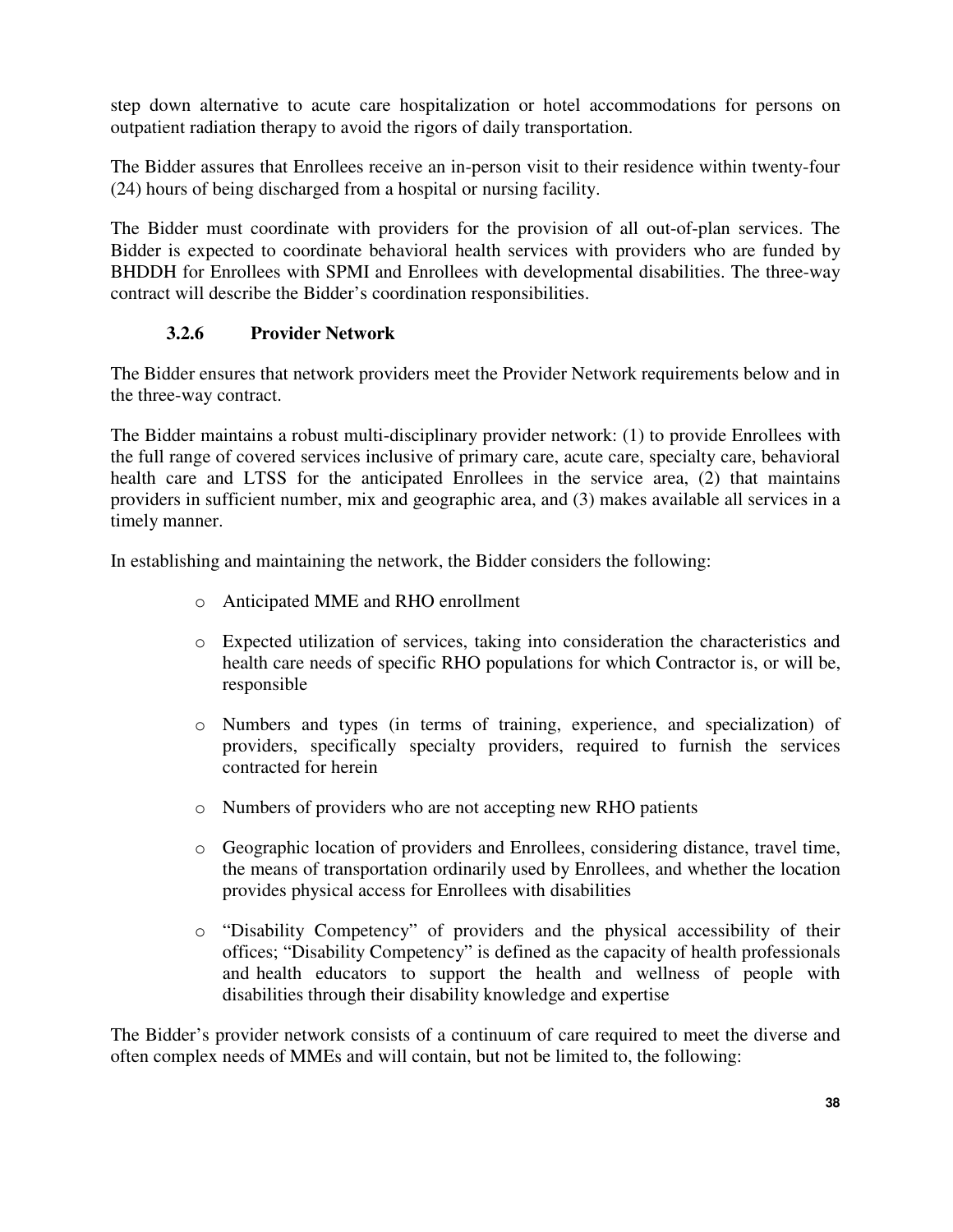- Primary Care Providers including Federally Qualified Health Centers, NCQArecognized medical homes, and home-based primary care providers
- **Specialty Providers**
- Behavioral Health Providers
- Hospitals
- Therapy Providers (Physical, Occupational, Speech)
- Durable Medical Equipment Providers
- Labs and Radiology
- Institutional Long-Term Care Providers (Licensed nursing homes, nursing facilities and assisted living residences)
- HCBS Providers (home care agencies, home health agencies, adult day care health centers, RIte @ Home providers, care management providers, fiscal agents for self-directed care, etc.).

Network home care providers who are not Medicare-certified, must be overseen by a Medicare certified home care provider.

At the time an MME transitions into managed care, the Bidder maintains the Enrollee's current network of providers, including but not limited to, nursing home providers, assisted living providers, and home care providers for a period of six (6) months after the MME's start date. MMEs who reside in a nursing facility at the time of enrollment who do not intend to return to the community may remain in that nursing home or assisted living facility, regardless of whether that nursing home or assisted living facility is in the Bidder's network.

The Bidder honors the service authorizations and providers used by Enrollees (including staying in the nursing home they reside in) enrolled in the MMP during the start-up period for the duration of the current service authorization. New Enrollees who are enrolled in the MMP after the initial start-up date will be required to use the Bidder's provider network.

The Bidder develops and maintains its network to maximize the availability of primary and specialty care access, to reduce utilization of emergency services, preventable hospital admission/re-admissions, and the use of avoidable costly medical procedures. The Bidder includes in its network certain current FFS providers as "essential community providers", unless the Bidder demonstrates a valid reason for not including them. These "essential community providers" are listed in Appendix C Essential Community Providers. The Bidder maintains the EOHHS contract terms with these "essential community providers", at EOHHS reimbursement rates, for a period of one (1) year. The Bidder notifies the State monthly of any changes in its network's composition.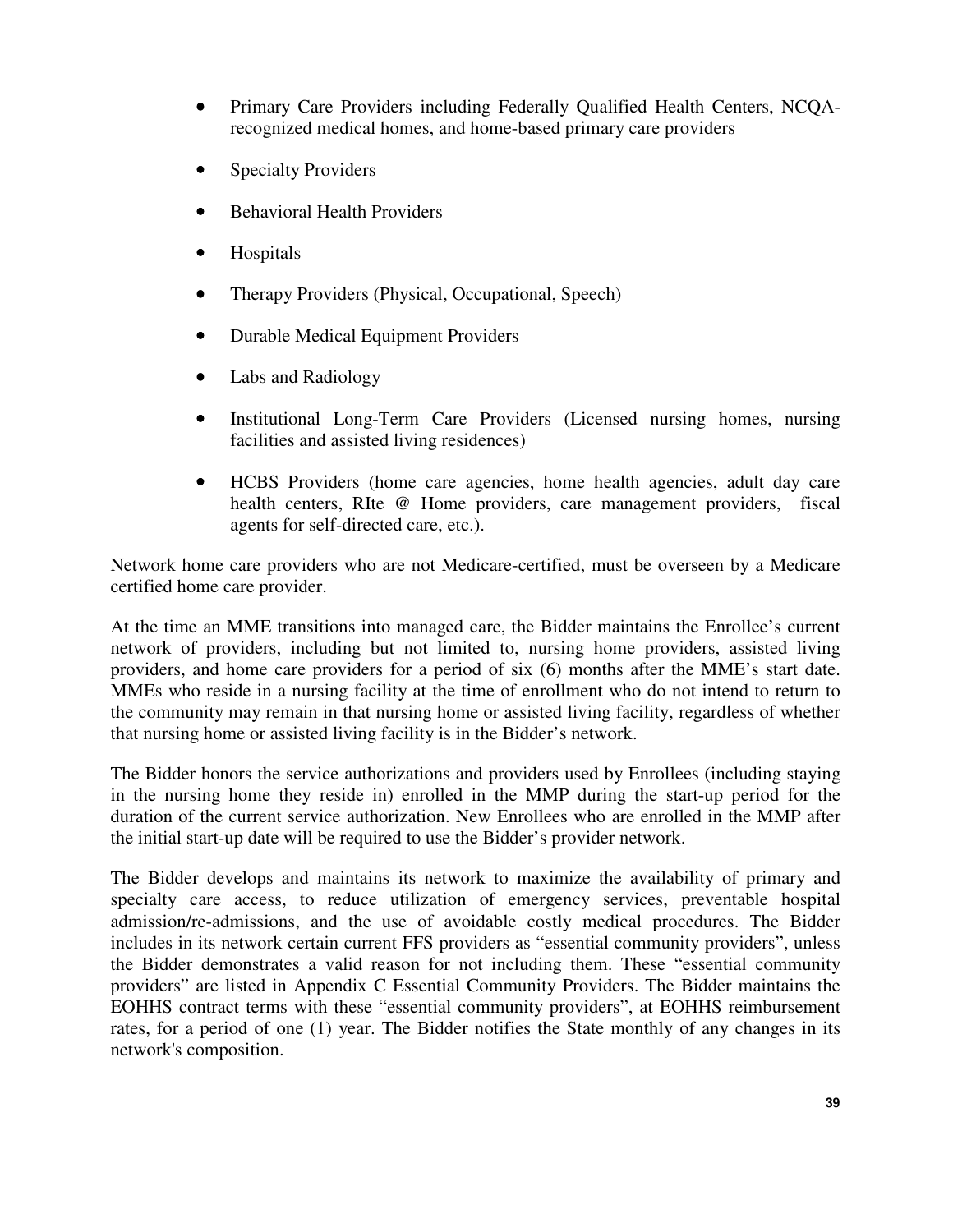The Bidder agrees to include the following mid-level practitioners in the network: Certified Nurse Practitioners, and/or Physician Assistants. The State recognizes the ability of mid- level practitioners to provide primary care to MMEs.

EOHHS considers mainstreaming of Enrollees into the broader health delivery system to be an important program objective. The Bidder establishes and maintains policies and procedures and contractually obligates all of its network providers accept Enrollees for treatment. The Bidder agrees to have policies and procedures in place such that any provider in its network who refuses to accept an MME for treatment cannot accept non-MMEs for treatment and remain in the network.

The Bidder maintains written agreements with providers in their network that incorporate the requirements stated in this LOI. The Bidder will comply with the requirements specified in 42 C.F.R. 438.214 which includes the selection and retention of providers, credentialing and recredentialing requirements and non-discrimination. The Bidder maintains written protocols approved by EOHHS in the following areas:

- Credentialing, re-credentialing, certification and performance appraisal processes that all providers maintain knowledge, ability, and expertise in the service or specialty in which they practice.
- Nationally recognized practice guidelines and protocols that foster the quality of care and improve clinical outcomes (in accordance with 42 C.F.R. 438.236).
- Training and continuing education programs to ensure providers are knowledgeable about their specialty or subspecialty areas.
- Provider profiling to assess a provider's performance regarding the under/over utilization of services, clinical performance, interdisciplinary team participation, Enrollee access to care, Enrollee satisfaction, and other critical areas.
- A corrective action plan for a provider whose performance is unacceptable.
- Adequate reimbursement to maintain an adequate network that is based on value-based provider procurement contracting and performance-based reimbursement.

These elements are key requisites for an effective quality assurance program and are also discussed in Section 3.3.12 of this LOI.

The Bidder's network of providers adheres to the following guiding principles of this Contract regarding the provision of care:

- Services are to be provided in accordance with State and Federal laws, regulations and requirements.
- Services are to be provided that promote the tenets of a person-centered care system.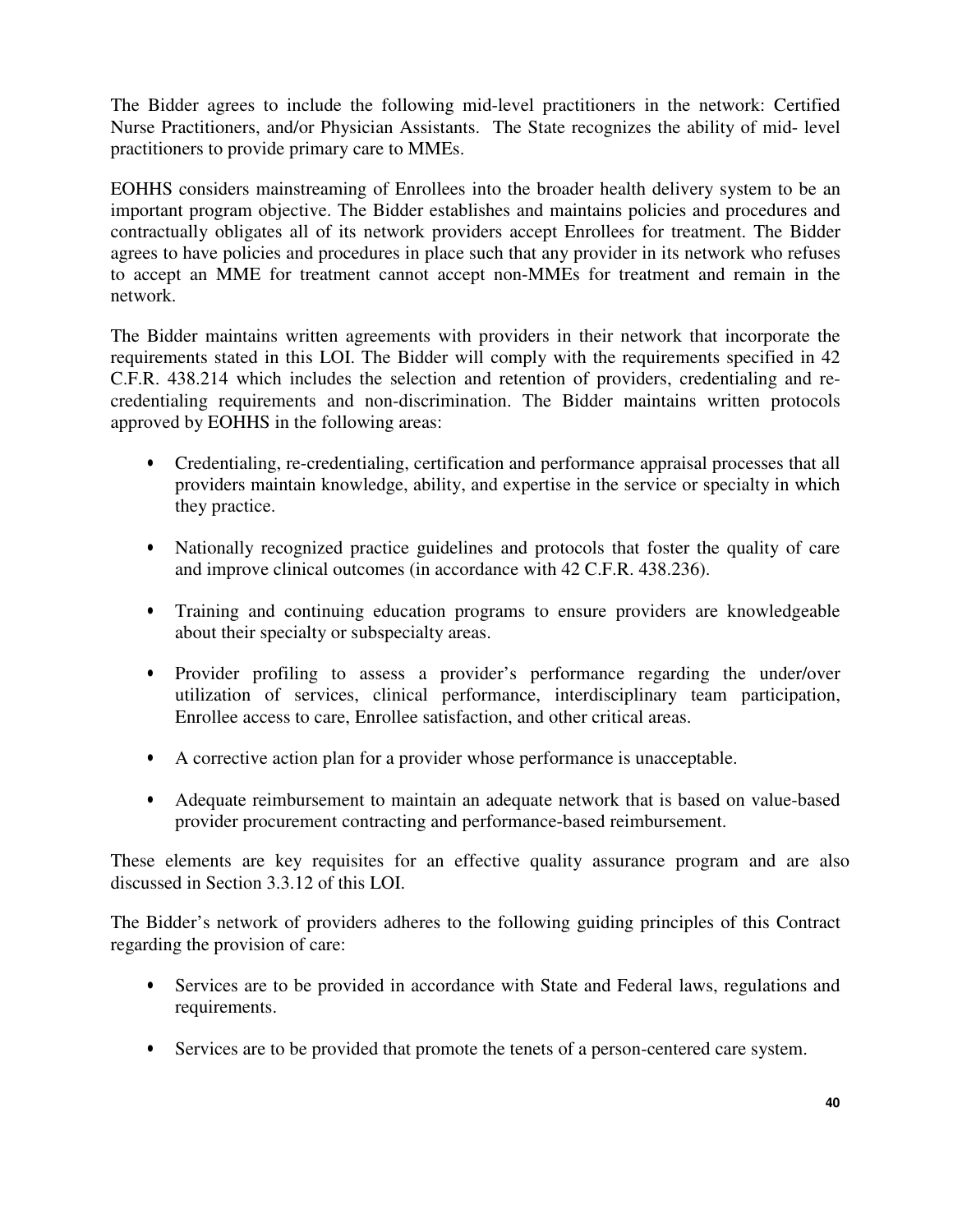- Services are provided promptly and are accessible in terms of the location and hours of operation as well as open access scheduling.
- Strong specialty care capabilities exist to address issues of cognitive impairment, frailty, disability, co-morbidity, late-stage life management issues and other special medical needs such as dementia.
- Policies and procedures that empower Enrollees, family and caregivers with enhanced self-management abilities.
- Services and care delivery focus on the prevention of illness and disabilities as well as the treatment of disease.
- Services are tailored to meet specific Enrollee needs and provided in a coordinated and integrated manner through a multi-disciplinary team approach.
- Policies and procedures exist to ensure that the rights and responsibilities of Enrollees are respected.
- Intervention strategies are implemented to identify and rectify unnecessary use of the emergency room, preventable hospital admission or avoidable institutionalizations.
- Innovative evidenced-based best practices are implemented to enhance the quality and cost-effectiveness of care (including the use of technology to support service delivery such as: the use of electronic medical records, e-mailing, and employing mobile medical technology).
- Alternative services are utilized to the minimize the reliance on limited medical resources to meet Enrollees' social service and support needs (such as the use of paramedical staff, medical concierge services, Transition Coordinator, Peer Navigators and a Enrollee informal support system) shall be implemented.

The Bidder maintains policies and procedures approved by EOHHS to: (1) monitor providers to assure that they meet Federal, State and contract requirements, (2) evaluate the quality of care delivered by providers (3) provide and arrange for medically and functionally necessary covered services, and (4) monitor the adequacy, accessibility and availability of its provider network to meet the needs of its Enrollees, including the provision of care to Enrollees with special needs and with limited proficiencies in English.

## **3.2.7 Person-Centered System of Care**

The Bidder employs a person-centered system of care that governs the care provided to MMEs. The focus of a person-centered system of care is on the individual, their strengths, and their network of family and community supports in developing a flexible and cost effective plan to allow the individual maximum choice and control over the supports they need to live in the community. Person-centered care takes into account the holistic needs of the individual MME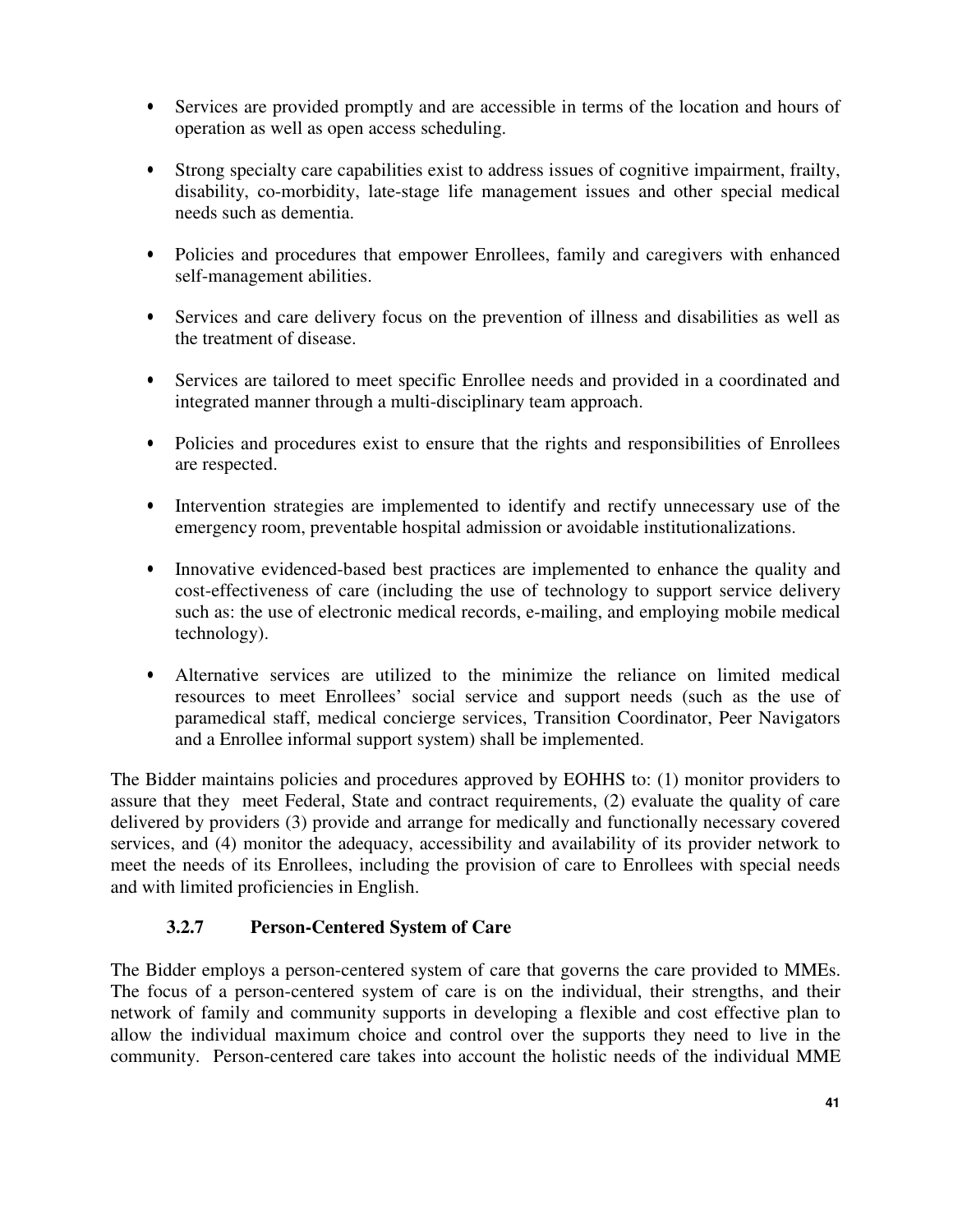including, but not limited to, race, ethnicity and culture and the impact of the Enrollee's beliefs on their health care delivery.

A person-centered system of care respects and responds to an individual's needs, goals, and values. Within a person-centered system of care, individuals and providers work in full partnership to guarantee that each person's values, experiences, and knowledge drive the creation of an individual plan of care as well as the delivery of services. A person-centered system of care is built on the principle that Enrollees' have rights and responsibilities, know their circumstances and needs first-hand, and should be invested in the care they receive. Person-centered care establishes a foundation for independence, self-reliance, self-management, and successful intervention outcomes.

For Enrollees requiring LTSS, the Care Manager's role in the person-centered process is to enable and assist LTSS Enrollees to identify and access covered services and available LTSS providers. The Enrollee's personally defined outcomes, preferred methods for achieving them; training supports, therapies, treatments, and other services needed to achieve those outcomes become part of a written person-centered services and support plan. The person-centered ICP also supports individuals' ability to self-direct services.

A person-centered system of care takes into consideration the Enrollee's strength-based needs and preferences as a primary factor in integrating, coordinating and facilitating care delivery. Interventions are crafted based on the unique set of strengths, resources, and motivations that each Enrollee brings while recognizing and addressing needs, deficits and supports. The Enrollee, and/or his/her designee, is meaningfully involved in all phases of the care management process including completing the Comprehensive Functional Needs Assessment, development of an integrated ICP, delivery of care and support services, and in evaluating the effectiveness and impact of care including the need for continued care or supports. In a person-centered system of care, the Enrollee has the primary decision-making role in identifying his or her needs, preferences and strengths, as well as a shared decision making role in determining the services and supports that are most effective and helpful to them. A person-centered system requires the leveraging of existing community resources to support Enrollee needs and the involvement of the Enrollee's informal support system. Person-centered systems often require agreements with community organizations to provide peer navigators/mentors to address the non-medical needs of Enrollees. Most importantly, person-centered systems require direct "High-Touch," face-to-face contact throughout the care management process as discussed in Section 3.3.9 of this LOI between Lead Care Managers and the Enrollee. The Bidder must ensure that these values and requisites prevail in the program for MMEs. The person-centered system of care facilitates a partnership among the Enrollee, his/her designee, providers, and treatment team coordinators.

The following are illustrative key requisites of a person-centered system of care that Bidders must demonstrate and adhere to:

 MMEs participate in developing choices with respect to their services and supports, and must hold decision-making authority over which of the available services and supports to employ and which of the available providers to work with. Enrollees must not face any penalty or reduction in benefits for exercising freedom of choice.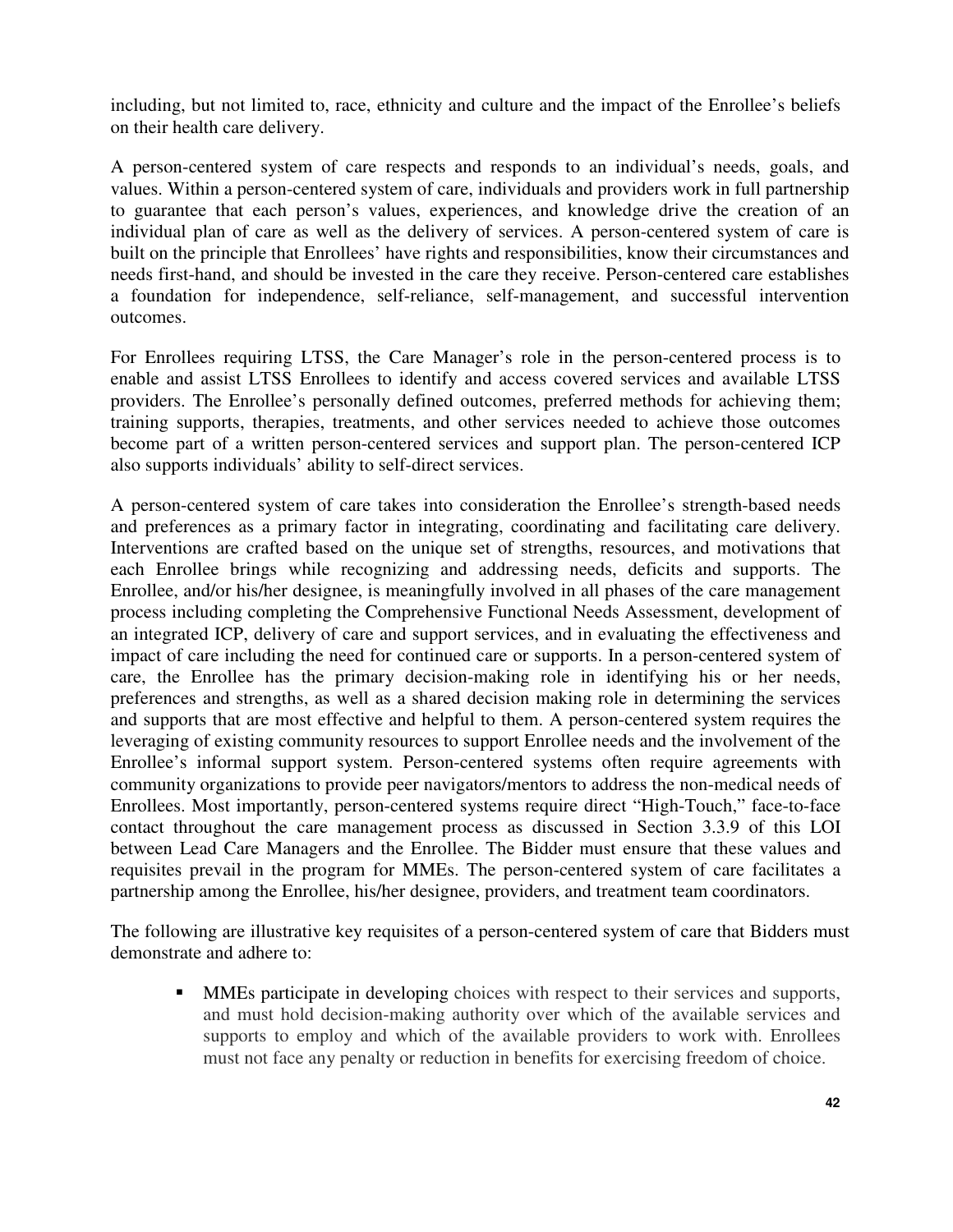- MMEs have control over who is included in the development of an ICP and the care planning process.
- MMEs have choices about the extent of involvement of their PCP(s) in their Interdisciplinary Care Team and appeal processes (ranging from no involvement to acting on an individual's behalf for all care decisions).
- MMEs have the right to choose to designate someone (e.g. a family member, friend or care giver) to serve as their representative for a range of purposes or time periods if they wish to do so. If a representative is needed at a point in time when an individual is too impaired to make a choice, the representative should be someone who has a history of close involvement with the MME.
- MMEs and designated family and/or caregivers are a part of the Interdisciplinary Care Team at the election of the MME.
- ICT meetings are held at a time and place that is convenient and accessible to the Enrollee.
- MMPs provide information that allows an Enrollee to understand and make informed decisions about service options including providing information about *Olmstead<sup>4</sup>* rights to all individuals who use LTSS. MMPs must also provide information about advance directives.
- Mechanisms are in place to minimize conflict of interests in the facilitation and development of the ICP.

In RI, the self-directed program is called Personal Choice. The goal of the Personal Choice program is to provide a home and community-based personal care program where individuals who are eligible for LTSS have the opportunity to exercise choice and control (i.e., hire, fire, supervise, manage) individuals who provide their personal care, and to exercise choice and control over a specified amount of funds in a participant-directed budget. Participants choose a service advisement agency and a fiscal agent to assist in making informed decisions that are consistent with their needs and that reflect their individual circumstances. Additional information regarding the Personal Choice program is available in the Procurement Library at http://www.eohhs.ri.gov/IntegratedCare.aspx.

The Bidder is required to implement a self-directed model for Enrollees. The Bidder works with EOHHS in adopting self-directed programs and in identifying the appropriate population groups and Enrollees to participate in a self-directed program.

Person-centered systems of care emphasize self-direction, which is a service model that empowers public program participants and their families by expanding their degree of choice and control over the LTSS they need to remain in the community. Many Enrollees participating in a selfdirected program share authority with or delegate authority to family members or others including a representative that enables adults with cognitive impairments to participate in self-directed programs.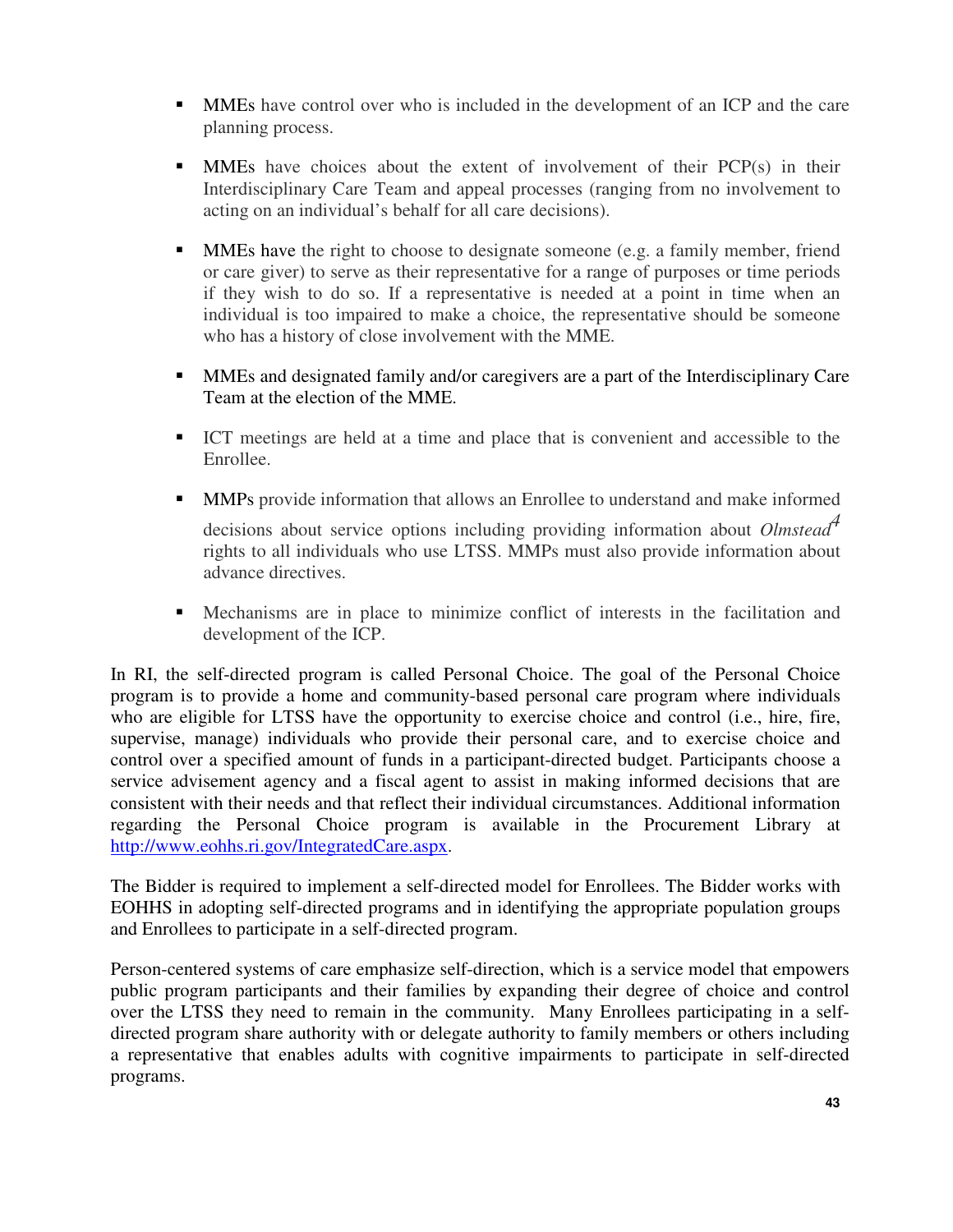Self-direction represents a major paradigm shift in the delivery of publicly funded HCBS. In the traditional service delivery model, decision making and managerial authority is vested in professionals who may be either state employees/contractors or service providers. Self-direction transfers much (though not all) of this authority to participants and their families (when chosen or required to represent them).

Self-direction has two basic features, each with a number of variations. The more limited form of self-direction—which CMS refers to as employer authority—enables individuals to hire, dismiss, and supervise individual workers (e.g. PCAs and homemakers). The comprehensive model which CMS refers to as budget authority—provides participants with a flexible budget to purchase a range of goods and services to meet their needs. RI utilizes both of these models.

The core feature of self-direction is the choice and control that participants have in regard to the paid personnel who provide personal care assistance services. This is because almost all participants receiving HCBS receive personal care assistance services and, for many, this is either the only or the primary service they use.

In administering a self-directed model, the Bidder is required to continue to contract with the state's current subcontractors, PARI, Tri-Town, and Options for the first twelve (12) months of program operations to support self-directed Enrollees. These sub-contractors conduct on-line assessments, background checks on care givers as well as serve as a fiscal intermediaries and advisors to Enrollees. The Bidder will oversee and approve Plans of Care and personal budgets. The Bidder will indicate in the Interdisciplinary Care Plan (ICP) how they perform these functions. After the first 12 month period, the Bidder is required to subcontract with organizations to perform fiscal intermediary responsibilities for Enrollees who receive selfdirected supports and services. The Bidder has the option to enable the fiscal intermediary subcontractor to perform ICM and Care Coordination functions and to conduct re-assessments.

<sup>&</sup>lt;sup>4</sup> The Supreme Court decision in Olmstead v. L.C. is a ruling that requires states to eliminate unnecessary segregation of persons with disabilities and to ensure that persons with disabilities receive services in the most integrated setting appropriate to their needs. More information is available at http://www.ada.gov/olmstead/index.htm.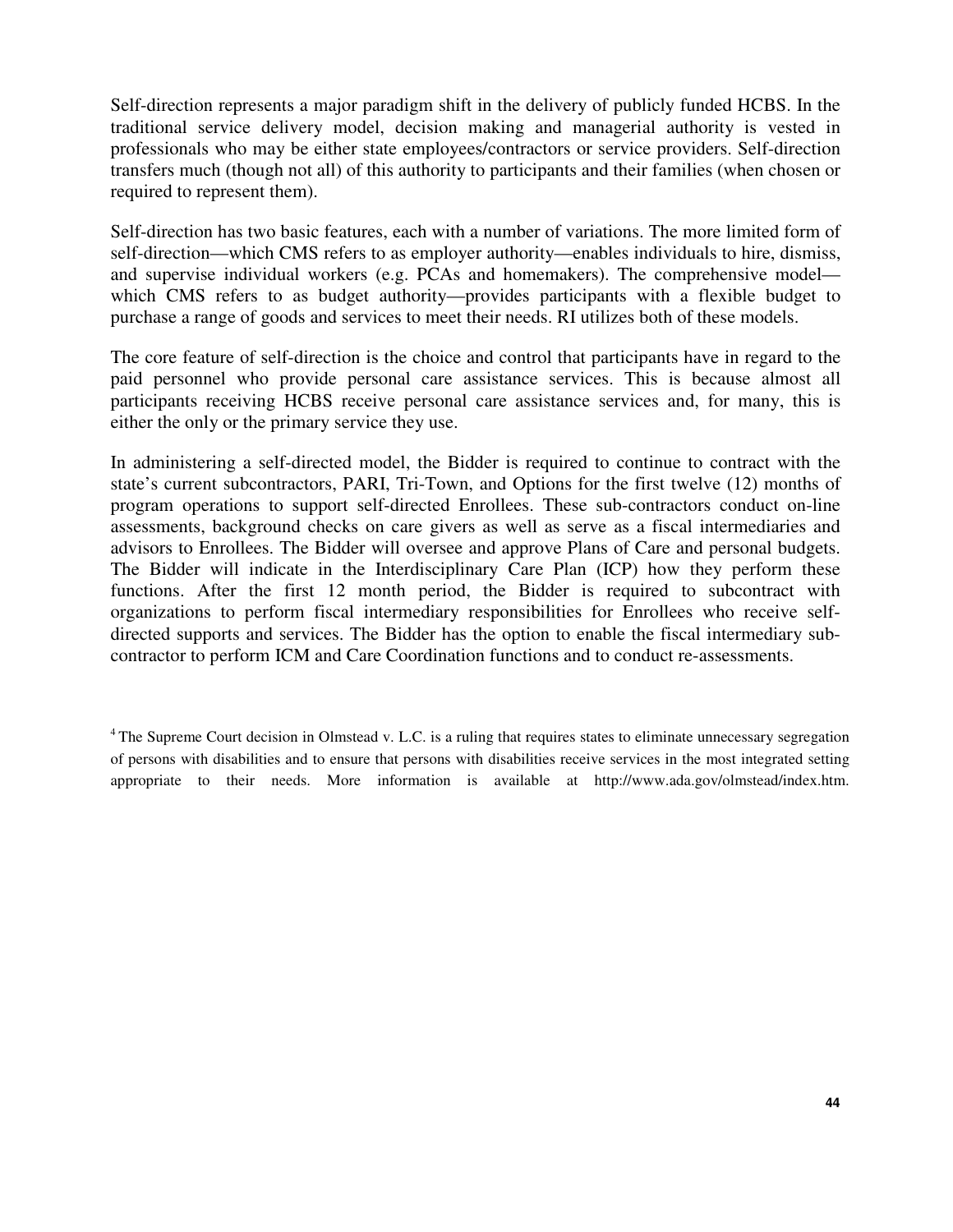A website known as Rewarding Work (www.rewardingwork.org ) provides an online registry of personal care assistants/individual support providers to people with disabilities and/or their families. RI is one of several States that has an agreement with Rewarding Work Resources, a 501 (c) (3) nonprofit corporation, to provide access to the Registry for Medicaid recipients enrolled in self-directed care programs. RI Medicaid recipients who are enrolled in the following programs receive free access to the worker registry on Rewarding Work:

- Personal Assistance Services and Supports (PASS)
- Respite for Children Program
- Personal Choice Program

MMPs have access to the Registry as well in order to assist participants in locating and hiring support staff. RI has participated in Rewarding Work since 2007 and there are currently 750 Medicaid recipients and/or their families who have members subsidized by this agreement and they have access to a pool of approximately 2800 workers from which to choose.

The Bidder will maintain policies and procedures to ensure that a person-centered system is maintained that will also be part of the Bidder's Care Management Program description.

## **3.2.8 Risk Profiling**

The Bidder proactively identifies Enrollees who require care management – either Intensive Care Management (ICM) or Care Coordination for moderate and low-risk members. These terms are more thoroughly defined in the next section. Bidders must also establish priorities and determine Enrollee risk levels and ICM and Care Coordination needs including duration, intensity and the composition of Care Management services.

Based on experience in other programs, the MME population will consist of individuals with varying medical, behavioral health and LTSS needs, including individuals in different care settings and, in different life stages. Consequently, Enrollees will require different levels and types of ICM services and Care Coordination. Conceptually, there may be Enrollees with Low-Moderate-, and High-risk levels depending on the complexity of their medical, behavioral and social support needs including the availability of informal supports.

To meet the varied needs of Enrollees, the Bidder maintains proactive policies, procedures, practices and systems that identify MMEs who are at high-risk of poor health outcomes and excessive or inappropriate costs associated with the delivery of health care services. The Bidder identifies Enrollees who may need and benefit from, ICM and Care Coordination services. Bidders establish priorities regarding who receives ICM services well as the duration, intensity and scope of ICM services that MMEs at high-risk, regardless of eligibility for LTSS services, receive.

The State shall require MMPs to utilize predictive modeling software to stratify Enrollees for whom claims history exists into low-, moderate-, and high-risk categories. At a minimum, MMPs will utilize predictive modeling software that uses claims data and evidence-based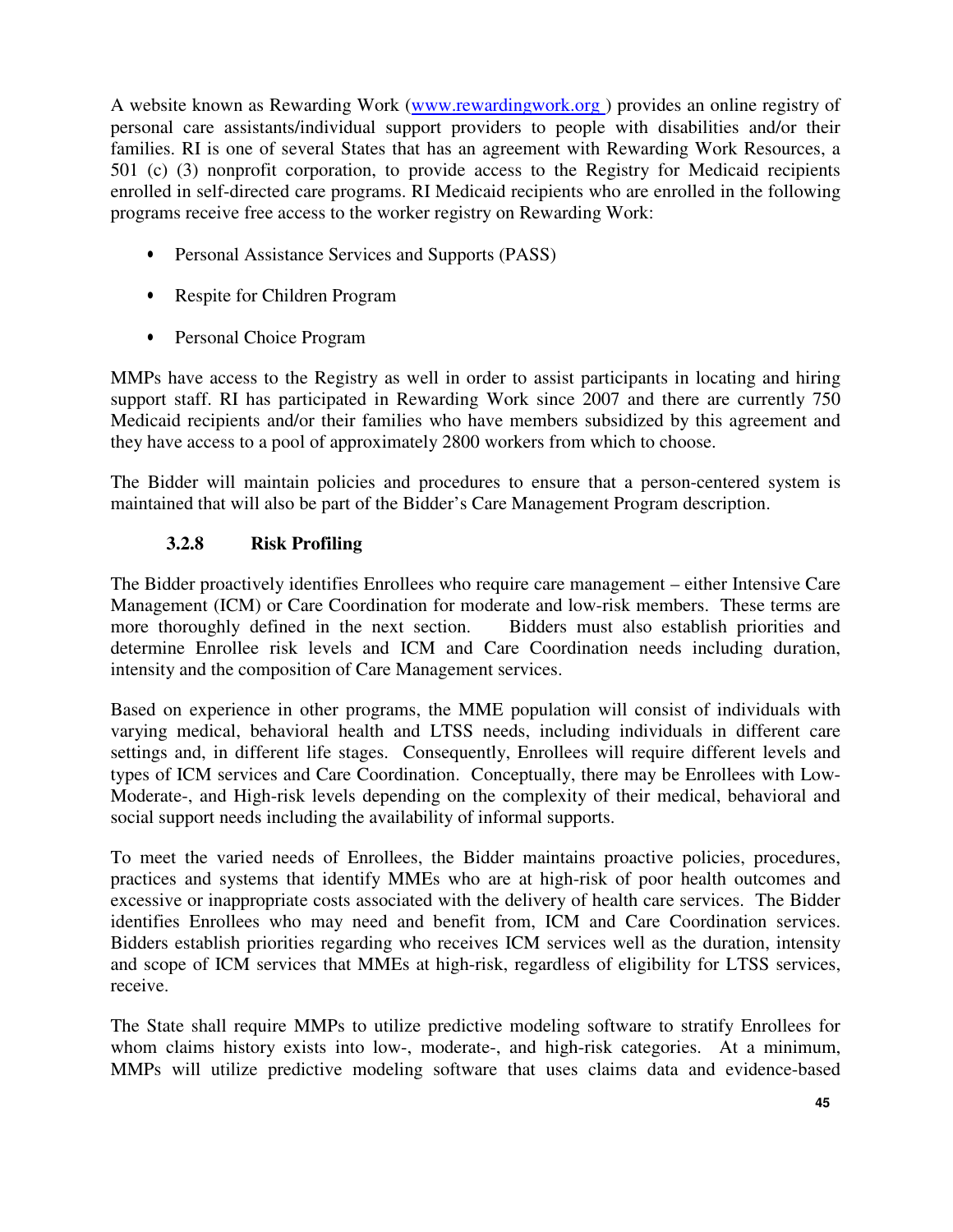algorithms to categorize Enrollees. Such software will further identify Enrollees at risk for poor health outcomes who may benefit from Care Management services. With regard to predictive modeling data, MMPs will be required to:

- Use predictive modeling data, to identify Enrollees' changing needs on an ongoing basis, where claims history is available. MMPs must stratify Enrollees' needs based on acuity as well as risk for hospitalization or nursing facility placement.
- Include a thorough analysis of claims data, encounter data, and/or data from other systems over a one-year period in predictive modeling activities, where a full year of claims data exists for an Enrollee. Where one year of data does not exist, the MMP will determine whether and how to conduct predictive modeling activities.
- At least monthly, conduct a data "sweep" and subsequent analysis of claims data for new and existing Enrollees to identify Enrollees at risk of poor health outcomes who may benefit from Care Management services.
- Review predictive modeling data and any other available information for each Enrollee not eligible for LTSS to determine if an in-person CFNA is needed and in what timeframe, as described in Section 3.3.9.
- Generate individualized risk scores for Enrollees for whom sufficient claim history is available to establish the level and type of action or ICM or Care Coordination service that is required.

In addition to predictive modeling activities, MMPs will be required to analyze Enrollee risk and potential needs based upon all available information, including IHS and CFNA results, encounter data, hospital discharge summaries, provider referrals and referrals of all types (including Enrollee self-referral), data collected through utilization management processes, and Enrollee and caregiver input. MMPs will be required to:

- i. Utilize all available data, including information gathered via the full range of applicable assessment activities, to identify and plan for each Enrollee's person-centered needs and to inform development of an appropriate ICP, where applicable.
- ii. Review referrals and any other available information for each Enrollee not eligible for LTSS to determine if an in-person CFNA is needed and in what timeframe, as described in Section 3.3.9

This is referred to as a "no-wrong door" approach, where Enrollees may be identified as being at high-risk for poor health outcomes at any point of contact with the MMP, the provider network or community-based organizations. As part of this "no wrong door" approach, Bidders will employ a Predictive Modeling capability to identify Enrollees with immediate needs and will further identify those who are at high risk who may benefit from ICM services.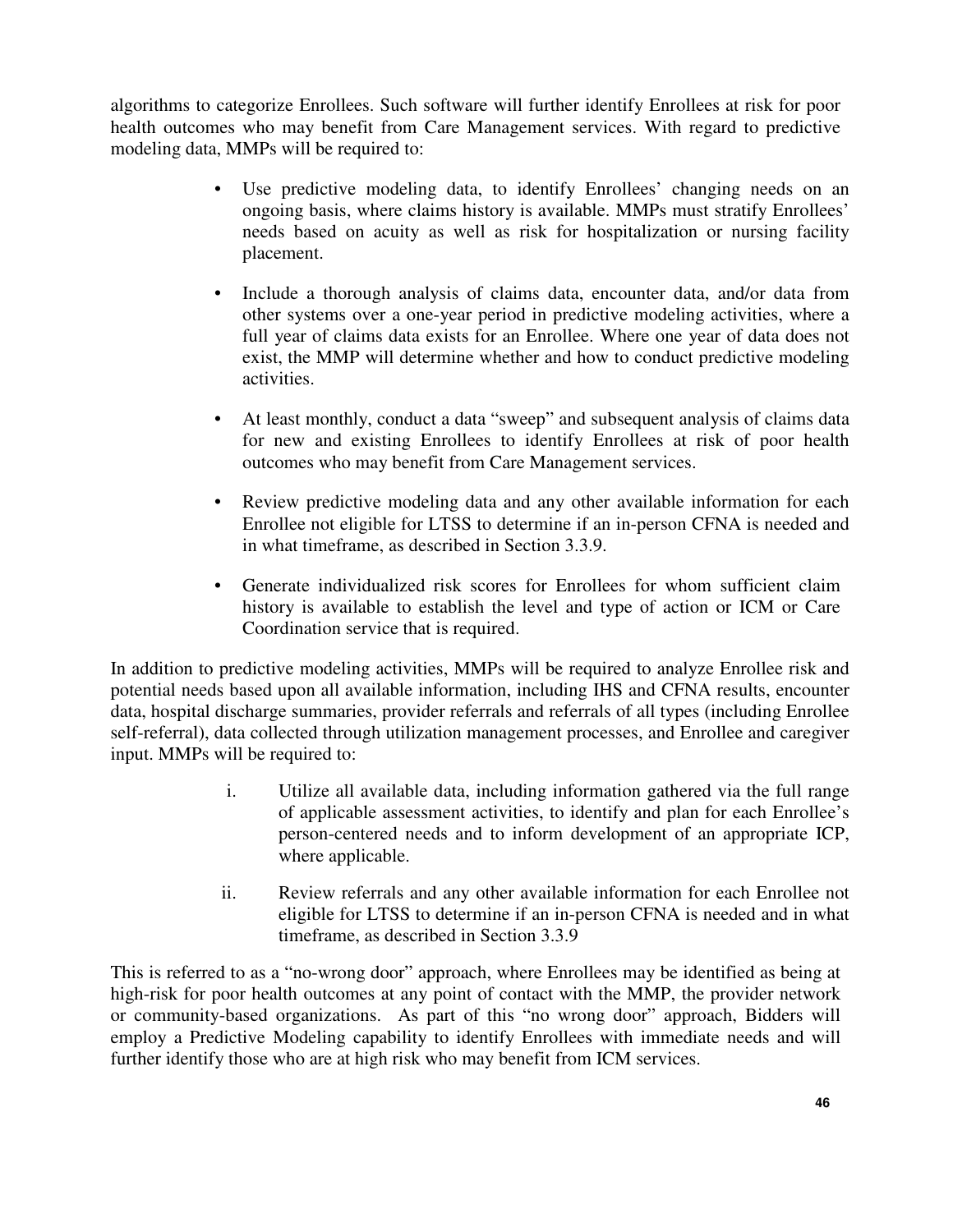The ability to intervene at any given point of time is most critical to the next treatment phase or to the outcomes of intervention on Enrollees. MME's needs change throughout the care delivery process; thus, their need for care management services also changes. The Bidder must have an integrated system that tracks an Enrollee's condition and documents events (e.g. emergency room encounters, hospital admissions, nursing home admissions) that suggest an Enrollee requires ICM or Care Coordination. The Bidder's system must provide the Lead Care Managers and Care Coordinators with timely vital information so that the appropriate interventions (e.g. Care Coordination, ICM services or modifications to existing services and supports, and/or ICP changes) may be provided to improve a Enrollee's health status and to avoid unnecessary use of limited resources.

## **3.2.9 Care Management**

MMPs offer Care Management services to all Enrollees as needed to support health and wellness, ensure effective linkages and coordination between the PCP and other providers and services, and to coordinate the full range of medical and behavioral health services, preventive services, medications, LTSS, social supports, and enhanced benefits as needed, both within and outside the MMP. Care Management services include both Intensive Care Management (ICM) for Enrollees with LTSS needs and other high-risk Enrollees who may benefit from such services, and Care Coordination services for individuals with more limited needs. All Care Management services will be delivered to Enrollees according to their strength-based needs and preferences. Enrollees will be encouraged to participate in decision making with respect to their care.

Bidders must demonstrate effective systems, policies, procedures and practices are in place to identify Enrollees in need of ICM services, including an early warning system and procedures that foster proactive identification of high-risk Enrollees and to further identify Enrollees' emerging needs. A determination of which Enrollees are at high-risk will be made by the MMP as a result of either its predictive modeling results or an individualized Comprehensive Functional Needs Assessment, as described below. Enrollees who are determined to be at high-risk and eligible for ICM may include, but not be limited to, individuals with complex medical conditions that may lead to: the need for high-cost services; deterioration in health status; or, institutionalization.

The objectives of the ICI Demonstration Care Management are as follows:

- Ensure delivery of integrated care based on an Interdisciplinary Care Plan (ICP)
- Offer person-centered, strength-based care that empowers Enrollees to participate in the care delivery process
- Increase the proportion of individuals successfully residing in a community setting
- Ensure that needed services identified through the assessment processes are obtained and that any existing gaps or barriers to necessary services are eliminated with a focus in transitions in care and the integration of physical and behavioral health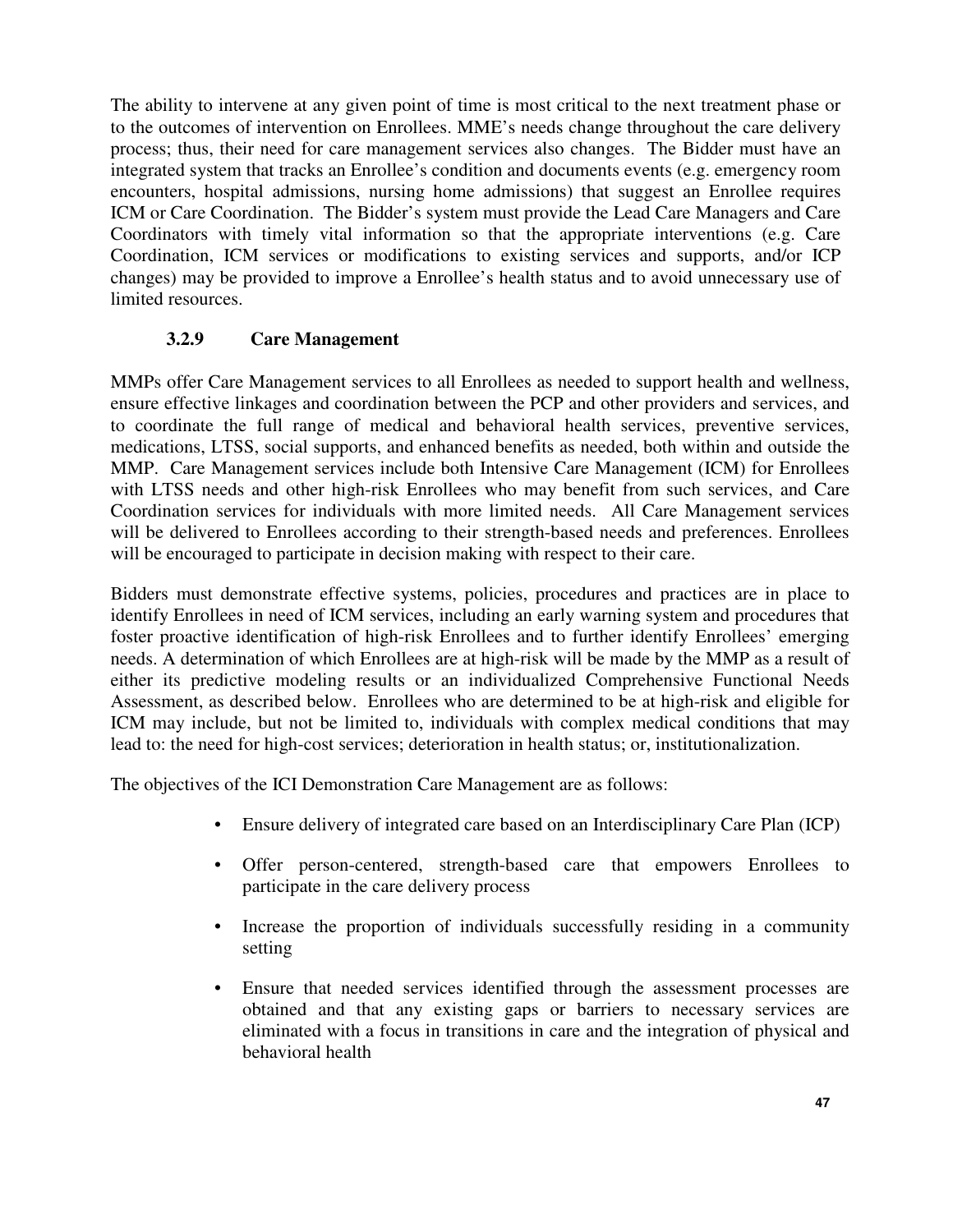- Facilitate access to timely, appropriate, accessible and quality primary, acute, behavioral health, long-term care and community support services
- Assist Enrollees in achieving an optimal level of wellness and function by facilitating timely and appropriate health care service delivery and Enrollee selfadvocacy and self-management
- Evaluate and continuously improve the quality and effectiveness of the Care Management program
- Tailor successful evidenced-based practices to meet the needs of Enrollees
- Maximize the use of technology to improve access to care and provision of care while reducing cost

Among other things, the ICI care management model will seek to:

- Achieve cost-effectiveness while improving or maintaining the level of quality
- Maintain Enrollees in the least intensive setting possible with a focus on community-based resources
- Decrease avoidable hospitalizations, emergency room utilization and reduce nursing home admissions and lengths of stay

Clinical care management is most effectively delivered when the care manager is integrated in to the clinical delivery team, and is a trusted partner of both the enrollee and his/her providers. Therefore, the bidder is required to articulate what strategies will be used to ensure that care management is functionally integrated in to the process of clinical care and social supports. Given its lack of effectiveness, telephonic care management is discouraged and should only be offered as a back up to the primary strategy of integrated, on-site and in-person care management for the populations listed below. The bidder should articulate how they will build on and improve the care management capacity of Rhode Island's robust medical home infrastructure as part of this initiative.

### *Care Coordination for Low- and Moderate-risk Enrollees*

Upon initial enrollment, Enrollees who reside in the community and are not eligible for LTSS, and have not otherwise been determined to be high risk, will receive a telephonic Initial Health Screen (IHS) which will risk stratify them into either a low-, moderate-, or high-risk category. Those who stratify as high-risk will then receive an in-person Comprehensive Functional Needs Assessment (CFNA), either from MMP staff or a member of the clinical care team. Care management for individuals at low and moderate risk will include, but is not limited to:

> 1. Routine support from Enrollee Services within the MMP. The Enrollee can contact Enrollee Services as needed to obtain telephonic support.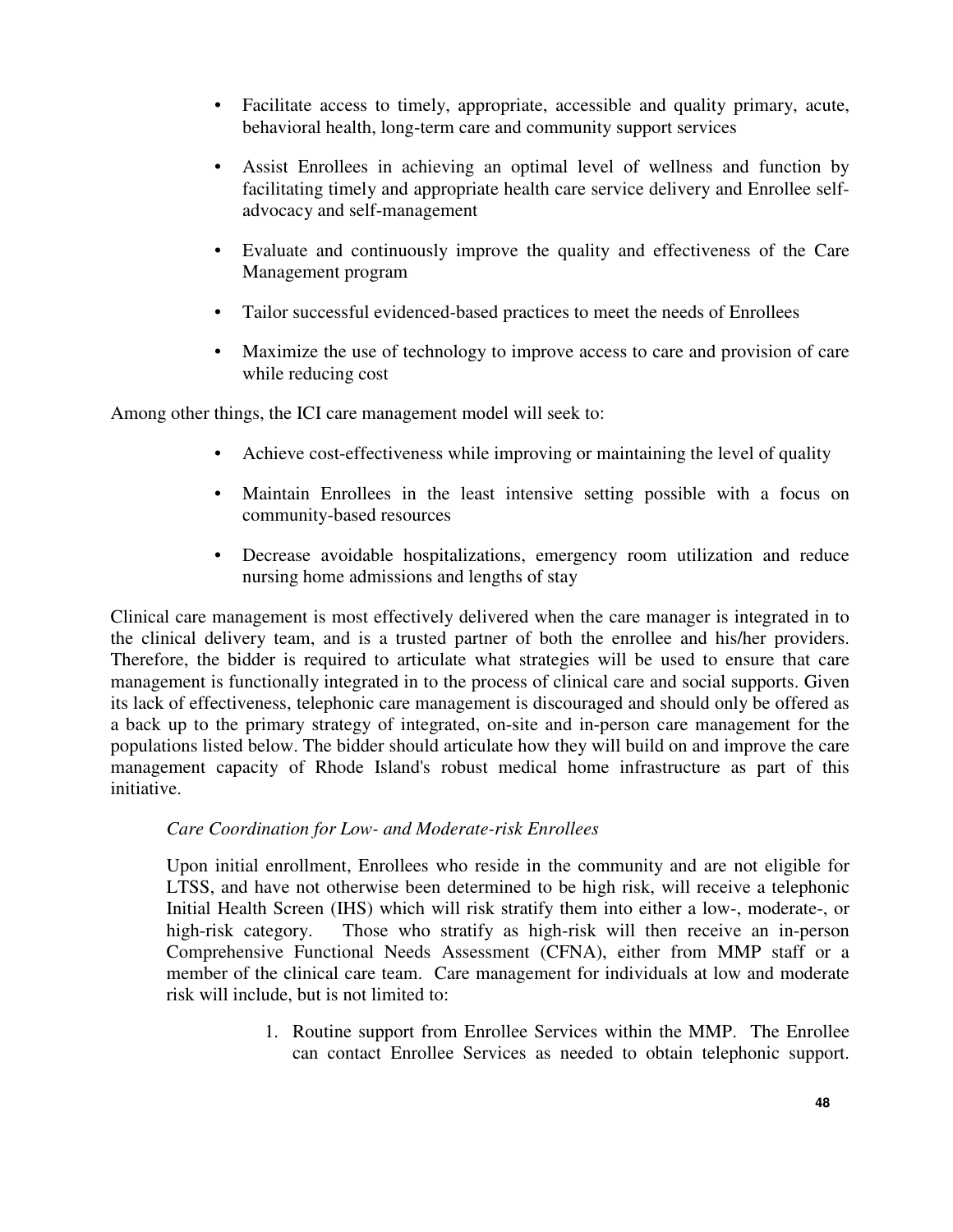Enrollee Services will facilitate additional services, as required by the Enrollee;

- 2. Peer Navigator services, to the extent that MMP care management staff determines such supports to be necessary and beneficial. Low-risk Enrollees will be eligible to receive Peer Navigator services as periodic support to identify and follow-through on referrals and community-based services as needed
- 3. Targeted support from MMP care management or enrollee services staff, to be designated by the MMP at the time the Enrollee is identified as being in need of support
- 4. A CFNA, in the event that the Enrollee experiences a change in health status or social supports, as described in this section. The provision of a CFNA may be triggered by: predictive modeling data; a self- or other referral regarding the Enrollee's needs; or contact with MMP staff that indicates the potential for increased risk such that the Enrollee may qualify for ICM services.
- 5. Home safety checks as needed by an Initial Health Screen or CFNA
- 6. In-home services on an as-needed basis.

## *Integrated Care Management Services for Individuals with LTSS and Individuals Who are Not Eligible for LTSS and are at High-risk*

Intensive Care Management will be available to Enrollees eligible for LTSS, or who are determined to be high-risk via the CFNA or other sources. ICM will include a set of hightouch, person-centered care management activities requiring direct interaction with the Enrollee and ICT; data collection, analysis, interpretation, and communication of data to the ICT; and monitoring and quality assurance of ICM activities. Specific ICM services will include, but are not limited to:

- 1. Care management and coordination from a Lead Care Manager (LCM) with physical and/or behavioral health expertise, as described below.
- 2. Creation of an Interdisciplinary Care Plan (ICP), as described in this section. The ICP will be shared with the ICT, including the Enrollee, a caregiver if desired by the Enrollee, the PCP, and any other relevant providers as determined by the PCP or the Enrollee
- 3. A range of HCBS as needed, including but not limited to Peer Navigator services, to the extent that MMP care management staff determines such supports to be necessary and beneficial
- 4. Home safety checks as determined by a CFNA

#### *Requirements for Assessment*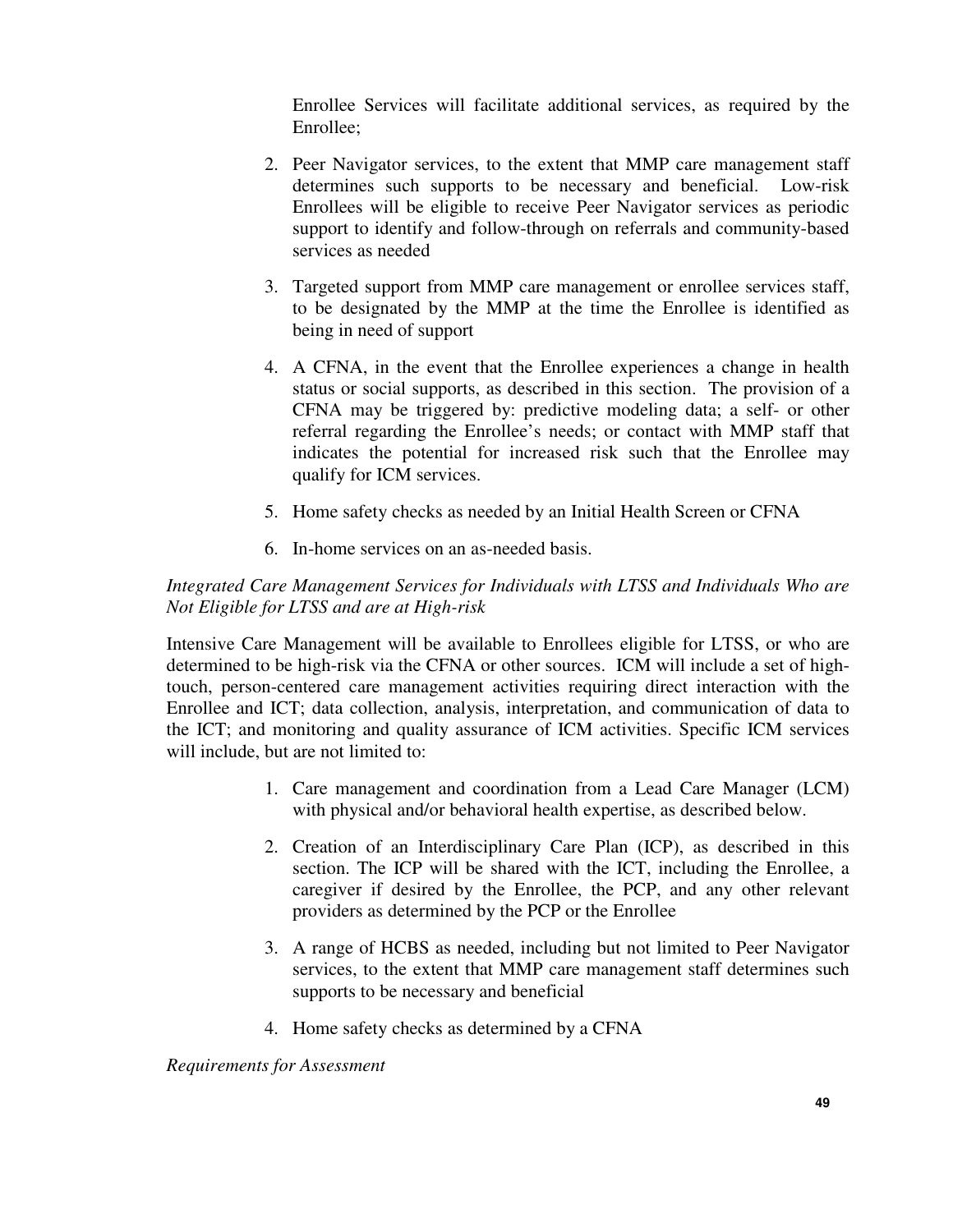The assessment process consists of two main components: Initial Health Screens for Enrollees who are not eligible for LTSS, and comprehensive functional needs assessments for Enrollees who are eligible for LTSS or who are otherwise determined to be high-risk (as described in this section). Both types of assessment are informed by and result in risk profiling (see Section 3.3.8).

#### Initial Health Screen

Bidders will develop an IHS, which EOHHS will review and approve. During the first six months of the ICI Demonstration, MMPs will be required to administer a telephonic IHS within 180 days of effective enrollment to all Enrollees who are not eligible for LTSS. After the first six months of the Demonstration, MMPs must administer the IHS within forty-five (45) days of effective enrollment for non-LTSS Enrollees. The MMP will readminister the IHS for an Enrollee based on the Enrollee's condition or needs, including as indicated by predictive modeling or provider- or self-referral. If the Enrollee or caregiver requests an IHS, it must be completed within fifteen (15) days of the request.

At a minimum, the IHS shall include:

- Complete demographic information including, but not limited to household information including mailing address, and phone number; the Enrollee's preferred language; age/date of birth; and living arrangement (lives alone, lives with family, etc.) and current residence status (community or facility-based);
- Emergency room utilization in the last six months
- History of hospitalizations in the last year
- Presence of co-morbid chronic conditions
- Availability of an informal caregiver
- Prior nursing facility admissions
- Ability to perform activities of daily living (ADLs)
- Perceived risks (e.g. of falls)
- Self-reported health status
- Strength-based needs and preferences

The MMP will stratify each Enrollee who receives the IHS as being low-, moderate- or high-risk. The State will identify minimum required determinants of high-risk status that may include, but are not limited to, three or more emergency department visits in the prior six month period, a hospital re-admission within 60 days prior to enrollment, loss of an informal caregiver in the prior six month period, potential loss of housing, and indication of an unstable chronic disease process in the six months prior to the IHS.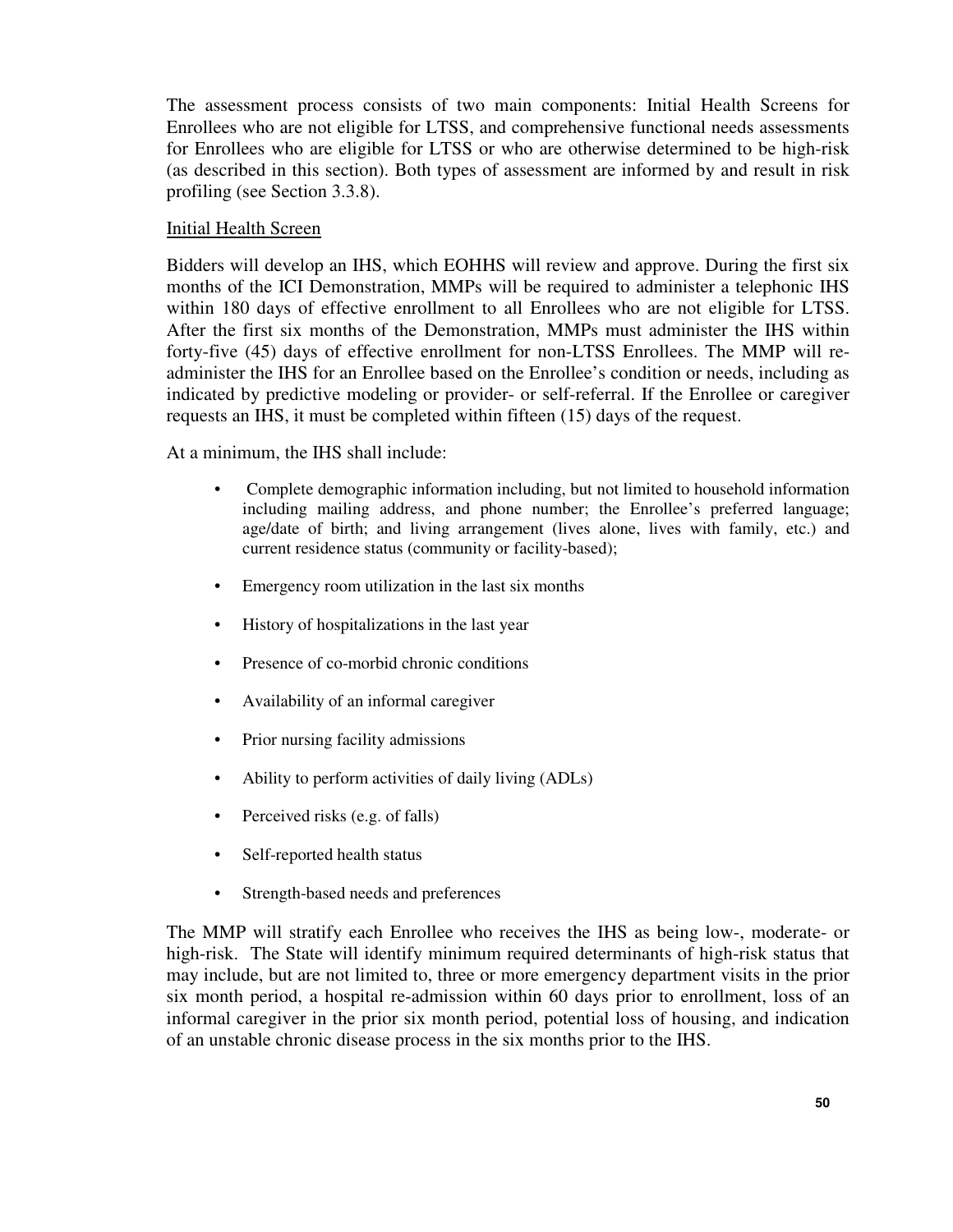The MMP will incorporate the results of the IHS into the Enrollee's ICP as applicable, and will distribute the revised ICP to appropriate ICT members including, but not limited to, Enrollees and their caregivers.

#### Comprehensive Functional Needs Assessment (CFNA)

For Enrollees eligible for LTSS, and Enrollees not eligible for LTSS but determined to be at high risk based on the IHS, the MMP will perform a CFNA within the timeframes described in this section. MMPs shall develop and submit to EOHHS a CFNA tool and scoring methodology to identify high-risk Enrollees who require ICM services subject to EOHHS review and approval.

MMPs shall complete a CFNA for the following Enrollees, within the following timeframes:

- $\checkmark$  Non-LTSS High-risk: Enrollees living in the community who are not eligible for LTSS and who are determined by the MMP based on the IHS or via predictive modeling activities to be high-risk Enrollees, and were not enrolled in a RHO plan prior to the Demonstration will receive an in-person CFNA in their homes (with Enrollee consent). During the first six months of the ICI Demonstration, the CFNA must be completed no later than fortyfive (45) days of IHS completion. After the first six months of the Demonstration, the CFNA must be completed no later than fifteen (15) days of IHS completion. Reassessments will be conducted by phone or in-person at least annually or sooner if required based on the Enrollee's condition or needs or the circumstances described in this section. Following a hospitalization, reassessments will be conducted within five (5) days of discharge.
- Community LTSS: Enrollees who are eligible for LTSS and who reside in the community will receive an in-person CFNA in their homes (with Enrollee consent). During the first six months of the Demonstration, for Enrollees eligible for community-based LTSS who were not enrolled in an RHO plan immediately prior to the Demonstration, the CFNA will be completed no later than one hundred-eighty (180) days of the effective enrollment date. After the first six months of the Demonstration, the CFNA must be completed no later than fifteen (15) days of the effective enrollment date. Reassessments will be conducted by phone or in-person at least every ninety (90) days or sooner if required based on the Enrollee's condition or needs or the circumstances described in this section. Following a hospitalization, MMPs must ensure the availability of transitional care management by the primary treating provider. Monthly telephone contact is required for Enrollees receiving care management services. Quarterly home visits are required with one (1) home visit annually is be unannounced. Home visits for RIte @ Home Enrollees are conducted monthly.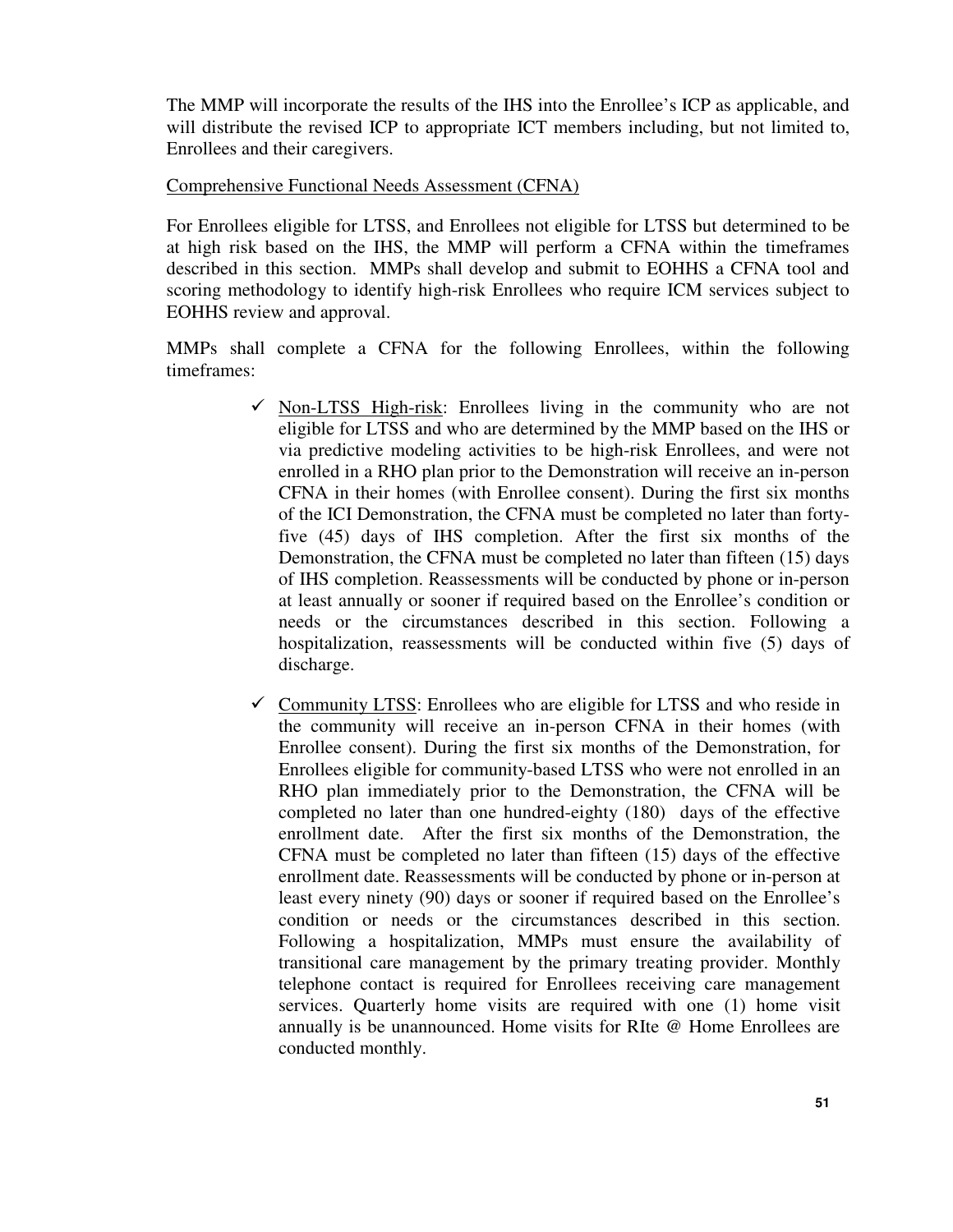- Facility-based LTSS: Enrollees who receive LTSS in nursing facilities will be analyzed for their opportunity for nursing home discharge. Bidders will use all available data, including the required quarterly MDS assessment, as well as direct referrals to determine whether there is an opportunity for a nursing home resident to be discharged to a community setting. During the first six months of the Demonstration, for Enrollees receiving facility-based LTSS and who were not enrolled in an RHO plan immediately prior to the Demonstration, the Discharge Opportunity Assessment will be completed no later than one hundred-eighty (180) days of the effective enrollment date. After the first six months of the Demonstration, the Discharge Opportunity Assessment must be completed no later than thirty (30) days of the effective enrollment date. Reassessments will be conducted by phone or in-person at least every one hundred-eighty (180) days or sooner if required based on the Enrollee's condition or needs or the circumstances described in this section. Following a hospitalization, MMPs must ensure the availability of transitional care management by the primary treating provider.
- Previous RHO: For Enrollees eligible for LTSS who were enrolled in an RHO plan immediately prior to the Demonstration, the previous assessment conducted by the RHO plan will be shared with the ICT within thirty days of ICI Demonstration enrollment. If the RHO assessment was completed within the 180 days prior to MMP enrollment, the Enrollee will be reassessed according to the applicable timeframe for that Enrollee, using the RHO assessment date as the starting point.

For all Enrollees, the MMP will further be required to conduct an in-person reassessment within fifteen (15) days of identifying a significant change in the Enrollee's condition or needs or the circumstances described in this section. This requirement can performed by MMP staff or by members of the clinical care team. Bidders should development alternative payment approaches for providers that support this work.

At a minimum, a CFNA must include, but not be limited to, an assessment of:

- Enrollee strength-based preferences for care delivery, housing, caregiver involvement and other key factors as they relate to care
- Self-reported health status
- Utilization history for emergency room services, inpatient services, LTSS and nursing facility services within the last 18 months
- Medical and behavioral health history including all chronic conditions and history of exacerbations within the prior 12 months
- Medications and medication management needs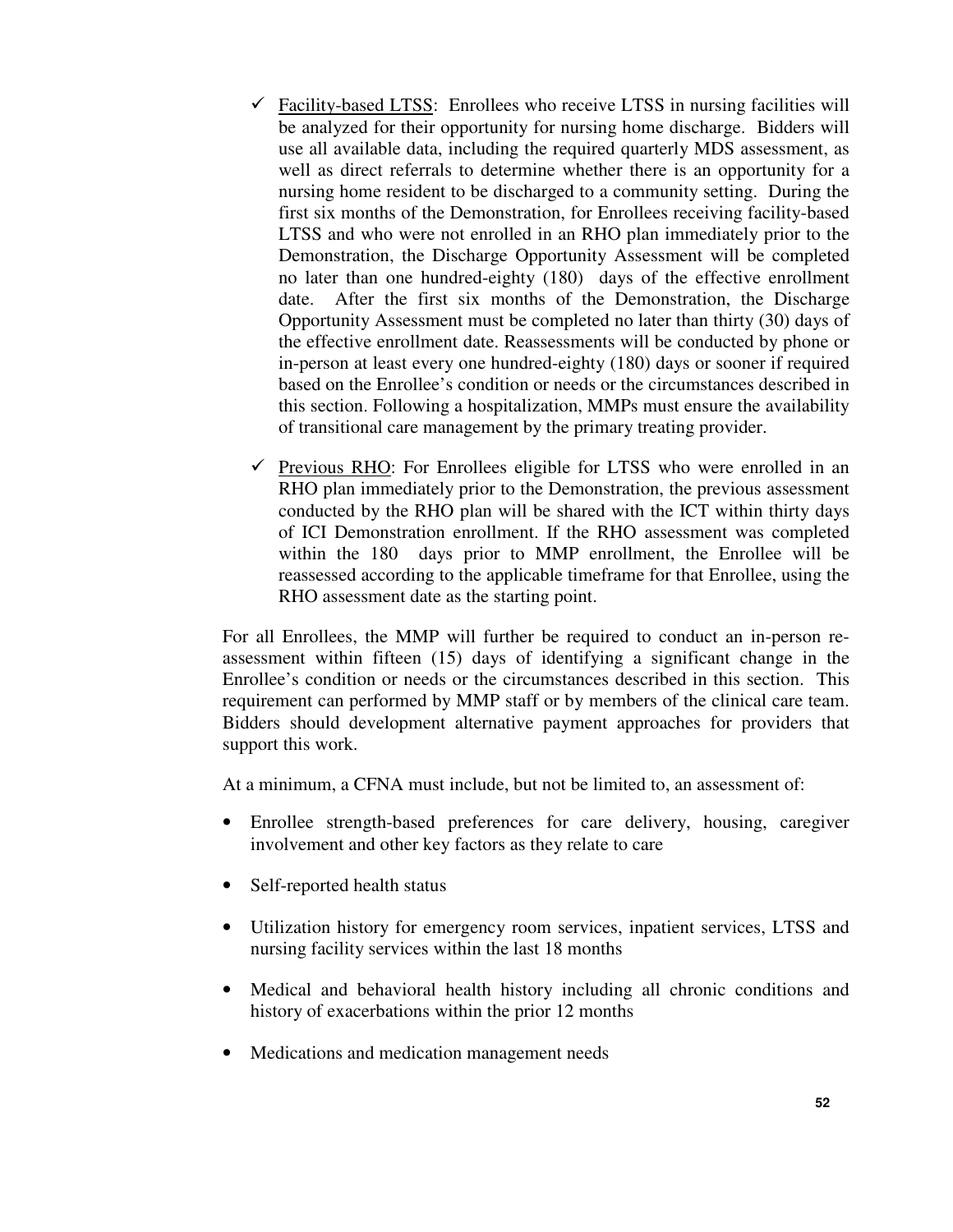- Mental health screening including, but not limited to, cognitive functioning
- Alcohol, tobacco and other drug use
- Ability to perform Activities of Daily Living (ADLs)
- Fall risks, home safety evaluation, home modifications needed
- Advance directives
- Cultural and linguistic preferences
- Evaluation of visual and hearing needs, (preferences and limitations)
- Caregiver resources and involvement
- Informal and community support systems
- Nutritional status and availability of appropriate food based on the Enrollee's medical needs and preferences
- Housing, social service, legal needs
- Potential to avoid institutional care (e.g. housing status, availability of an informal caregiver)
- Interest in vocational rehabilitation, employment, or volunteer work
- Barriers to meeting goals or complying with the ICP

The CFNA, including reassessments, will be administered by a licensed clinician. Bidders will ensure this assessment is performed, and is encouraged to develop payment strategies that support the development of this capacity in the provider community.

### Comprehensive Re-assessment

MMPs will be required to perform comprehensive re-assessments on an ongoing basis for Enrollees eligible for LTSS and high-risk non-LTSS Enrollees using the timelines listed this section. The comprehensive re-assessment will have the same content as the initial CFNA and must be fully updated at the time of re-assessment. Bidders will ensure this assessment is performed, and is encouraged to develop payment strategies that support the development of this capacity in the provider community.

Changes in the Enrollee's condition or needs that may warrant a comprehensive reassessment include, but may not be limited to: hospitalization; significant changes in medication; change in, or loss of, a caregiver; medical, psychosocial or behavioral health crisis; excessive emergency department utilization; other major changes in the Enrollee's psychosocial, medical, behavioral condition; or major changes in caregivers or housing.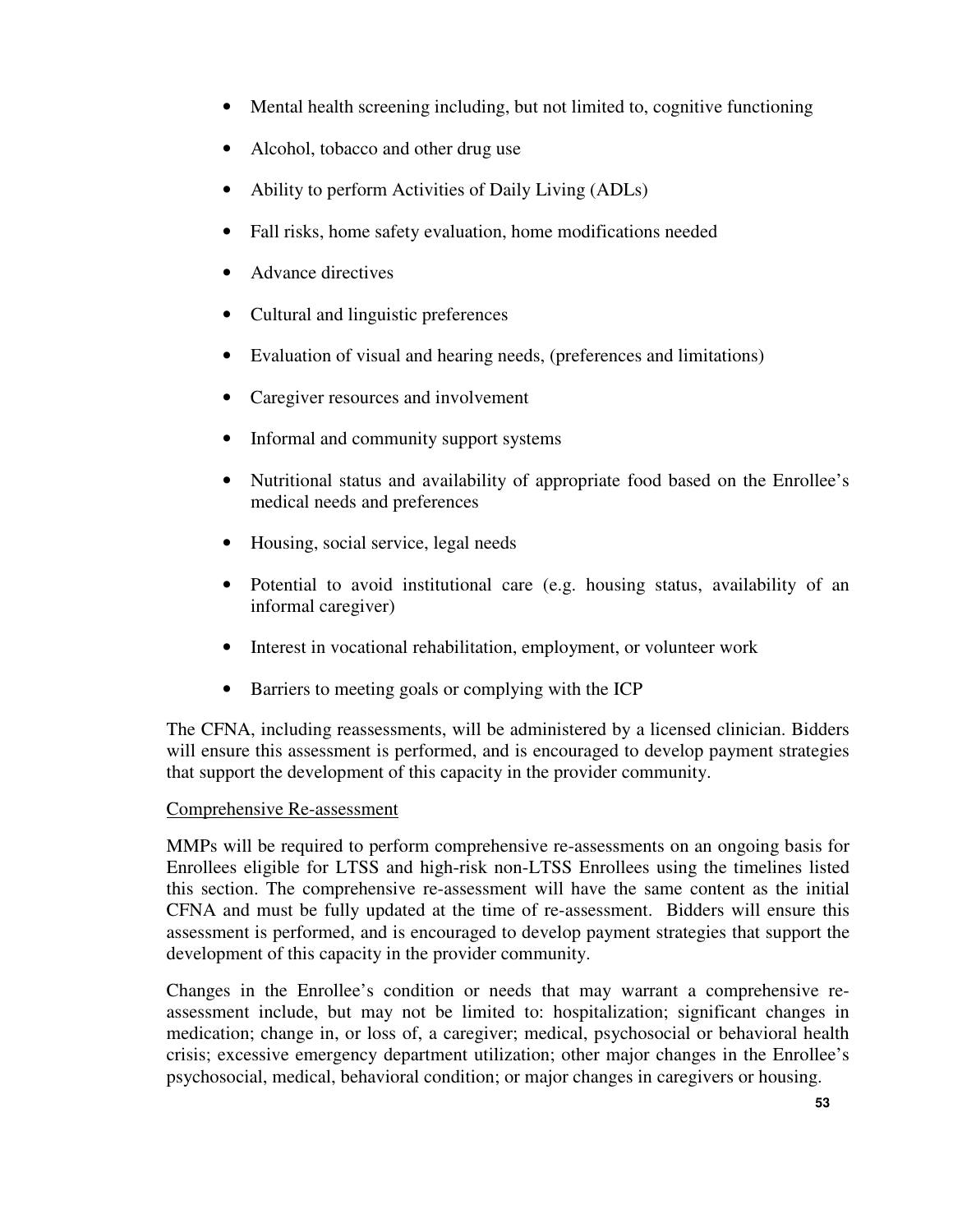MMPs will incorporate the results of the comprehensive re-assessment into the Enrollee's ICP, and will distribute the revised ICP to appropriate ICT members including, but not limited to, Enrollees and their caregivers.

### *Requirements for Lead Care Managers (LCMs)*

The MMP will assign an LCM to each Enrollee who is eligible for LTSS or who is determined to be at high risk for poor health outcomes and/or high costs associated with health care delivery. Such Enrollees will be eligible to receive Intensive Care Management (ICM) services. The LCM can be an MMP staff member, or can be a member of the clinical care team. Bidders should develop payment approaches that develop this capacity in the provider community.

The lead Care Manager is responsible for executing the linkages and monitoring the provision of needed services identified in the ICP. This includes making referrals, coordinating care, promoting communication, ensuring continuity of care, and conducting follow-up. Implementation of the Enrollee's ICP will enhance his/her health literacy while being considerate of the Enrollee's overall capacity to learn, and (to the extent possible) assist the Enrollee to become self-directed and compliant with his/her ICP.

The MMP will maintain policies and procedures for assigning Lead Care Managers and Care Coordinators in a manner that ensures that Enrollees are served by the staff best qualified to meet their needs. In the event that Enrollees wish to select different Lead Care Managers or Care Coordinators, the MMP shall help them do so. The MMP is expected to leverage existing care management supports that may already be in place. These supports may include a nurse care manager in a primary care practice where the Enrollee receives primary care.

For Enrollees with a primarily medical condition(s), a qualified individual with physical health expertise shall be designated as the LCM. For individuals with a primary mental illness or substance use disorder, a qualified individual with behavioral health expertise shall be designated as the LCM. When necessary, the MMP will make physical health Care Management resources available to the primary behavioral health LCMs, and vice versa, to meet the comprehensive needs of Enrollees. The MMP shall establish the role and responsibilities of each type of LCM.

The LCM will:

- Conduct the CFNA (to the extent that the MMP has sufficient information to assign an LCM with appropriate expertise to an Enrollee prior to full CFNA results) and fully incorporate such results into the Enrollee's ICP. If the MMP does not have sufficient information to assign an LCM to an Enrollee prior to the CFNA, a qualified LCM will perform the CFNA and another LCM with expertise more relevant to the Enrollee's needs may be assigned after the CFNA is completed
- Discuss the Enrollee's desired treatment results and outcomes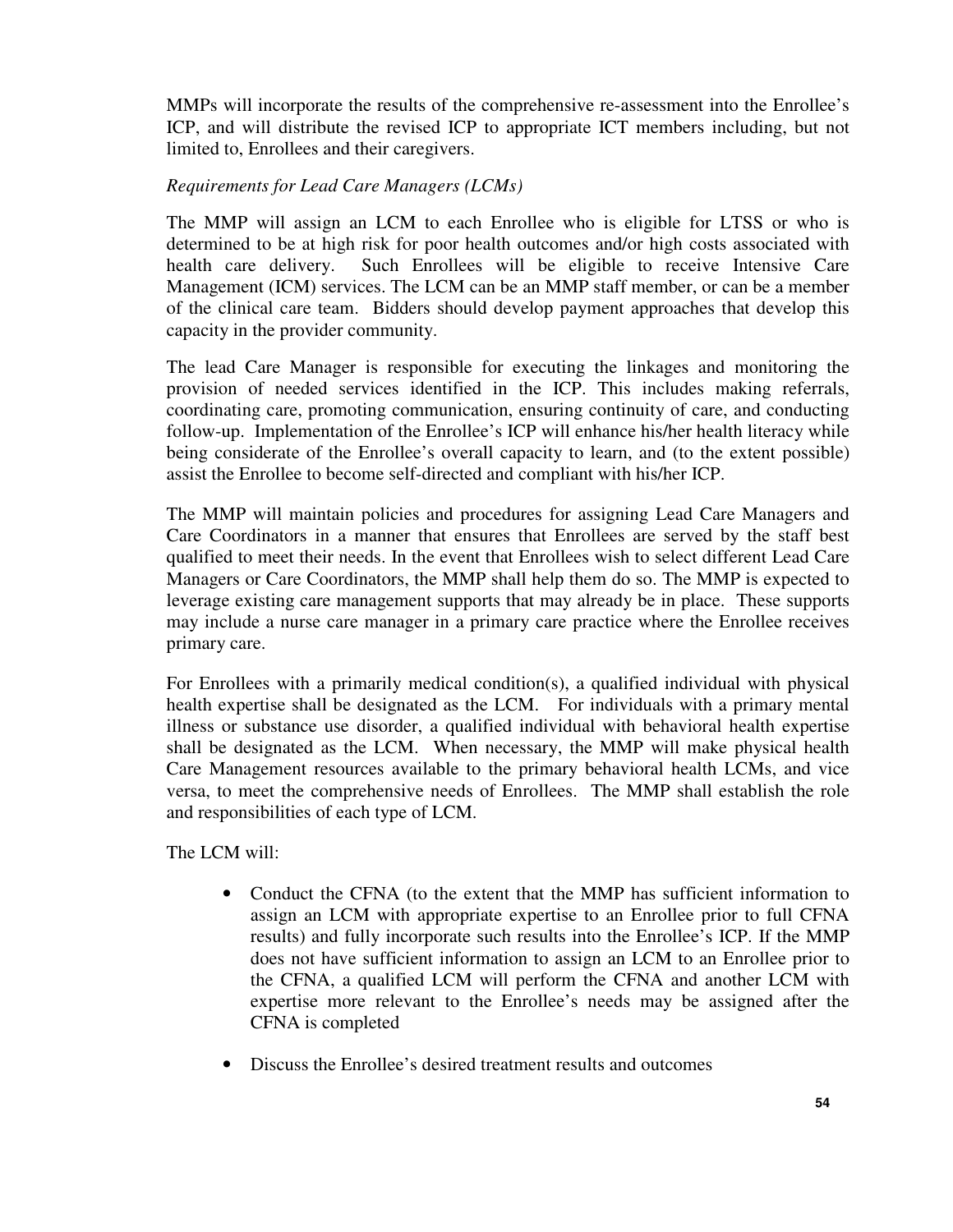- Oversee creation of the ICT with appropriate participants
- Convene a telephonic or in-person meeting of the ICT, if appropriate and necessary, to discuss Enrollee needs and preference
- Hold in-person or telephonic ICT meeting(s) on an as needed basis, including any time an Enrollee experiences a significant change in condition (e.g. hospitalization or loss of caregiver) and qualifies for IC
- Use all relevant information from the CFNA, Enrollee and family input, and other data to create a comprehensive, multidisciplinary ICP
- Develop and implement the ICP in collaboration with the ICT
- Share the ICP with the Enrollee, the Enrollee's family and/or caregiver (with Enrollee consent), and appropriate members of the ICT
- Coordinate service delivery among all providers associated with the Enrollee's care, including but not limited to providers of medical, LTSS, and behavioral health services
- Follow up with providers to obtain necessary test and treatment results, or other information about the Enrollee's health status
- Provide or link Enrollees to self-management and disease management education, with a focus on self-care
- Review the ICP periodically, assessing progress toward achieving Enrolleecentered goals and outcomes, and making appropriate revisions in collaboration with the Enrollee and the Enrollee's providers as the Enrollee's condition and needs change
- Provide information and engage in discussion with Enrollees to help inform decisions about use of medical resources, including the emergency room
- Make referrals for services and assist providers in obtaining the necessary authorization to provide services, including access to alternative therapies

All Lead Care Managers will receive training on interdisciplinary care coordination and key Lead Care Manager responsibilities. Minimum qualifications and experience required for Lead Care Managers, including those with behavioral health expertise, will be included in the Three-way Contract.

*Requirements for Care Coordinators and Care Management Staff for Low- and Moderaterisk Non-LTSS Enrollees*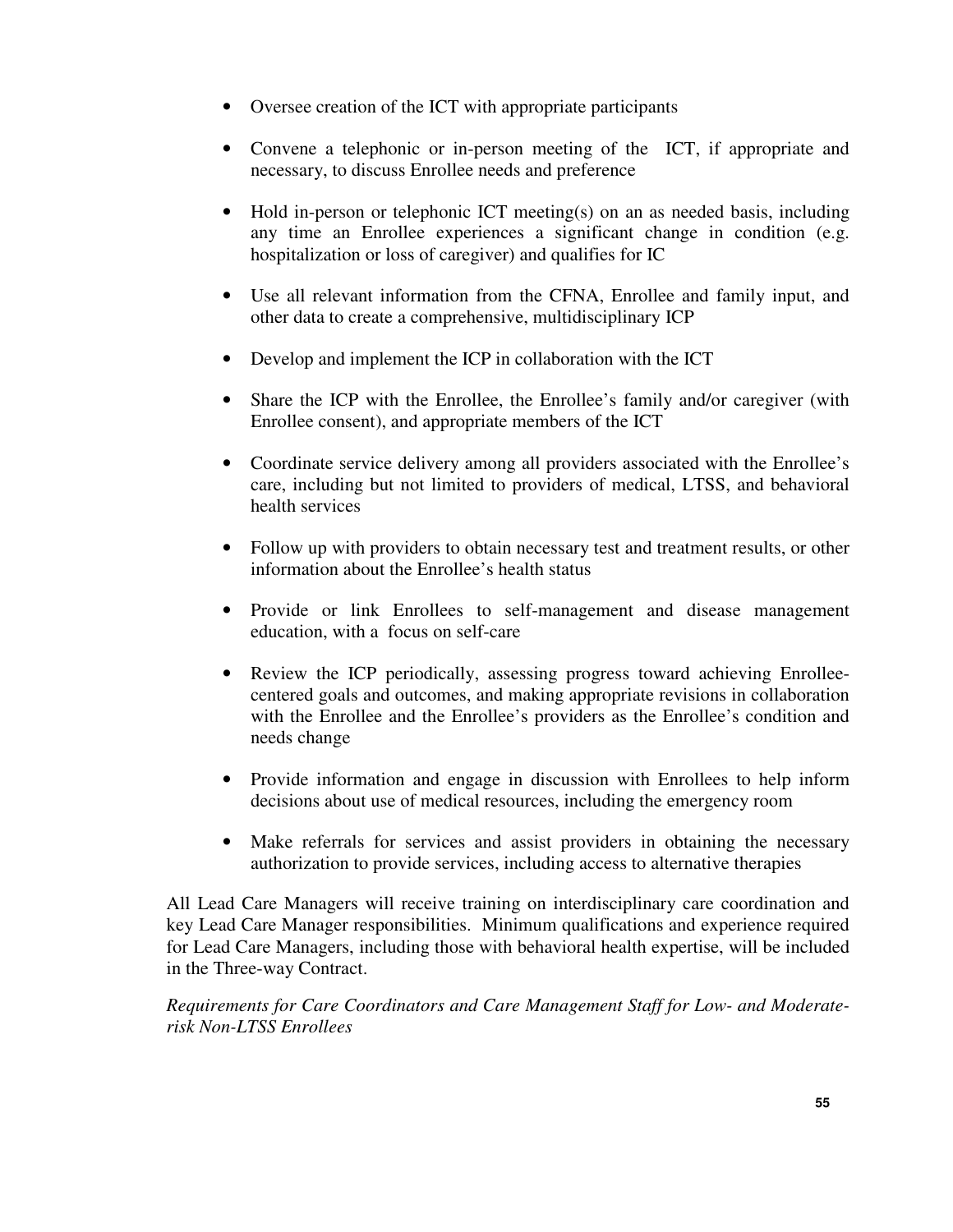The MMP will make Care Coordinators and/or Care Management staff available to Enrollees who are not eligible for LTSS and are not otherwise designated as being highrisk. As necessary and appropriate based on the Enrollee's needs, Care Coordinators and/or other Care Management staff will:

- Ensure the IHS is conducted and that data from the IHS is utilized to develop an ICP if needed
- Share the ICP, if needed, with the Enrollee, the Enrollee's family and/or caregiver (with Enrollee consent), and appropriate members of the ICT
- Be available to educate Enrollees on prevention, wellness, and self-care as needed and desired by the Enrollees
- Facilitate referrals to appropriate services, as needed

In addition, as necessary and appropriate based on the Enrollee's needs, Care Coordinators and/or other Care Management staff will:

- Coordinate service delivery among providers associated with the Enrollee's care, including but not limited to providers of medical, LTSS, and behavioral health services as needed
- Provide or link Enrollees to self-management and disease management education, with a focus on self-care as needed
- Make referrals for services and assist providers in obtaining the necessary authorization to provide services, including access to alternative therapies as necessary and appropriate
- Provide Member Services support to link Enrollees who do not receive LTSS to necessary Care Management resources within the MMP
- Address changes in condition and arrange for a CFNA based on the terms in this section, when needed as a result of a change in the Enrollee's condition, and refer Enrollees for ICM services when appropriate
- Arrange home safety checks for the Enrollee, when indicated by the IHS; and
- Provide other support as appropriate

Minimum qualifications and experience required for Care Coordinators or other Care Management staff will be included in the Three-way Contract.

### *Requirements for the Interdisciplinary Care Team*

The MMP shall assemble an ICT for each Enrollee based on the Enrollee's personcentered needs. The MMP will utilize the ICT to: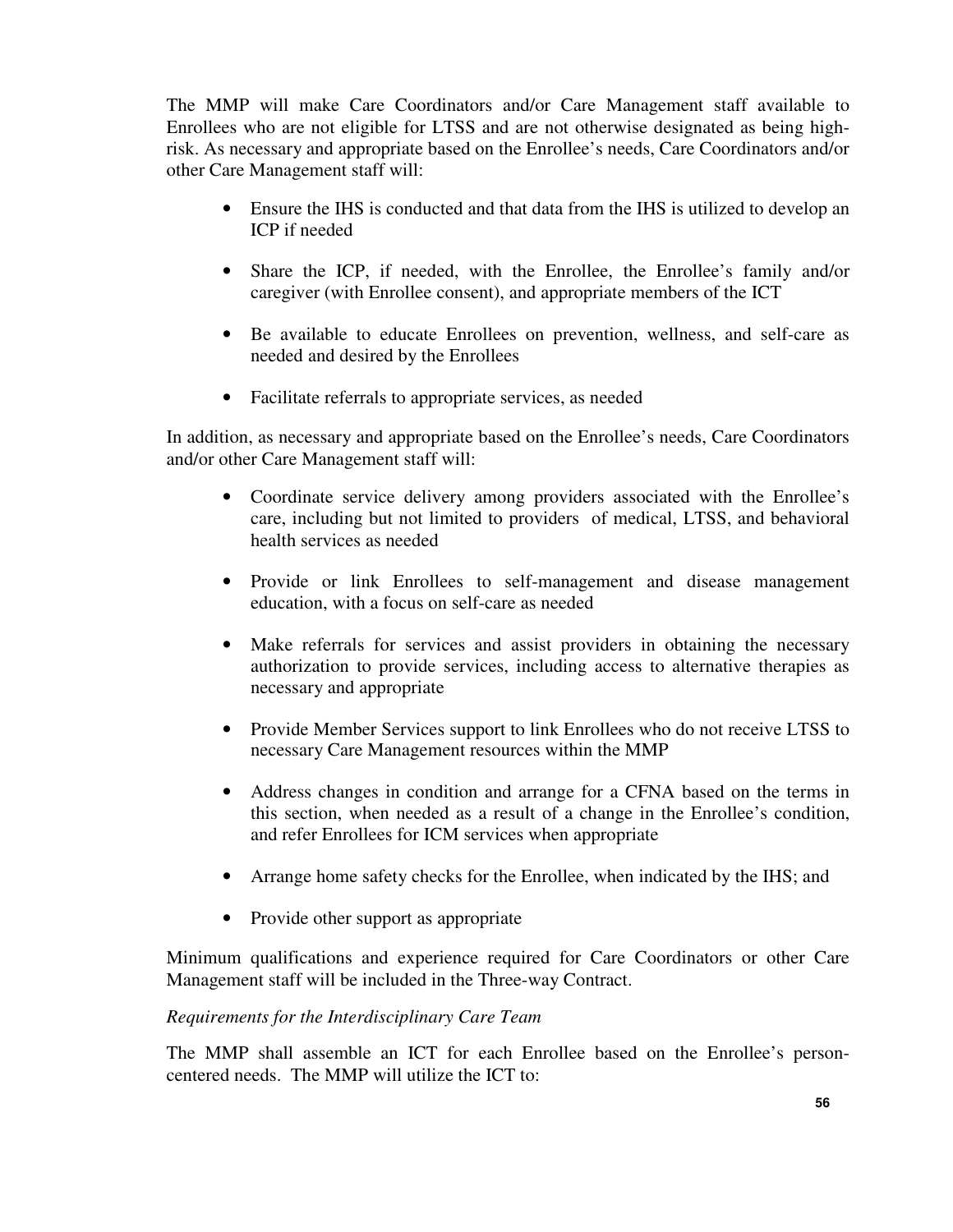- Serve as a communication hub to coordinate services across the full continuum of care, including but not limited to primary, specialty, behavioral health, LTSS, and other services
- Support transitions from hospital or nursing facility to community, under the direction of the LCM, as applicable
- Collaborate across all physical, behavioral, and social support disciplines with attention to coordinated provision of Enrollee education and self-management support; behavior change techniques and motivational interviewing practices when delivering services to Enrollees; medication management; coordination of community-based services and supports; referrals, as desired by the Enrollee and as appropriate, to end-of-life services and supports; and changes in the Enrollee's condition when additional multidisciplinary planning is necessary and potentially beneficial.

The requirements for the ICT are below.

For Enrollees eligible for LTSS or determined to be high-risk, the Lead Care Manager (LCM) shall oversee development of the ICT. For Enrollees eligible for LTSS or determined to be high-risk, the LCM shall oversee development of the ICT. The ICT shall include the Enrollee, the LCM, and the PCP. Additional individuals, including not limited to the following, may be included as appropriate and applicable:

- Family members and/or caregivers
- PCP
- Behavioral health specialist
- Peer Navigator
- Pharmacist
- Physical, occupational and/or speech therapists
- LTSS providers
- Other key medical specialists or human service provider

For Enrollees not eligible for LTSS and not otherwise determined to be high-risk, the ICT shall include individuals based on the Enrollee's needs and preferences, and as applicable, including but not limited to:

• The Enrollee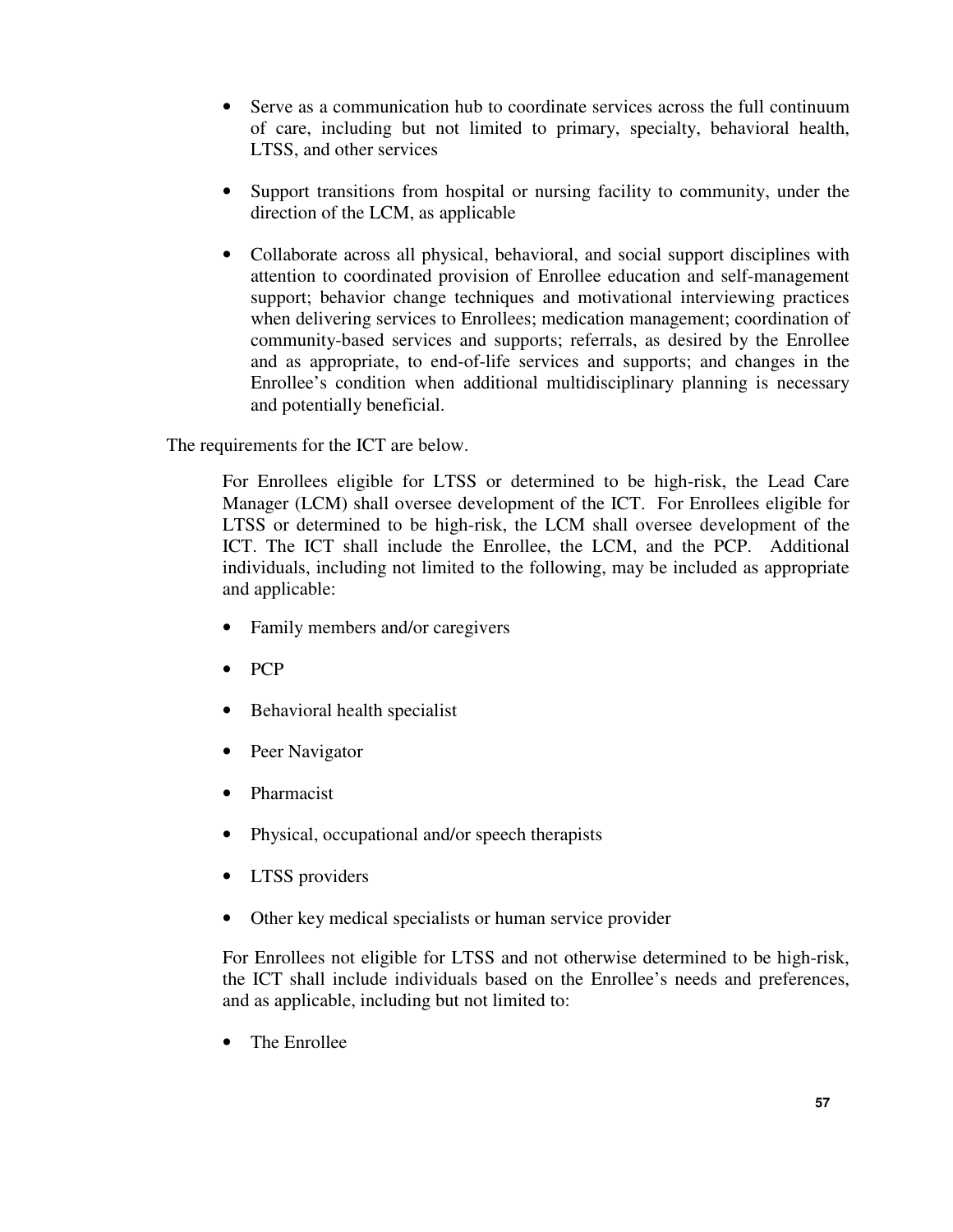- Family members and/or caregivers
- PCP
- Behavioral health specialist if appropriate

*Requirements for the Interdisciplinary Care Plan (ICP)* 

The MMP will develop an appropriate ICP for each Enrollee eligible for LTSS or determined to be at high risk (including Enrollees newly determined to be at high risk). The ICP must be developed within five (5) calendar days of completion of the CFNA, or sooner, based on Enrollee needs. The ICP must be modified, if necessary, within five (5) days after a hospitalization. The MMP will comprehensively document within the ICP the needs and interventions identified by the ICT and CFNA, including medical, behavioral health, LTSS, and other critical needs (e.g. legal or housing), and including both services covered by the MMP (i.e. included in the capitated rate) and out-of-plan services.

At minimum, the ICP will include but not be limited to Short- and long-term goals and expected outcomes and measures including timelines for achievement of goals, including reference to any goals, outcomes, and measures listed in other clinical care plans the Enrollee may have outside of the MMP. The ICP will identify barriers to ICM service delivery and strategies to address such barriers as well as measures taken to reduce risks without restricting the Enrollee's autonomy to undertake risks to achieve goals.

The ICP will contain detail on the medical, behavioral, and psychosocial support needs and ICM interventions, including but not limited to:

- Integrated interventions that incorporate medical, behavioral health, LTSS, social service, and community living support needs
- Plans for known or anticipated care transitions
- Disease management/chronic condition management including, but not limited to, self-management and education
- Prevention and wellness goals and strategies
- Home safety needs, issues, and intervention
- Availability of informal support systems, including factors that put the Enrollee's informal supports at risk
- Specific person(s) and/or any provider agency responsible for delivering LTSS, including back-up plans to the extent possible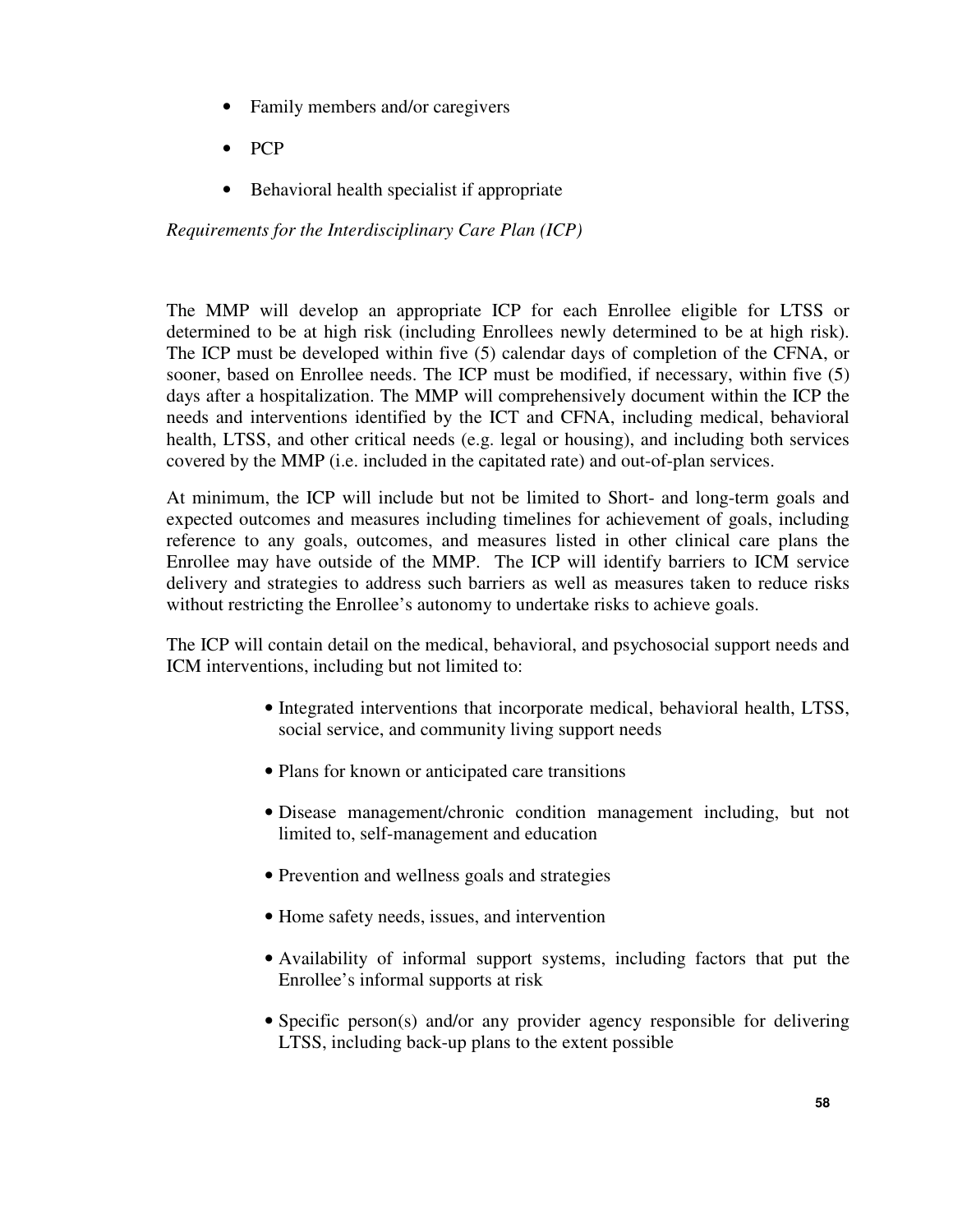- Self-directed services and supports
- Advanced care planning
- Other needed interventions (e.g. housing, legal, recreational)
- Signatures (or other indications of consent, where applicable) of all people with responsibility for ICP implementation, including the Enrollee and the Enrollee's designee, if applicable and with the Enrollee's consent, and a timeline for Enrollee and/or LCM ICP review signifying ICP acceptance and an intention to follow the ICP
- Emergency after-hours backup plan that ensures that support is available, if needed, from a contracted agency in person 24 hours per day, seven days per week. The Back-Up Plan identifies key people or agencies that the Enrollee should contact when there is a disruption in the on-going support that is provided to them so that they remain safe and able to function in the community. The Care Manager may utilize the individual's informal or formal supports to comprise initial emergency back-up procedures for the individual. Additionally, the Bidder must assist in obtaining emergency services and supports, in-person when necessary, in urgent cases where the disruption in the on-going support that is provided to the individual has placed him or her at risk. Such emergency situations include but are not limited to: significant change in Enrollee condition, unexpected caregiver absence, fire, or flood.

Care plans are most useful when they are a living document that is well known to the team providing care to the enrollee. The bidder should demonstrate what tools and techniques they will use, such as shared medical records, secure messaging, health information exchange, or other techniques to ensure that the care plan becomes a useful and up-to-date tool in the management of the member's care. Care plans that reside within the MMP and are not familiar to or integrated in to routine care are unlikely to be adhered to. The bidder may choose to incentivize providers to provide the comprehensive functional needs assessment and the care plans in order to maximize the integration of these tools in to the care delivery team.

The MMP will distribute copies of the original ICP and ICP updates to the Enrollee, the Enrollee's family or caregiver, and providers, as appropriate and with Enrollee consent. For Enrollees who were in a Rhody Health Options plan immediately prior to the Demonstration and who enroll in an MMP not operated by the individual's previous Rhody Health Options plan, the MMP must obtain the current ICP from the previous Rhody Health Options plan. The MMP will develop the ICP with an emphasis on leveraging existing caregivers and services and avoiding duplication with existing resources, including but not limited to sources of Care Management outside of the MMP.

The MMP must write the ICP in a culturally and linguistically appropriate manner that enhances the Enrollee's health literacy while considering the Enrollee's overall capacity to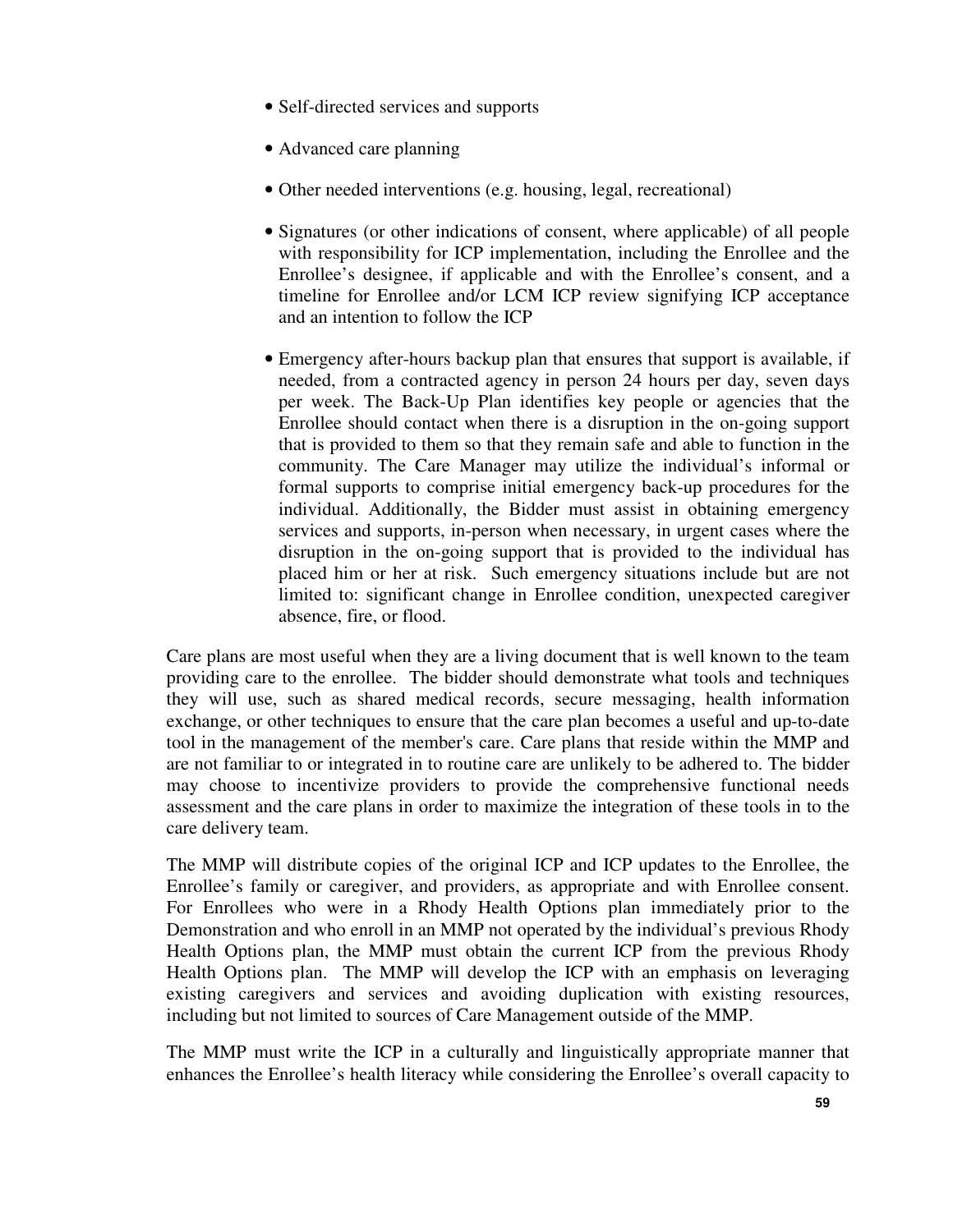learn and be self-directed. Goals must be documented in the first person. The MMP will also ensure that the ICP considers processes and strategies for resolving conflict or disagreement within the ICM and care coordination processes. The MMP must maintain clear conflict of interest guidelines for all ICM participants, as well as a method for the Enrollee to request ICP revision. Enrollees must be informed, by the MMP, regarding their rights and the ICP process to appeal the denial, termination, or reduction of a service.

#### *Requirements for Peer Navigators*

Some Enrollees may require Peer Navigator assistance in accessing support services or coordinating non-medical care, or benefit from a "peer mentoring" relationship. Peer Navigator responsibilities to support such needs include assisting Enrollees in making appointments, transportation, follow-up, and services. The responsibilities of these Peer Navigators (with oversight by the LCM, as applicable) may include:

- Participating in Peer Navigator training administered by the MMP
- Assisting with making appointments for health care services
- Canceling scheduled appointments if necessary
- Assisting with transportation needs
- Following up with Enrollees and providers to assure that appointments are kept
- Rescheduling missed appointments
- Linking Enrollees to alternatives to facility-based medical care, including the emergency room, when appropriate and desired by the Enrollee
- Assisting Enrollees to access both formal and informal community-based support services such as child care, housing, employment, and social services
- Assisting Enrollees to deal with non-medical emergencies and crises
- Assisting Enrollees in meeting ICP goals, objectives, and activities
- Providing emotional support to Enrollees, when needed
- Serving as a role model in guiding the Enrollee to practice responsible health behavior
- Serving as a role model in guiding the Enrollee to practice responsible health behavior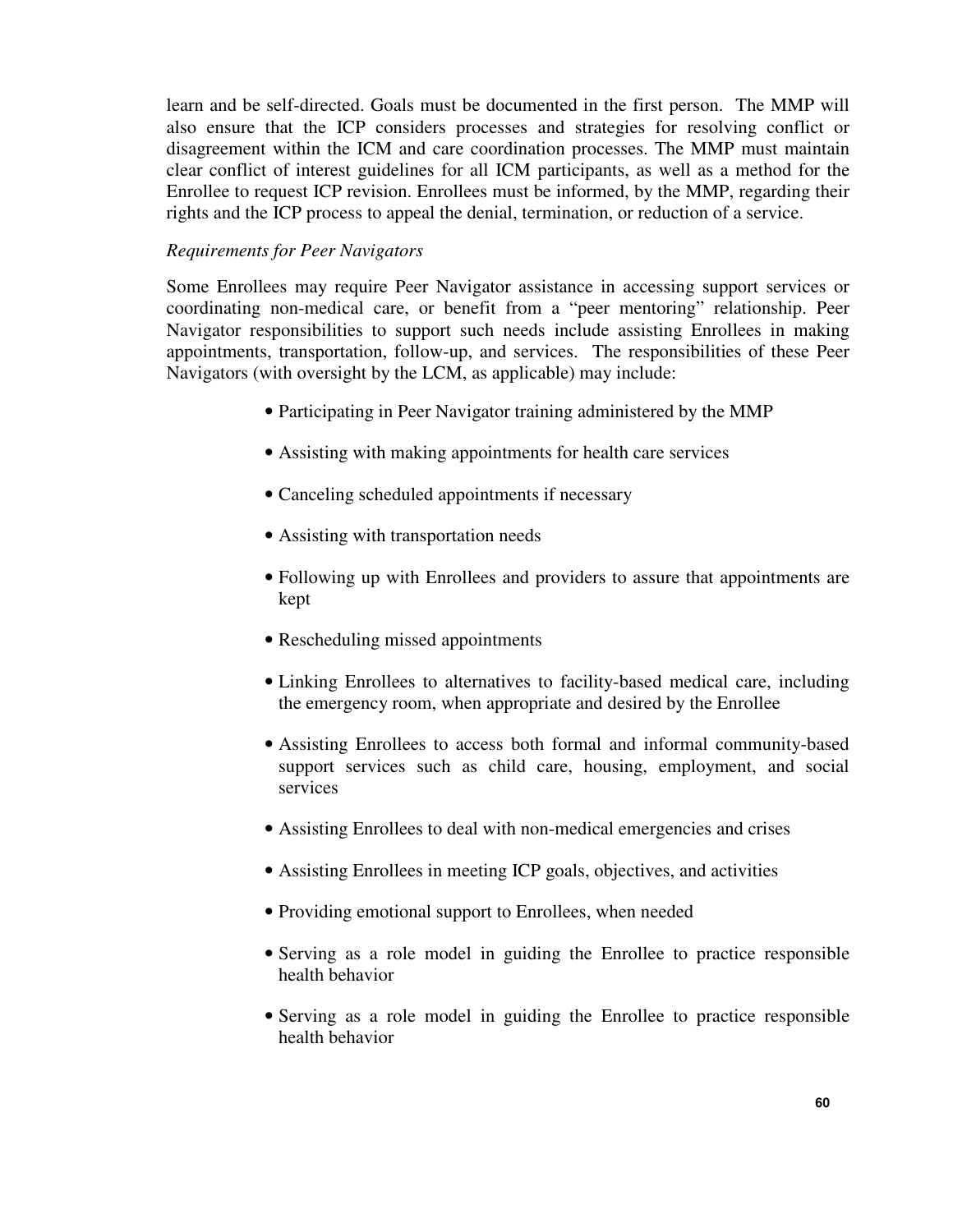Bidders will be required to subcontract with a community-based organization to provide peer navigator services that meet EOHHS specified performance requirements and meet the performance standards in the Model Contact.

### *Requirements for Additional Data Analysis*

In addition to predictive modeling activities, MMPs will be required to analyze Enrollee risk and potential needs based upon all available information, including IHS and CFNA results, encounter data, hospital discharge summaries, provider referrals and referrals of all types (including Enrollee self-referral), data collected through utilization management processes, and Enrollee and caregiver input. Bidders will be required to utilize all available data, including information gathered via the full range of applicable assessment activities, to identify and plan for each Enrollee's person-centered needs and to inform development of an appropriate ICP. Bidders will also review referrals and any other available information for each Enrollee not eligible for LTSS to determine if an in-person CFNA is needed and in what timeframe, as described in Section 3.3.8.

The Bidder uses existing data and analytic capacities to: identify the changing needs and risks of Enrollees; stratify Enrollees' needs according to acuity and risk for hospitalization or nursing home placement; communicate with Care Management Teams regarding high risk Enrollees; and ensure that Enrollees receive appropriate, timely and comprehensive Care Management services. An essential component is the ability to modify Enrollees' ICP to ensure the appropriateness of service delivery. The Bidders must apply systems, science, and information to identify Enrollees with potential ICM needs and assist Enrollees in accessing ICM services with the goal of improving and maintaining quality of life.

In order to optimally manage their population of members, providers will need access to robust data on their quality and cost performance, and the utilization patterns of their members. It is the MMP's responsibility to develop a system of monitoring and feedback that provides contracted providers with the information they need to optimally manage this population. As part of the Alternative Payment Arrangements referred to in Section 3.3.15, the MMP is responsible for developing a system of claims analysis and feedback that allows providers to understand their performance on the relevant quality indicators, total cost of care, and performance in relationship to other providers in the network

The Bidder is responsible for monitoring and ensuring the quality and effectiveness of Care Management activities in multiple ways, including contractual arrangements with PCPs, community health and social service resources or other entities providing ICM services. The effectiveness of the ICM process is measured by the review and analysis of patient outcomes. Bidders are expected to develop processes to collect and submit population based measures to the State quarterly for review. State approved measures must be used to monitor success.

### *Requirements for Management of Care Transitions*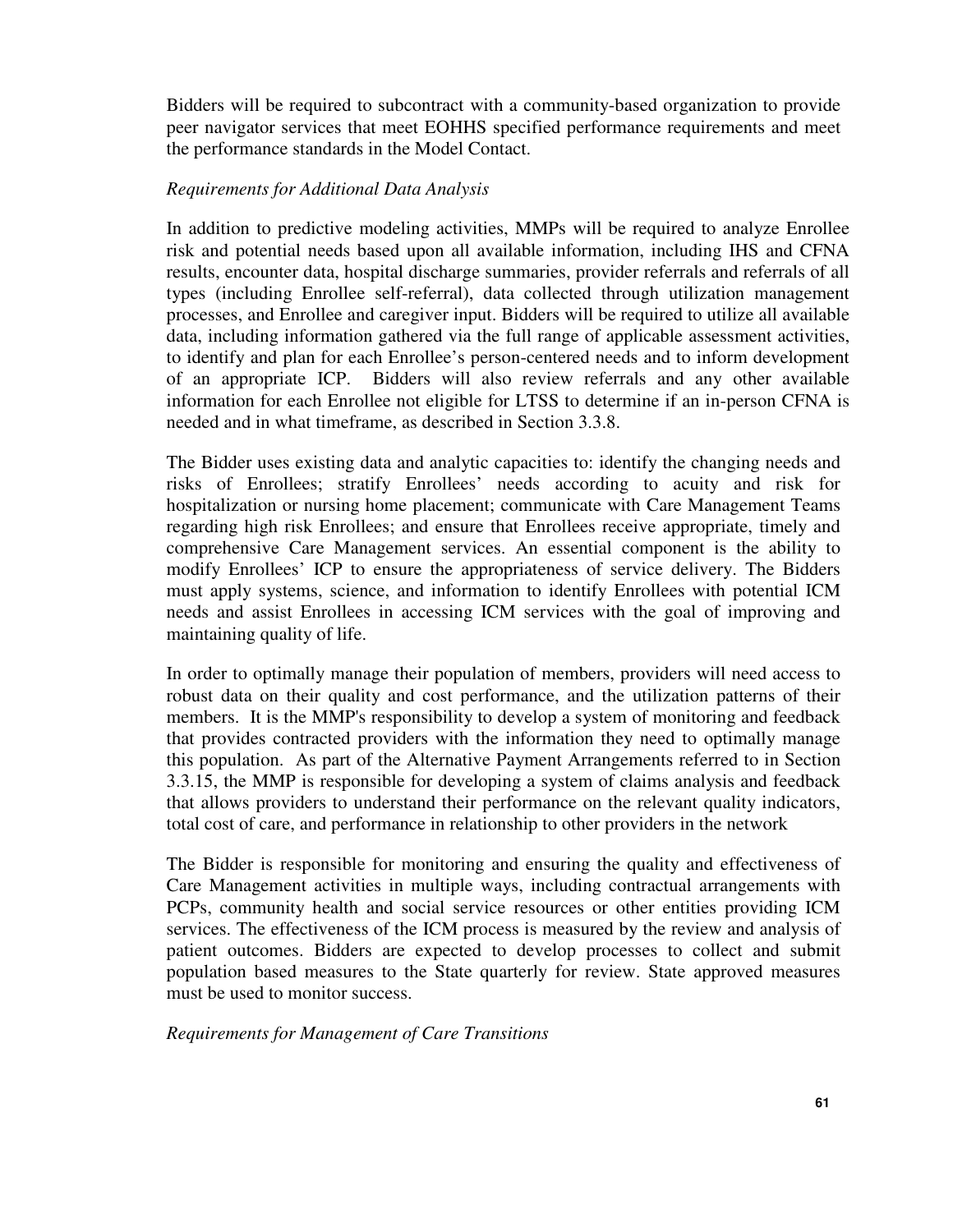Success of the demonstration depends on the ability of the Bidder to manage the transition of Enrollees when they move across care settings, such as:

- Hospital to nursing home
- Hospital to home/community
- Nursing home to hospital
- Nursing home to community
- Community to nursing home
- Community to hospital

Models for care transitions exist throughout the nation (e.g. The Coleman Care Transitions Intervention program is based on the work of Eric Coleman, MD, from the University of Colorado). The Bidder must adopt or modify existing approaches to care transitions or develop their own to ensure effective transitions and the continuity of care when Enrollees move between care settings and levels of care. A key in care transitions is to have effective strategies that prevent Enrollees from moving to a higher level of care, when it is avoidable.

To successfully transition an Enrollee across settings, ICM and Care Coordination services and support during transitions must be available twenty four hours a day, seven days a week (24/7). This includes transitional ICM services that provide onsite visits with the LCM upon discharge from hospitals, nursing homes, or other institutional settings. LCMs and Care Coordinators will assist with the development of discharge plans. Transitional Care Management reflects RI's best practices in hospital transitions of care, by requiring the Bidder to incorporate experiences, lesson learned and best practices from *RTH* and the Nursing Home Transition Program.

The Bidder must have policies, procedures and practices for transitioning Enrollees between levels of care and care settings that are approved by EOHHS.

### *Requirements for Analysis of ICM and Care Coordination Effectiveness, Appropriateness and Patient Outcomes*

The Bidder is responsible for monitoring and ensuring the quality and effectiveness of ICM and Care Coordination services in multiple ways, including through contractual arrangements with PCPs, community health workers or other entities providing integrated Care Management and Care Coordination services. EOHHS will develop expectations for Care Management activities. Each Enrollee with LTSS or, at high-risk of poor health outcomes and excess costs associated with inappropriate care delivery must have a ICP that addresses his/her individual health related needs that when successfully implemented, assists him/her to reach their optimal level of wellness and self-direction. Enrollees who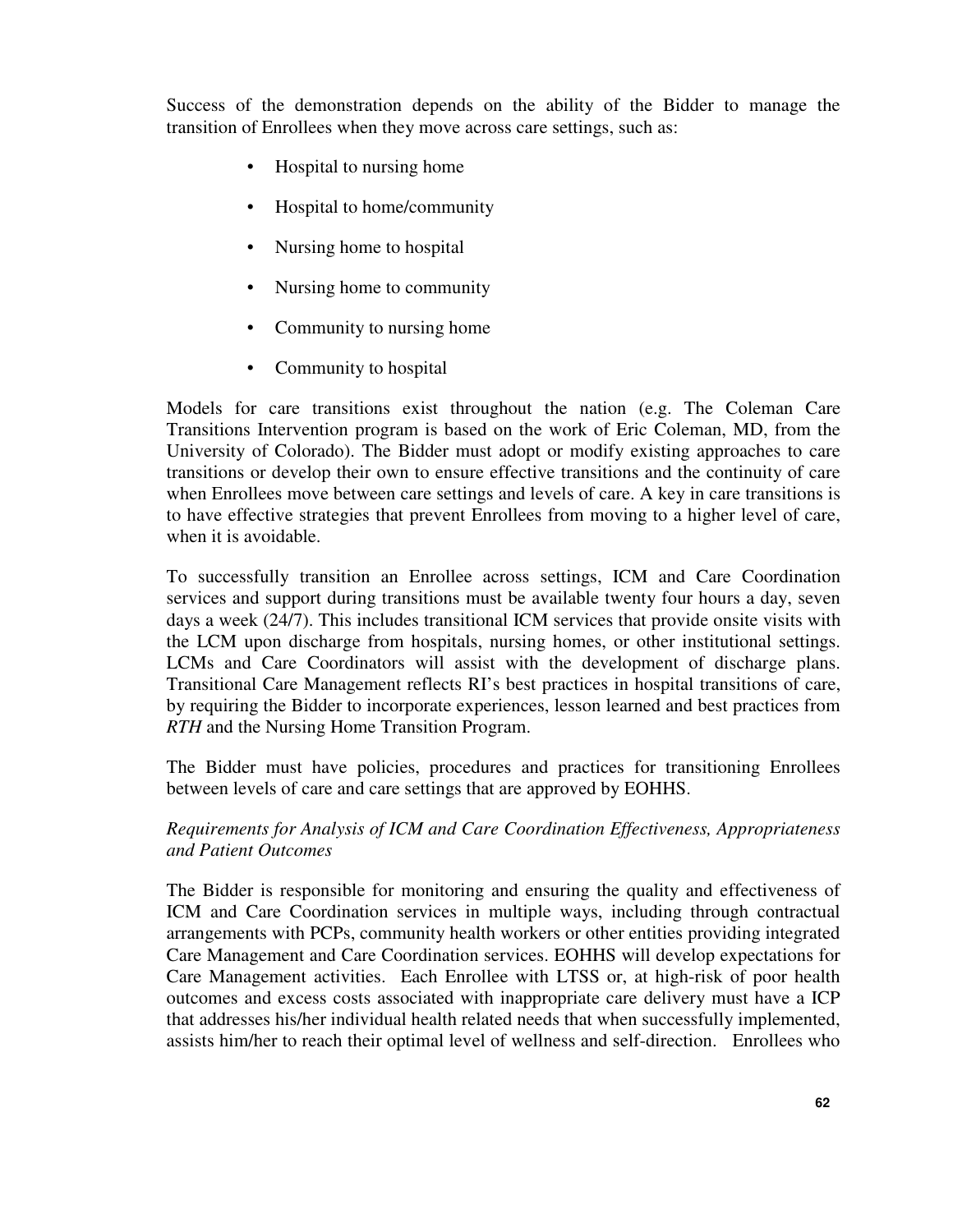are not eligible for LTSS and are not at-risk of poor health outcomes will have access to Care Coordination services.

The effectiveness of the ICM and Care Coordination processes is measured by the review and analysis of patient outcomes. The Bidder develops processes to collect and submit population based measures to EOHHS quarterly for review on Medicaid only and MME Enrollees. EOHHS approved measures are used to monitor success.

The Bidder has effective systems, policies, procedures and practices that govern the Care Management process. The Bidders are expected to have integrated electronic information systems that maximizes interoperability in order to provide Care Managers with access to all essential data related to the Enrollee (including but not limited to: Enrollee's clinical history, diagnosis, sentinel events, urgent/ongoing care need). Other data sources (pharmacy, utilization) and data mining tools (predictive modeling, risk scores) may be used to: (1) place a Enrollee into his/her appropriate Care Management model (for that particular date in time); (2) implement his/her ICP; (3) monitor ICP for effectiveness and appropriateness; and (4) modify the ICP to accurately reflect any change in the Enrollee's circumstances. Strong consideration should be given to the use of the State's Health Information Exchange, **Current***care*, to support information exchanges, particularly around care transitions.

# **3.2.10 Nursing Home Transition MMEs, including Nursing Home Transition Program Participants, and Rhode to Home Participants**

The Bidder establishes policies, procedures and practices for Medicaid recipients who are participating in the *Rhode to Home* demonstration program, and the nursing home transition program Enrollees. The Procurement Library contains the CMS approved *Rhode to Home* (MFP) Operational Protocol that the Bidder must comply with. The following describes the process flow currently used in the Nursing Home Transition Program and *Rhode to Home* demonstration grant for individuals transitioning from nursing homes to community-based residences.

*Nursing Home Transition Program- An Enrollee must meet initial enrollment eligibility criteria:* 

- *Is residing in a Nursing Home for non-skilled or convalescent acre or*
- *Admission was for skilled care and is still receiving skilled care and has submitted a Long Term Care Nursing Home Medicaid application; and*
- *Enrollee must agree to receive HCBS services while residing in the community*

## *Rhode to Home Eligibility*

Eligibility for the *Rhode to Home* (*RTH*) demonstration is regulated by Federal requirements. The Bidder must follow EOHHS's policies and procedures related to the *RTH* eligibility process. To identify potential *RTH* participants prior to transition, the Bidder must confirm the following criteria have been met. An Enrollee must meet initial enrollment eligibility criteria: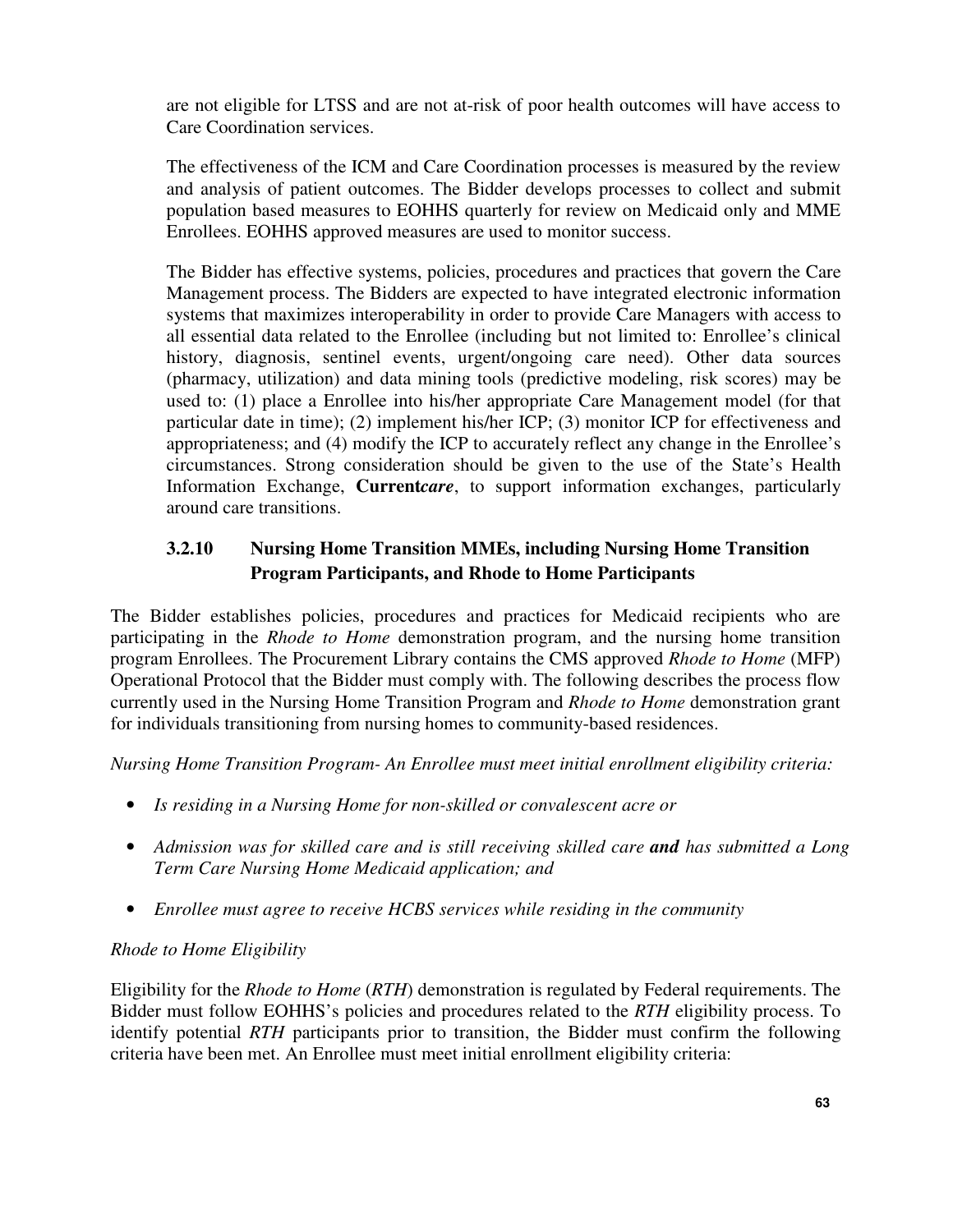- Reside in a nursing home for at least 90 consecutive days (the days may not include those days that were for the sole intent and purpose of receiving short term rehabilitation, reimbursed by Medicare).
- Be Medicaid eligible (at least one day prior to discharge); and, (2) obtain an informed consent to participate in the RTH demonstration which is signed by the Enrollee or their legal guardian (if applicable).

The specific criteria to determine an Enrollee's eligibility to participate in the MFP demonstration grant include:

- The Enrollee must move to a RTH qualified residence that meets the requirements established by CMS. Qualified residences include: (1) an individual's home, or apartment like setting that includes areas for sleeping, bathing, living and eating, (2) the home or apartment must be owned or leased by the individual or their caregiver or family Enrollee; and (3) the home may be a group home where no more than four individuals reside.
- Additional qualifying criteria must also apply such as: (1) the individual must have the right to choose their service provider; and (2) unless otherwise assessed and identified as a need within the individual's ICP, the residence must offer unrestricted access to the areas within the residence; cannot require notification of absences; and cannot reserve the right to assign apartments or change apartment assignments.
- EOHHS establishes all required documentation for participation in the RTH Demonstration. The Bidder forwards all required documentation to the EOHHS at periodic intervals established by the EOHHS. Intervals established by the EOHHS may include, but are not limited to: pre-transition (length of stay in the nursing home, Medicaid eligibility status, and signed consent); immediately after transition (residence documentation); and ongoing care coordination (includes but is not limited to: progress and ongoing review, critical incidents, 24/7 back-up plan and all additional documentation and required reporting as established by the State).

### *Referrals from Minimum Data Set 3.0 Section Q (MDS Section Q)*

EOHHS receives referrals from the nursing home regarding those individuals who indicated through the MDS Section Q that they are interested in learning more about LTSS that may be available in a community based residence or would like to transition to a community based residence. EOHHS will report to the bidder all MDS Section Q or Nursing Home Transition referrals received in a manner mutually agreed upon by EOHHS and the Bidder.

#### *LTSS Options Counseling*

The Bidder coordinates with the State's Aging and Disability Resource Center (ADRC) to ensure that LTC Options Counseling is provided to Enrollees who were referred through the MDS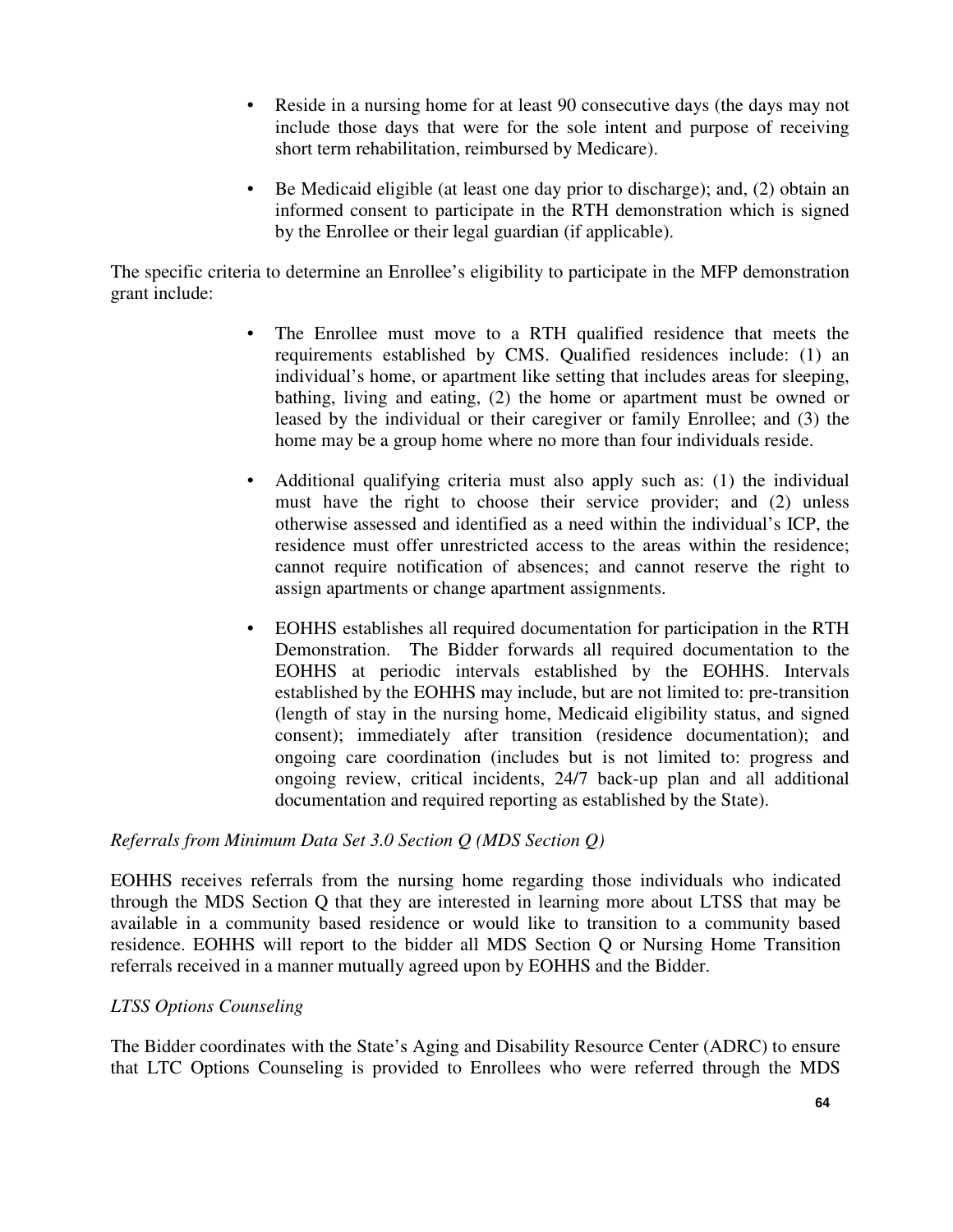Section Q process as well as other independent referrals received for individuals living in institutions and community based residences. LTC Options Counseling is provided in a manner that: (1) is consistent with the practice established by and provided by State representatives.

### *Nursing Home Referrals*

The Bidder proactively reviews data to identify those individuals that have resided in nursing homes or other specified institutions that are likely candidates to transition to a community based residence and could potentially receive community-based care. The Bidder conducts a screen of potential candidates who desire to transition to a community-based residence and may be eligible to receive HCBS.

- For Enrollees that have resided in a Nursing Home for 90 days or longer, the Bidder assesses the individual every 6 months for possible transition. The Bidder must provide documentation to the state, if the individual, individual's guardian or responsible party determine that ongoing assessments are not appropriate.
- A Plan is developed to provide LTC Options Counseling and information for potential transition to a community-based residence.
- The Bidder provides documentation and reports, in the manner established by the state, on all Enrollees assessed, the potential ability to transition, barriers to potential transition, and any additional criteria established by the State.
- Other information is reviewed such as, but not limited to: the patient's length of stay in the facility, assessed needs, the individual's eligibility status for Medicaid, the individual's preferred or potential home and community-based residence including any applicable rental leases as well as other screening criteria established by EOHHS.

This information is submitted to EOHHS.

### *Affordable Housing*

The Bidder must develop policies and procedures to identify affordable housing options for Enrollees that are interested in transitioning from nursing homes (and other institutions as specified by the State). The Bidder supports Enrollees to identify:

- Affordable apartment units listed within Public Housing Authorities
- Tenant-based rental assistance and voucher programs
- Opportunities for Enrollees to reside in a home or apartment with a caregiver or family Enrollee
- Supportive housing models including but not limited to: Assisted Living Residences with affordable units including those that participate in the State's Assisted Living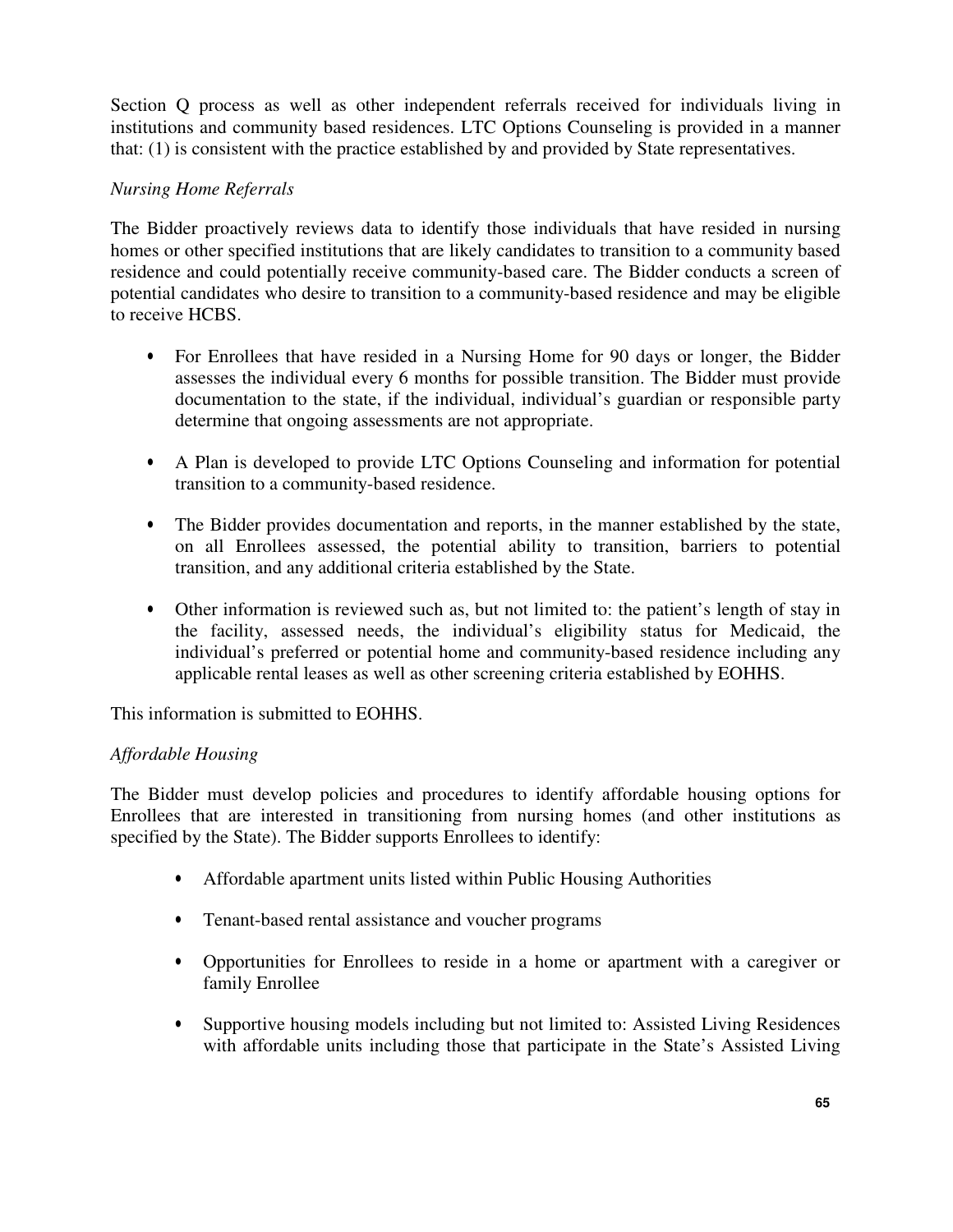Waiver program, subsidized housing options with personal care assistance and behavioral health supports

• Other affordable housing options including but not limited to low income housing tax credit programs

The Bidder must hire a Housing Coordinator to assist Enrollees who are interested transitioning from a nursing home to a community-based residence. The Housing Coordinator will utilize resources of affordable housing options available to individuals across the State. Resources should include web-based housing search tools such as HomeLocatorRI.net, Rite Resources, SocialServe.com, and written materials for the individual to use in choosing a housing model. The Housing Coordinator discusses with Enrollees varying housing alternatives and assists the Enrollee to choose a suitable residence that is safe and meets their needs. The Housing Coordinator works with the Transition Coordinator in assessing the suitability of housing options.

The Housing Coordinators must have knowledge and experience in working with housing entities and advocating for individuals' rights in landlord-tenant general contracting practices. General knowledge and experience includes: expertise in fair housing regulations, tenant-landlord rights and reasonable accommodation requests. Additionally, Housing Coordinators are familiar with community-based LTSS that can be provided in the varying housing models to help support individuals residing in the community.

#### *Transitioning Process to a Community-Based Residence*

The Bidder designates a lead staff person to serve as a Transition Coordinator. The Transition Coordinator responsibilities are to ensure the following process occurs.

- **Conduct a Comprehensive Clinical Assessment** that includes but is not limited to: a clinical assessment conducted by a registered nurse, a social services assessment containing a psychosocial evaluation, and a risk assessment.
- **Develop a Person-Centered ICP with the enrollee** to address all of the individual's LTSS needs that will be provided once they transition to a community-based residence. The person centered ICP includes but is not limited to the individuals goals and recommendations, services and care to be provided, clinical and non-clinical supports and services, a risk mitigation plan, and a 24/7 emergency back-up plan.
- **Transition Coordination and Care Management** is provided based on the specifications outlined below, for at least 365 days after the date of transition. Care Management is provided in a manner that meets the individual's varying medical and non-medical needs. Care Management includes non-traditional or specialized care management when needed by the Enrollee. The Bidder's care management policies, procedures and practices are approved by EOHHS. The Bidder is required to have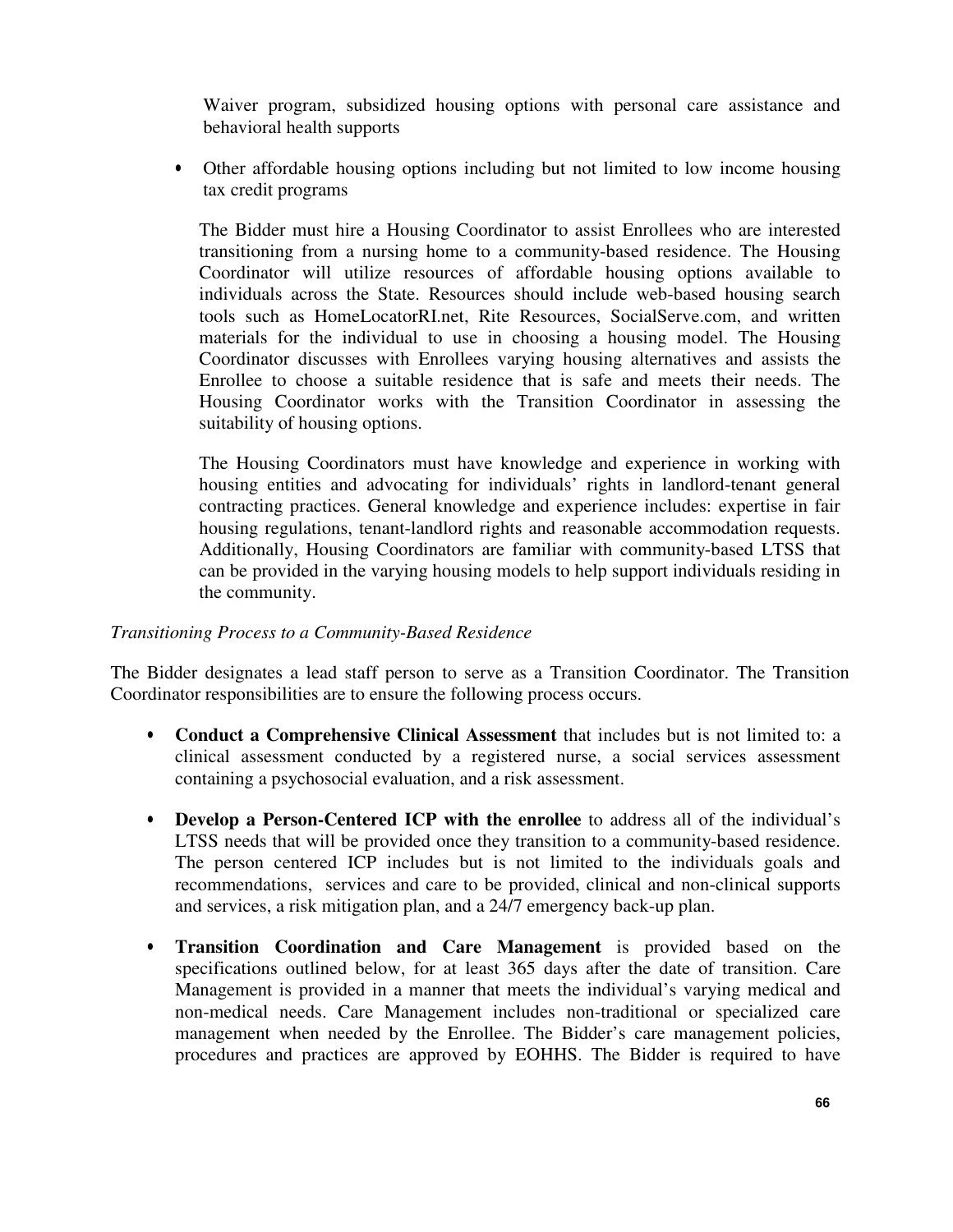systems in place to track and document the provision of services and care management provided to Enrollees throughout the transition process.

The Bidder is required to conduct face-to-face visits based upon the following minimum criteria (or more frequently based upon individual's need): (1) conduct a face-to-face visit in the individual's home on the date of discharge from the nursing home, (2) weekly visits and/or phone contact in the community beginning the first month of transition with a minimum of two face-to-face visits, (3) monthly visits and/or phone contact during month two through twelve after the individual transitions to a community based residence. The frequency of face-to-face visits or phone contact occurs with Enrollees based on their individual needs.

The Transition Coordination and Care Management period begins once the Enrollee transitions to a community-based residence and continues for 365 days while the Enrollee lives in the residence. An Enrollee's transition period may extend beyond 365 consecutive days if the individual experiences an interruption in their community support services due to hospitalization, readmission to the Nursing Home, or other extenuating circumstances.

The care management process also includes, but is not limited to, ensuring that a Enrollee's specialized service needs (e.g. physical disabilities, intellectual and/or developmental disabilities, veterans with disabilities, elders with dementia, mental health and substance abuse illnesses, chronic homeless, caregiver support) are met so that Enrollees have the ability to live safely and independently in the community.

- (3) **Ongoing ICM Services** are provided once the individual completes the Transition Coordination period. The Enrollee continues to receive ongoing ICM as established in Section 3.3.9.
	- **Quality of Life** surveys must be conducted for all Enrollees transitioning from nursing homes, and other institutions as defined by the State, to community-based residences to ensure that they are receiving the services and supports they need to maintain the quality of life they desire.

For Enrollees transitioning from nursing homes to community-based residences, Quality of Life surveys are required to be conducted three (3) times per individual: at least three (3) days prior to transition, eleven (11) months post discharge from the nursing home, and twenty-four (24) months post discharge from the nursing home. For RTH cases, the results of the Quality of Life survey must be reported to the State in the manner established by the State. New enrollees who have had previous QOL surveys completed by another entity, the bidder is then responsible for tracking and conducting the remainder of required surveys.

#### *Critical Incidences*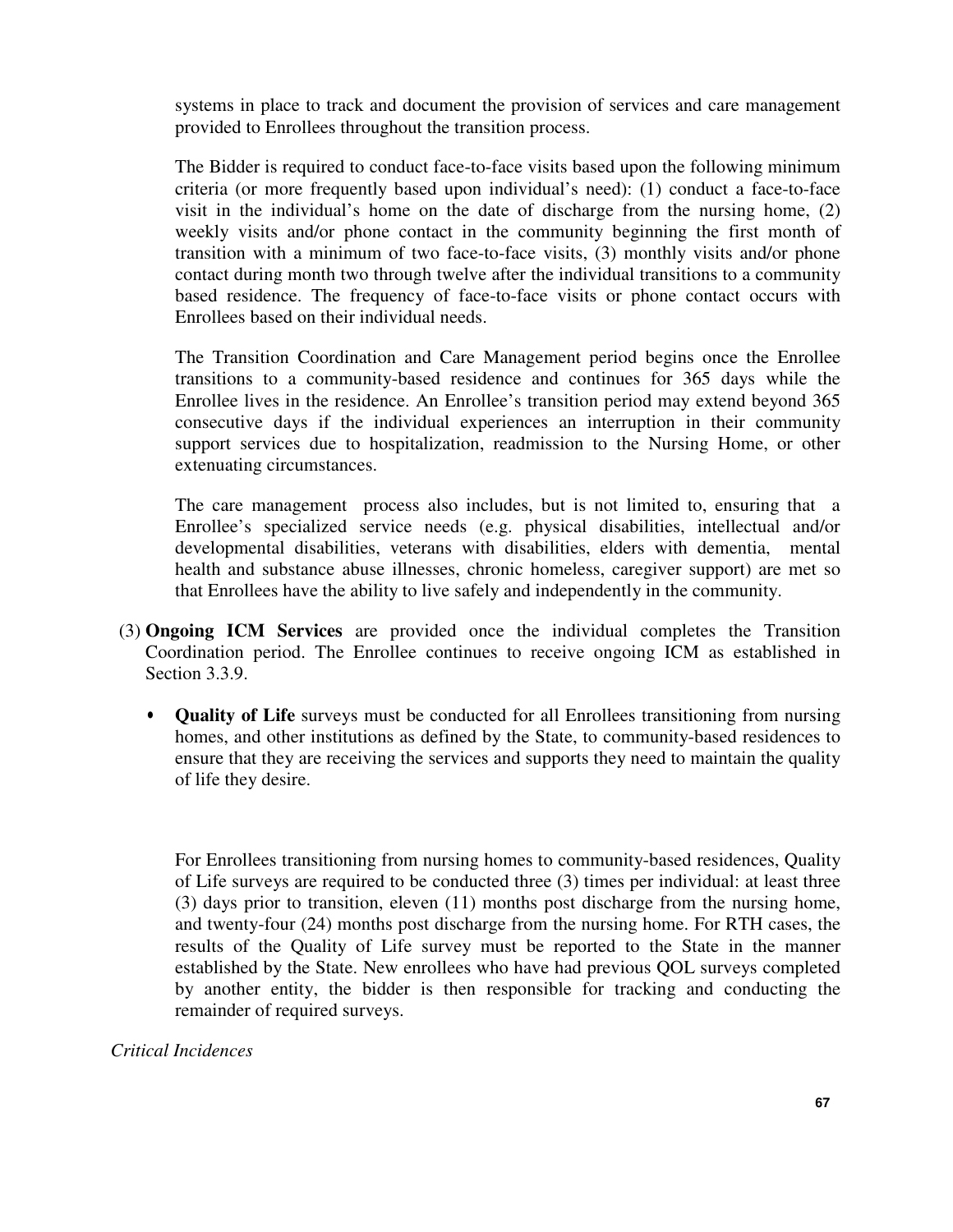For Nursing Home Transition and RTH Enrollees, EOHHS reviews and monitors critical incidents that impact the individual during their Transition Coordination Care Management phase. The Bidder must submit documentation, in the manner established by EOHHS, on all critical incidents such as: hospitalizations, emergency room visits, medication errors, neglect, self-neglect, exploitation, police involved incidences, activation of the individuals emergency backup plan when individual is at risk and disasters that result in recipients being displaced from their homes. EOHHS establishes the requirements for critical incident documentation, review, and ongoing monitoring process. The Bidder reviews all critical incidents as they are reported to ensure the Enrollee remains safe in their home environment including the circumstances surrounding the critical incident and the continued needs of the Enrollee.

### *Home and Community Care Emergency Back-up Plan*

For Enrollees transitioning from an institutional setting to a home and community based setting, the Transition Coordinator must establish an Emergency Back-Up Plan with the enrollee that will provide support to the individual twenty-four (24) hours per day and seven (7) days per week. The Back-Up Plan identifies key people or agencies that the Enrollee should contact when there is a disruption in the on-going support that is provided to them so that they remain safe and able to function in the community. The Transition Coordinator may utilize the individual's informal or formal supports to comprise initial emergency back-up procedures for the individual. Additionally, the Bidder must assist in obtaining emergency services and supports in urgent cases where the disruption in the on-going support that is provided to the individual has placed him or her at risk.

### *Reports to EOHHS*

The Bidder is required to report on all Nursing Home Transition and *RTH* Enrollees as required by EOHHS including but not limited to information related to: referrals, assessments, Plans of Care, transitions, residence information, service provision and care coordination, risk and mitigation plans, critical incidences, 24/7 emergency back up plans, service outcomes, Care Management progress and review updates, service and supports encounter data and other information required by EOHHS and in the prescribed frequency and formats.

## *EOHHS Support*

EOHHS will designate a staff person to work with the Bidder in implementing and operating the Nursing Home Transitions Program (NHTP) and *RTH* demonstration grant. The State is prepared to share its policies, procedures, protocols and tools, and report systems currently employed in the NHTP and *RTH* demonstration grant as well as train MMP staff.

The Bidder will designate a staff person to work with EOHHS to implement and ensure ongoing compliance with all transition and documentation requirements outlined in Section 3.3.10

## **3.2.11 Enrollee and Provider Services**

The Bidder must meet the requirements in this section regarding Enrollee and Provider Services, respectively. As part of its Enrollee Services function, the Bidder must have an ongoing program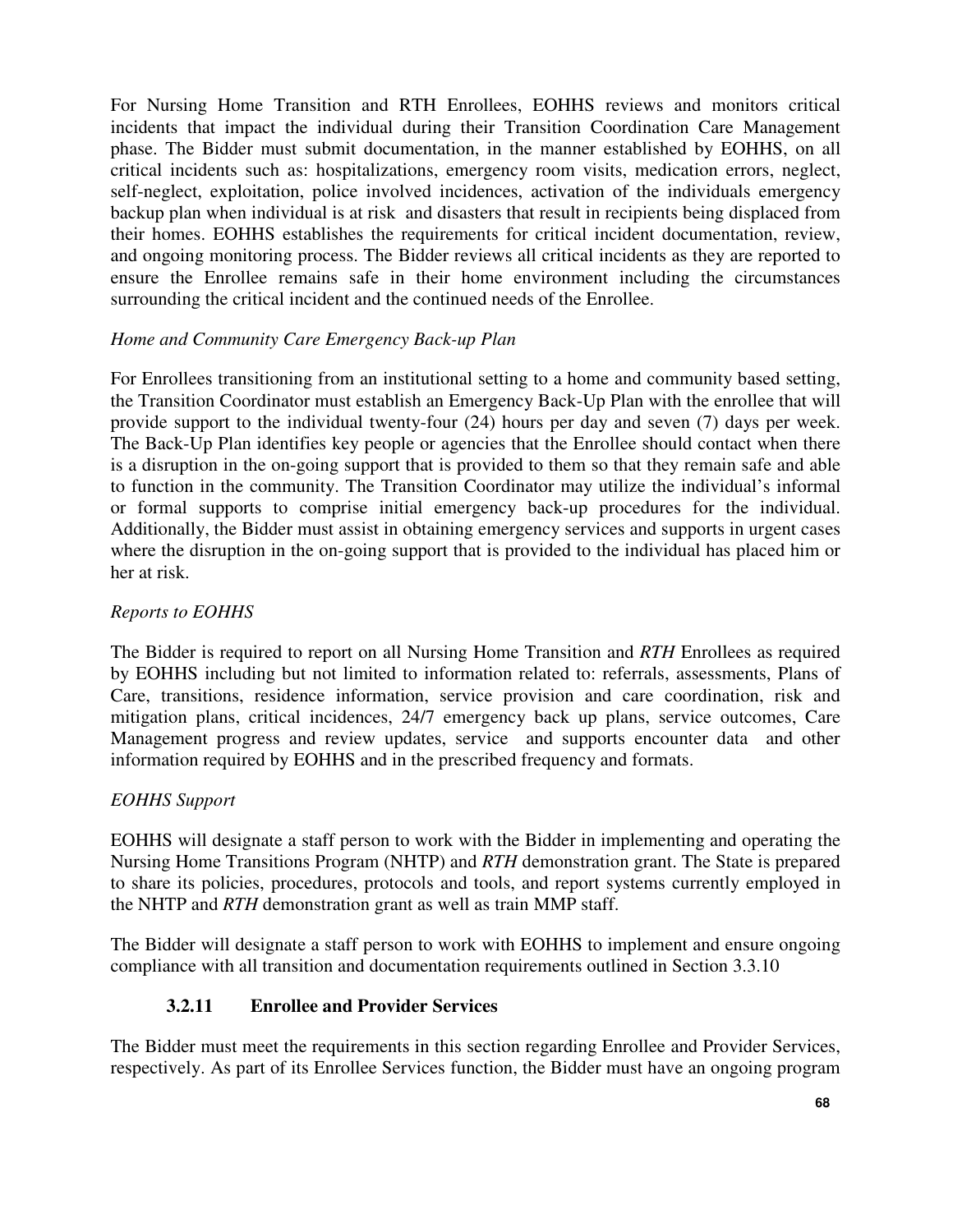of Enrollee education that takes into account the multi-lingual, multi- cultural nature of the population and also recognizes that some Enrollees have disabilities.

Bidders must meet all current Federal regulatory requirements and CMS guidance requirements for Medicare Advantage plans and Part D plan. In addition, the Bidder shall operate a toll-free Enrollee services telephone line call center. The line will be available nationwide for a minimum of 8am to 8pm Eastern Time, seven days per week. Operators must be available in sufficient numbers to support Enrollees and meet CMS and State-specified standards. Oral interpretation services must be available free of charge to all Enrollees in all non-English languages spoken by Enrollees.

Bidders must ensure that customer service department representatives shall, upon request, make available to Enrollees and potential Enrollees information including, but not limited to, the following:

- The identity, locations, qualifications, and availability of providers
- Enrollees' rights and responsibilities
- The procedures available to an Enrollee and/or provider(s) to challenge or appeal the failure of the MMP to provide a requested service and to appeal any adverse Actions (denials)
- How to access oral interpretation services and written materials in prevalent languages and alternative, cognitively accessible formats;
- How to access the Enrollee Ombudsman, the State Enrollee Call Center, and 1-800- Medicare
- Information on all MMP covered services and other available services or resources (e.g., State agency services) either directly or through referral or authorization
- The procedures for an Enrollee to change MMPs or to opt out of the ICI Demonstration

Once a year, the Bidder must notify Enrollees in writing of their rights to request and obtain information about: their benefits, out-of-plan services, freedom of choice provider restrictions, State and MMPs grievance and appeals processes, after hours and emergency coverage, services authorization requirements, referrals for specialty care, and other information as identified in the three-way Contract.

The Bidder staffs a Provider Services function, to be operated at least during regular business hours and to be responsible for the functions identified in the three-way Contract. As part of its Provider Services function, the Bidder has an ongoing program of provider education concerning ICI demonstration benefits and the needs of the Enrollee population. The provider education program includes a quarterly provider newsletter.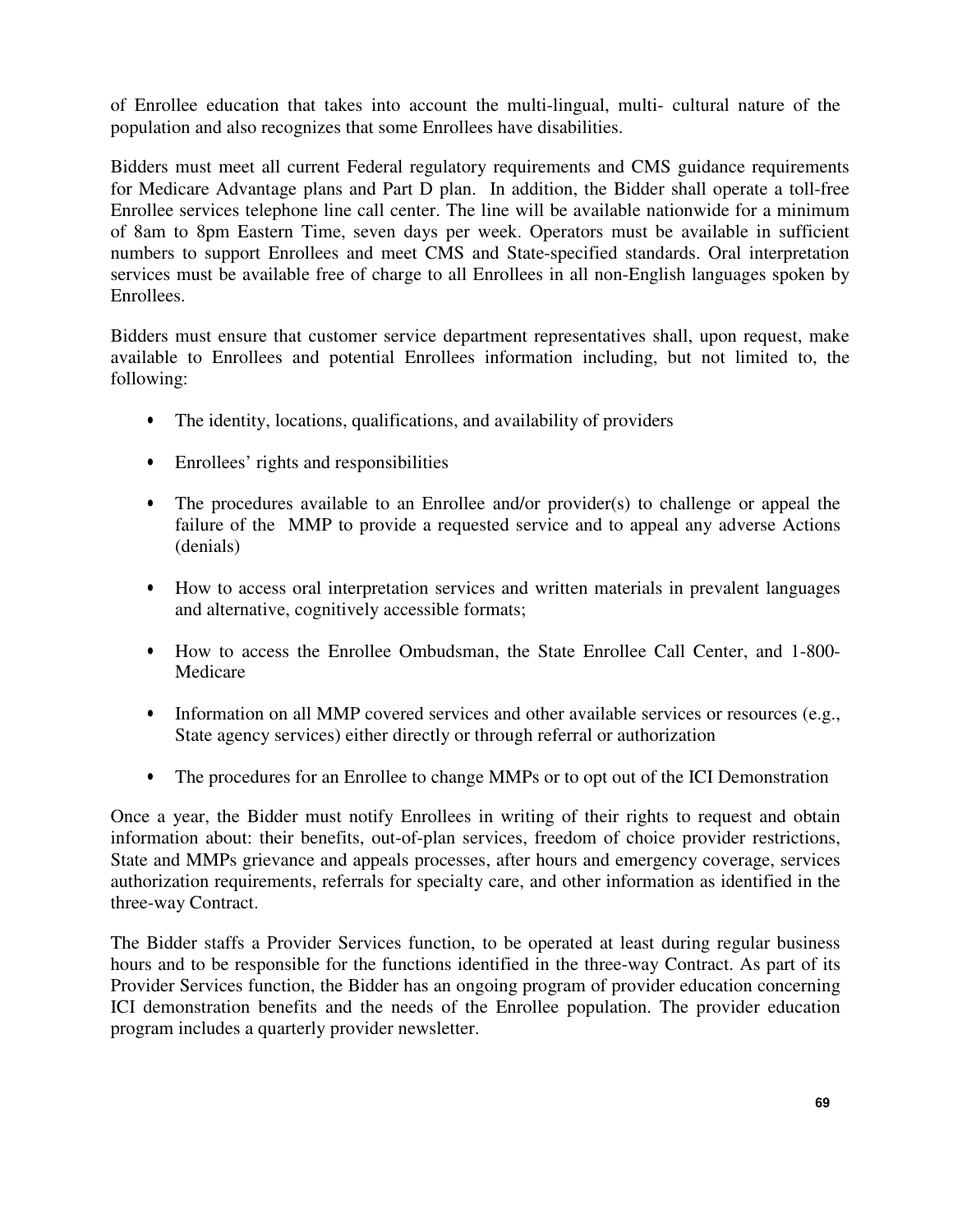The Bidder requires providers to report any changes in address or telephone numbers at least thirty (30) days prior to the change occurring.

# **3.2.12 Medical Management and Quality Assurance**

The RI Department of Health regulates the Utilization Review and quality assurance, or quality management (UR/QA) functions of all licensed MCOs. The Bidder, therefore, complies with all Department of Health UR/QA standards, in addition to specific standards described in this section.

As a model conducted under the authority of Section 1115A of the Social Security Act, the ICI Demonstration and independent evaluation will include and assess quality measures designed to ensure Enrollees are receiving quality care. In addition, CMS and the State shall conduct a joint comprehensive performance and quality monitoring process that is at least as rigorous as the Medicare Advantage, Part D, the State's Comprehensive Section 1115(a) Demonstration Waiver , and the State's Medicaid managed care programs' requirements. The reporting frequency and monitoring process will be specified in the Three-way Contract.

CMS and the State shall coordinate the MMP external quality reviews conducted by the Quality Improvement Organization (QIO) and External Quality Review Organization (EQRO).

CMS and the State shall determine applicable quality standards and monitor the MMPs' compliance with those standards.

MMPs will be required to produce data to evaluate performance to quality metrics including CMS Core Measures and State-specified measures for Years 1, 2 and 3 of the Demonstration. Bidders agree to cooperate with EOHHS and CMS in working to improve quality of care priorities designated by CMS and the State and, to working with EOHHS to produce these measures according to State and CMS guidelines.

The requirements for medical management and quality assurance are outlined below and will be described in more detail in the three-way contract.

## *Medical Director*

The Bidder designates a Medical Director responsible for the development, implementation, and review of the internal Quality Assurance Program (QAP). The Medical Director is licensed to practice medicine in the State of RI and should be board-certified, board-eligible, or boardtrained in his or her field of specialty. The Medical Director is responsible for:

- The Bidders Utilization Review and Quality Assurance Committees
- Development of medical practice standards and protocols for Bidder
- Overseeing the investigation of all potential quality of care problems
- Oversight of Bidder's Care Management programs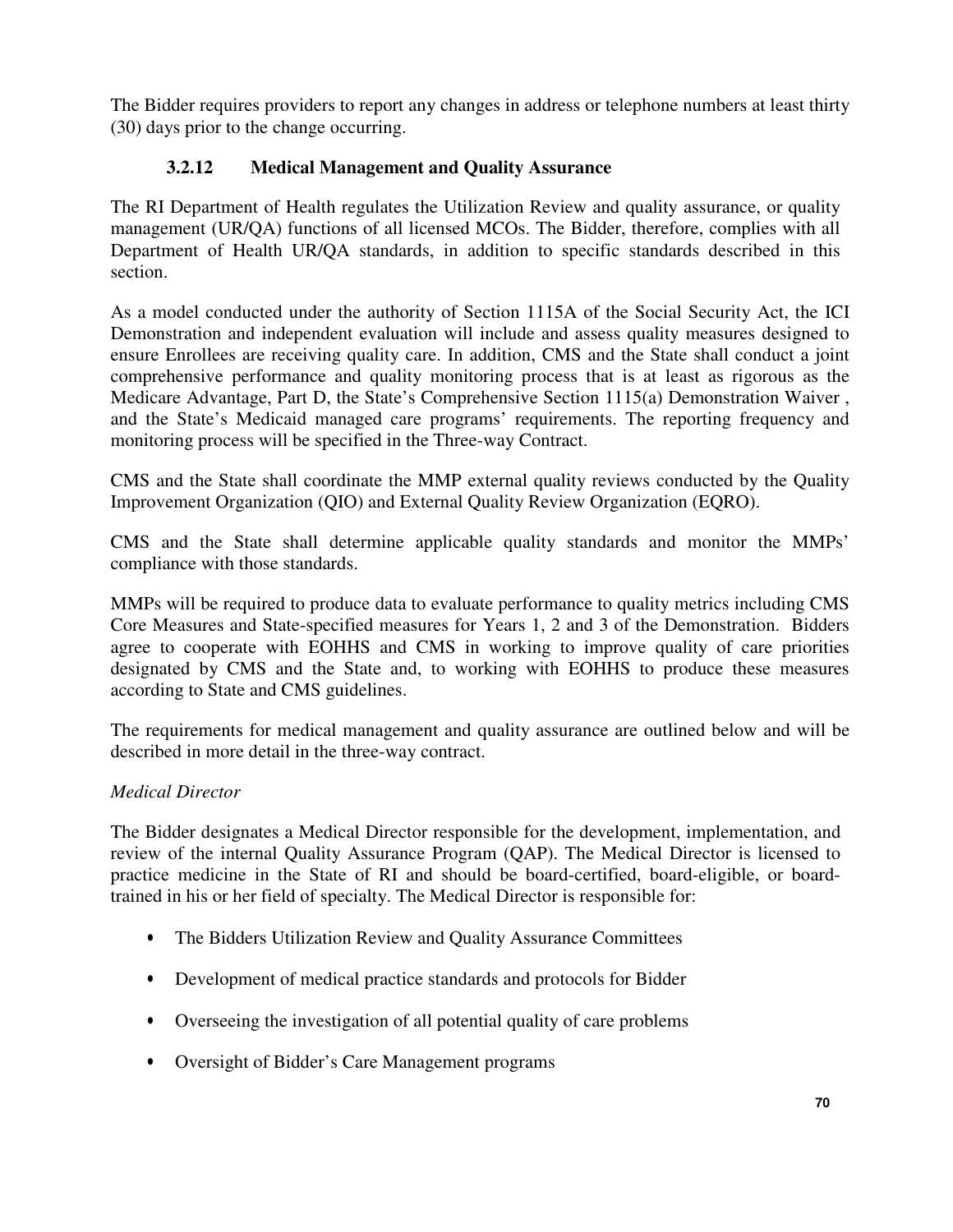- Development of Bidder's medical policies
- Referral process for specialty and out-of-plan services

The Medical Director is involved in: (1) recruiting and credentialing activities, (2) the process for prior authorizing and denying services, (3) the development and oversight of the Bidder's disease management programs, and (4) the process for ensuring the confidentiality of medical records/client information. The Medical Director serves as the MMP's liaison with its provider community.

# *Utilization Review*

The Bidder maintains written policies and procedures to monitor utilization of services by its Enrollees and to assure the quality and accessibility of care being provided in its' network. The policies and procedures must: (1) conform to 42 CFR 438.350, (2) assure that the UR and QA Committees meet on a regular schedule, (3) provide for regular UR/QA reporting to the MMP's management and providers, including profiling of provider utilization patterns.

The policies and procedures include protocols for: denial of services, prior approval, hospital discharge planning, physician profiling, and retrospective review of claims. The Bidder is expected to, at minimum, meet the limits for minor assistive devices and home modifications as described in the procurement library. As part of its utilization review function, the Bidder has processes to identify utilization problems and undertake corrective action. The Bidder has a structured process for the approval or denial of covered services. This includes, in the instance of denials, formal written notification to the Enrollee and the requesting or treating provider that includes the basis for the denial, and any applicable appeal rights and procedures including EOHHS level appeal within fourteen (14) days of the request for authorization. The Bidder demonstrates to CMS and EOHHS that compensation to individuals or entities that conduct utilization management activities is not structured so as to provide incentives for the individual or entity to deny, limit, or discontinue medically or functionally necessary services to any Enrollee. The Bidder may engage in direct discussions and/or patient or patient family interviews, as necessary, in order to facilitate discharge planning, consider treatment options or alternatives, and the like for cost-effective, patient- centered medically necessary care. These direct discussions may be used to assess the medical and/or mental health status of a patient.

The Bidder accepts and honors the authorizations that were made prior to the contract commencement date until the authorization period has ended.

## *Quality Assurance*

The Bidder has a written quality assurance or quality management plan that monitors, assures, and improves the quality of care delivered over a wide range of clinical and health service delivery areas including all subcontractors. Emphasis is placed on, but need not be limited to, clinical areas relating to management of chronic diseases, mental health and substance abuse care, Enrollees with special needs, and access to services for Enrollees.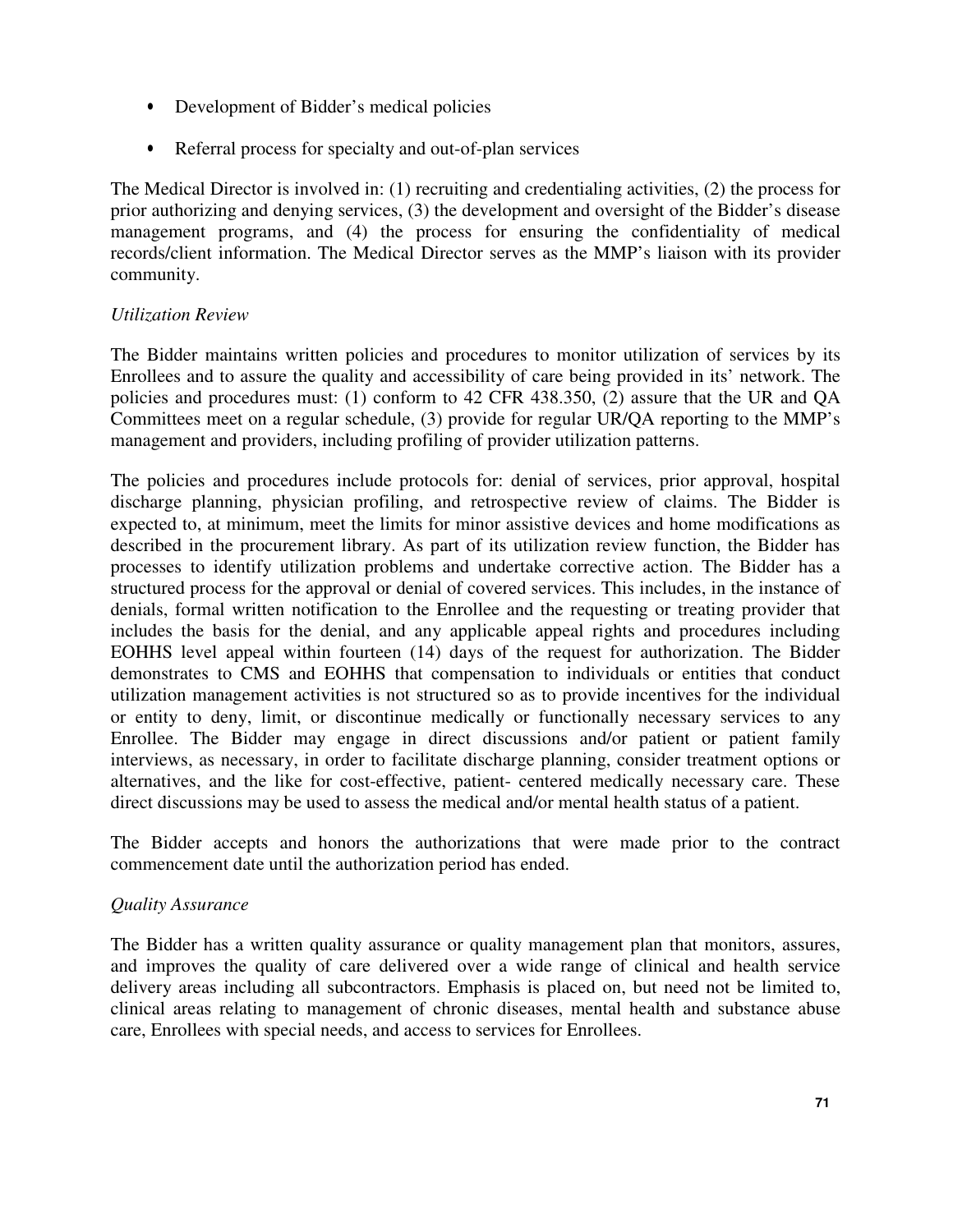The Bidder is required to undertake several Quality Improvement Projects (QIPs) during each contract year. EOHHS may specify the focus area for the QIP. The Bidder reports the status and results of each project to CMS and EOHHS, or its designees, as requested, at least within thirty (30) days following presentation to the Bidder's Quality Improvement Committee. The Bidder cooperates fully with CMS/EOHHS or its designees in any efforts to validate QIPs. Each QIP is completed in a reasonable time period so as to generally allow information on the success of performance improvement projects in the aggregate to produce new information on quality of care every year.

The Bidder supports joint quality improvement projects involving MMPs and CMS/EOHHS and provides Medicaid HEDIS $^{\circledR}$  and CAHPS $^{\circledR}$  results to CMS/EOHHS, or its designees, within thirty (30) days of receipt of final audited results from NCQA. The Bidder has defined protocols that require routine reporting on the quality of care (e.g., timeliness for conducting the Initial Health Screen) and access to services (e.g., access barrier analysis).

Bidders will be required to report measures that examine access and availability, care coordination/transitions, health and well-being, mental and behavioral health, Enrollee/caregiver experience, screening and prevention, and quality of life. This includes a requirement to report Medicare HEDIS, HOS, and CAHPS data, as well as measures related to long-term services and supports. HEDIS, HOS, and CAHPS measures will be reported consistent with Medicare requirements plus any additional Medicaid measures identified by the State. All existing Medicare Part D metrics will be collected as well. The State will supplement quality reporting requirements with additional State-specific measures.

A preliminary draft combined set of core metrics is described in Appendix D Core Metrics. More detail on the measures will be provided in the Three-way Contract. CMS and the State will utilize the reported measures in the combined set of core metrics for various purposes, including implementation and ongoing monitoring, assessing plan performance and outcomes, and to allow quality to be evaluated and compared with other plans in the model. A subset of these measures will also be used for calculating the quality withhold payment. The specifics regarding the quality withhold payment and the measures association with that, will be outlined in detail in the final MOU and three-way contract.

Bidders must submit data consistent with requirements established by CMS and/or the State as further described below and in the Three-way Contract. Bidders will also be subject to monitoring efforts consistent with the requirements of Medicare Advantage and Medicare Part D, included in the three-way contract.

## *Confidentiality*

The Bidder has written policies and procedures for maintaining the confidentiality of data, including medical records/client information and sexually transmitted infections (STI) appointment records that conform to HIPAA requirements.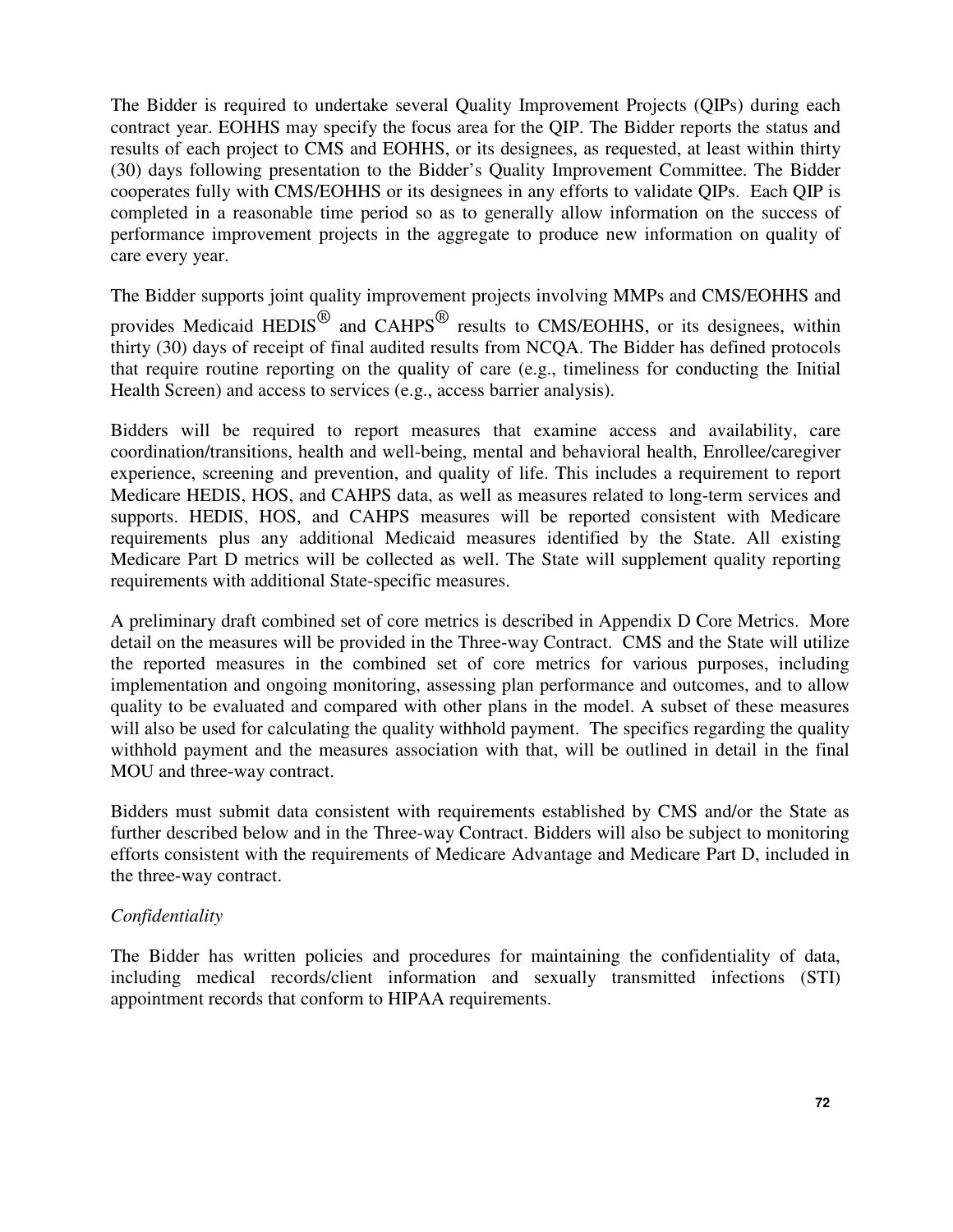The Bidder agrees to make available to the State and/or its designees on a periodic basis, medical and other records for review of quality of care and access issues, and agrees to sign and adhere to a HIPAA Business Associate's Agreement with the State.

### *Practice Guidelines*

The Bidder develops (or adopts) and disseminates practice guidelines that comply with 42 CFR 438.236 and: are based on valid and reliable medical evidence or a consensus of health professionals in the particular field, consider the needs of Enrollees, are developed in consultation with contracting providers, that are reviewed and updated periodically as appropriate*.* The Bidder disseminates the guidelines to all affected providers and, upon request, to Enrollees and potential Enrollees. Decisions for utilization management, Enrollee education, coverage of services, and other areas to which the practice guidelines apply must be consistent with the practice guidelines.

### *Service Provision*

The Bidder provides services in the amount, duration, and scope of service in a manner that is expected to achieve the purpose for which the services were provided. The Bidder may not arbitrarily deny or reduce the amount, duration, or scope of a required service solely because of diagnosis, type of illness, or condition of the Enrollee.

# *Provider Credentialing*

The Bidder has written credentialing and re-credentialing policies and procedures for determining and assuring that all providers under contract to the plan are licensed by the State, or state in which the covered service is furnished, and are qualified to perform their services. The Bidder also has written policies and procedures for monitoring its providers and for disciplining providers who are found to be out of compliance with Bidder's medical management standards.

The Bidder must have a uniform credentialing and re-credentialing process and ensure that the process complies consistently with State regulations and current NCQA "Standards and Guidelines for Accreditation of MMPs". For organizational providers including nursing facilities, hospitals, and Medicare certified home health agencies, the Bidder must adopt a uniform credentialing and re-credentialing process and that consistently complies with State regulations.

The Bidder does not discriminate against particular providers that serve high-risk populations or specialize in conditions that require costly treatment. The Bidder agrees not to employ or contract with providers excluded from participation in Federal health care programs under either section 1128 or section 1128A of the Social Security Act.

The Bidder has written policies and procedures which pertain to disclosures by providers. In accordance with 42 CFR Section 455.104, disclosures must be obtained from any provider or disclosing entity at any of the following times: when submitting a provider application, when executing a provider application, upon request during re-validation or re-credentialing process, within thirty-five (35) day of any change in ownership.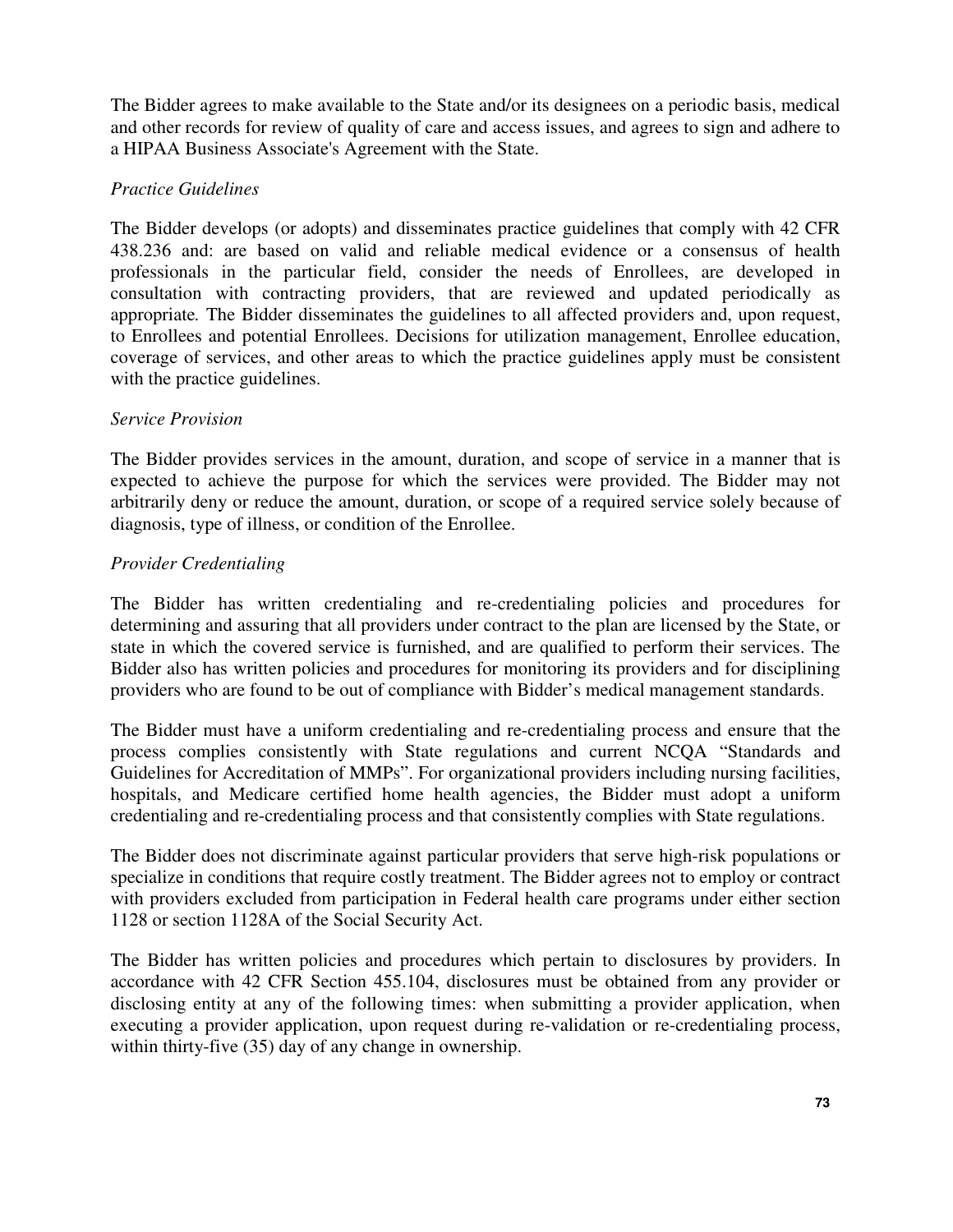Providers must disclose any individual who has ownership (i.e. five percent or more) or interest in the provider that has been convicted or a criminal offense.

The Bidder may refuse to enter into, or renew, an agreement with a provider if any person: who has an ownership or control interest in the provider, or who is an agent or managing employee of the provider, has been convicted of a criminal offense related to that person's involvement in any Federal health care program. The Bidder may refuse to enter into or may terminate a provider agreement if it determines that the provider did not fully and accurately make any disclosure as required in this section and in the RHO Contract. The Bidder promptly notifies EOHHS of any action that it takes to deny a provider's application for enrollment or participation (e.g., a request for initial credentialing or for re-credentialing) when the denial action is based on the Bidder's concern about Medicaid program integrity or quality.

The Bidder also promptly notifies EOHHS of any action that it takes to limit the ability of an individual or entity to participate in its program, regardless of what such an action is called, when this action is based on the Bidder's concern about Medicaid program integrity or quality. This includes, but is not limited to, suspension actions and settlement agreements.

# **3.2.13 Operational Data Reporting**

The Bidder provides EOHHS with uniform utilization, quality assurance, and Enrollee satisfaction/complaint data on a regular basis, described below, and additional data in a manner acceptable to the State. Record content must be consistent with the utilization control requirement of 42 CFR 456.111. The utilization review plan must provide that each Enrollee's record includes information needed for the Utilization Review Committee to perform required utilization review activities. The Bidder also agrees to cooperate with the EOHHS in carrying out data validation activities.

The Bidder agrees to provide, for each Enrollee, a person-level record describing the care received by that individual during the previous quarterly period. In addition, Bidder provides aggregate utilization data for all Enrollees at such intervals as required by EOHHS. The person-level record includes, at a minimum, those data elements listed in the *Encounter Data Business Design* including updates issued by EOHHS' designated Medicaid Management Information System ("MMIS") contractor. The Bidder submits data in an electronic or tape format that conforms to the State's specifications.

The Bidder submits person level records quarterly or more frequently as determined by EOHHS and no more than ninety (90) days past the end of the reporting quarter. The MMP submits aggregate data quarterly and no more than one hundred eighty (180) days past the end of the reporting quarter and assists EOHHS in its validation of utilization data by making available medical records and a sample of its claims data.

The Bidder also: (1) submits a quarterly grievance and appeals report due no later than thirty (30) days after the end of the reporting quarter, (2) submits internal quality assurance reports periodically, (3) collects Enrollee satisfaction data through an annual survey of its Enrollees, (4) submits a quarterly fraud and abuse report due no later than thirty days after the end of the reporting period, and (5) quarterly pharmacy claims information with respect to Drug Rebate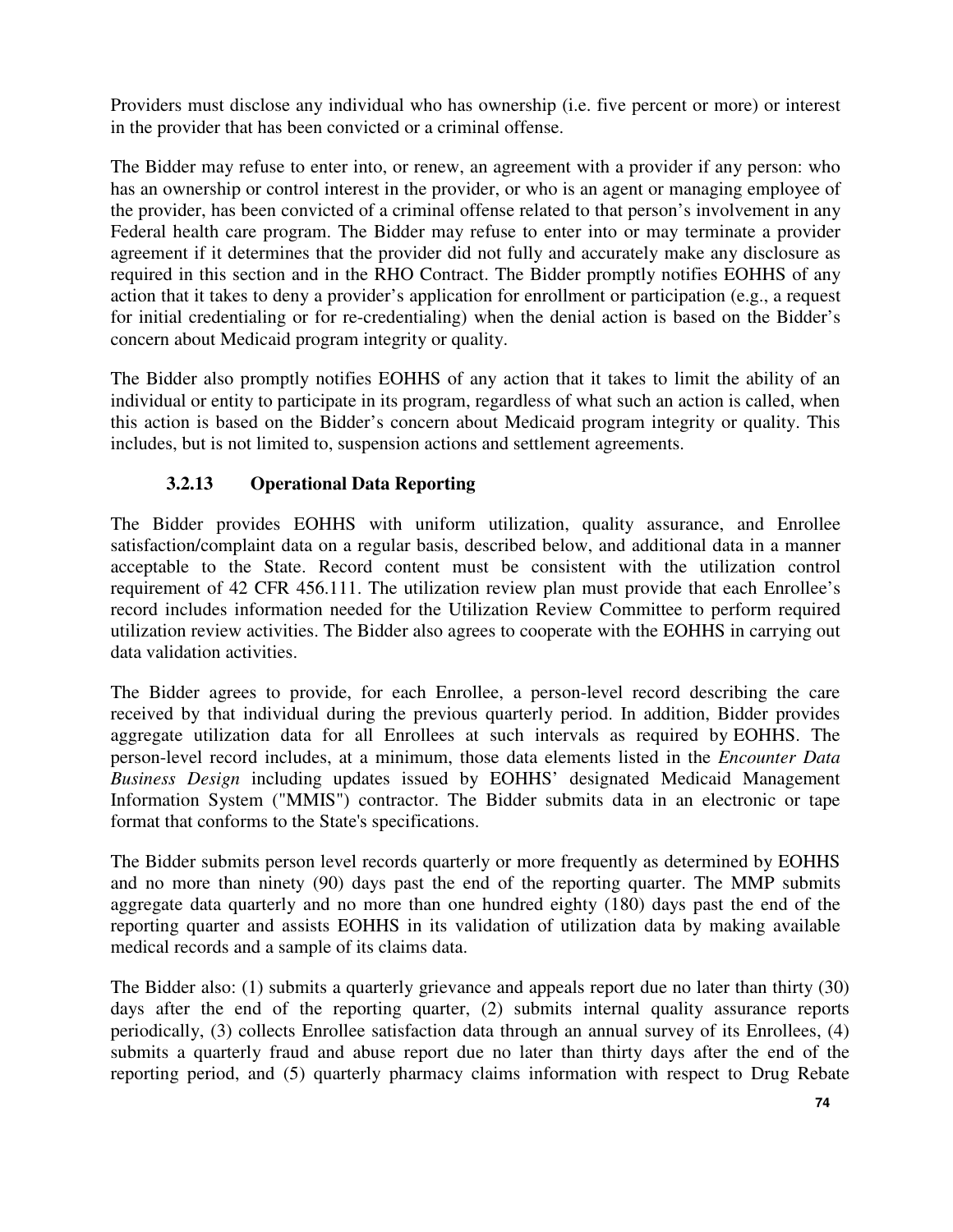Equalization in a format that is compliant with CMS published guidelines and approved by EOHHS.

The Bidder's Chief Executive Officer (CEO), Chief Financial Officer (CFO), or an individual who has delegated authority to sign for, and who reports directly to, the Bidder's CEO or CFO must certify the data. The certification must attest, based on best knowledge, information, and belief, as to the accuracy, completeness and truthfulness of the data and the documents submitted to EOHHS. The Bidder complies with standards and operating rules of the ACA.

# **3.2.14 Grievance and Appeals**

### *Medicaid-Only Population*

The Bidder must meet CMS and State requirements governing the grievance and appeals. The Grievance and Appeals process is detailed below and will be fully detailed in the contract between CMS, EOHHS and the Bidder.

The State has established a Grievance and Appeals function through which Enrollees can seek redress against the Health Plan. The grievance system includes a grievance process, an appeals process, and access to the State's Fair Hearing system. EOHHS requires that Bidders resolve Enrollee and provider complaints through internal mechanisms whenever possible.

The Bidder's policies and procedures for processing grievances permits a provider, acting on behalf of a Enrollee and with the Enrollee's written consent, to file an appeal of an action within 30 days from the date on the Health Plan's Notice of Action. An Action means: (1) whether or not a service is a covered Service; (2) the denial or limited authorization of a requested service, including the type or level of service; (3) the reduction, suspension, or termination of a previously authorized service; (4) the denial, in whole or in part, of payment of a service; (5) the failure to provide or authorize services within a timely manner, or (6) the failure of the Health Plan to act within prescribed time frame as indicated in the contract. The information that is required to be in a Notice of Action is also included in the contract. The time frames for mailing a Notice of Action must comply with 42 CFR 438.404. The Bidder also notifies the requesting provider of any decision to deny a service authorization request, or to authorize a service in an amount, duration, or scope that is less than requested.

A grievance is a formal expression of dissatisfaction about any matter other than an "action". Enrollees may file a grievance with the Bidder either orally or in writing. The Bidder must address each grievance and provide notice in writing, as expeditiously as the Enrollee's health condition requires, within ninety (90) days from the day the Contractor receives the grievance.

For appeals, the process must: (a) provide that oral inquiries seeking to appeal an action are treated as appeals (to establish the earliest possible filing date) and must be confirmed in writing, unless the Enrollee or the provider requests expedited resolution; (b) provide the Enrollee a reasonable opportunity to present evidence, and allegations of fact or law, in person as well as in writing; (c) provide the Enrollee and his or her representative opportunity, before and during the appeals process, to examine the case file, including medical records and other documents and records considered during the appeals process; under certain circumstances certain categories of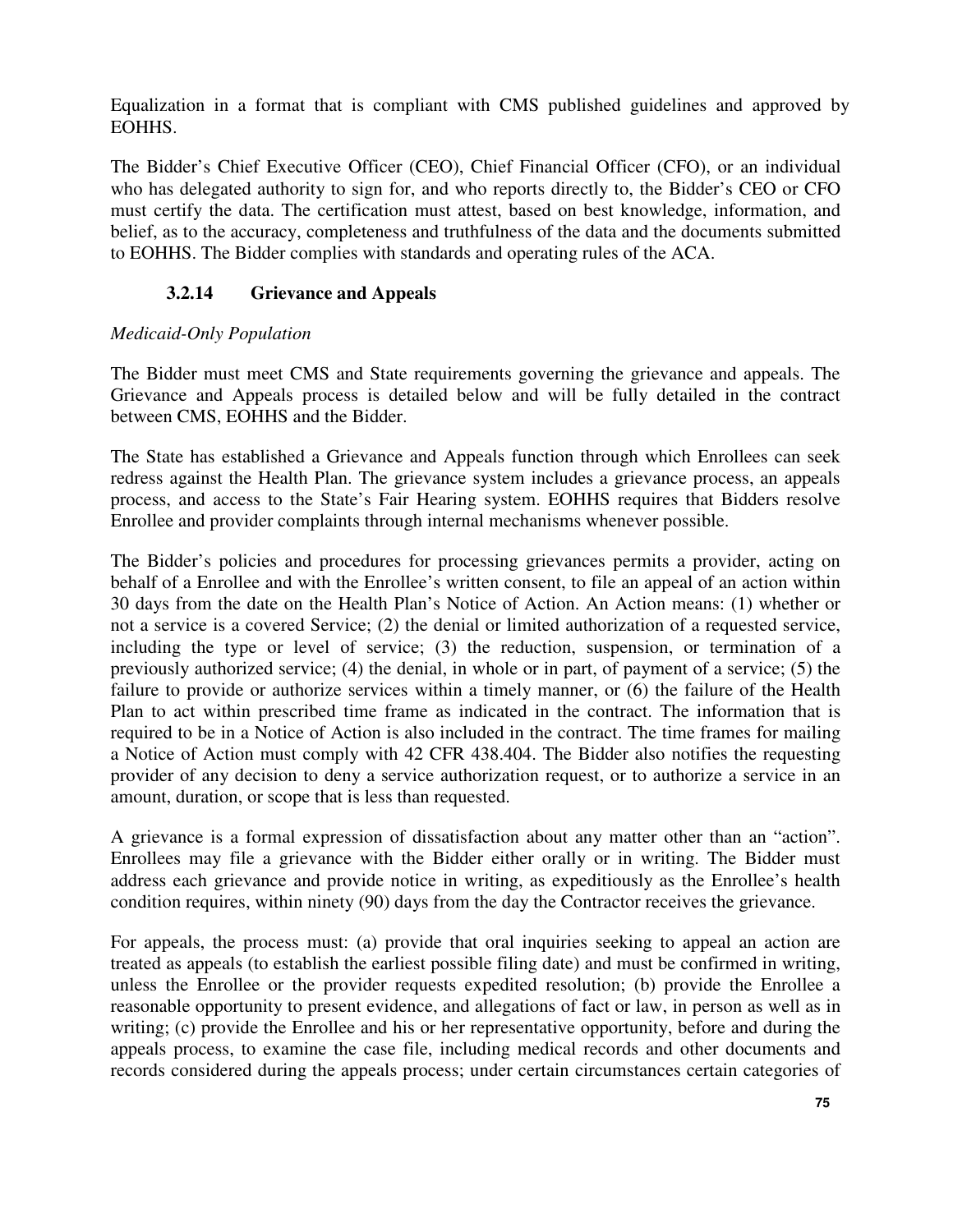medical records and other documents may not be available to the Enrollee based on the type of record including but not limited to mental health records; and (d) include, as parties to the appeal, the ember and his or her representative, or the legal representative of a deceased Enrollee's estate. The Bidder provides written notice of the disposition of all appeals within thirty (30) days from the time the Bidder receives the appeal. For notice of an expedited appeal, the Bidder must also make reasonable efforts to provide oral notice. The information that is required to be in the written notice is indicated in the RHO Contract. The Bidder must continue to provide services during the appeals process if the Enrollee filed for an appeal within ten days of the Notice of Action.

### *ICI Demonstration Population (MMEs only)*

Enrollees shall be entitled to file internal grievances directly with the Bidder. Each Bidder must track, report, and resolve its grievances or re-route improperly-filed grievance requests to the coverage decision or appeals processes, as appropriate. Bidders must have internal controls in place for properly identifying incoming requests as a grievance, an initial request for coverage, or an appeal to ensure that requests are processed timely through the appropriate procedures.

The Bidder must establish and maintain an expedited review process for appeals, when the MMP determines (or a request from a Enrollee) or the provider indicates (in making the request on the Enrollee's behalf or supporting the Enrollee's request) that taking time for a standard resolution could seriously jeopardize the Enrollee's life, health or ability to attain, maintain, or regain maximum function.

If the Bidder takes an action to deny, limit or delay services an Enrollee may request a State Fair Hearing after the Enrollee has exhausted the Bidder's Appeal Process. The right to a State Fair Hearing, how to obtain a hearing, and representation rules at a hearing must be explained to the Enrollee by the Bidder.

Each Bidder must have mechanisms in place to track and report all Appeals. Other than Medicare Part D appeals, which shall continue to be adjudicated under processes, set forth at 42 CFR Part 423, Subpart M unchanged, the following is the baseline for a unified Medicare-Medicaid appeals process:

#### Appeal time frames

Enrollees, their authorized representatives, including providers who are authorized by the Enrollee, will have:

- Ninety (90) calendar days from the date of denial notice to file a MMP Appeal.
- Thirty (30) calendar days from the Bidder's notice of disposition (i.e. resolution) to request an State Fair Hearing for Medicaid-only services; and
- Thirty (30) calendar days from the notice of the right to a State Fair Hearing following the Independent Review Entity's (IRE) adverse disposition (i.e.,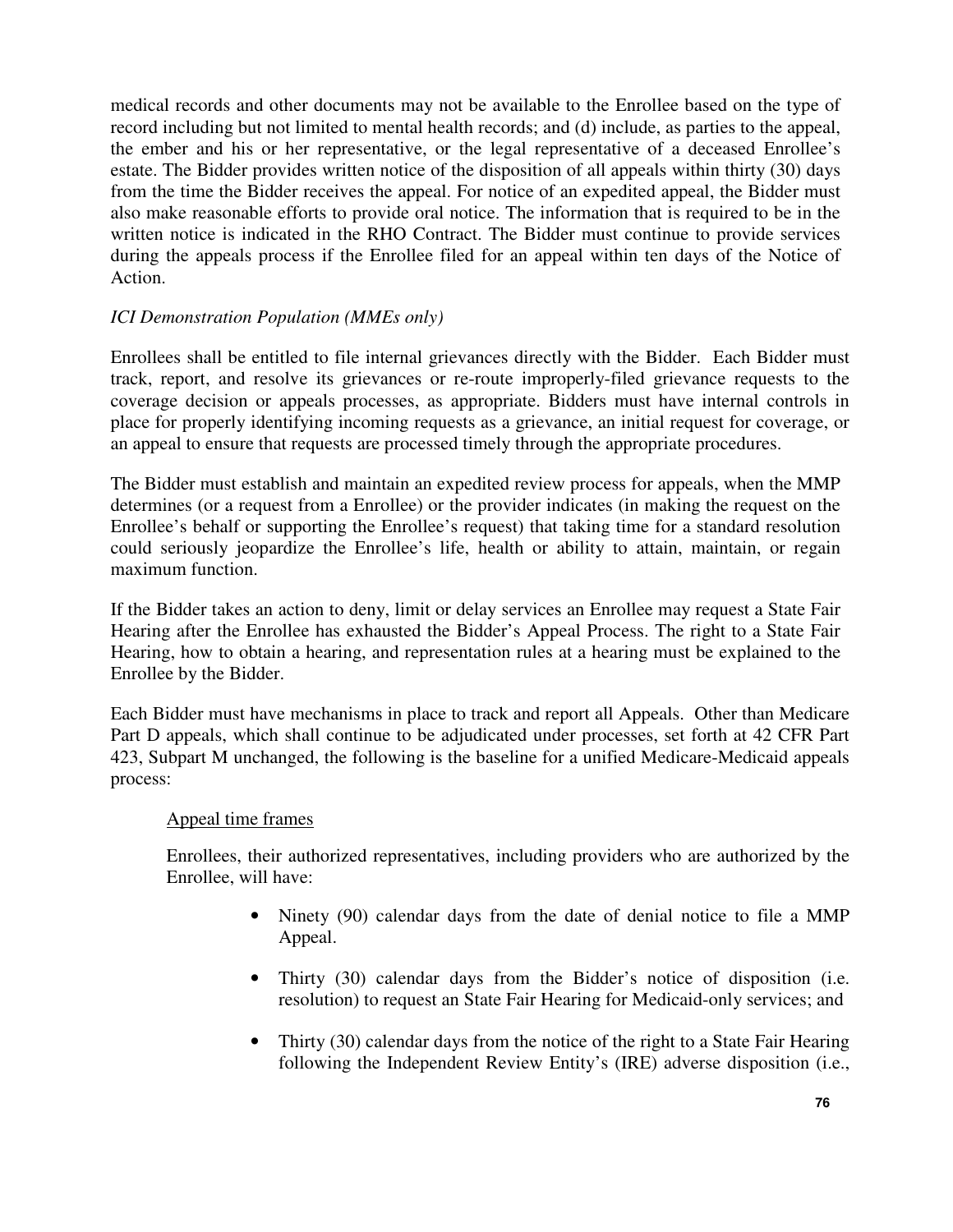resolution) to request a State Fair Hearing for Medicare-Medicaid overlapping services. The Enrollee will receive notice of his/her right to request a State Fair Hearing from his/her MMP.

#### Appeal levels

Initial appeals must be filed with the Bidder. The filing of an internal appeal and exhaustion of the Bidder's internal Appeals process is a prerequisite to filing an external appeal to Medicare or Medicaid.

Subsequent Appeals for traditional Medicare A and B services will be automatically forwarded to the Medicare Independent Review Entity (IRE) if the plan upholds its initial denial.

For Medicaid-only benefits, if the resolution following the Bidder's Appeal process is not wholly in favor of the Enrollee, such Enrollee or his/her authorized representative may request a State Fair Hearing.

Services for which Medicare and Medicaid overlap (including Home Heath, Durable Medical Equipment and skilled therapies, but excluding Medicare Part D) will be defined in a unified way in the Three-Way Contract as required MMP benefits. If the resolution following the Bidder's Appeal process is not wholly in favor of the Enrollee, the Appeal related to these services will be forwarded to the IRE by the Bidder. If the resolution of the IRE is not wholly in favor of the Enrollee, the Enrollee or his/her authorized representative may then request a State Fair Hearing and/or file a request for hearing with an Administrative Law Judge. Any determination in favor of the Enrollee will require payment by the Bidder for the service or item in question.

#### Appeal resolution time frames

All initial, MMP-level Appeals must be resolved and Enrollees notified by the MMP as expeditiously as the Enrollee's condition requires, but always within the following timeframes. This excludes Part D appeals, which will be resolved in accordance with existing rules.

- 1. Appeals related to a medical emergency: The Bidder must decide the Appeal within two (2) business days when a treating provider such as a physician who serves the Enrollee determines the care underlying the Appeal to be an emergency and all necessary information has been received by the MMP. This is considered an expedited Appeal.
- 2. Other medical care: There are two consecutive levels of non-emergency medical care Appeals. For the first level of Appeal, the Bidder must decide the appeal within fifteen (15) days of all necessary information being received by the Bidder. If the initial decision is against the Enrollee, then the Bidder must Bidder must decide on the Appeal within fifteen (15) days of all necessary information being received by the Bidder.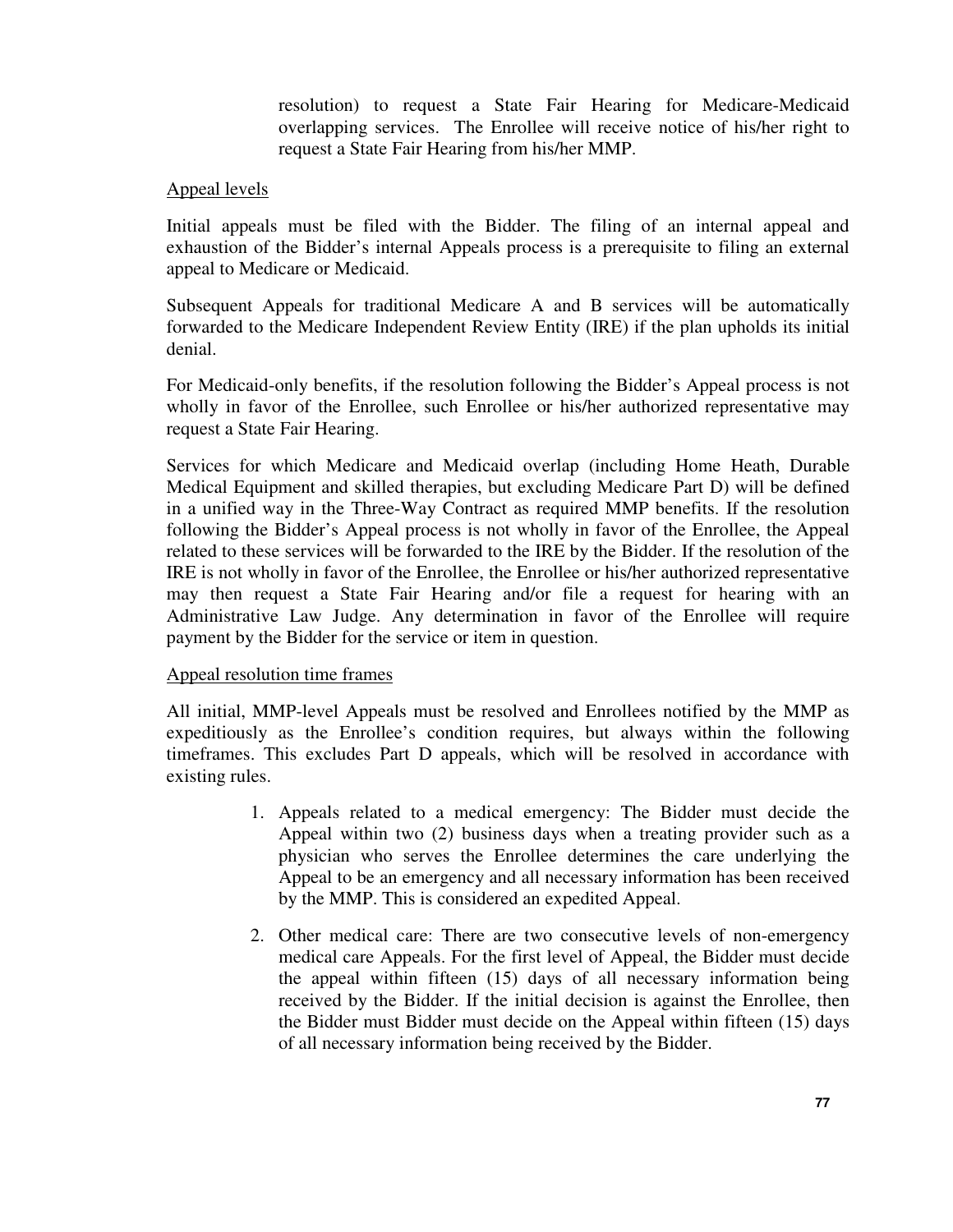3. Non-medical care: If the Appeal involves a problem other than medical care, the Bidder must decide the Appeal within thirty (30) days and all necessary information has been received by the Bidder.

External Appeals filed or auto-forwarded to the Medicare external Appeal process shall be resolved under currently existing Medicare Appeal timelines.

For Medicaid-only services appealed to a State Fair Hearing, Standard Appeals will be resolved within ninety (90) calendar days of the filing of an Appeal with the State, not including the number of days the Enrollee took to file for a State Fair Hearing.

For Medicare-Medicaid overlap services, if the Enrollee requests a State Fair Hearing for his/her Medicaid benefits, standard Appeals will be resolved within ninety (90) calendar days of the date the Enrollee filed the hearing request, not including the number of days the Enrollee took to file for a State Fair Hearing.

#### Continuation of Benefits Pending an Appeal:

All Medicare Parts A and B, and non-Part D benefits will be required to be provided pending the resolution of the Bidder's Appeal process. This means that such benefits will continue to be provided by providers to Enrollees, and the Bidder must continue to pay providers for providing such services pending the resolution of the Bidder Appeal process. This right to aid pending an appeal currently exists in Medicaid, but is generally not currently available in Medicare. Existing Medicaid rules concerning benefits pending an appeal will not change.

For Medicaid-only service and Medicare-Medicaid overlap service appeals: If the request for an Appeal is filed with the Bidder within 10 calendar days of the Notice of Action or prior to the date of the action, services will be required to be provided pending the resolution of the Bidder Appeal process.

Following the Bidder Appeal process, if resolution at the MMP level is not wholly in favor of the Enrollee, the following occurs:

- 1. For Medicaid-only services, if the Enrollee files an appeal with the State Fair Hearing Agency within 10 calendar days of the Notice of Disposition from the Bidder or prior to the date of the action, services will be required to be provided and paid for pending the resolution of the State Fair Hearing Appeal process.
- 2. For appeals of Medicare-Medicaid overlap services, the Appeals will be forwarded to the IRE and services will be required to be provided and paid for pending the resolution. If the resolution of the IRE is not wholly in favor of the Enrollee, services will be required to be provided and paid for pending resolution of the State Fair Hearing Appeal process, if the Enrollee files an Appeal with the State Fair Hearing Agency within 10 calendar days of the IRE's decision notice.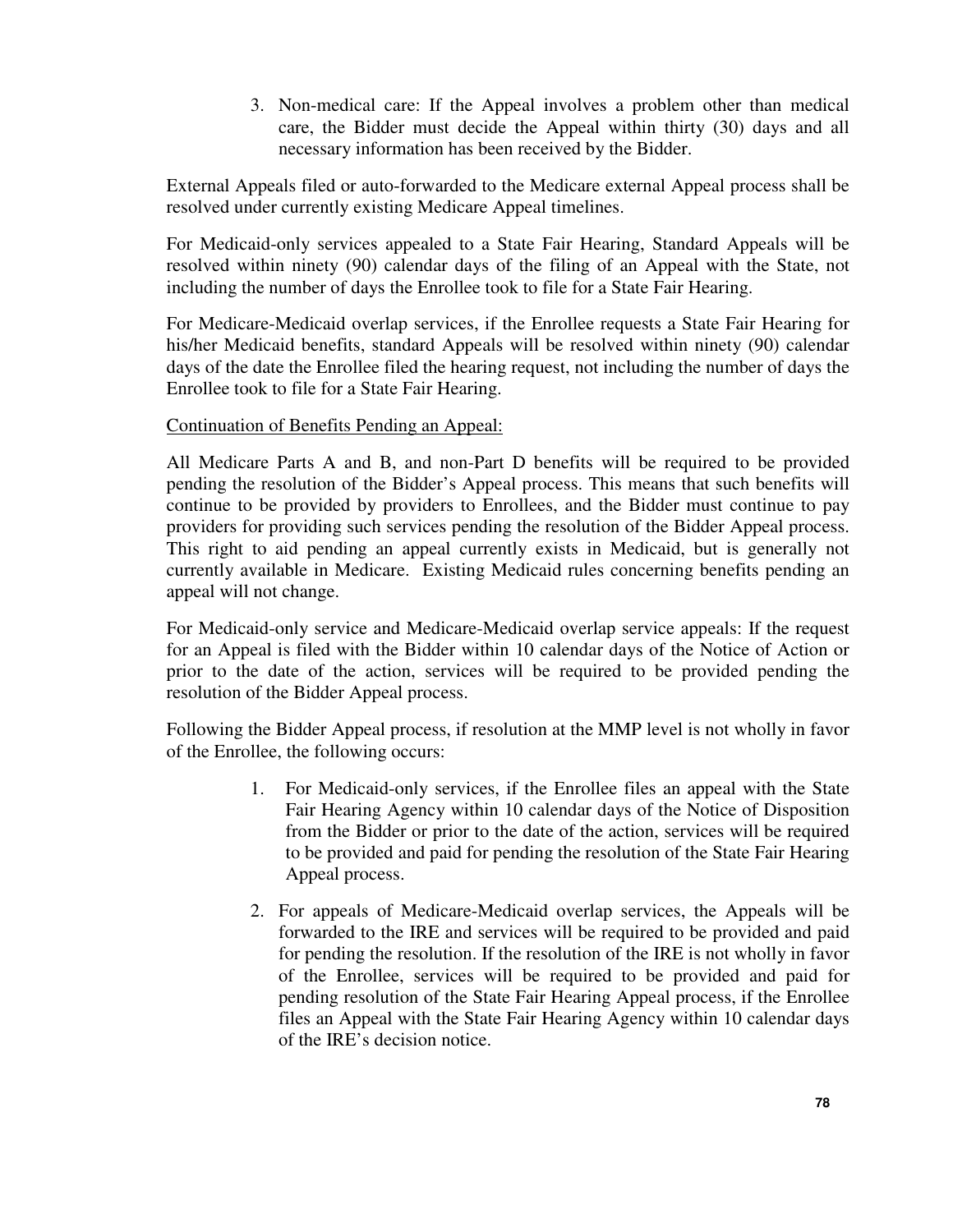### Integrated Notice

Enrollees will be notified of all applicable Demonstration, Medicare Appeal, Medicaid Appeal, and State Fair Hearing rights, including whether an individual may receive benefits pending the appeal, through a single notice jointly developed by the State and CMS.

In the case of a decision where both the State Fair Hearing and the IRE issue a ruling, the Bidder hall be bound by the ruling that is most favorable to the Enrollee.

# **3.2.15 Payment To and From MMPs**

The ICI Demonstration will evaluate the effect of an integrated care and payment model on both community-based and institutional populations. In order to accomplish these objectives, comprehensive contract requirements will specify access, quality, network, financial solvency, and oversight standards. Contract management, which will be jointly accomplished by the State and CMS, will focus on performance measurement and continuous quality improvement. Except as otherwise specified in this LOI and/or applicable Medicaid waiver or Section 1115(a) demonstration standards and conditions or State Plan Amendments, Bidders will be required to comply with all applicable existing Medicare and Medicaid laws, rules, and regulations as well as ICI Demonstration-specific and evaluation requirements, as will be further specified in a Threeway Contract to be executed among each MMP, the State, and CMS.

As part of this Demonstration, CMS and the State will implement a new Medicare and Medicaid payment methodology designed to support MMPs in serving Medicare-Medicaid Beneficiaries enrolled in the Demonstration. This financing approach will minimize cost-shifting, align incentives between Medicare and Medicaid, and support the best possible health and functional outcomes for Enrollees.

CMS and the State will allow for certain flexibilities that will further the goal of providing a seamless experience for Medicare-Medicaid Beneficiaries, utilizing a simplified and unified set of rules. Flexibilities will be coupled with specific Enrollee safeguards and are included in this LOI, and the Three-way Contract. MMPs will have full accountability for managing the capitated payment to best meet the needs of Enrollees. CMS and the State expect MMPs to achieve savings through better integrated and coordinated care. Subject to CMS and State oversight, MMPs will have significant flexibility to innovate around care delivery and to provide a range of communitybased services as alternatives to or means to avoid high-cost services if indicated by the Enrollees' wishes, needs, and Interdisciplinary Care Plan.

The Bidder must accept the Medicaid capitation rates as referenced in Appendix A Data Book of this LOI. The State and CMS will makes capitation payments to the Bidder on a monthly basis via electronic funds transfer. Capitation rates will be provided by CMS as soon as they become available or sometime after June 1, 2014.

CMS and the State shall require each MMP to provide a detailed description of its risk arrangements with providers under subcontract with the MMP. This description shall be made available to Enrollees upon request. It will not be permissible for any incentive arrangements to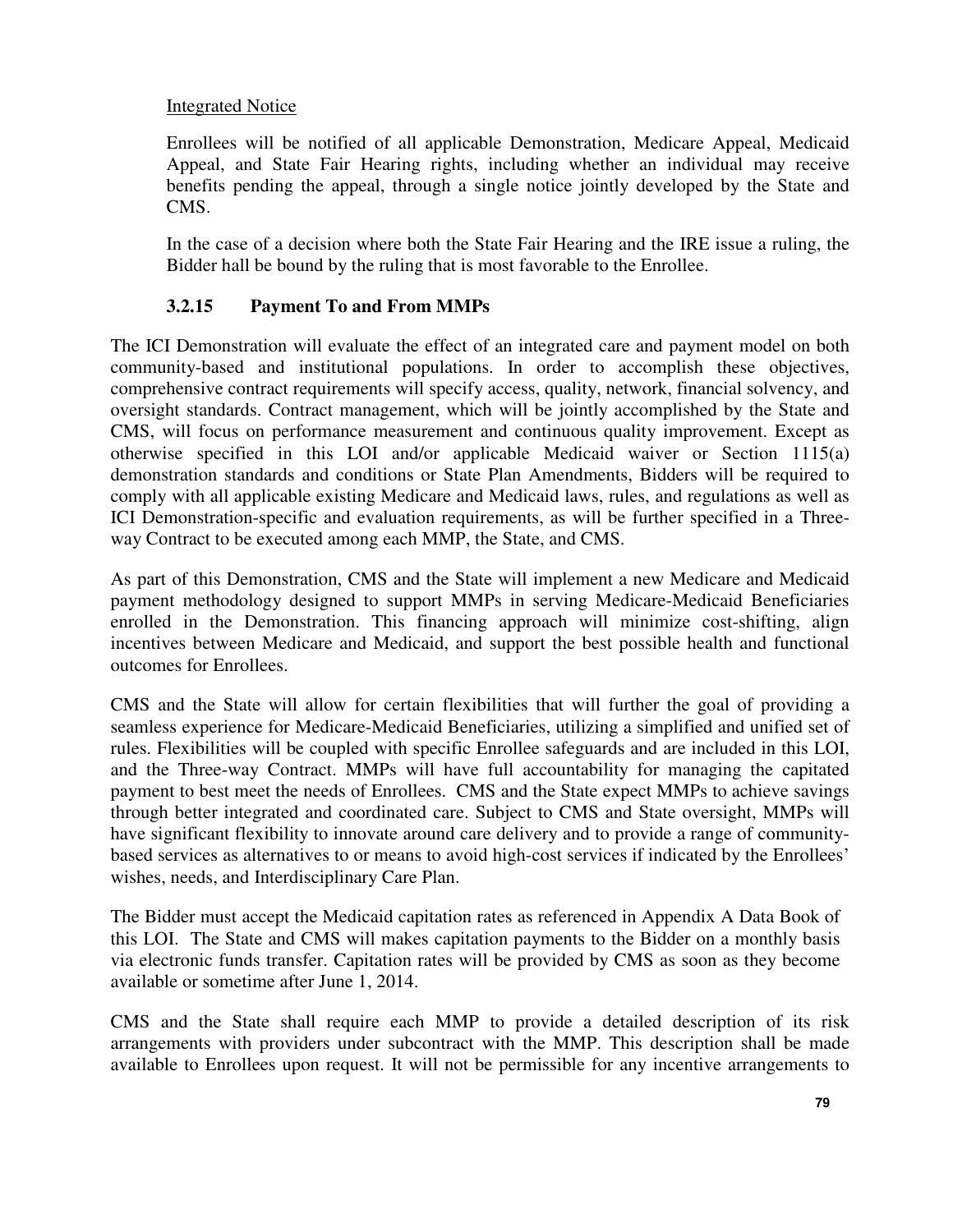include any payment or other inducement that serves to withhold, limit or reduce necessary medical and non-medical services to Enrollees.

The State believes that one of the advantages of a managed care system is that it permits Health Plans to conduct selective competitive procurement processes with providers. EOHHS is committed to achieving maximum value for the investment of state dollars. The use of community-based referred providers, selected through a competitive procurement system should improve the quality of care while reducing costs. The MCOs are expected to implement such competitive selective procurement practices.

The Bidder is also expected to enter into creative or performance based payment arrangements intended to foster and reward effective utilization management and quality of care. The Bidder is expected to conduct procurement practices and to establish provider reimbursement systems that enhance the quality and cost-effectiveness of care.

Specifically, the Bidder should demonstrate use of Alternative Payment Methodologies that will advance the delivery system innovations inherent in this model, incentivize quality care, and improve health outcomes for Enrollees. The Bidder must comply with the requirements of M.G.L. Chapter 224, Section 261 of the Acts of the 2012. Notwithstanding the foregoing, nothing herein shall be construed to conflict with the requirements of 42 U.S.C. 1395w-111, Sec. 1860D-11(i). Alternative Payment Methodologies or methods are defined as, methods of payment that are not solely based on fee-for-service reimbursements; provided that, "alternative payment methodologies" may include, but shall not be limited to, bundled payments, global payments, and shared savings arrangements; provided further, that "alternative payment methodologies" may include fee-for-service payments, which are settled or reconciled with a bundled or global payment. Care management, care planning and functional assessment functions that we are requiring can and should eventually be part of these alternative payment arrangements, such that these functions can be part of a global payment to an entity willing to take responsibility for the total care of these members.

Bidders are required to meet the requirement of the three-way Contract related to: (1) special reimbursement provisions for FQHCs and RHCs, (2) paying providers within thirty (30) days of receipt of a "clean claim", (3) implementing reforms required by RI State Legislation (i.e. R.I. General Law Chapter 40-8, Section 40-8-13.4) for paying hospitals for in-patient services (to the extent possible for MMEs), (4) applying Federal and State limitations on physician incentive plans, (5) restricting payments for the ingredient cost of a covered outpatient drug for which the pharmacy has already received payment (to the extent possible for MMEs), (6) third party liability, (7) reinsurance, (8) maintaining reserves and accounting for incurred but not reported (IBNR) claims, (9) reimbursement to nursing homes, (10) payment adjustments with respect to non-payment of provider preventable conditions, (11) incentive payments for the attainment of performance goals, and (12) the State conducting audits of the MMP.

Third Party Liability (TPL) is one of three components of EOHHS Program Integrity efforts (compliance and fraud/abuse are the other two that are subsequently discussed). Bidders are expected to make every effort to identify and pursue TPL to the fullest extent possible to assure that other funds are used before Medicaid funds are expended, including but not limited to: (1)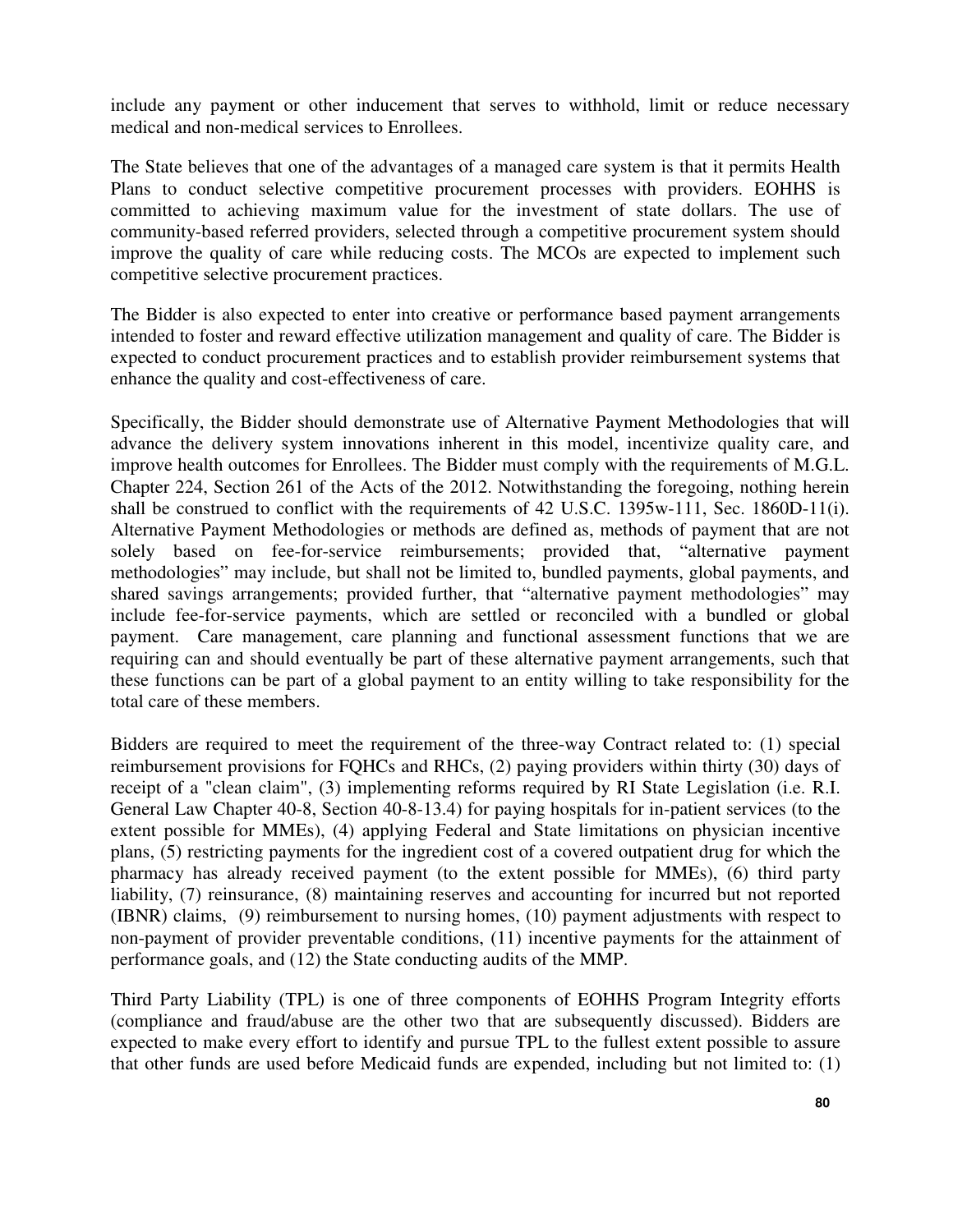identifying potential other TPL when a Enrollee initially is enrolled with a Health Plan and periodically thereafter, (2) identifying other potential TPL when adjudicating Enrollee claims (e.g. auto insurers or liability insurers when acclaim is related to an accident), (3) notifying the State Fiscal Intermediary when TPL is identified, and (4) making efforts to recover funds related to other TPL coverage.

With regard to nursing home payments, the State has implemented a new reimbursement methodology that takes into account the severity of need as well as the facilities costs. The Bidder may implement the current system or may propose their own system that reflects the State's quality indicators. The Procurement Library contains information of the State's current approach for reimbursing nursing homes.

# **3.2.16 Financial Standards, Record Retention, and Compliance**

# *MMP Financial Standards*

The RI Department of Business Regulation regulates the financial stability of all licensed MCOs in RI. The Bidder agrees to comply with all RI Department of Business Regulation standards.

The success of the RI Medicaid managed care program is contingent on the financial stability of participating Health Plans. As part of its oversight activities, the State has established financial viability criteria, or benchmarks, used in measuring and tracking the fiscal status of Health Plans. The areas in which financial benchmarks are established that include the following:

- Current ratio
- Plan equity per enrollee
- Administrative expenses as a percent of capitation
- Net medical costs as a percent of capitation
- IBNR and Reported But Unpaid Claim (RBUC) levels, including days claims outstanding

The Bidder agrees to provide the information necessary for calculating benchmark levels and to continually meet the State's financial reporting requirement to monitor the financial conditions of the Bidder once operational. The Bidder agrees to comply with corrective actions ordered by the State to address any identified deficiencies with respect to financial benchmarks.

#### *Record Retention*

The Bidder retains the source records for its operational data reports and financial records for a minimum of ten (10) years and must have written policies and procedures for storing this information. The Bidder also preserves and maintains all medical records for a minimum of ten (10) years from expiration of the contract. If records are related to a case in litigation, then these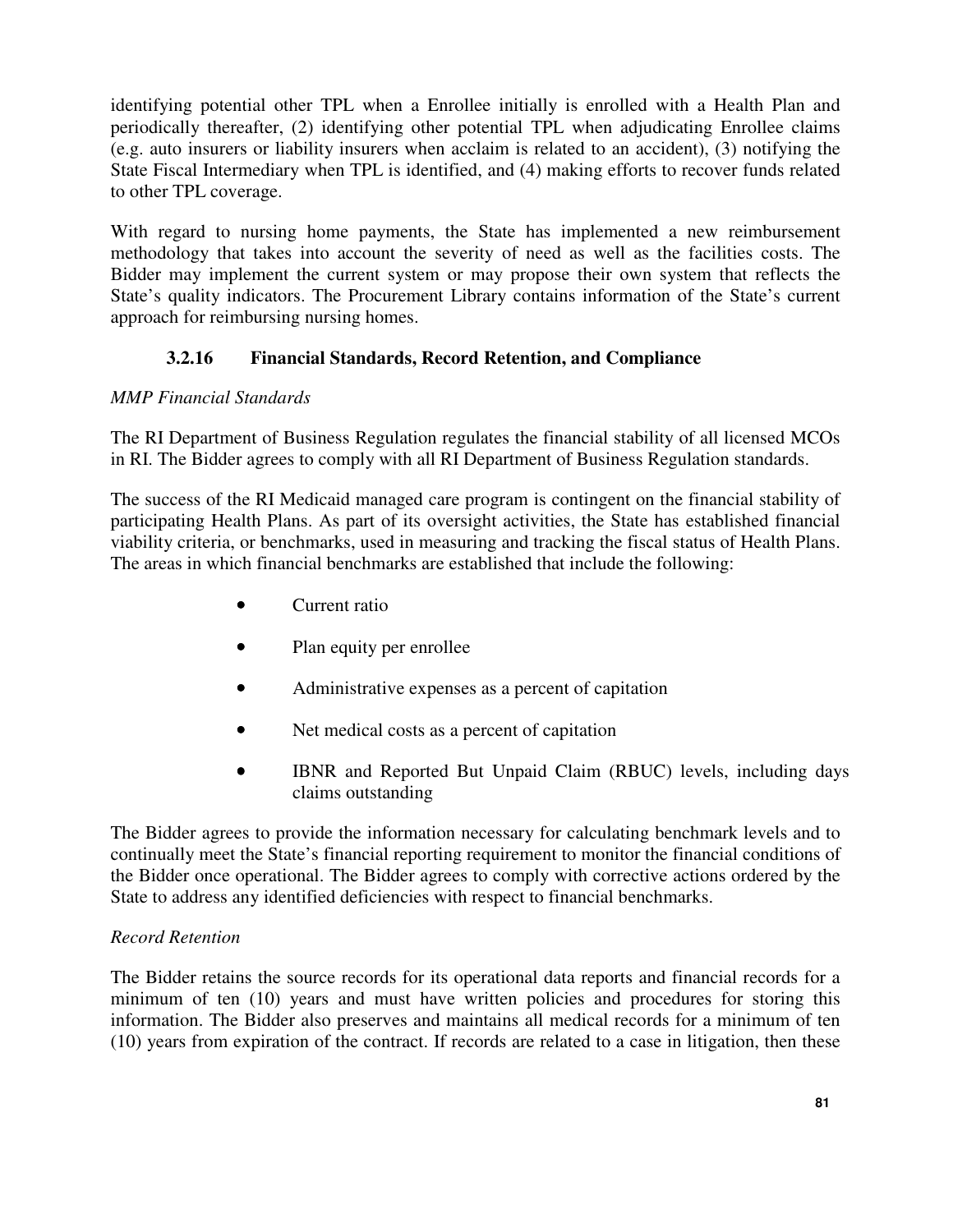records are retained during litigation and for a period of seven (7) years after the disposition of litigation.

### *Compliance*

The compliance requirements will be discussed in detail in the three-way contract. In accordance with 42 CFR 438.608, the Bidder has administrative and management arrangements, including a mandatory written Compliance Plan, which is designed to guard against fraud and abuse. An electronic copy of the Compliance Plan including all relevant operating policies, procedures, workflows, and relevant chart of organization, and the information noted in the subsequent threeway Contract are submitted to CMS/EOHHS for review and approval within ninety (90) days of the execution of the contract and then on an annual basis thereafter. Compliance is one of three components of the State's Program Integrity efforts (identification and recovery of TPL and detection and control of fraud and abuse are the other two components). Specific requirements related to identify and to control fraud and abuse are discussed in Section 3.4 of this document.

The Bidder: (1) is prohibited to have affiliations with individuals debarred by Federal agencies, (2) must disclose of the ownership and controlling interest within thirty-five (35) days of contract execution, (3) must require providers to disclose ownership and controlling interest, (4) must require each to furnish the Federal and State governments full and complete information related to business transactions, within thirty-five (35) days upon request, (5) providers must disclose any individual who has more than five (5) percent interest in the provider who was convicted of a crime, (6) discloses to the State any individual who that more than five (5) percent ownership who has been convicted of a crime. These requirements are more fully discussed in the RHO Contract.

# **3.3 RHO and Three-Way Contract Terms and Conditions**

The Bidder must meet the Terms and Conditions in a three-way contract to be negotiated between CMS, EOHHS and the successful bidder. Sample model contracts and MOUs from other states which indicate the types of requirements which Bidders may anticipate in RI can be accessed in the procurement library at http://www.eohhs.ri.gov/IntegratedCare.aspx.

For Medicaid only LTSS members, the Bidder must meet the terms and conditions of the Rhody Health Options contract. This contract is available by reference in the procurement library.

EOHHS in no way represents that the contract requirements listed in any other model contract referenced herein will or will not be included in the ICI Demonstration Three-way Contract. References to other model contracts for FAD initiatives are referenced solely for the purpose of assisting Bidders in understanding the structure and types of requirements that other states have set forth for similar, but not identical, initiatives.

When issued, the Three-way Contract will cover: (1) the general provisions of the contract, (2) interpretations and disputes including compliance with Federal and State requirements, (3) contract amendments, (4) payments, (5) guarantees, warranties and certifications including "hold harmless" and insurance requirements as well as requirements related to patents and copy write infringement, non-assignment of the contract, clinical laboratory improvement amendments, (6) personnel and staffing requirements, (7) performance standards and damages including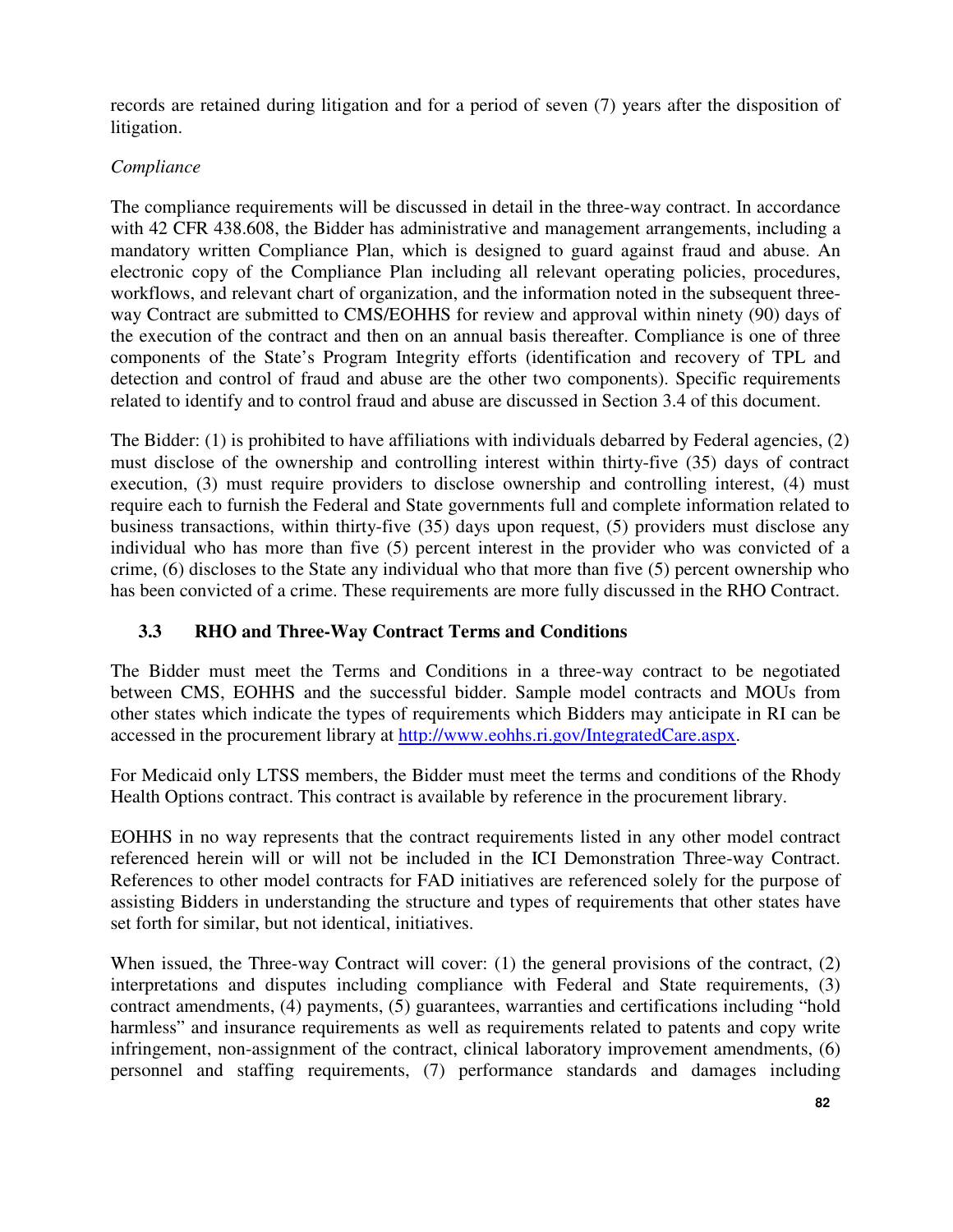requirements related to fraud and abuse, (8) inspection of the work performed and access to information, (9) confidentiality of information, (10) termination of the contract, and (11) other required terms and conditions.

The Bidder will further be required to meet terms related to: (1) fiscal assurance, (2) notice to EOHHS providers of their responsibilities under Title VI of the Civil Rights Act of 1964, (3) notice to EOHHS providers of their responsibilities under Section 504 of the Rehabilitation Act of 1973, (4) drug free work place policy, (5) drug free work place provider certificate of compliance, (6) subcontractor compliance, (7) certification regarding environmental tobacco smoke, (8) instructions for certification regarding the debarment , suspension and other responsibility matters primary covered transactions, (9) certification regarding lobbying, (10) supplemental terms and conditions for contracts funded whole or in part by the American Recovery and Reinvestment Act of 2009, and (11) business associate agreement.

EOHHS wishes to inform Bidders that MMPs will be required to adopt a strategic and robust approach to the prevention, detection, investigation and reporting of potential Medicaid or Medicare fraud, waste and abuse to assure that Medicaid and Medicare funds are appropriately expended. Specifically, the MMP will be required to:

- Operate a comprehensive program for providing targeted feedback to providers and vendors whose coding, documentation, or billing, although not fraudulent, appears problematic.
- Develop mechanisms for educating Enrollees and network providers about the impacts of Medicaid fraud, waste and abuse on overall program costs and on clinical outcomes for enrollees.
- Integrate approaches to processing and investigating leads about possible fraud, waste and abuse which may be identified from multiple sources, including the MMP's toll-free fraud, waste, and abuse reporting hotline, as well as calls or written correspondence directed to the MMP's customer service, provider relations, utilization management, medical management, and care management departments.
- Employ analytic systems which make use of algorithms to identify: billing for mutually exclusive codes; deviations from time standards; excessive daily billings; excessive diagnostic procedures; outliers in service utilization; provider peer profiling outliers; potential up-coding; potential unbundling; services billed after the date of death of the enrollee or the provider.
- Execute systematic processes for conducting special investigations, provider site inspections, and focused clinical record reviews.
- Engage with the fraud, waste and abuse detection and investigations programs operated by the Contractor's subcontractors (such as pharmacy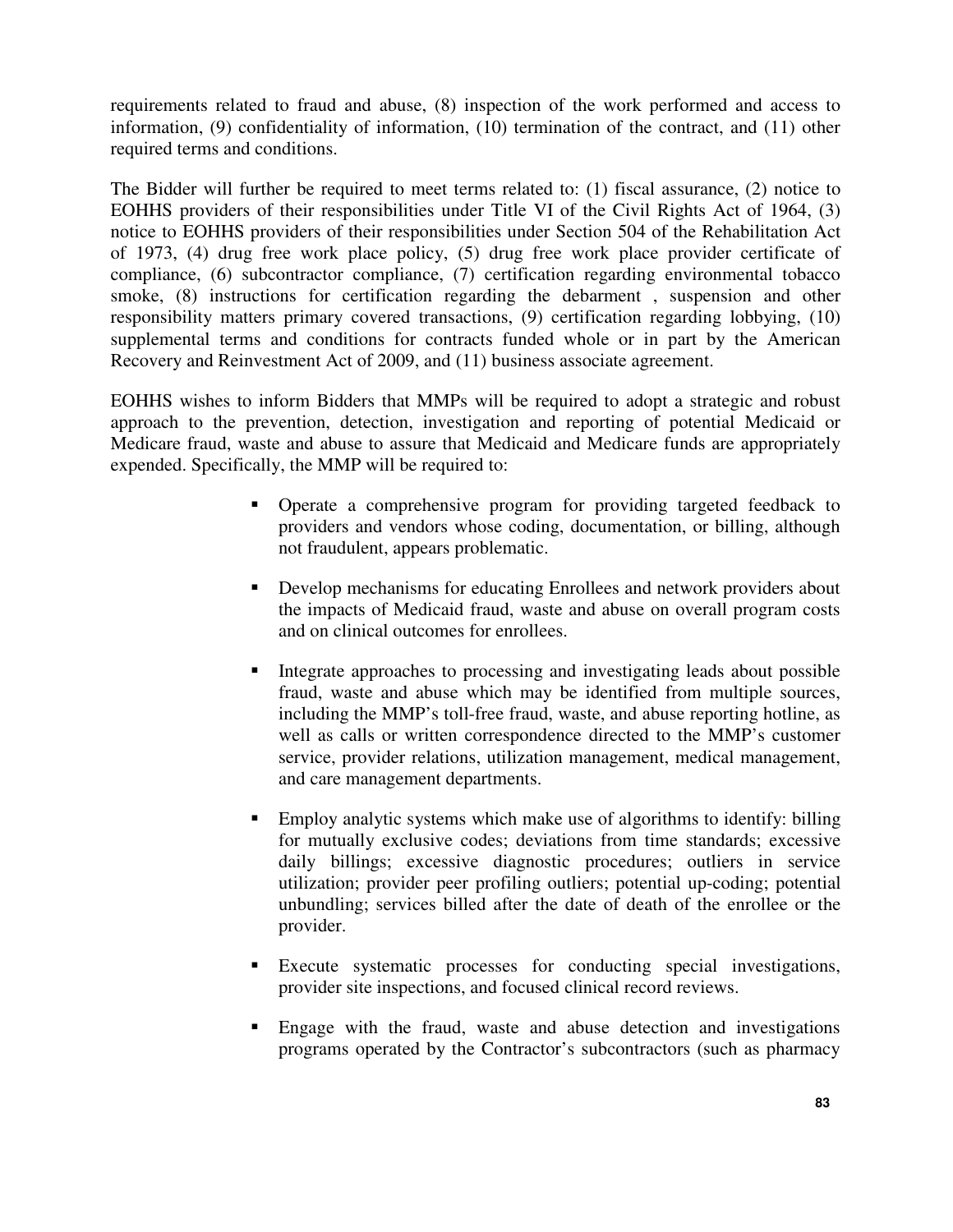benefits manager, vision care, durable medical equipment, and behavioral health subcontractor).

- Demonstrate interfaces between the Bidder's medical management, provider credentialing, utilization management, compliance, legal, and special investigations units to analyze patterns of apparent over-utilization on the part of providers, vendors, or Enrollees.
- Uses a cohesive approach to synthesizing quantitative and qualitative data to determine whether possible Medicaid fraud, waste and abuse have been discovered.
- Make referrals to EOHHS in a secure, timely, and thorough manner when the Bidder's initial investigation concludes that a case has reached the level of a suspected case of fraud and abuse on the part of a provider, vendor, or enrollee.

# **3.4 Federal Requirements**

CMS shall determine whether all such requirements have been met. Medicare past performance is a criterion to accept passive enrollment. Among the mechanisms CMS will use to assess an organization's Medicare performance are the sanctions, the Past Performance Review methodology, and the Medicare Plan Finder "consistently low performing" icon (LPI). Not only will CMS not allow plans to accept passive enrollments based on Medicare past performance/LPI but RI will also use plans' past performance/LPI status as criteria in the selection process.

In addition, every selected MMP must also pass a comprehensive joint CMS/State readiness review. Please see links that contain CMS guidance included in the Procurement Library referenced in Section 2.

Applicants interested in participating in the RI ICI Demonstration must have submitted a Notice of Intent to Participate as a Demonstration Plan to CMS by November 14, 2013. CMS created a Capitated Financial Alignment Demonstration Notice of Intent to Apply (NOIA) Web tool. Completion of this tool is required in order for interested Applicants to obtain the necessary system access to meet the key deadlines articulated in the Medicare timetable. Any organization that is interested in the ICI Demonstration must participate in this non‐binding process and begin to prepare for the submission, either by itself or in partnership with a Pharmacy Benefit Manager (PBM) of critical Part D requirements, including a formulary, Medication Therapy Management Program (MTMP), a pharmacy network, and a Part D package. If an interested Applicant did not submit a NOIA to CMS by November 14, 2013, it will not be eligible to offer demonstration plans in 2015. CMS' NOIA process is separate from the process used for non‐demonstration MA and Prescription Drug Plan (PDP) contracts. Applicants that are currently offering non- demonstration MA or PDP products still need to submit a Capitated Financial Alignment Demonstration NOIA. The NOIA process can be reviewed in CMS' October 31, 2013 memorandum to Current and Future Medicare Advantage Organizations, Prescription Drug Plan Sponsors and Medicare-Medicaid Plan Sponsors from Cynthia Tudor and in CMS' January 13, 2014 memorandum to Organizations interested in Participating as Medicare-Medicaid Plans in States Seeking to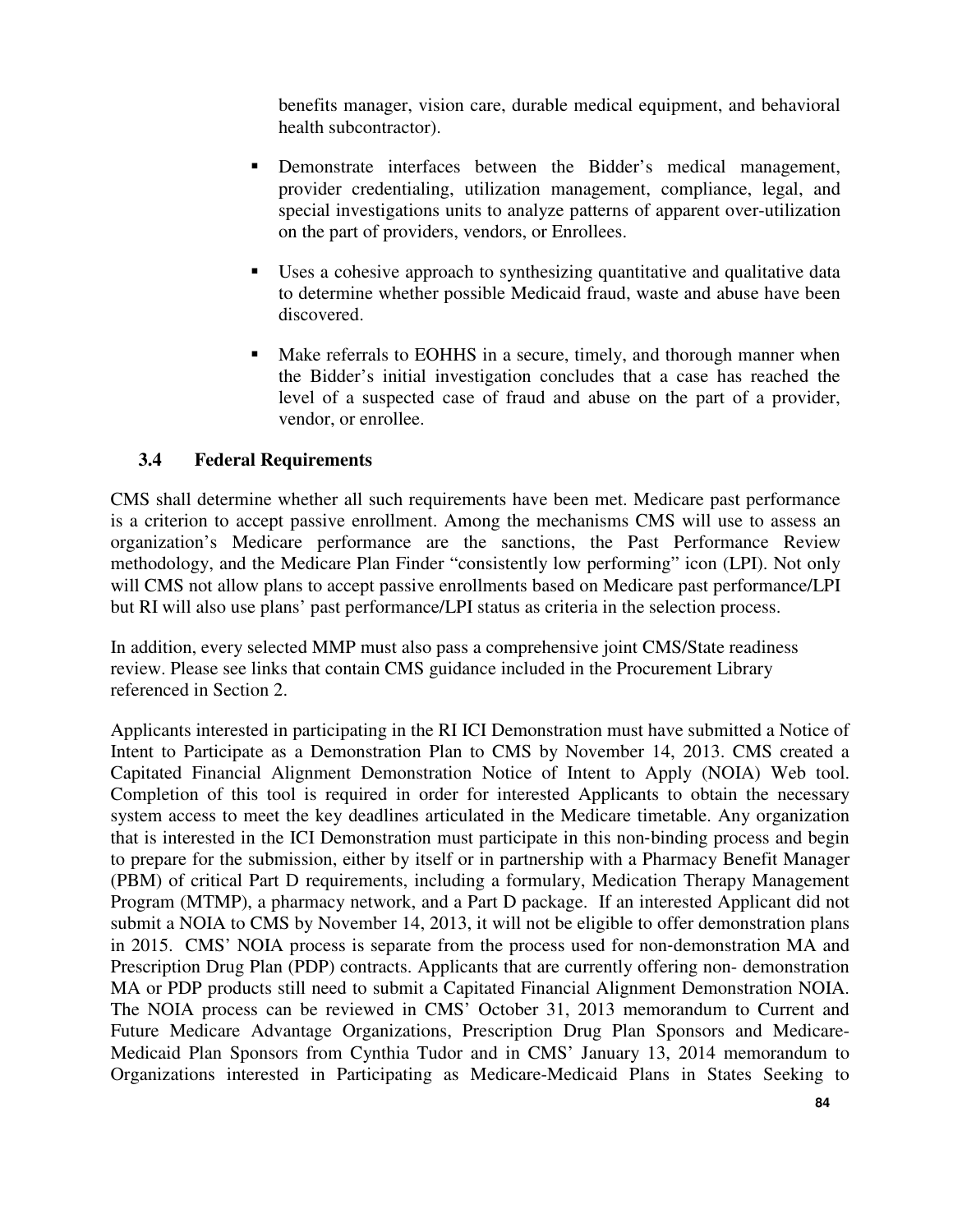Implement Capitated Financial Alignment Demonstrations in 2015 (see Procurement Library). CMS will accept only NOIAs submitted electronically through its online Web tool.

In order to participate as a MMP, Bidders must have also completed the following application components with CMS:

- Applications to CMS via the Health Plan Management System (HPMS) by February 25, 2014, the same application timeline as Medicare Advantage and Part D.
- Model of Care specific to the demonstration, as well as preliminary network information, and information on solvency/licensure, fiscal soundness, and administrative and management arrangements.
- Medication Therapy Management Program information by June 2, 2014 submission deadline; Part D formularies by June 2, 2014; plan benefit packages by June 2, 2014; and Additional Demonstration Drug (ADD) files and Part D supplemental formulary files by June 6, 2014.

Additional CMS Application requirements include, but are not limited to:

- solvency/licensure;
- fiscal soundness:
- administrative and management arrangements;
- network adequacy for Medicare medical services and prescription drugs;
- evidence-based Model of Care (MOC);
- submission of an integrated plan benefit package; and,
- provision and coordination/integration of benefits.

Bidders must review CMS guidance for all Medicare requirements to participate as a capitated MMP in the FAD.

#### **SECTION 4: TECHNICAL PROPOSAL**

This chapter describes the instructions for Bidders to follow in preparing and submitting bids. Failure to comply with these instructions in full may result in a Bidder's disqualification. The State also reserves the right to reject any and all proposals received or to cancel this LOI according to the best interests of the State. The response to this LOI requires only a technical proposal. The required format for preparing the Technical Proposal is described below.

#### **4.1 Response Limits**

The State does not want Bidders to develop excessively elaborate responses to this LOI. The Technical Proposal shall be limited to **125 single-spaced pages (using a font not smaller than**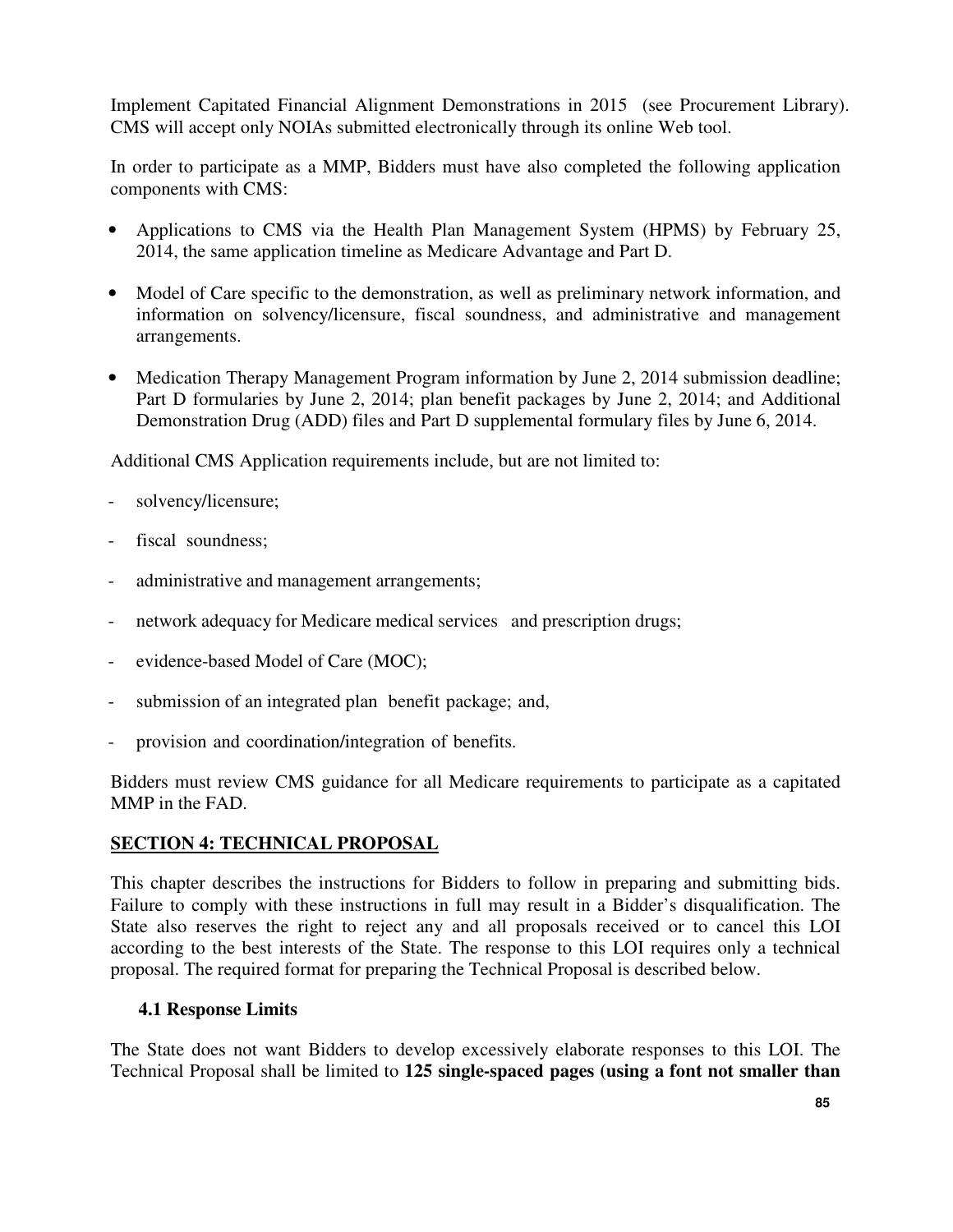**12 points)**; excluding the following components: the transmittal letter, the additional technical responses from new Bidders and pertinent attachments the Bidder would like to share with the State or any specific attachments asked for by the State.

# **4.2 Technical Proposal Specifications**

The following sections provide information on the specifications for the Technical Proposal, including suggested page allocations.

# **4.2.1 Transmittal Letter**

The transmittal letter shall include statements regarding the following:

- a) A statement that the Bidder has read, understands and accepts the conditions and limitations of this LOI
- b) A statement that the Technical Proposal is effective for one hundred and twenty (120) days from the date of submission
- c) Identification of any proposed sub-contractor arrangements in the proposal
- d) Identification of the person who will serve as primary contact for the Bidder, including the individual's address, telephone number, fax number and email address
- e) Any other information that the Bidder may want to convey to the State

# **4.2.2 Assurances/Attestations**

All Bidders at minimum shall include the following statements and assurances in their proposals.

- **A statement** that the Bidder is a corporation or other legal entity and is properly licensed to operate as a health maintenance organization or as a MCO within RI; and is NCQA accredited in RI or NCQA accredited in another State and will be accredited within twelve (12) months of the effective start date of a contract pursuant to this LOI.
- **A statement** that the Bidder has submitted a Notice of Intent to Apply (NOIA) for participation in the capitated financial alignment model for MMEs; has submitted an application via the MCO Management System (HPMS) to participate in the financial alignment demonstration; will submit the additional required materials via HPMS (MTMP, Part D formulary, plan benefit package, Additional Demonstration Drug and Part D supplemental formulary files) by their respective deadlines; and understands and will meet all Medicare requirements for the financial alignment model, including Part D.
- **A statement** of whether the Bidder or any of the Bidder's employees, agents, independent contractors or subcontractors have been convicted of, pled guilty to or pled *nolo contendere* to any felony and/or any Medicaid or health care related offense or have been debarred or suspended by any Federal or State governmental body, and if so, an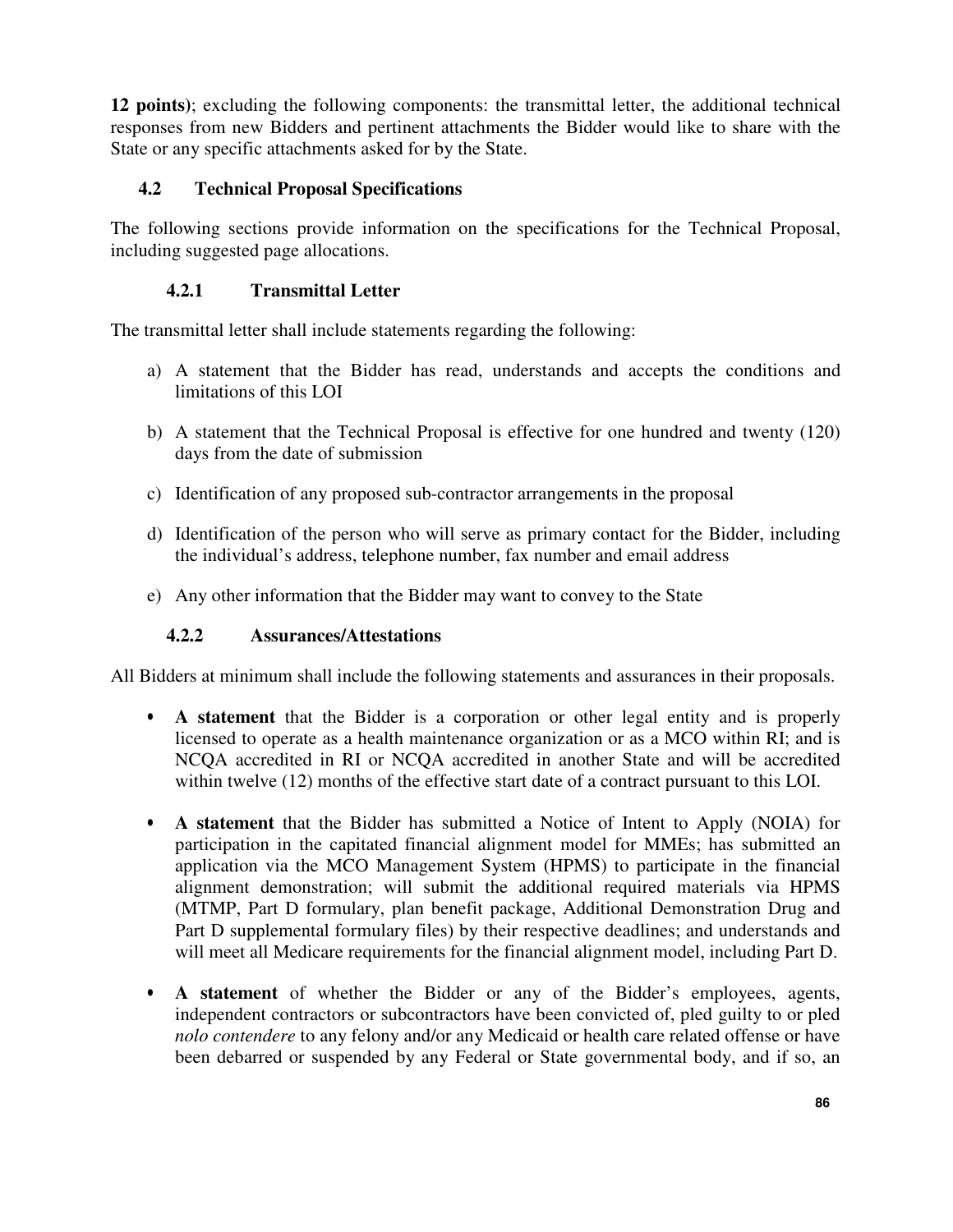explanation providing relevant details. Bidder shall include the Bidder's parent organization, affiliates and subsidiaries.

- **A statement** that the Bidder has read, understands, and accepts the mandatory requirements, responsibilities, and terms and conditions associated with this procurement.
- **A statement** that the Bidder accepts the State's Medicaid Capitation Rates that will be paid to the successful Bidders.
- **A statement** of Affirmative Action that the Bidder does not discriminate in its employment practices with regard to race, color, religion, age (except as provided by law), sex, marital status, sexual orientation, political affiliation, national origin, or handicap and complies with the Americans with Disabilities Act.

Bidders shall submit copies of their: State Licenses; NCQA Accreditation Certificates; and, CMS approval for being a MAP or SNP or proof that the Bidder has applied to CMS for such approval with their proposal.

# **4.2.3 Experience and Understanding**

The Bidder should include the following information in this section:

- Description of the Bidder, and its subcontractors, regarding the type of organization and ownership; historical perspective of organization; special Federal and State designation businesses (e.g. small businesses, minority/women owned business and disability business enterprises); size of company, national recognitions; and other information that the Bidder would deem appropriate. This description should include the structure of the organization, including an organizational chart, and financial relationships with any parent organization that is associated with the Bidder.
- Recent NCQA ranking (e.g. Excellent, Commendable, Accredited, Provisional, or Denied) in RI or in other States if not operating in RI as well as NCQA HEDIS® 2009 Score results in RI or in other States if not operating in RI.
- Experience in providing Medicaid services as a MCO in RI under a risk-based contract and the populations served.
- Experience in serving as a commercial MCO in RI under a risk-based contract.
- Experience in serving Medicare Beneficiaries.
- Experience in serving Medicaid Beneficiaries.
- Experience in serving the MME population.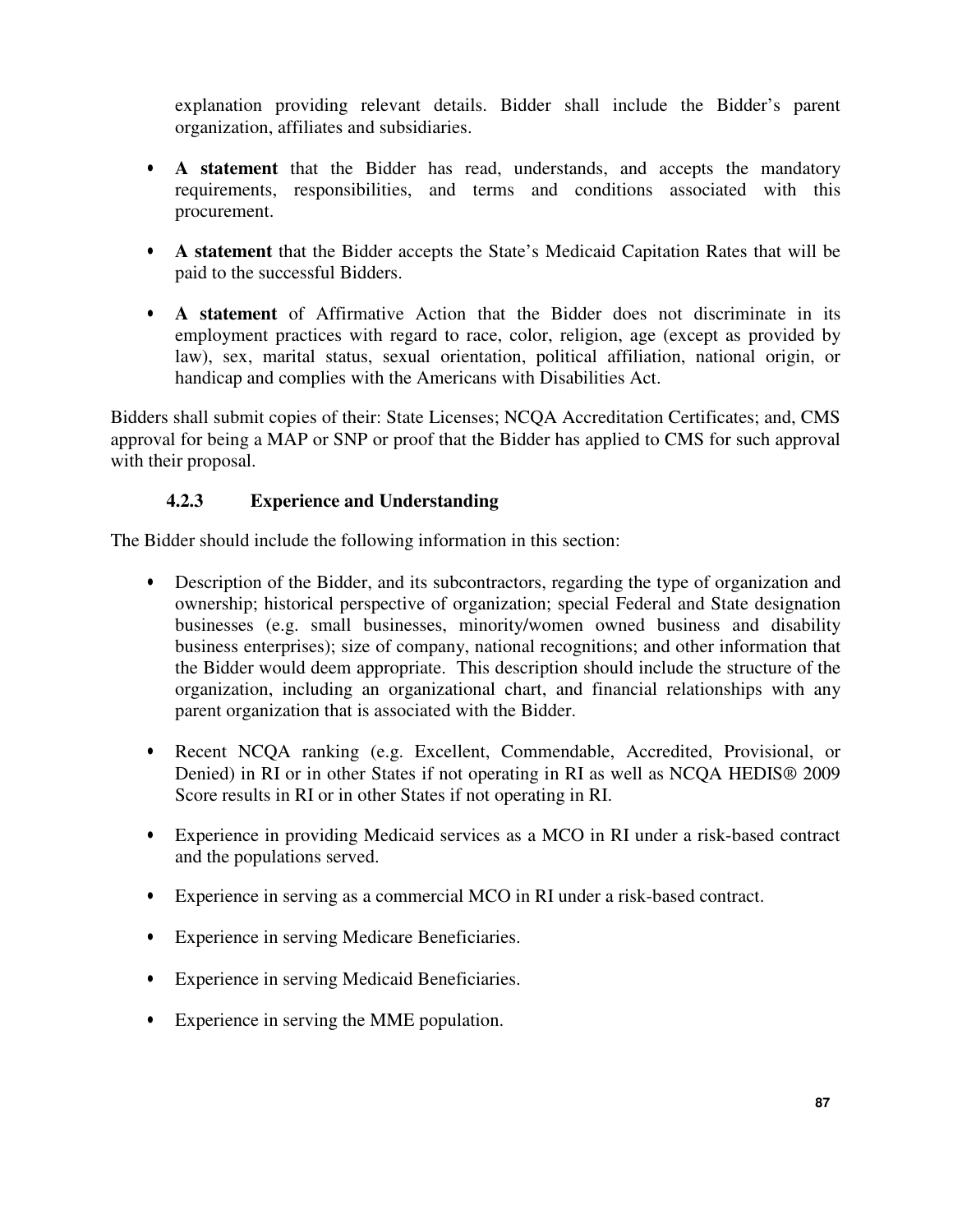- An understanding of the RI environment; the conditions surrounding this procurement and; knowledge of and experience with the Medicaid population in other states.
- The capability and capacity of the Bidder to provide the Medicaid services to the eligible populations under a risk sharing arrangement.
- The financial viability of the Bidder (as well as adverse factors that may affect the Bidder's financial viability including but not limited to bankruptcy proceedings, major lawsuits, fines).
- Evidence of a reinsurance policy to cover the Medicaid population that describes the type, coverage, limits and insurer for the re-insurance.
- The ability to be ready to serve Enrollees by the stated contract commencement date.
- The composition of the Consumer Advisory Committee.
- The status of the Bidder's financial alignment demonstration application and the status of any other materials required to be submitted via HPMS for participation in the capitated financial alignment model, including materials submitted and forthcoming.

The Bidder may provide other information it believes is essential to provide value-based quality services to the Medicaid populations.

# **4.2.4 Technical Response**

The following describes the Technical Responses required from the Bidder. The Bidder should consider the content of this LOI, the current RHO contract (included in the Procurement Library) and other information, as appropriate, in providing a complete Technical Response to this LOI.

# **A) Plan for Enrollment**

The Bidder should discuss its plan for enrolling the MME populations. As part of its response, the Bidder should highlight its capability and its policies, procedures and practices to:

(1) accept the State supplied monthly list of Enrollees,

(2) enroll Enrollees within seven (7) days after receiving notification from the State,

(3) mail notification of enrollment to Enrollees including effective date and how to access care within ten days after receiving notification from the State,

(4) provide orientation materials to new Enrollees about their benefits, the role of the PCP, what to do in an emergency or urgent medical situation, how to utilize services in other circumstances, how to register a complaint or file a grievance and advance directives in accordance with Federal and State legal requirements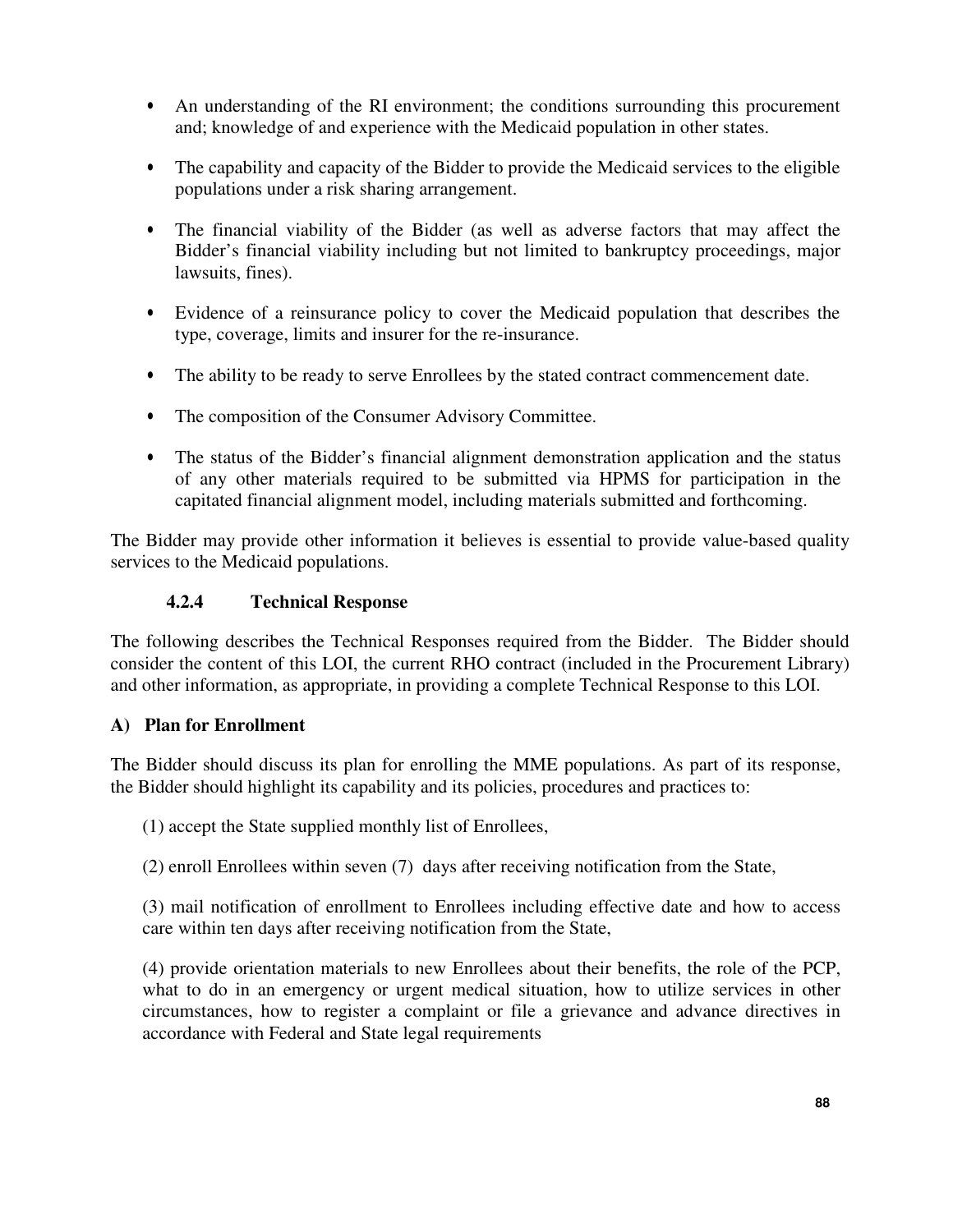(5) make at least four (4) attempts, on different days, to make a welcome call to all new community-based Enrollees within thirty (30) days of enrollment to provide the same information,

(6) provide Enrollees with a permanent identification card within ten (10) days after receiving notification from the State,

(7) make at least four attempts, not counting two on the same day**,** to contact the Enrollee within ten days of notification of enrollment to provide information on options for selecting a PCP,

(8) mail a Enrollee Handbook to all Enrollees within ten days of being notified of their enrollment,

(9) publish a revised Enrollee Handbook within six months of the effective contract date, and to update the Enrollee Handbook thereafter when there are new topics, (10) develop marketing materials with EOHHS approval,

(11) discuss the contents of materials and documents noted above,

(12) supply information to Enrollees that are presented in a culturally and disability competent manner, and

(13) meet required enrollment timeframes for enrollments, disenrollments and opt-outs to and from the MMP,

(14) describe other topics deemed appropriate by the Bidder.

#### **B) Plan for Providing Covered Services and Meeting Accessibility Standards**

The Bidder should discuss its plan for providing the covered services and meeting accessibility standards contained in the LOI. Specifically, the Bidder should describe:

(1) the full range of primary care, acute care, specialty care, behavioral health care, and LTSS (institutional care and HCBS, including a detailed description of the tools or methodology used to determine LTSS service authorization levels,

(2) the service accessibility standards that governs the provision of services including 24 hour 7 day per week coverage, in particular 24/7 coverage for LTSS needs,

(3) additional standards that the Bidder employs above RHO Contract requirements,

(4) how the Bidder coordinates services for individuals with Developmental Disabilities and individuals with SPMI that will continue to be funded and managed by the BHDDH providers,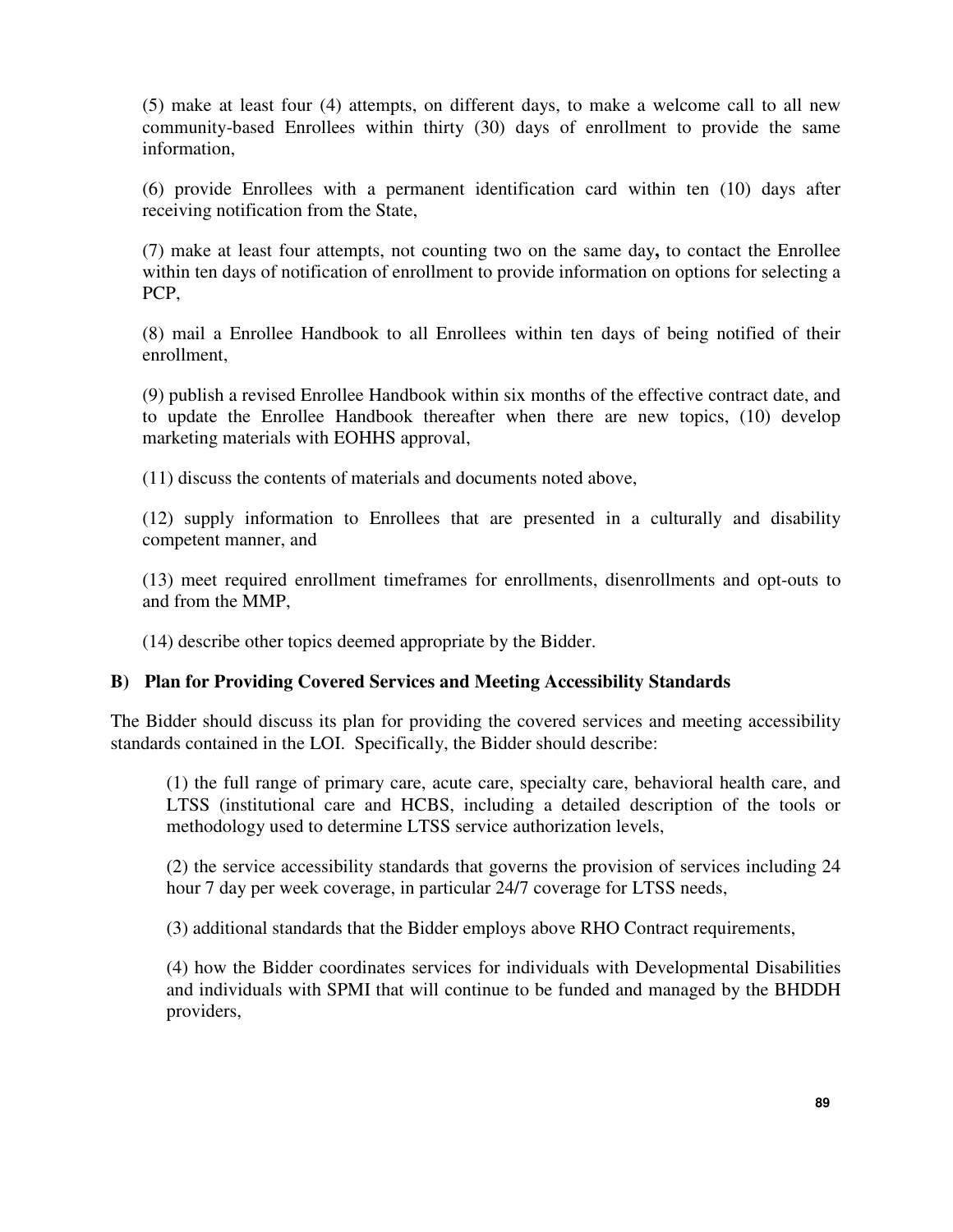(5) special programs and services that is provided by the Bidder to MMEs to meet their special needs (e.g. Disease Management Program, Self-Help Medical Management, Pain Management programs, or other services provided by the MMP),

(6) a plan for honoring all existing service authorizations for the designated transition period,

(7) intervention strategies to identify and rectify unnecessary use of the ER, preventable hospital admissions or avoidable institutionalizations,

(8) previously demonstrated capability to provide services to individuals with SPMI and individuals with developmental disabilities at a later point in time, and

(9) other topics deemed appropriate by the Bidder.

### **C) Plan for Maintaining a Robust Provider Network**

The Bidder should discuss its plan to develop and maintain a robust and comprehensive network of providers to meet the diverse and complex needs of the MMEs. Specifically, the Plan should describe:

(1) how the Bidder will provide Enrollees with the full range of integrated covered services primary care, acute care, specialty care, behavioral health care and long-term care services and supports for the anticipated Enrollees in the service area,

(2) maintain providers in sufficient number, mix and geographic area,

(3) make available all services in a timely manner,

(4) the specific LTSS network (i.e. institutional and HCBS providers) including a geographic access analysis of the LTSS network to determine the accessibility of services,

(5) the specific role of PCPs,

(6) the employment of NCQA recognized PCMH sites in its network to serve as PCPs, (7) how the Bidder will monitor providers to ensure that they meet Federal and State requirements,

(8) what steps the Bidder takes to assure the requisites of a person-centered system of care are met by providers,

(9) effective measures that is put in place by the Bidder to improve provider capability to improve the cost- effectiveness of care,

(10) the development of a home-based primary care provider network,

(11) efforts to meet State affordability standards,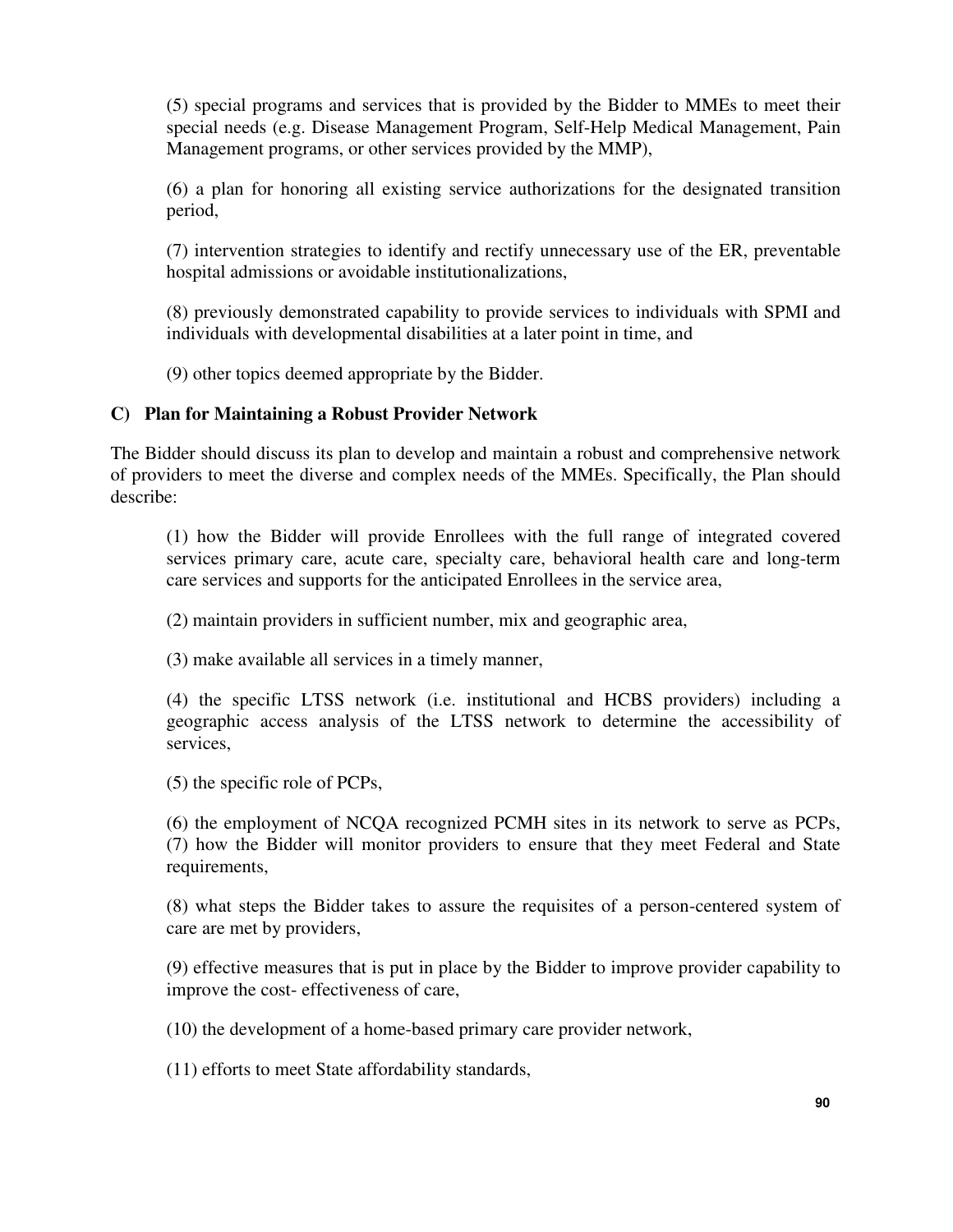(12) the Bidders' approach to maintain the existing network of providers for transitioning to managed care, as well as maintaining the EOHHS contracts with essential community providers for one (1) year,

(13) for home care agencies, the Bidder should distinguish which agencies are Medicare certified, and which agencies are overseen by Medicare-certified agencies, and

(14) other topics that the Bidder deems appropriate.

The Bidder should demonstrate familiarity with the PCMH model and the application of the PCMH model to the MME population. Responses should specify:

(1) what payment methodologies Bidder proposes to support and encourage medical home development and sustainability,

(2) how the Bidder will encourage non-PCMH practices to become recognized medical homes,

(3) the Bidder's expectations and proposed milestones for PCMH implementation for the MME population served, e.g. how many new medical homes will be supported per year, (4) what, if any, special expectations the Bidder will have for medical homes serving the MME population,

(5) how the Bidder will contract with hospitals and specialists to ensure collaboration with medical homes,

(6) how the Bidder will implement and support care management services that are integrated with medical homes,

(7) what methods the Bidder will use to attribute the dual MME population to a medical home, and

(8) how the Bidder will measure medical home implementation for MMEs. If the Bidder proposes using a provider contracting standard different from that developed for CSI RI, they should explain how and why the Bidder's contracts with PCMH's will differ. CSI contracting standards are available in the Procurement Library at http://www.ohhs.ri.gov.

The Bidder should include as an attachment to its proposal a complete listing of its' provider network including names, addresses, telephone numbers, provider specialties and foreign language(s) spoken (if any). The Plan will include a GeoAccess analysis that demonstrates that the network is sufficiently robust and assures timely access to services for Medicaid Enrollees and MMEs, and is currently accepting new Enrollees. Its network must include a plan for meeting the multi-lingual/multi- cultural/geographic and other special needs of the RHO populations.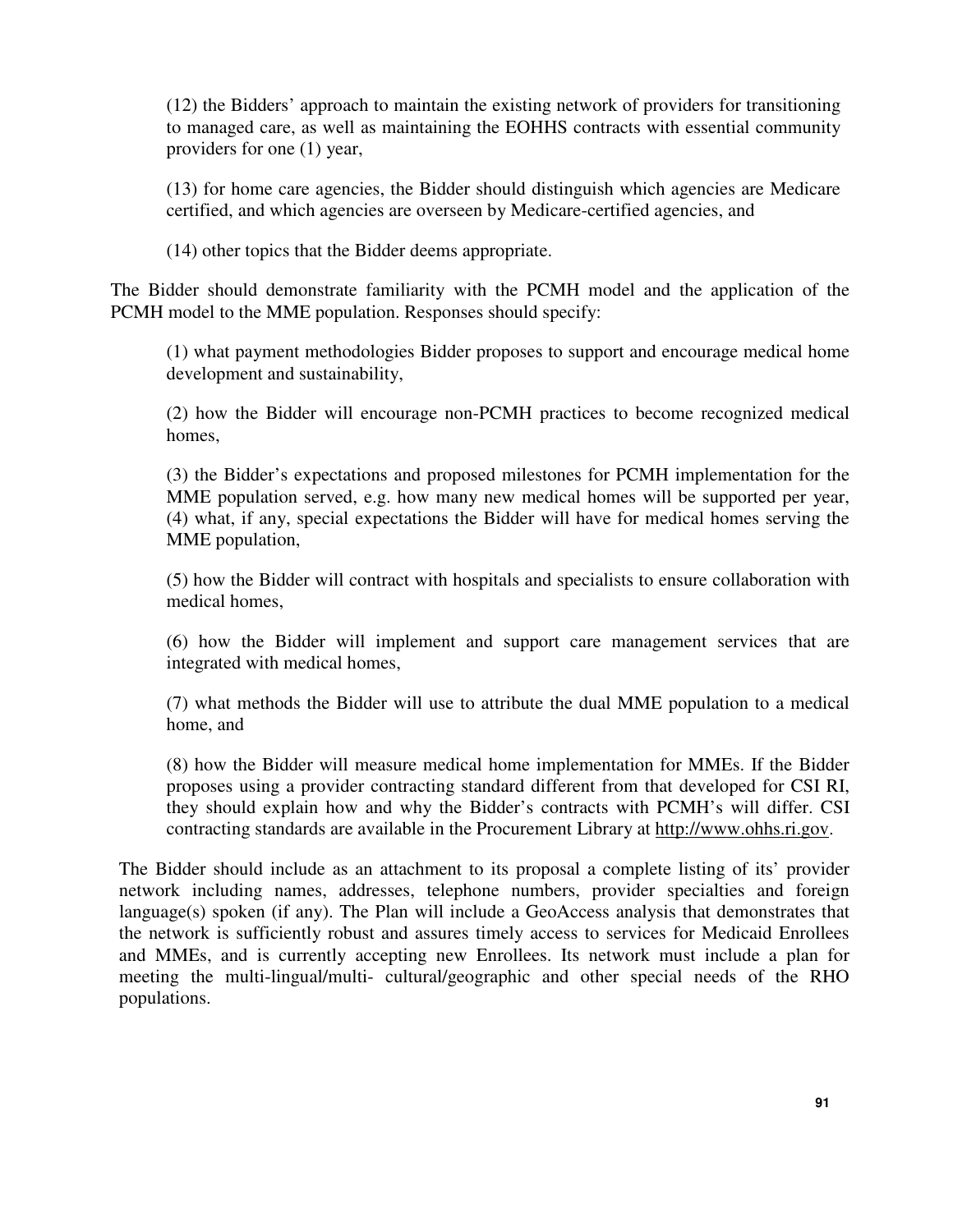### **D) Plan for Operating a Person-Centered System**

The Bidder should discuss its plan to develop and maintain a person-centered system of care for MMEs. As part of its discussion, the Bidder should describe: (1) the MMPs person-centered systematic approach to care delivery and the processes used to ensure that care is person-centered as they relate to the formation of the ICT, ICP development and ICT meetings and cultural, linguistic and ethnic preferences as they affect health care delivery,

(2) how it may vary among Rhody Health Options, and the MME sub-populations (e.g. the disabled vs. elders; those receiving LTSS and those not receiving LTSS; and by care setting i.e. those in institutional vs. those in home or community care) if at all,

(3) how a self-directed services model will be incorporated into the delivery process,

(4) a plan for including EOHHS' essential community providers as well as *RTH* supports and contracting with specialty providers,

(5) the role of the Advisory Committee, and

(6) other topics deemed appropriate by the Bidder.

### **E) Plan for Conducting Risk Profiling**

The Bidder should discuss its plan to conduct risk profiling to identify those in need of care management and to serve as an early warning system to identify those "at risk" of requiring care management, and to identify those who may benefit from care management. Specifically the Bidder should describe:

(1) its overall approach to conducting risk profiling,

(2) its algorithms and analytic approach to initially identify Enrollees in need of Care Management through an analysis of claims data,

(3) the use of predictive models to identify the population requiring, or at risk of requiring, ICM services,

(4) the use of predictive modeling data to support Enrollees who do not require ICM services,

(5) how the Bidder will determine who is "at risk" or will benefit from ICM and Care Management services,

(5) the algorithms, models, classifications and definitions that will be used to stratify populations in terms of their need for ICM services,

(6) the identification of risk behaviors or risk conditions of Enrollees throughout the intervention process signifies the need for care management,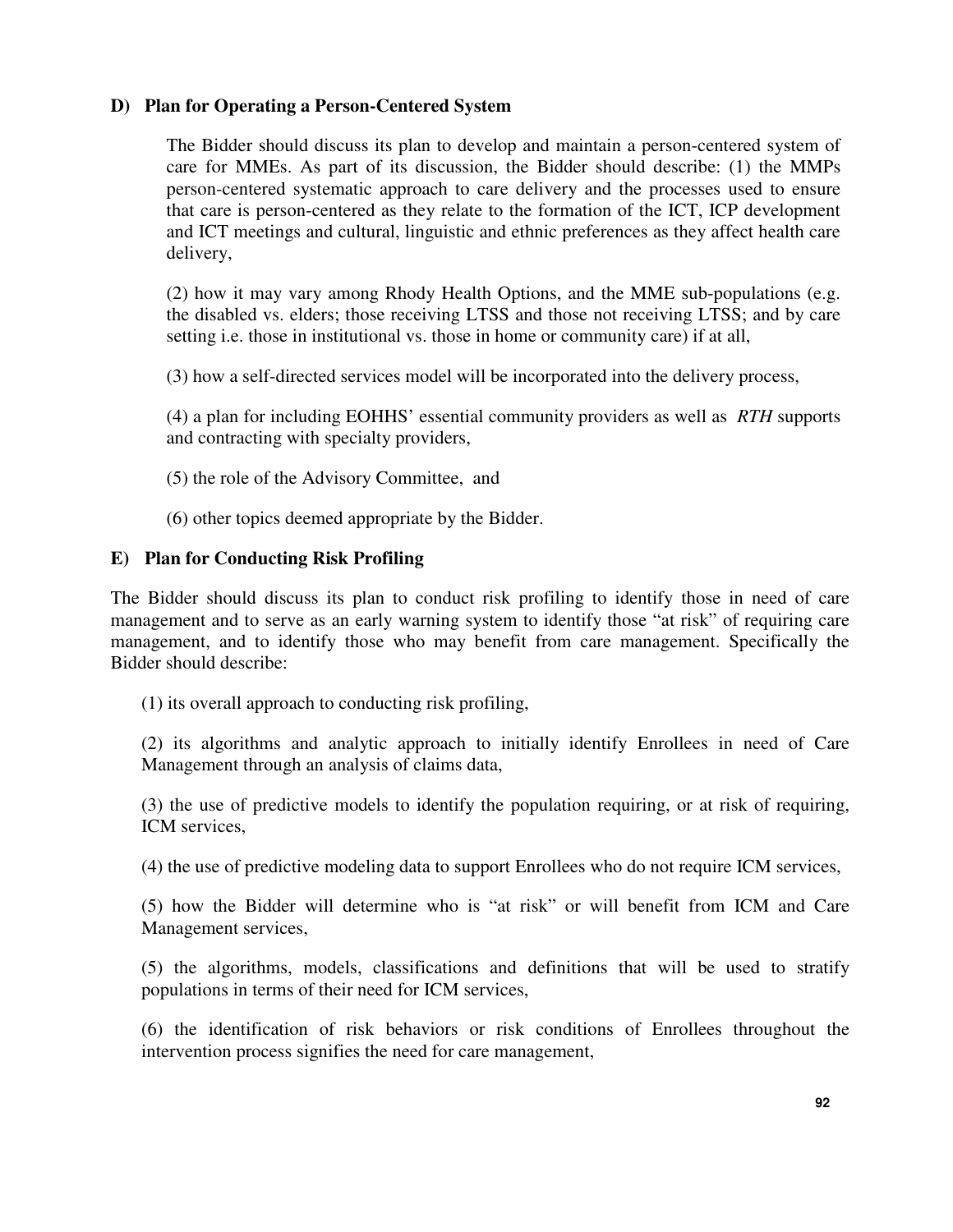(7) the anticipated benefits of predictive modeling and risk profiling,

(8) the time schedule for operating a comprehensive risk-profiling and early identification system,

(9) additional strategies, beyond risk profiling, to identify Enrollees in need of Care Management services and

(10) the process for synthesizing predictive modeling data with all other information regarding the Enrollee's strength-based needs and preferences;

(11) how predictive modeling data and outputs will be shared with MMP staff and with providers, as appropriate, and,

(12)other topics deemed appropriate by the Bidder.

# **F) Plan for Providing Care Management**

The Bidder should discuss its plan for providing Intensive Care Management for individuals who are eligible for LTSS and for individuals who are not eligible for LTSS and are deemed at highrisk and therefore qualify for ICM services. The Bidder should further describe its plan for providing Care Coordination to individuals who are not eligible for LTSS and are not deemed at high-risk.

As part of its discussion the Bidder will describe its policies, processes, decision-making criteria, instruments and protocols, and expected outcomes for each component of the ICM process described within this LOI, including but not limited to:

(1) IHS,

(2) CFNA,

(3) LCM and Care Coordinator roles,

(4) ICP development, including Enrollee goals and timelines to meet such goals, interventions and assignment of tasks within the ICP and monitoring of completion of such tasks and other requirements described in this LOI as well as a detailed description of how service levels are authorized and the specific tool used to determine service authorization levels,

(5) ICT functions and processes including, but not limited to, criteria for when the MMP will call an in-person meeting of the ICT,

(6) How the clinical care team is incorporated into the ICT, including which care management functions will be performed by the provider.

(6) the levels of care management or specific care management services that will be given to Enrollees will different care management needs including but not limited to the conditions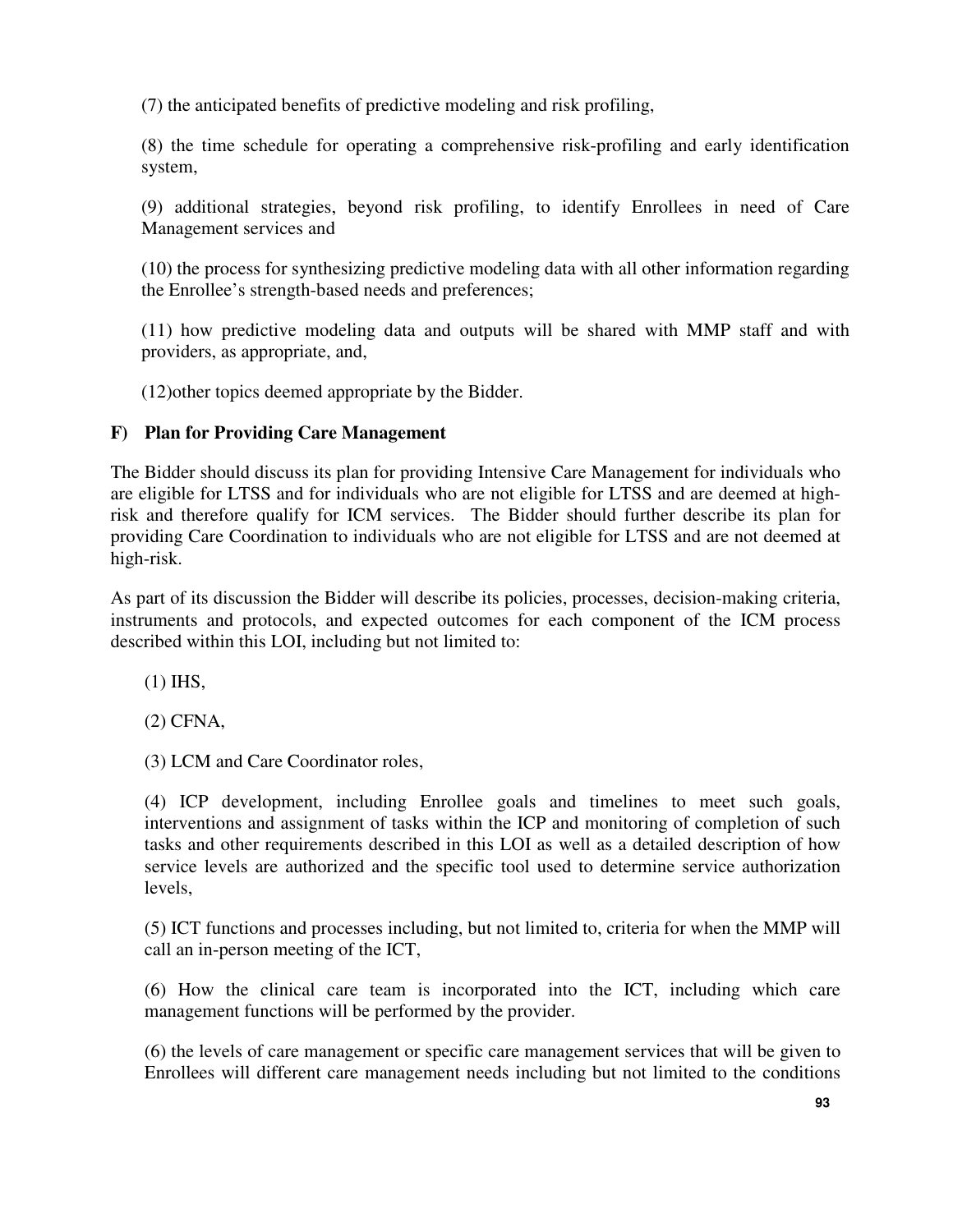and frequency of face-to-face and telephonic contact with Enrollees based on their acuity level and needs,

(7) proposed ratios of LCMs and Care Coordinators to Enrollees for different Enrollee strata and levels of Care Management (e.g. ICM and Care Coordination),

(8) a strategy to implement, coordinate and monitor the ICP,

(9) the process for transition planning and transition management when Enrollee transitions between levels of care including but not limited to the emergency room, hospital, and community-based care and home,

(10) analysis of ICM and Care Coordination approaches with regard to the effectiveness, appropriateness, and outcomes of services including reporting care management information to EOHHS,

(11) plan for reporting ICM and Care Coordination activities and results to CMS and EOHHS based on prescribed guidelines,

(12)specialized care management and the employment of transition coordinators, peer navigators/peer mentors or ombudsman,

(13) strategies to coordinate ICM and Care Coordination activities with other areas within the MMP (e.g. Enrollee Services, Appeals and Grievances among others)

(13) other topics deemed appropriate by the Bidder.

#### **G) Plan for Serving Nursing Home Transition MMEs including RTH**

The Bidder should discuss its plan for serving Enrollees who are able to and wish to transition from a nursing home to a community-based setting while maintaining compliance with Nursing Home Transition and RTH requirements. The Bidder should describe its plan for meeting EOHHS requirements related to:

(1) the overall plan to proactively assess Enrollees who may return to the community when feasible and desired and

(2) the process for outlining which Enrollees meet RTH qualifications

(3) the processing of MDS Section Q referrals received from EOHHS,

(4) the process for providing comprehensive LTC Options Counseling,

(5) the process for supporting eligibility determination for MFP,

(6) the process for linking Enrollees to affordable housing,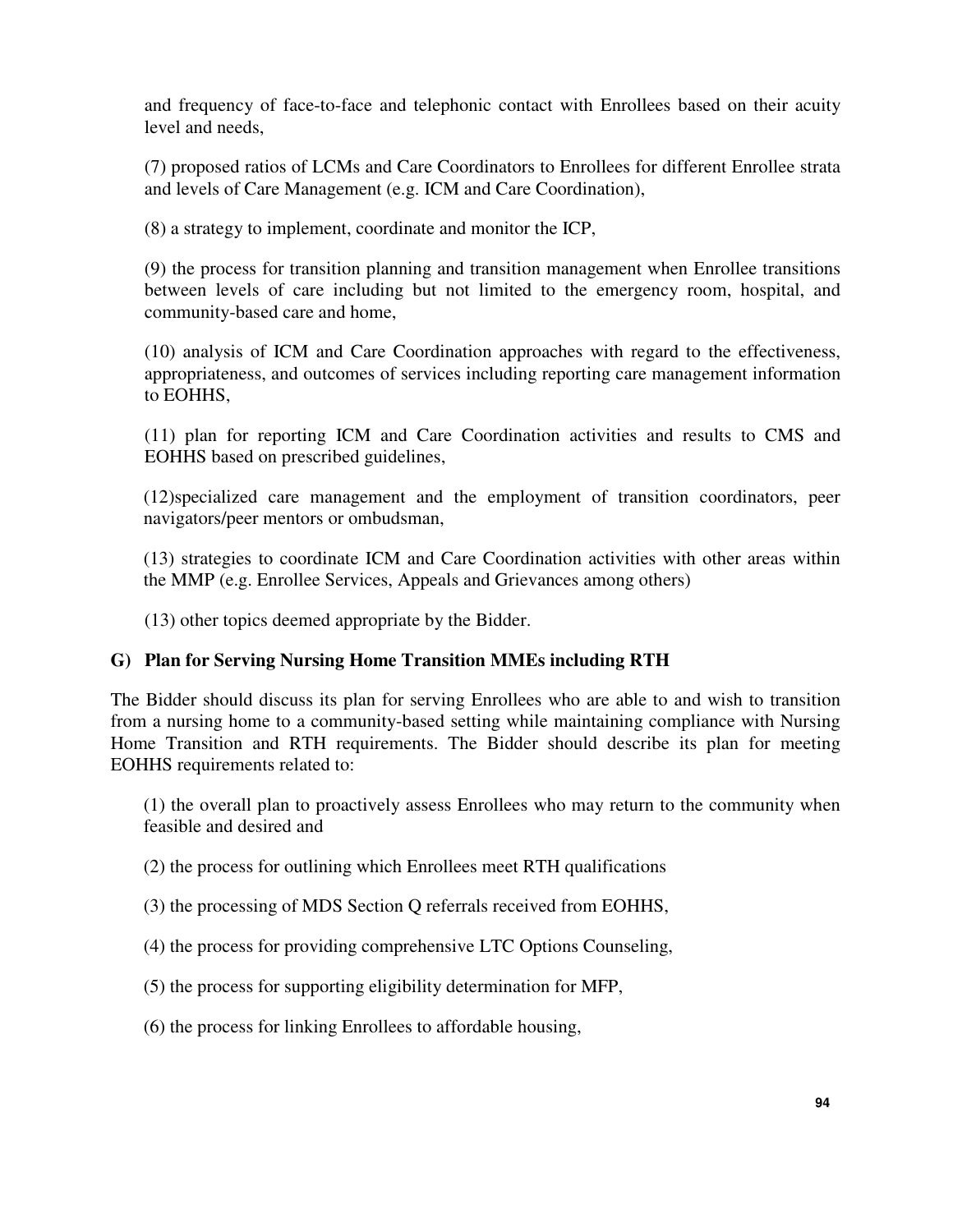(7) the overall model and process that will be used to transition Enrollees between the nursing home and the community including, but not limited to, conducting a CFNA and creating an ICP that will optimally support the Enrollee in the community; Transition Coordination and Ongoing Care Management,

(8) the identification and reporting of critical incidences to EOHHS and providing support to Enrollees regarding Enrollees who transition back to the community and, those who have a critical incident, complaint or grievance regarding services provided by the MMP,

(9) the process for developing Emergency Back-Up Plans and for providing support to Enrollees, when needed,

(10) reporting required information to EOHHS,

(11) the protocols, assessment tools and documentation tools that are used throughout the *RTH* process, and

(12) other factors or processes the Bidder believes is vital in meeting *RTH* requirements.

### **H) Plan for Providing Enrollee and Provider Services**

The Bidder should discuss its plan for providing Enrollee and provider services as described in Sections 2.10 and 2.11 of the RHO Contract, respectively. The Bidder describes its efforts:

(1) to provide multi-lingual, culturally competent and disability-centric Enrollee services beyond providing services in multiple languages and truly recognizing the person-centered needs of Enrollees that result from racial and ethnic differences, and

(2) plans for using data to continuously improve care including, but not limited to, efforts to identify and address racial and ethnic disparities in care delivery, and,

(3) to enhance provider services that promote the integration and coordination of care.

# **I) Plan for Conducting Medical Management and Quality Assurance Efforts**

The Bidder should discuss its plan for conducting medical management activities and to ensuring quality of care as described in Section 2.12 of the RHO Contract. The Bidder describes its plans with regard to:

(1) the Medical Director's background and experience as well as his/her role and responsibilities,

(2) utilization review protocols and criteria used that affect the approval or denial of care, (3) strategies, programs and practices to assure quality of care including, but not limited to, the use of data to inform opportunities for improvement at the Plan, departmental and provider levels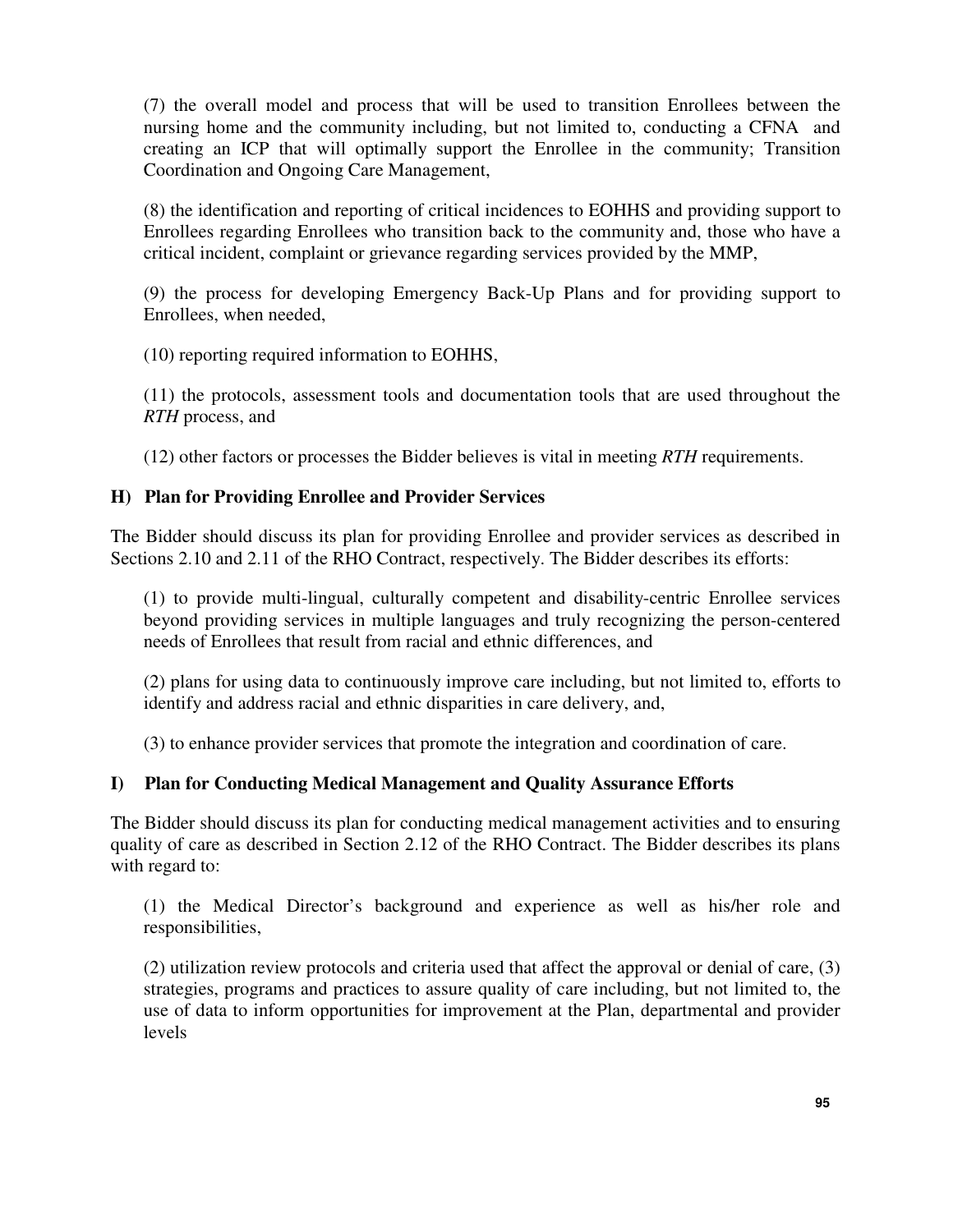(3) ability to meet Federal and State grievance and appeals requirements described in this LOI for MMEs and the Medicaid-only population.

(4) an approach to understanding and addressing racial and ethnic disparities in care delivery

(5) a process to continuously improve ICM and Care Coordination services under plan leadership and committees

(6) the employment of practice guidelines, and

(7) provider credentialing activities.

### **J) Plan for Reimbursing Providers**

The Bidder should discuss its plan for reimbursing providers. Specifically, the Bidder will describe:

(1) the employment of competitive selective procurement practices to improve the quality and reduce the cost of care and specify which services or care it will be used for,

(2) the use of creative or performance based reimbursement arrangements intended to foster and reward effective utilization management and quality assurance,

(3) payments to providers including but not limited to pharmacies, behavioral health specialists, HCBS providers, care management and support service agencies,

(4) how the Bidder intends to reimburse hospitals and meet the requirements of the RHO Contract,

(5) how the Bidder will reimburse nursing homes and whether it will use the State methodology or the MMP's own approach,

(6) the Bidders approach to reimbursing HCBS agencies and how that approach differs from the State's current methodology

(7) the Bidder's approach to using alternative payment arrangements that advance the delivery system innovations inherent in this model, incentivize quality care, and improve health outcomes for Enrollees.

#### **K) Plan for Compliance, Reporting and Program Integrity**

The bidder should discuss several operational areas in the response. Specifically, the bidder will describe:

(1) The Bidder's plan to meet the operational reporting requirements as described in Section 2.13 of the RHO Model Contract (located in the procurement library) including submission of the encounter data, and operational reports as described in the RHO Model Contract.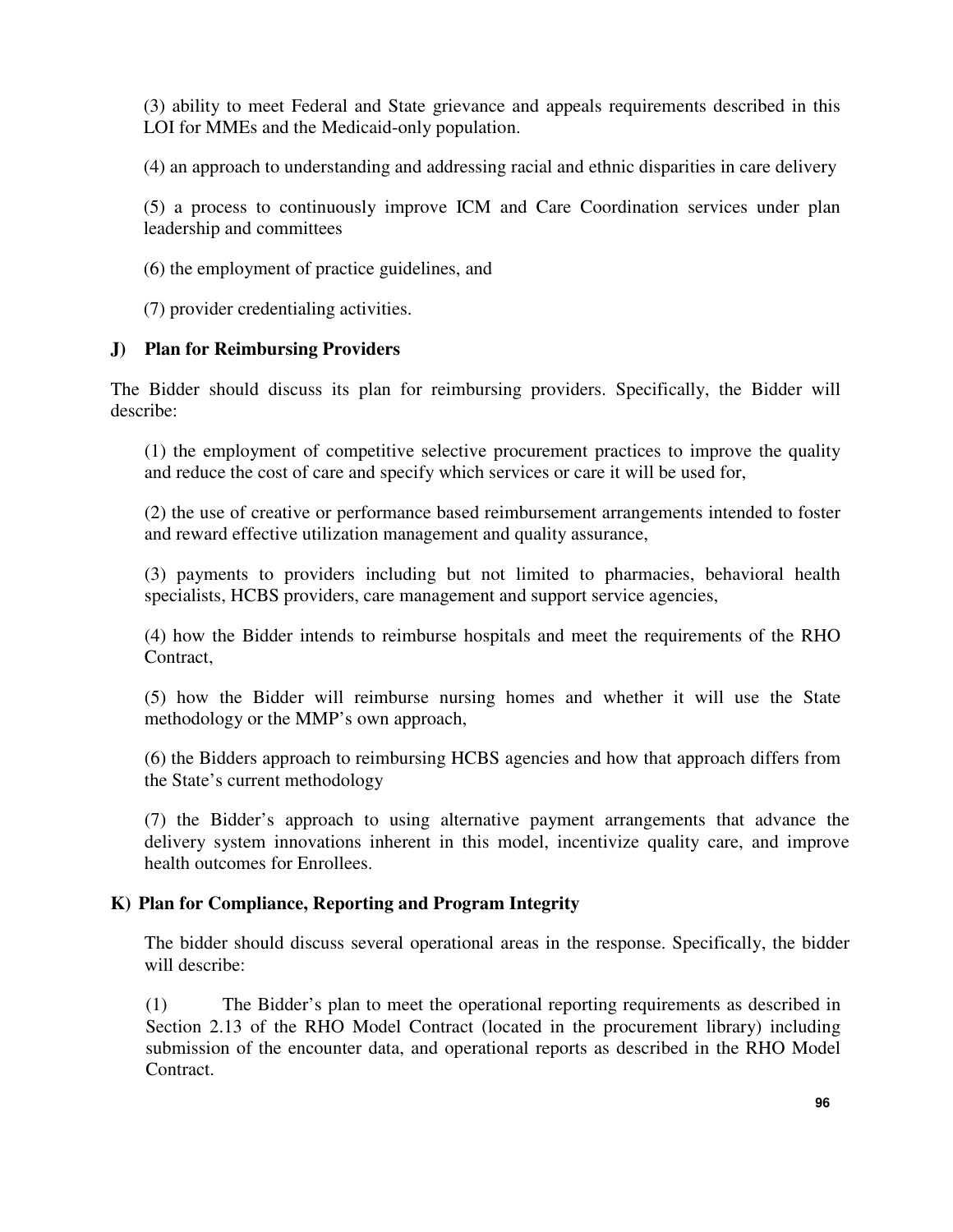(2) The Bidder's plan to implement all relevant Medicaid the program integrity requirements. The Plan will include the policies and practices that cover the Bidder's proposed plan to meet the requirements related to: (1) Medicaid fraud, waste and abuse, (2) corporate compliance, and (3) TPL identification and recovery.

(3) The Bidder's plan for meeting the RHO Contract requirements related to: (1) financial standards as described in Section 2.16, (2) record retention as described in Section 2.17, and (3) compliance as described in Section 2.18 of the model contract found in the procurement library.

# **SECTION 5: COST PROPOSAL**

Bidders are not required to submit a cost proposal. Bidders must agree to accept the capitation rates as contained in Appendix A Data Book of this LOI. The development of these capitation rates conform with federal regulations, and have been certified by an actuary.

# **SECTION 6: EVALUATION AND SELECTION**

Proposals will be reviewed by a Technical Review Committee comprised of staff from state agencies. The Technical Proposal must receive a minimum of 70 points out of a maximum of 100 technical points. The proposal will be dropped from further consideration.

EOHHS reserves the exclusive right to select the individual(s) or firm (vendor) that it deems to be in its best interest to accomplish the project as specified herein; and conversely, reserves the right not to fund any proposal(s).

Proposals will be reviewed and scored based upon the following criteria:

| <b>Criteria</b>                                                                                               | <b>Possible</b><br><b>Points</b> |
|---------------------------------------------------------------------------------------------------------------|----------------------------------|
| <b>Experience and Understanding</b>                                                                           | 20 points                        |
| Plan for Enrollment                                                                                           | 5 points                         |
| Plan for Providing Covered Services and Meeting<br><b>Accessibility Standards</b>                             | 8 points                         |
| Plan for Maintaining a Robust Provider network including<br>the Development of Patient Centered Medical Homes | 8 points                         |
| Plan for Operating a Person-Centered System                                                                   | 10 points                        |
| <b>Plan for Conducting Risk Profiling</b>                                                                     | 8 points                         |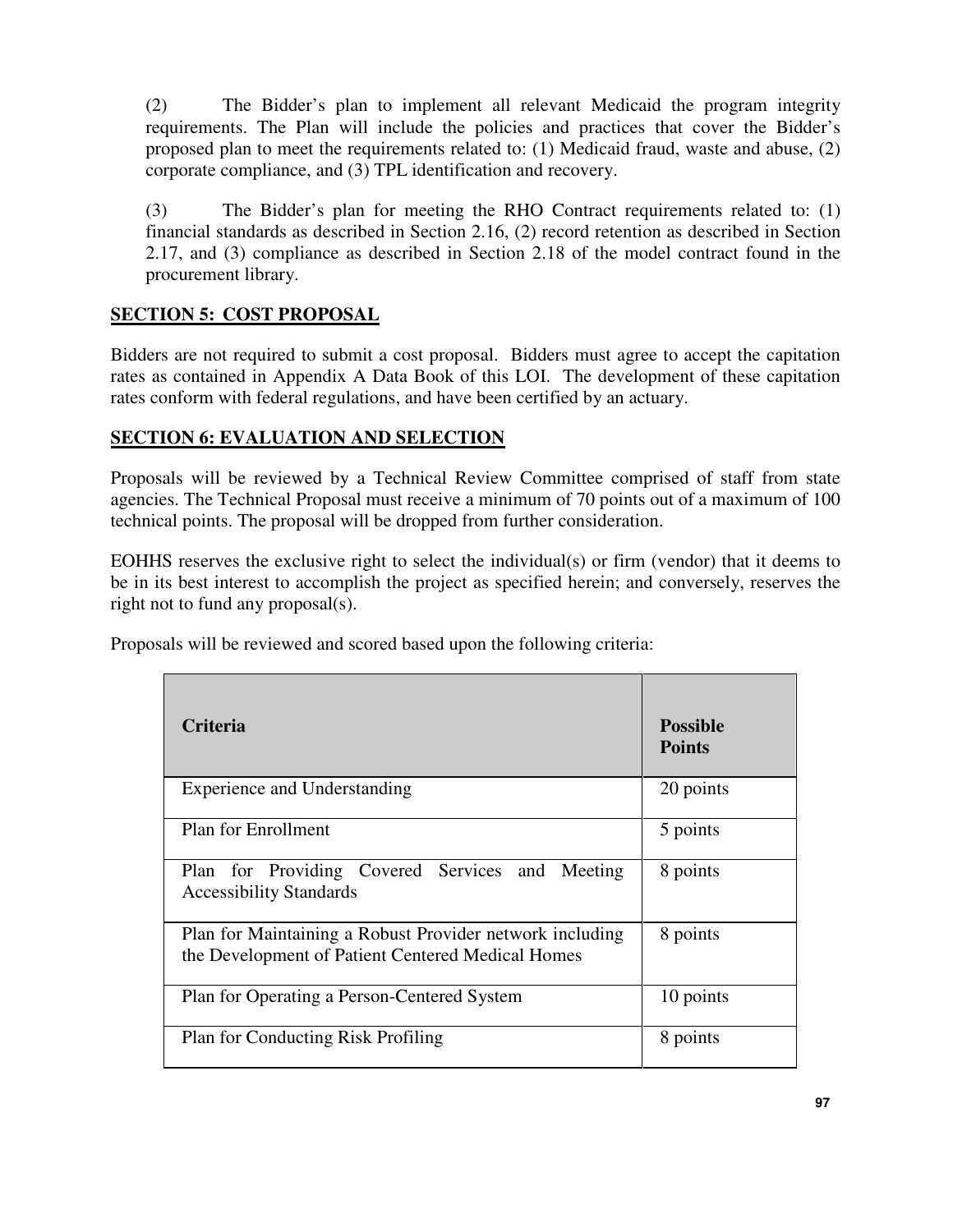| Plan for Providing Care Management                                             | 10 points         |
|--------------------------------------------------------------------------------|-------------------|
| Plan for Serving Nursing Home Transition Members,<br>including RTH             | 10 points         |
| Plan for Providing Member and Provider Services                                | 4 points          |
| Plan for Conducting Medical Management and Quality<br><b>Assurance Efforts</b> | 5 points          |
| <b>Plan for Reimbursing Providers</b>                                          | 10 points         |
| Plan for Compliance, Reporting, and Program Integrity                          | 2 points          |
| <b>Total Possible Points</b>                                                   | <b>100 Points</b> |

Points will be assigned based on the offeror's clear demonstration of his/her abilities to complete the work, apply appropriate methods to complete the work, create innovative solutions and quality of past performance in similar projects.

Applicants may be required to submit additional written information or be asked to make an oral presentation before the technical review committee to clarify statements made in their proposal.

#### **Contract Award and Readiness Review**

The Technical Review Committee presents its recommendations to the Department of Administration, Office of Purchasing, who shall make the final selection for this LOI.

The State reserves the right to disqualify or not consider any proposal that is determined not to achieve the State's goals or to be in the best interest of the State. Proposals found to be technically or substantively non-responsive at any point in the evaluation process will be rejected and not receive further consideration.

The State also reserves the right to send clarifying questions and to receive clarifying responses from parties submitting LOIs, request interviews and presentations, request additional financial information, contact references, and/or use other appropriate means to evaluate a proposal and the submitting Bidder's qualifications. The State also reserves the right to specify special terms and conditions for individual Bidders as part of making awards. The award will not be considered official until the Bidder complies with these terms and conditions in full.

Bidders who score favorably on the technical evaluation of the written proposal will receive notice that the Bidder was selected as a finalist ("Finalist Notification"). The Finalist Notification will list specific conditions that must be met prior to actual contract award – this period is called the "readiness review." Upon receipt of the Finalist Notification, the readiness review will commence. The readiness review period will take approximately six (6) months in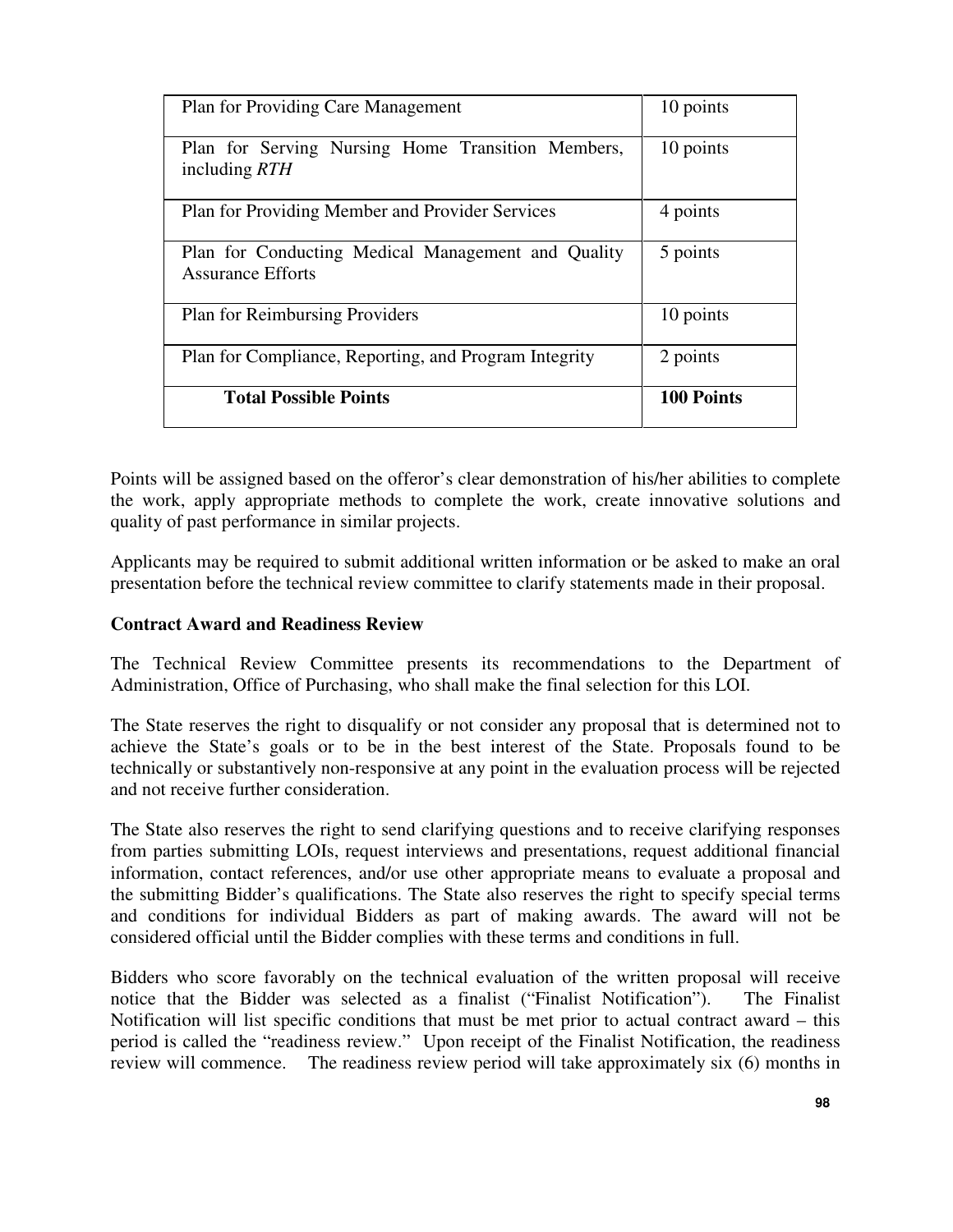length and will be conducted jointly by EOHHS and the Centers for Medicare and Medicaid Services (CMS). Contract award is contingent on completing all readiness review requirements successfully. Bidders are advised that participation in or completion of the readiness review period in no way assures them a contract award.

All activities conducted by Bidders during the readiness review period are conducted "at your own risk." Bidders, whether they eventually enter into a contract or not, will not be reimbursed by EOHHS or CMS for work conducted during the readiness review period. All documents produced during the readiness review period that are subject to an exemption provided in R.I. Gen. Laws § 38-2-2 will be considered "confidential working papers" and will not be released publicly outside of EOHHS or CMS.

The readiness review tool to be used and relevant requirements will be released with Finalist Notification. The readiness review will address the following functional areas of MMP operations related to the delivery of Medicare and Medicaid services including, but not limited to:

- Assessment processes
- Care coordination
- Confidentiality
- Enrollee protections
- Enrollee and provider communications
- Monitoring of first-tier, downstream, and related entities
- Organizational structure and staffing
- Performance and quality improvement
- Provider credentialing
- Systems (claims payment, etc.)
- Utilization management

The readiness review will include a desk review, site visit, and separate network validation review. It may include other components as well.

Upon completion of the readiness review, a detailed final evaluation memo will be issued by EOHHS to the Division of Purchasing, indicating which of the successful bidders have met all the conditions for contracting. The Division of Purchases will issue a tentative selection letter outlining the required certification submissions (EEOC, MBE Plan, Insurance, etc.).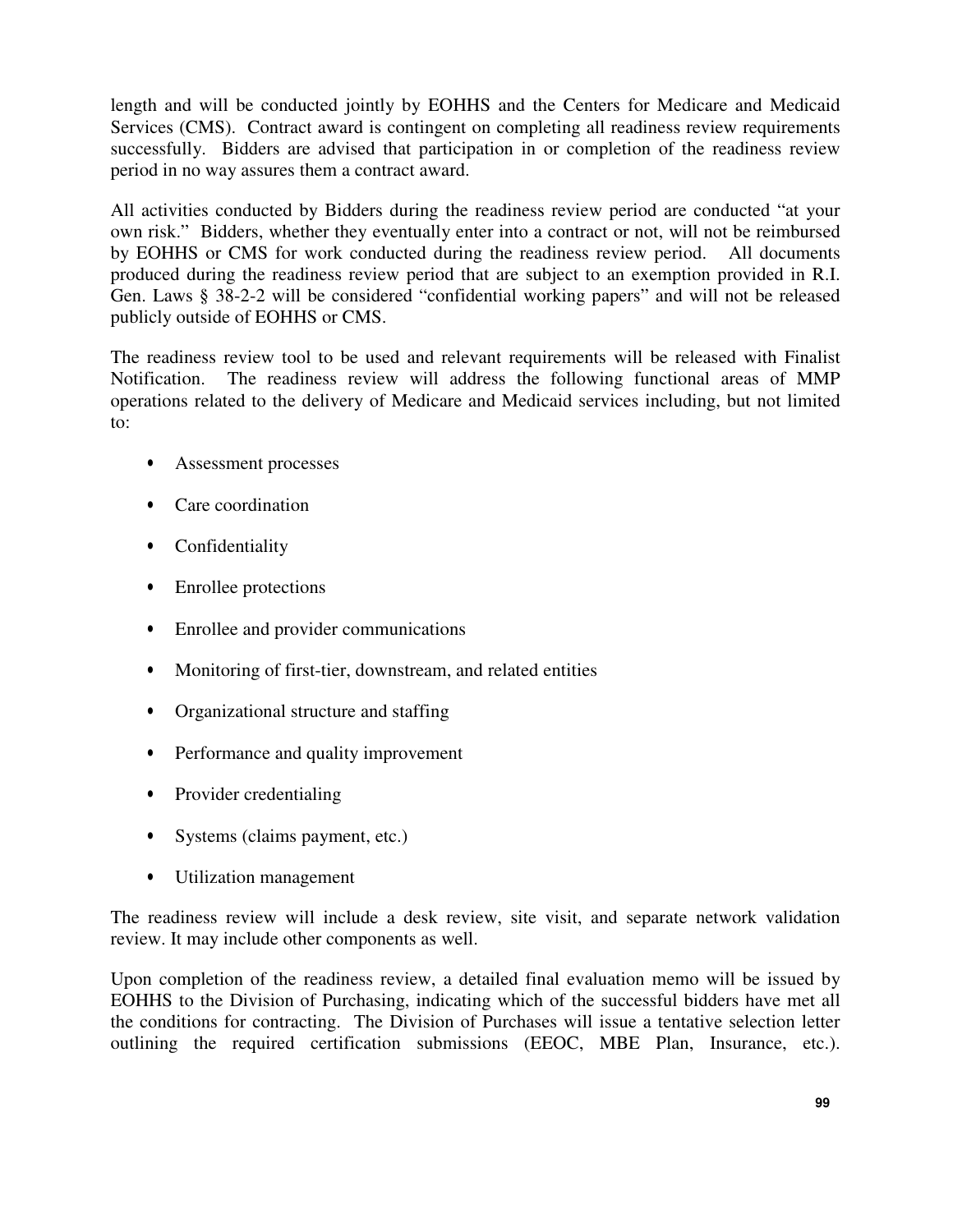Additionally, a three-way contract between the vendor, EOHHS and CMS will be fully executed and will become effective upon issuance of a Purchase Order by the Division of Purchases.

### **SECTION 7: PROPOSAL SUBMISSION**

Questions concerning this solicitation may be e-mailed to the Division of Purchases at David.Francis@purchasing.ri.gov no later than the date and time indicated on page one of this solicitation. Please reference **LOI 7548793** on all correspondence. Questions should be submitted in a Microsoft Word attachment. Answers to questions received, if any, will be posted on the Internet as an addendum to this solicitation. It is the responsibility of all interested parties to download this information. If technical assistance is required to download, call the Help Desk at (401) 574-9709.

Offerors are encouraged to submit written questions to the Division of Purchases. **No other contact with State parties will be permitted**. Interested offerors may submit proposals to provide the services covered by this Request on or before the date and time listed on the cover page of this solicitation. Responses received after this date and time, as registered by the official time clock in the reception area of the Division of Purchases will not be considered.

Responses **(an original plus seven (7) copies)** should be mailed or hand-delivered in a sealed envelope marked "**LOI 7548793 Financial Alignment Demonstration Medicaid Integrated Care Initiative**" to:

> RI Dept. of Administration Division of Purchases, 2nd floor One Capitol Hill Providence, RI 02908-5855

NOTE: Proposals received after the above-referenced due date and time will not be considered. Proposals misdirected to other State locations or those not presented to the Division of Purchases by the scheduled due date and time will be determined to be late and will not be considered. Proposals faxed, or emailed, to the Division of Purchases will not be considered. The official time clock is in the reception area of the Division of Purchases.

#### **RESPONSE CONTENTS**

Responses shall include the following:

- 1. One completed and signed four-page R.I.V.I.P generated bidder certification cover sheet (included in the original copy only) downloaded from the RI Division of Purchases Internet home page at www.purchasing.ri.gov.
- 2. One completed and signed W-9 (included in the original copy only) downloaded from the RI Division of Purchases Internet home page at www.purchasing.ri.gov.
- 3. **A separate Technical Proposal** describing the qualifications and background of the applicant and experience with and for similar projects, and all information described